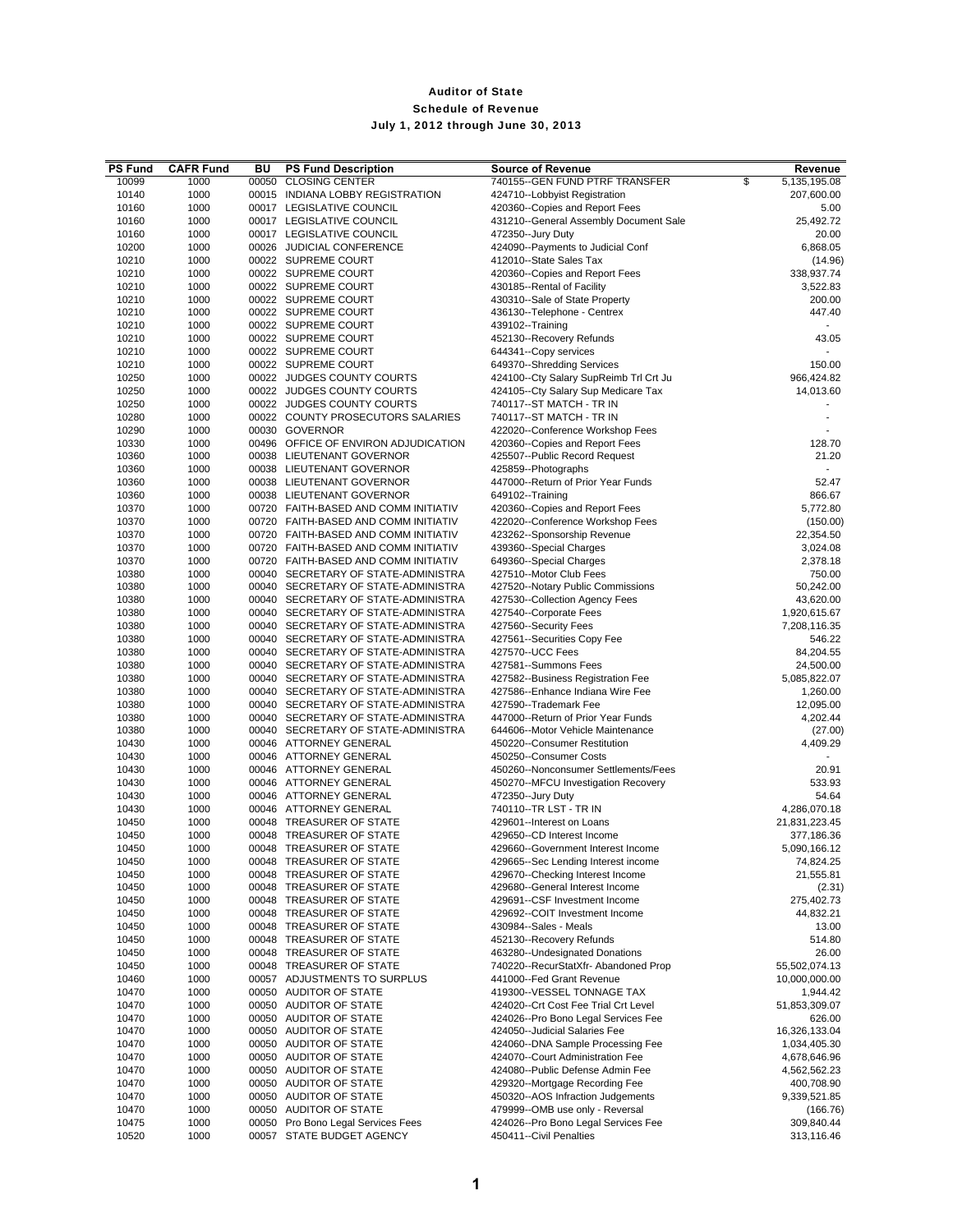| <b>PS Fund</b> | <b>CAFR Fund</b> | BU    | <b>PS Fund Description</b>                                                   | <b>Source of Revenue</b>                                                       | Revenue                         |
|----------------|------------------|-------|------------------------------------------------------------------------------|--------------------------------------------------------------------------------|---------------------------------|
| 10520          | 1000             | 00057 | STATE BUDGET AGENCY                                                          | 649102--Training                                                               | 40.00                           |
| 10520          | 1000             |       | 00057 STATE BUDGET AGENCY                                                    | 749900--Federal Indirect Cost Xfer In                                          | 6,423,156.81                    |
| 10520          | 1000             |       | 00057 STATE BUDGET AGENCY                                                    | 749902--Quality Assessment Fee Xfer In                                         | 51,070,777.78                   |
| 10520<br>10520 | 1000<br>1000     |       | 00057 STATE BUDGET AGENCY<br>00057 STATE BUDGET AGENCY                       | 749903--Hospital Assessment Fee Xfer I<br>749910--Dedicated Indirect Cost Xfer | 207,289,194.15<br>10,202,620.52 |
| 10560          | 1000             |       | 00061 DEPARTMENT OF ADMINISTRATION                                           | 420210--Cafeteria Operations                                                   | 373,320.56                      |
| 10560          | 1000             |       | 00061 DEPARTMENT OF ADMINISTRATION                                           | 420220--Indiana Government Lease Space                                         | 45,060.88                       |
| 10560          | 1000             |       | 00061 DEPARTMENT OF ADMINISTRATION                                           | 423250--Access Fees IDs Parking Pass                                           | 4,955.00                        |
| 10560          | 1000             |       | 00061 DEPARTMENT OF ADMINISTRATION                                           | 424710--Lobbyist Registration                                                  | 10,738.73                       |
| 10560          | 1000             |       | 00061 DEPARTMENT OF ADMINISTRATION                                           | 430120--Rntl of Prop - DOA                                                     | 63,573.50                       |
| 10560          | 1000             |       | 00061 DEPARTMENT OF ADMINISTRATION                                           | 430210--Sales of State Land                                                    | 925,481.41                      |
| 10560          | 1000             |       | 00061 DEPARTMENT OF ADMINISTRATION                                           | 447000--Return of Prior Year Funds                                             | 585.19                          |
| 10560          | 1000             |       | 00061 DEPARTMENT OF ADMINISTRATION                                           | 644782--Toilet Paper                                                           |                                 |
| 10560          | 1000             |       | 00061 DEPARTMENT OF ADMINISTRATION                                           | 740116--AA REV TR - TR IN                                                      | 300,000.00                      |
| 10590<br>10590 | 1000<br>1000     |       | 00063 ELECTION DIVISION<br>00063 ELECTION DIVISION                           | 420360--Copies and Report Fees<br>422328--Print/Copy Fee                       | 20.00<br>596.30                 |
| 10590          | 1000             |       | 00063 ELECTION DIVISION                                                      | 450230--Consumer Settlements                                                   | 100.00                          |
| 10650          | 1000             |       | 00070 PERSONNEL BOARD                                                        | 422328--Print/Copy Fee                                                         | 2.60                            |
| 10730          | 1000             |       | 00036 COMMISSIONER OF AGRICULTURE                                            | 425859--Photographs                                                            |                                 |
| 10730          | 1000             |       | 00036 COMMISSIONER OF AGRICULTURE                                            | 447000--Return of Prior Year Funds                                             | 7,009.00                        |
| 10750          | 1000             |       | 00080 BD OF ACCOUNTS-FIELD EXAM                                              | 420110--Board of Accounts Examntn Fees                                         | 2,918,260.60                    |
| 10750          | 1000             |       | 00080 BD OF ACCOUNTS-FIELD EXAM                                              | 649805--SBOA Stat Audit Charge                                                 | 127,373.00                      |
| 10790          | 1000             |       | 00057 GIGA POP PROJECT                                                       | 740110--TR LST - TR IN                                                         | 656,158.00                      |
| 10850          | 1000             |       | 00090 REVENUE DEPT COLL - ADMIN                                              | 400400--Prior Period Adjustment                                                | 46,296,610.57                   |
| 10850          | 1000             |       | 00090 REVENUE DEPT COLL - ADMIN                                              | 401100--Revenue Clearing Account                                               | 253.38                          |
| 10850          | 1000             |       | 00090 REVENUE DEPT COLL - ADMIN                                              | 411050--Individual Withholdings                                                | 5,892,363,100.31                |
| 10850<br>10850 | 1000             |       | 00090 REVENUE DEPT COLL - ADMIN                                              | 411100--Ind Adj Gross Income Tax                                               | (919, 553, 497.27)              |
| 10850          | 1000<br>1000     |       | 00090 REVENUE DEPT COLL - ADMIN<br>00090 REVENUE DEPT COLL - ADMIN           | 411220--Corp AGI Tax<br>411230--UTILITY SERVICES USE TAX                       | 669,063,896.30<br>8,743,619.94  |
| 10850          | 1000             |       | 00090 REVENUE DEPT COLL - ADMIN                                              | 411240--Utility Receipts Tax                                                   | 215,467,972.13                  |
| 10850          | 1000             |       | 00090 REVENUE DEPT COLL - ADMIN                                              | 412010--State Sales Tax                                                        | 6,791,337,027.88                |
| 10850          | 1000             |       | 00090 REVENUE DEPT COLL - ADMIN                                              | 412100--NAT RESOURCE SALE TAX                                                  |                                 |
| 10850          | 1000             |       | 00090 REVENUE DEPT COLL - ADMIN                                              | 412200--INDUSTRY/FARM SALES TAX                                                |                                 |
| 10850          | 1000             |       | 00090 REVENUE DEPT COLL - ADMIN                                              | 412400--Motor Vehicle Sales Tax                                                | 3,206,091.42                    |
| 10850          | 1000             |       | 00090 REVENUE DEPT COLL - ADMIN                                              | 412410--ISP Sales Tax                                                          | (21.96)                         |
| 10850          | 1000             |       | 00090 REVENUE DEPT COLL - ADMIN                                              | 412500--Aircraft Sales Tax                                                     | 132,592.76                      |
| 10850          | 1000             |       | 00090 REVENUE DEPT COLL - ADMIN                                              | 416100--Alcoholic Beverage Taxes                                               | 16,846,160.88                   |
| 10850          | 1000             |       | 00090 REVENUE DEPT COLL - ADMIN                                              | 417110--Inheritance Tax                                                        | 165,479,231.83                  |
| 10850          | 1000             |       | 00090 REVENUE DEPT COLL - ADMIN                                              | 417450--DOR Anonymous Tax Receipts                                             | 4,040.51                        |
| 10850          | 1000<br>1000     |       | 00090 REVENUE DEPT COLL - ADMIN                                              | 427469--Employment Agency Fee                                                  | 33,750.00                       |
| 10850<br>10850 | 1000             |       | 00090 REVENUE DEPT COLL - ADMIN<br>00090 REVENUE DEPT COLL - ADMIN           | 430420--Sle of Per Prop - Surplus Prop<br>450260--Nonconsumer Settlements/Fees | 29,100.00<br>1,417,136.04       |
| 10850          | 1000             |       | 00090 REVENUE DEPT COLL - ADMIN                                              | 462400--Outdated Warrants                                                      | (5,504.93)                      |
| 10850          | 1000             |       | 00090 REVENUE DEPT COLL - ADMIN                                              | 740110--TR LST - TR IN                                                         | 3,072,265.00                    |
| 10850          | 1000             |       | 00090 REVENUE DEPT COLL - ADMIN                                              | 749135--Financial Inst Tax - Gen Fund                                          | 68,354,689.55                   |
| 10860          | 1000             |       | 00250 LAND SURVEYOR LICENSES                                                 | 426200--Land Surveyors Regs Fees                                               | 66,350.00                       |
| 10860          | 1000             |       | 00250 LAND SURVEYOR LICENSES                                                 | 649514--Land Surveyor License                                                  | (400.00)                        |
| 10880          | 1000             |       | 00090 CIGARETTE TAX                                                          | 400400--Prior Period Adjustment                                                | 53,668.02                       |
| 10880          | 1000             |       | 00090 CIGARETTE TAX                                                          | 416200--Cigarette and Tobacco Prod Tax                                         | 272,677,837.48                  |
| 10910          | 1000             |       | 00400 OFFICE OF WOMEN'S HEALTH                                               | 740110--TR LST - TR IN                                                         | 32,211.60                       |
| 10930<br>10930 | 1000<br>1000     |       | 00100 STATE POLICE/REVENUE ONLY ACCT                                         | 420360--Copies and Report Fees                                                 | 32,755.00<br>90.00              |
|                |                  |       | 00100 STATE POLICE/REVENUE ONLY ACCT                                         | 423030--Amb Outp Surgical Ctr Lic Fee                                          | 8,079,604.44                    |
| 10930<br>10930 | 1000<br>1000     |       | 00100 STATE POLICE/REVENUE ONLY ACCT<br>00100 STATE POLICE/REVENUE ONLY ACCT | 428020--Firearms Licenses<br>428030--Limited Criminal History Check            | 3,193,699.68                    |
| 10930          | 1000             |       | 00100 STATE POLICE/REVENUE ONLY ACCT                                         | 428040--National Criminal History Chck                                         | 354.00                          |
| 10930          | 1000             |       | 00100 STATE POLICE/REVENUE ONLY ACCT                                         | 643210--State Background Checks                                                | 45,735.00                       |
| 10940          | 1000             |       | 00400 DONATED DENTAL SERVICES                                                | 740110--TR LST - TR IN                                                         | 35,395.00                       |
| 11030          | 1000             |       | 00110 ADJUTANT GENERAL                                                       | 441000--Fed Grant Revenue                                                      |                                 |
| 11100          | 1000             |       | 00700 NON-ENGLISH SPEAKING PROGRAM                                           | 447000--Return of Prior Year Funds                                             | 13,601.44                       |
| 11210          | 1000             |       | 00497 DD CLIENT SERVICES STATE APPRO                                         | 740110--TR LST - TR IN                                                         | 2,458,936.00                    |
| 11360          | 1000             |       | 00217 INDIANA BOARD OF TAX REVIEW                                            | 420360--Copies and Report Fees                                                 | 1,802.70                        |
| 11360          | 1000             |       | 00217 INDIANA BOARD OF TAX REVIEW                                            | 422328--Print/Copy Fee                                                         | 5.00                            |
| 11360<br>11360 | 1000<br>1000     |       | 00217 INDIANA BOARD OF TAX REVIEW<br>00217 INDIANA BOARD OF TAX REVIEW       | 427455--Filing Fee-Provider Fee Claims<br>430515--Sale of Plans Specs Manuals  | 50.00<br>8,178.45               |
| 11400          | 1000             |       | 00250 DIETITIANS CERTIFICATION BD                                            | 426140--Dietitian Licensing Fees                                               | 27,460.00                       |
| 11420          | 1000             |       | 00400 CANCER EDUC & DIAG -BRST CANCE                                         | 740110--TR LST - TR IN                                                         | 70,598.79                       |
| 11440          | 1000             |       | 00400 CANCER EDUC & DIAG-PROSTATE                                            | 740110--TR LST - TR IN                                                         | 56,672.86                       |
| 11460          | 1000             |       | 00160 DEPT OF VETERANS' AFFAIRS                                              | 463050--DESIGNATED DONATION                                                    | (50.00)                         |
| 11490          | 1000             |       | 00400 SICKLE CELL PROGRAM                                                    | 740110--TR LST - TR IN                                                         | 242,500.00                      |
| 11505          | 1000             |       | 00115 State Department of Toxicology                                         | 420360--Copies and Report Fees                                                 | 381.20                          |
| 11505          | 1000             |       | 00115 State Department of Toxicology                                         | 421102--LABORATORY COSTS                                                       | 2,849.81                        |
| 11505          | 1000             |       | 00115 State Department of Toxicology                                         | 430420--Sle of Per Prop - Surplus Prop                                         | 200.00                          |
| 11505          | 1000             |       | 00115 State Department of Toxicology                                         | 464190--MAINTENANCE SERVICES                                                   | 327.00                          |
| 11505          | 1000             |       | 00115 State Department of Toxicology                                         | 644330--Outside product charges                                                | 2,600.00                        |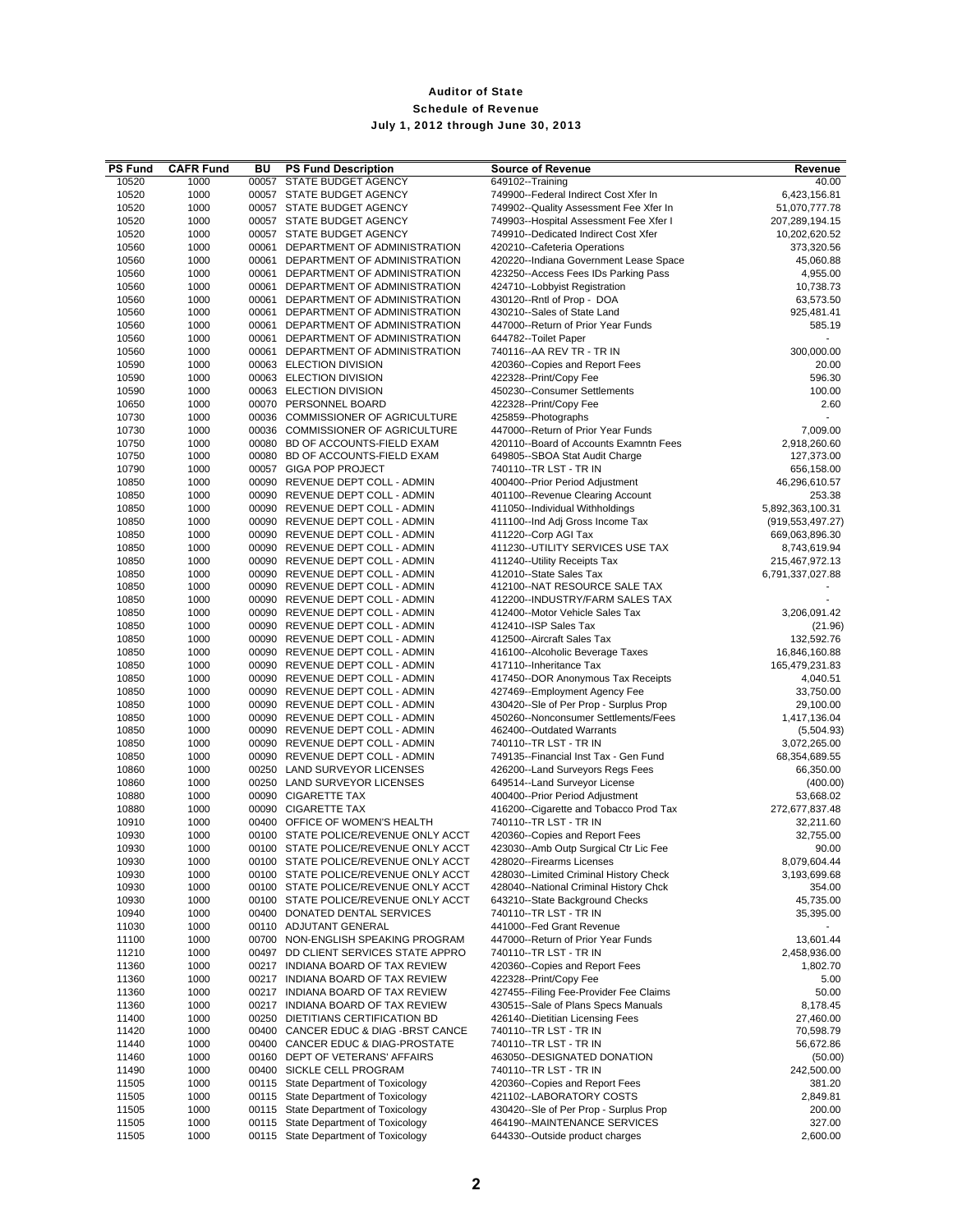| <b>PS Fund</b> | <b>CAFR Fund</b> | BU | <b>PS Fund Description</b>           | <b>Source of Revenue</b>                                      | Revenue        |
|----------------|------------------|----|--------------------------------------|---------------------------------------------------------------|----------------|
| 11505          | 1000             |    | 00115 State Department of Toxicology | 649041--Equipment Inspections                                 | 650.00         |
| 11505          | 1000             |    | 00115 State Department of Toxicology | 649102--Training                                              | 4,300.00       |
| 11505          | 1000             |    | 00115 State Department of Toxicology | 649207--Transactions                                          | 26,940.00      |
| 11550          | 1000             |    | 00700 FULL DAY KINDERGARTEN          | 447000--Return of Prior Year Funds                            | 16,688.79      |
| 11580          | 1000             |    | 00057 WORKFORCE CENTERS              | 740110--TR LST - TR IN                                        | 732,794.00     |
| 11630          | 1000             |    | 00090 INDEPENDENT CONTRACTOR INFORM  | 428510--Independent Contractor Fees                           | 45,503.75      |
| 11650          | 1000             |    | 00057 MIDWEST HIGHER EDUC COMM (MHEC | 740110--TR LST - TR IN                                        | 95,000.00      |
| 11670          | 1000             |    | 00026 INTRST COMP FOR ADULT OFFNDR S | 429340--Adult\Juv Off Interstate Comp                         | 106,159.73     |
| 11680          | 1000             |    | 00057 3% OF MEDICAID REIMB FROM SCHL | 740230--RecurStatXfr-ReimbTutitionSup                         | 158,263.79     |
| 11720          | 1000             |    | 00500 DIV OF FAM & CHILDRN LOCAL OFF | 644731--Park Lodge - Picnic Table                             |                |
| 11770          | 1000             |    | 00497 RES SERV FOR DEVELOP DISAB PER | 740110--TR LST - TR IN                                        | 10,229,000.00  |
| 11790          | 1000             |    | 00502 DCS-COUNTY ADMIN-STATE APPROP  | 447000--Return of Prior Year Funds                            | 119.67         |
| 11870          | 1000             |    | 00250 HOME INSPECTORS                | 426011--Home Inspector Fee                                    | 35,250.00      |
| 11880          | 1000             |    | 00250 MANUFACTURED HOME INSTALLERS   | 426220--Manufactre Home Instal Lic Fee                        | 7,400.00       |
| 11890          | 1000             |    | 00500 BURIAL EXPENSES                | 740110--TR LST - TR IN                                        | 1,607,131.13   |
| 11900          | 1000             |    | 00210 INSURANCE DEPARTMENT           | 417210--Premium Tax                                           | 207,774,580.34 |
| 11900          | 1000             |    | 00210 INSURANCE DEPARTMENT           | 423920--InsurAgts and Related Lic                             | 2,894,858.00   |
| 11900          | 1000             |    | 00210 INSURANCE DEPARTMENT           | 450710--Penalties                                             | 2,817,402.55   |
| 11920          | 1000             |    | 00215 DEPT OF LOCAL GOVERNMNT FINANC | 420360--Copies and Report Fees                                | 551.11         |
| 11920          | 1000             |    | 00215 DEPT OF LOCAL GOVERNMNT FINANC | 430515--Sale of Plans Specs Manuals                           | 5,420.73       |
| 11920          | 1000             |    | 00215 DEPT OF LOCAL GOVERNMNT FINANC | 447000--Return of Prior Year Funds                            | 11.64          |
| 11920          | 1000             |    | 00215 DEPT OF LOCAL GOVERNMNT FINANC | 450710--Penalties                                             | 5,035.33       |
| 11940          | 1000             |    | 00220 WORKERS' COMPENSATION BOARD    | 420360--Copies and Report Fees                                | 1,609.60       |
| 11940          | 1000             |    | 00220 WORKERS' COMPENSATION BOARD    | 740110--TR LST - TR IN                                        | 145,007.00     |
| 11990          | 1000             |    | 00225 O.S.H.A. FINES/PENALTIES       | 450810--Child Labor Law Penalties                             | 21,105.00      |
| 11990          | 1000             |    | 00225 O.S.H.A. FINES/PENALTIES       | 450820--IOSHA Fines Penalties                                 | 1,020,322.41   |
| 12010          | 1000             |    | 00230 ALCOHOL AND TOBACCO COMMISSION | 420352--Manufacturer Fees                                     | 108,254.12     |
| 12010          | 1000             |    | 00230 ALCOHOL AND TOBACCO COMMISSION | 420353--Wholesale&DirectWineSeller                            | 262,939.95     |
| 12010          | 1000             |    | 00230 ALCOHOL AND TOBACCO COMMISSION | 420354--DiningCar&BoatFees                                    | 10,000.00      |
| 12010          | 1000             |    | 00230 ALCOHOL AND TOBACCO COMMISSION | 420355--Carrier Fees                                          | 1,351.00       |
| 12010          | 1000             |    | 00230 ALCOHOL AND TOBACCO COMMISSION | 420356--Salesman Fees                                         | 36,320.00      |
| 12010          | 1000             |    | 00230 ALCOHOL AND TOBACCO COMMISSION | 420357--Extension Fees                                        | 168,712.00     |
| 12010          | 1000             |    | 00230 ALCOHOL AND TOBACCO COMMISSION | 420359--Temporary Permit Fees                                 | 200.00         |
| 12010          | 1000             |    | 00230 ALCOHOL AND TOBACCO COMMISSION | 420364--Reissue Fees                                          | 10.00          |
| 12010          | 1000             |    | 00230 ALCOHOL AND TOBACCO COMMISSION | 749160--Alcohol Permit Fees Transfer                          | 3,495,073.88   |
| 12060          | 1000             |    | 00090 AERONAUTICS COMMISSION         | 400400--Prior Period Adjustment                               | 214.72         |
| 12060          | 1000             |    | 00090 AERONAUTICS COMMISSION         | 427410--Aircraft Dealer Regs Fee                              | 73,210.05      |
| 12080          | 1000             |    | 00258 CIVIL RIGHTS COMMISSION        | 422328--Print/Copy Fee                                        | 306.40         |
| 12161          | 1000             |    | 00265 Excess Horse Race AGR (IC 4-35 | 415410--Hoosier Park Slot Tax                                 | 1,093,519.95   |
| 12161          | 1000             |    | 00265 Excess Horse Race AGR (IC 4-35 | 415420--Indiana Downs Slot Tax                                | 7,183,948.10   |
| 12190          | 1000             |    | 00250 BD OF PUBLIC ACCOUNTANCY       | 426010--Accounting Licensing Fees                             | 287,790.00     |
| 12195          | 1000             |    | 00057 Southern IN Educ. Alliance     | 740110--TR LST - TR IN                                        | 1,090,452.00   |
| 12200          | 1000             |    | 00250 HEALTH FACILITY ADMINISTRATOR  | 426050--Athletic Trainers Licenses                            | 950.00         |
| 12200          | 1000             |    | 00250 HEALTH FACILITY ADMINISTRATOR  | 426170--Health Facility Adm Lic Fees                          | 148,650.00     |
| 12210          | 1000             |    | 00250 ARTCHITECTS BOARD              | 426040--Architect Lic Fees                                    | 50,980.00      |
| 12210          | 1000             |    | 00250 ARTCHITECTS BOARD              | 426045--Lndscpe Architect Lic Fees                            | 6,750.00       |
| 12210          | 1000             |    | 00250 ARTCHITECTS BOARD              | 426405--Addiction Counselor License F                         | 150.00         |
| 12220          | 1000             |    | 00250 ATHLETIC TRAINERS CERTIFICA BD | 426050--Athletic Trainers Licenses                            | 65,188.71      |
| 12230          | 1000             |    | 00250 DENTAL EXAMINERS BOARD         | 426120--Dental Hygienist Lic Fees                             | 37,000.00      |
| 12230          | 1000             |    | 00250 DENTAL EXAMINERS BOARD         | 426210--Licensing Fees for Dentists                           | 60,318.00      |
| 12240          | 1000             |    | 00250 HEALTH PROFESSIONS BUREAU      | 426405--Addiction Counselor License F                         | 50.00          |
| 12250          | 1000             |    | 00250 EMBALMER/FUNERAL DIRECTOR BD   | 426160--Funeral Director Lic Fee                              | 112,604.32     |
| 12250          | 1000             |    | 00250 EMBALMER/FUNERAL DIRECTOR BD   | 426161--Funeral Home Lic Fee                                  | 42,900.00      |
| 12260          | 1000             |    | 00250 ENGINEERS/SURVEYORS BD         | 426350--Professional Engnrs Lic Fees                          | 1,231,182.50   |
| 12260          | 1000             |    | 00250 ENGINEERS/SURVEYORS BD         | 426360--Psychology Licensing Fees                             | 900.00         |
| 12260          | 1000             |    | 00250 ENGINEERS/SURVEYORS BD         | 649515--Professional Engineer License                         | (300.00)       |
| 12270          | 1000             |    | 00250 PHYSICIAN ASSISTANT COMMITTEE  | 426211--Physician Assist Lic Fee                              | 38,745.00      |
| 12280          | 1000             |    | 00250 NURSES BOARD                   | 426240--RN License Fee                                        | 415,913.59     |
| 12280          | 1000             |    | 00250 NURSES BOARD                   | 426241--LPN License Fee                                       | 1,101,810.83   |
| 12290          | 1000             |    | 00075 OFFICE OF INSPECTOR GENERAL    | 425507--Public Record Request                                 | 40.00          |
| 12290          | 1000             |    | 00075 OFFICE OF INSPECTOR GENERAL    | 429355--Continuing Ed Seminar Fees<br>450411--Civil Penalties |                |
| 12290          | 1000             |    | 00075 OFFICE OF INSPECTOR GENERAL    |                                                               | 1,188.96       |
| 12290          | 1000             |    | 00075 OFFICE OF INSPECTOR GENERAL    | 451910--Restitution                                           | 1,605.50       |
| 12290          | 1000             |    | 00075 OFFICE OF INSPECTOR GENERAL    | 472500--INSURANCE RECOVERY                                    | 1,000.00       |
| 12290          | 1000             |    | 00075 OFFICE OF INSPECTOR GENERAL    | 649102--Training                                              | 2,200.00       |
| 12300          | 1000             |    | 00250 PHARMACY BOARD                 | 426240--RN License Fee                                        | 200.00         |
| 12300          | 1000             |    | 00250 PHARMACY BOARD                 | 426270--Pharmacies Licensing Fees                             | 53,870.00      |
| 12300          | 1000             |    | 00250 PHARMACY BOARD                 | 426280--Pharmacists Licensing Fees                            | 429,520.54     |
| 12300          | 1000             |    | 00250 PHARMACY BOARD                 | 426290--Pharmacy Controlled Subst Regs                        | 163,977.80     |
| 12300          | 1000             |    | 00250 PHARMACY BOARD                 | 426420--Wholesle Legend Drug Distr Lic                        | 42,450.00      |
| 12320          | 1000             |    | 00250 OPTOMETRY BOARD                | 426060--Auctioneer License Fee                                | 20.00          |
| 12320          | 1000             |    | 00250 OPTOMETRY BOARD                | 426260--Optometrists Licensing Fees                           | 21,430.00      |
| 12320          | 1000             |    | 00250 OPTOMETRY BOARD                | 426261--Optometry IU Fee                                      | 16,030.00      |
| 12340          | 1000             |    | 00250 INDIANA MEDICAL LICENSING BD   | 426020--Acupuncture Licenses and Fees                         |                |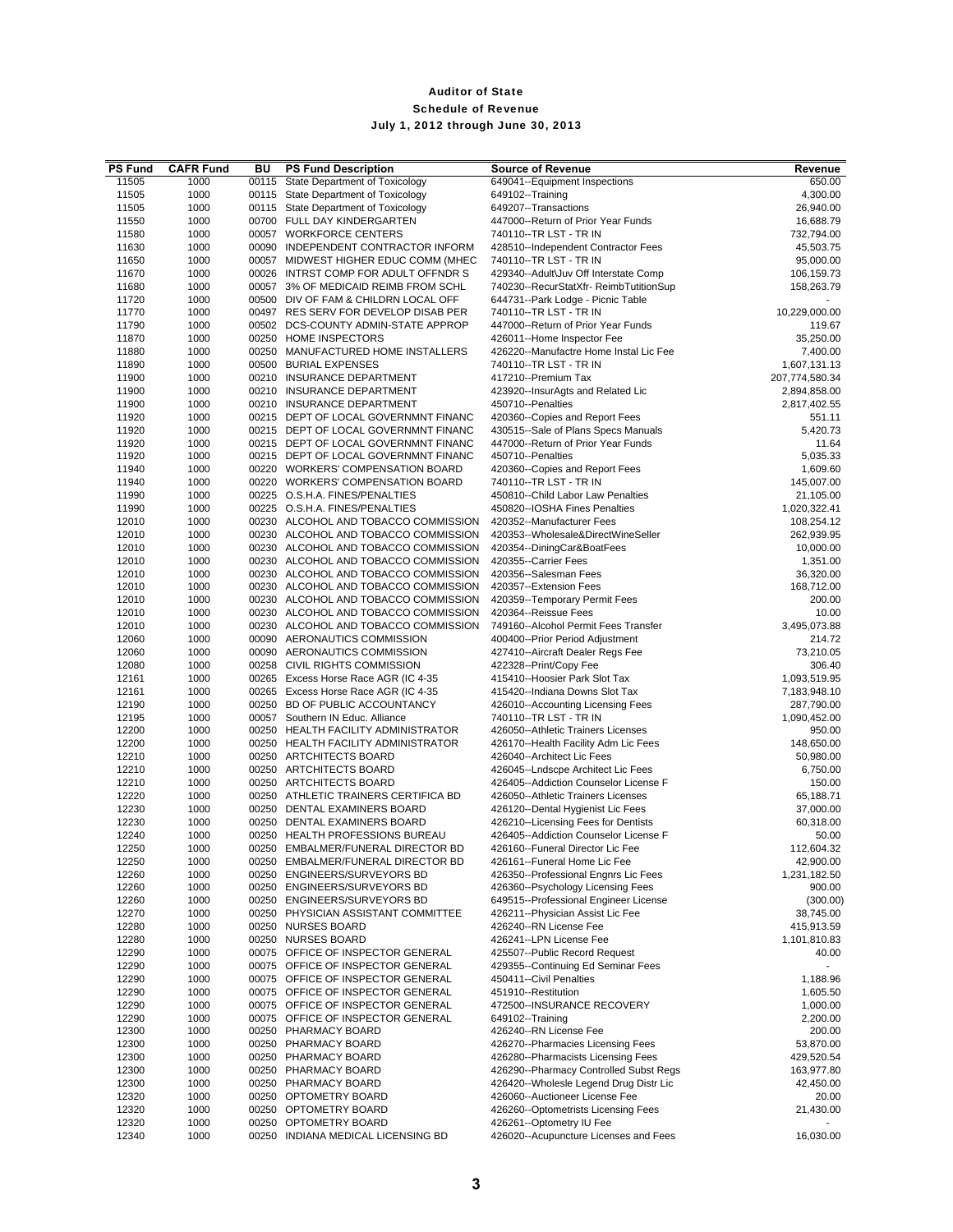| <b>PS Fund</b> | <b>CAFR Fund</b> | BU    | <b>PS Fund Description</b>                                                   | <b>Source of Revenue</b>                                                     | Revenue                    |
|----------------|------------------|-------|------------------------------------------------------------------------------|------------------------------------------------------------------------------|----------------------------|
| 12340          | 1000             | 00250 | INDIANA MEDICAL LICENSING BD                                                 | 426090--Chiropractic Licensing Fees                                          | 42,387.20                  |
| 12340          | 1000             |       | 00250 INDIANA MEDICAL LICENSING BD                                           | 426230--Med or Osteopthc Dr Lic Fees                                         | 712,380.54                 |
| 12340<br>12340 | 1000<br>1000     |       | 00250 INDIANA MEDICAL LICENSING BD<br>00250 INDIANA MEDICAL LICENSING BD     | 426250--Occupational Therapy Lic Fees<br>426251--Occ. Therapy Assistance Lic | 310,580.00<br>171,710.00   |
| 12340          | 1000             |       | 00250 INDIANA MEDICAL LICENSING BD                                           | 426300--Physical Therapy Lic Fees                                            | 111,340.00                 |
| 12340          | 1000             |       | 00250 INDIANA MEDICAL LICENSING BD                                           | 426310--Physicial Assistant Lic Fees                                         | 116,850.00                 |
| 12340          | 1000             |       | 00250 INDIANA MEDICAL LICENSING BD                                           | 426320--Plumbing Fees                                                        | 4,575.00                   |
| 12340          | 1000             |       | 00250 INDIANA MEDICAL LICENSING BD                                           | 426330--Podiatrists Licensing Fees                                           | 41,010.00                  |
| 12340          | 1000             |       | 00250 INDIANA MEDICAL LICENSING BD                                           | 426360--Psychology Licensing Fees                                            | 200.00                     |
| 12340          | 1000             |       | 00250 INDIANA MEDICAL LICENSING BD                                           | 426380--Resprtry Cre Prcttnrs Lic Fees                                       | 253,390.00                 |
| 12340          | 1000             |       | 00250 INDIANA MEDICAL LICENSING BD                                           | 426407--Genetic Counselor License Fee                                        | 570.00                     |
| 12350<br>12360 | 1000<br>1000     |       | 00250 PSYCHOLOGISTS LICENSING BD<br>00250 PLUMBING COMM                      | 426360--Psychology Licensing Fees<br>426320--Plumbing Fees                   | 163,770.00<br>53,098.91    |
| 12370          | 1000             |       | 00250 BARBER EXAMINATION BOARD                                               | 426070--Barber License Fees                                                  | 54,173.00                  |
| 12370          | 1000             |       | 00250 BARBER EXAMINATION BOARD                                               | 426071--Barber Fac License Fee                                               | 16,724.37                  |
| 12370          | 1000             |       | 00250 BARBER EXAMINATION BOARD                                               | 426370--Real Estate Licensing                                                | (10.00)                    |
| 12380          | 1000             |       | 00250 AUCTIONEERS BD                                                         | 426060--Auctioneer License Fee                                               | 36,907.38                  |
| 12390          | 1000             |       | 00250 BEAUTY CULTURIST BOARD                                                 | 416100--Alcoholic Beverage Taxes                                             | 40.00                      |
| 12390          | 1000             |       | 00250 BEAUTY CULTURIST BOARD                                                 | 426100--Cosmetology Licensing Fees                                           | 682,422.39                 |
| 12390<br>12415 | 1000             |       | 00250 BEAUTY CULTURIST BOARD<br>00700 Perkins State Match                    | 426110--Cosmetology Facility                                                 | 164,323.50<br>307.50       |
| 12430          | 1000<br>1000     |       | 00250 REAL ESTATE COMMISSION                                                 | 447000--Return of Prior Year Funds<br>426370--Real Estate Licensing          | 472,119.49                 |
| 12430          | 1000             |       | 00250 REAL ESTATE COMMISSION                                                 | 426371--Real Estate Fac Licensing                                            | 69,395.00                  |
| 12430          | 1000             |       | 00250 REAL ESTATE COMMISSION                                                 | 649360--Special Charges                                                      | 50.00                      |
| 12440          | 1000             |       | 00250 MARRIAGE FAMILY THERAPIST CRED                                         | 426400--Marriage Family Therapist                                            | 8,450.00                   |
| 12440          | 1000             |       | 00250 MARRIAGE FAMILY THERAPIST CRED                                         | 426401--Social Workers Lic Fee                                               | 55,645.00                  |
| 12440          | 1000             |       | 00250 MARRIAGE FAMILY THERAPIST CRED                                         | 426402--Mental Health Counselor Lic                                          | 15,415.00                  |
| 12440          | 1000             |       | 00250 MARRIAGE FAMILY THERAPIST CRED                                         | 426405--Addiction Counselor License F                                        | 3,720.00                   |
| 12440          | 1000             |       | 00250 MARRIAGE FAMILY THERAPIST CRED                                         | 426406--Clinical Addiction Counsel Lic                                       | 8,975.00                   |
| 12440<br>12450 | 1000<br>1000     |       | 00250 MARRIAGE FAMILY THERAPIST CRED<br>00300 ADMINISTRATION GENERAL         | 426460--Audiology License Fee<br>425420--DNR - Service Charges               | 100.00                     |
| 12450          | 1000             |       | 00300 ADMINISTRATION GENERAL                                                 | 425607--DNR - Copy Fee Revenue                                               | 56.96                      |
| 12450          | 1000             |       | 00300 ADMINISTRATION GENERAL                                                 | 431401--AD - Oil and Gas royalty along                                       | 40,810.20                  |
| 12450          | 1000             |       | 00300 ADMINISTRATION GENERAL                                                 | 447000--Return of Prior Year Funds                                           | 330.02                     |
| 12470          | 1000             |       | 00300 ENTOMOLOGY DIVISION                                                    | 441000--Fed Grant Revenue                                                    |                            |
| 12520          | 1000             |       | 00300 NATURE PRESERVES                                                       | 447000--Return of Prior Year Funds                                           | 96.38                      |
| 12540          | 1000             |       | 00315 WAR MEMORIALS COMMISSION                                               | 417810--Unemployment Tax                                                     |                            |
| 12540<br>12540 | 1000             |       | 00315 WAR MEMORIALS COMMISSION<br>00315 WAR MEMORIALS COMMISSION             | 431435--Gift Shop Revenue<br>451910--Restitution                             | 150.00<br>200.00           |
| 12540          | 1000<br>1000     |       | 00315 WAR MEMORIALS COMMISSION                                               | 452030--Restitution                                                          | 150.00                     |
| 12540          | 1000             |       | 00315 WAR MEMORIALS COMMISSION                                               | 463050--DESIGNATED DONATION                                                  | 99.90                      |
| 12560          | 1000             |       | 00190 IGC-TRANSFER FEES                                                      | 422850--Ownership Transfer Fee                                               | 2,000,000.00               |
| 12561          | 1000             |       | 00190 CLOSED CIRCUIT TAX                                                     | 417470--IGC Closed Circuit Tax                                               | 9,570.00                   |
| 12561          | 1000             |       | 00190 CLOSED CIRCUIT TAX                                                     | 422815--Renewal of Gambling Game Licen                                       | 390,800.00                 |
| 12600          | 1000             |       | 00300 WATER - MINERALS                                                       | 425607--DNR - Copy Fee Revenue                                               | 546.25                     |
| 12600          | 1000             |       | 00300 WATER - MINERALS                                                       | 447000--Return of Prior Year Funds<br>426410--Veterinary Licensing Fees      | 380.60                     |
| 12670<br>12670 | 1000<br>1000     |       | 00250 VETERINARY EXAMINERS BOARD<br>00250 VETERINARY EXAMINERS BOARD         | 426411--Reg Vet Technician Lic                                               | 29,520.00<br>8,630.00      |
| 12680          | 1000             |       | 00351 BD OF ANIMAL HEALTH                                                    | 420410--Animal Disposal Plant                                                | 3,040.00                   |
| 12680          | 1000             |       | 00351 BD OF ANIMAL HEALTH                                                    | 450260--Nonconsumer Settlements/Fees                                         | 400.00                     |
| 12680          | 1000             |       | 00351 BD OF ANIMAL HEALTH                                                    | 450710--Penalties                                                            | 225.00                     |
| 12680          | 1000             |       | 00351 BD OF ANIMAL HEALTH                                                    | 455170--Drug Residue Fine                                                    | 33.00                      |
| 12680          | 1000             | 00351 | BD OF ANIMAL HEALTH                                                          | 472500--INSURANCE RECOVERY                                                   | 1,300.00                   |
| 12680          | 1000             |       | 00351 BD OF ANIMAL HEALTH                                                    | 740116 -- AA REV TR - TR IN                                                  | 30,000.00                  |
| 12700          | 1000             |       | 00498 CENTRAL OFFICE ADMINISTRATION                                          | 740110--TR LST - TR IN                                                       | 722,648.00                 |
| 12710<br>12710 | 1000<br>1000     |       | 00090 FIREWORKS AND PUBLIC SAFETY FE<br>00090 FIREWORKS AND PUBLIC SAFETY FE | 400400--Prior Period Adjustment<br>412010--State Sales Tax                   | (1,632.65)<br>1,524,182.09 |
| 12736          | 1000             |       | 00502 Case Mgmt Services Approp.                                             | 447000--Return of Prior Year Funds                                           | 3,240.00                   |
| 12760          | 1000             |       | 00400 DEPARTMENT OF HEALTH                                                   | 423020--Adoption Fees                                                        | (50.00)                    |
| 12760          | 1000             |       | 00400 DEPARTMENT OF HEALTH                                                   | 423050--Birth Problems Registry Fee                                          | (128.00)                   |
| 12760          | 1000             |       | 00400 DEPARTMENT OF HEALTH                                                   | 423080--Health Facility Fee                                                  | 170,011.50                 |
| 12760          | 1000             |       | 00400 DEPARTMENT OF HEALTH                                                   | 423090--HmeHlth Agency Lic Fee                                               | 37,150.00                  |
| 12760          | 1000             |       | 00400 DEPARTMENT OF HEALTH                                                   | 423100--Hospice Prog Provider Cert Fee                                       | 8,500.00                   |
| 12760<br>12760 | 1000<br>1000     |       | 00400 DEPARTMENT OF HEALTH<br>00400 DEPARTMENT OF HEALTH                     | 423120--Mobile Home Park License Fee<br>423140--Plan Review Fees             | 163,501.00<br>24,600.00    |
| 12760          | 1000             |       | 00400 DEPARTMENT OF HEALTH                                                   | 423160--Radiological Technician Lic                                          | 543,295.00                 |
| 12760          | 1000             |       | 00400 DEPARTMENT OF HEALTH                                                   | 423180--Vital Records Fees                                                   | 347,894.12                 |
| 12760          | 1000             |       | 00400 DEPARTMENT OF HEALTH                                                   | 423190--Water Testing Fees                                                   | 70,139.50                  |
| 12760          | 1000             |       | 00400 DEPARTMENT OF HEALTH                                                   | 423240--ISDH Copy Fees                                                       | 7,815.87                   |
| 12760          | 1000             |       | 00400 DEPARTMENT OF HEALTH                                                   | 451610--ISDH Civil Penalties                                                 | 220,105.36                 |
| 12760          | 1000             |       | 00400 DEPARTMENT OF HEALTH                                                   | 649101--Agency Bill Back                                                     | 12,809.50                  |
| 12790          | 1000             |       | 00400 CANCER REGISTRY                                                        | 740110--TR LST - TR IN                                                       | 486,965.70                 |
| 12840<br>12850 | 1000<br>1000     |       | 00497 DAY SERVICES-DEVEL DISABLED<br>00497 DIAG & EVAL DHS                   | 740116--AA REV TR - TR IN<br>740110--TR LST - TR IN                          | 8,600,000.00<br>28,535.60  |
|                |                  |       |                                                                              |                                                                              |                            |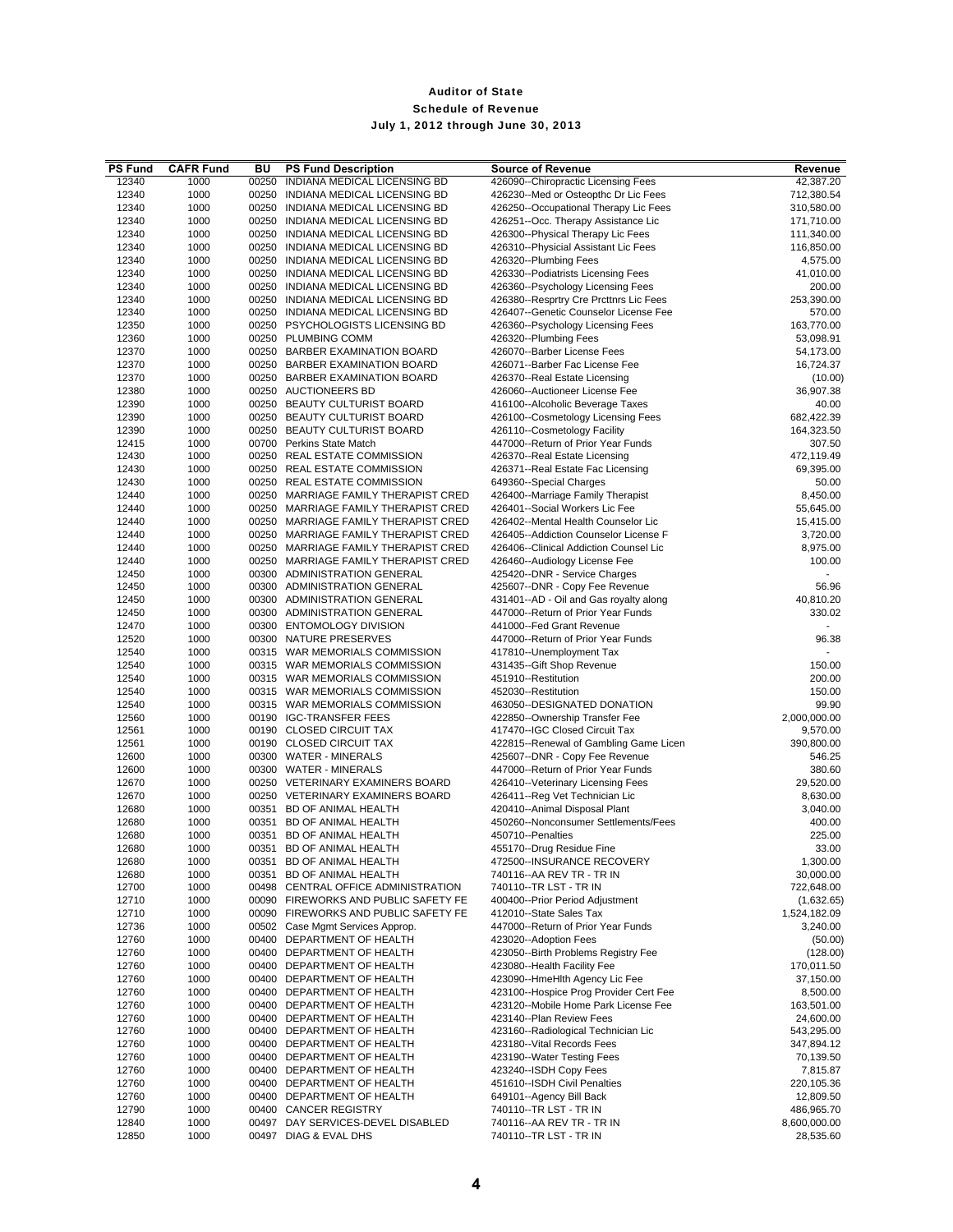| <b>PS Fund</b> | <b>CAFR Fund</b> | BU | <b>PS Fund Description</b>         | <b>Source of Revenue</b>               | Revenue      |
|----------------|------------------|----|------------------------------------|----------------------------------------|--------------|
| 12860          | 1000             |    | 00415 PSYCHIATRIC CHILDRENS CENTER | 422064--Ind Supp Fed Medicaid MI State | 729,600.86   |
| 12860          | 1000             |    | 00415 PSYCHIATRIC CHILDRENS CENTER | 422065--Ind Supp Fed Medicaid MI Fed   | 1,486,870.54 |
| 12870          | 1000             |    | 00250 SPEECH PATHOLOGY/AUDIOLOGY   | 426390--Speech Lang Pathology Lic Fees | 49,725.00    |
| 12870          | 1000             |    | 00250 SPEECH PATHOLOGY/AUDIOLOGY   | 426460--Audiology License Fee          | 4,250.00     |
| 12880          | 1000             |    | 00400 MINORITY HEALTH INITIATIVE   | 740110--TR LST - TR IN                 | 2,473,500.00 |
| 12890          | 1000             |    | 00250 HEARING AID BD.              | 426180--Hearing Aid Dealers Lic Fees   | 8,361.00     |
| 12910          | 1000             |    | 00425 EVANSVILLE STATE HOSPITAL    | 422040--Institutional Clothing Fund    | 20,130.13    |
| 12910          | 1000             |    | 00425 EVANSVILLE STATE HOSPITAL    | 422060--Ind Supp Fed Medicare A        | 8,293.37     |
| 12910          | 1000             |    | 00425 EVANSVILLE STATE HOSPITAL    | 422061--Ind Supp Fed Medicare B        | 48,941.41    |
| 12910          | 1000             |    | 00425 EVANSVILLE STATE HOSPITAL    | 422062--Ind Supp Fed Medicare D        | 801,121.35   |
| 12910          | 1000             |    | 00425 EVANSVILLE STATE HOSPITAL    | 422063--Ind Supp Fed Soc Sec           | 756,254.50   |
| 12910          | 1000             |    | 00425 EVANSVILLE STATE HOSPITAL    | 422064--Ind Supp Fed Medicaid MI State | 1,734,631.38 |
| 12910          | 1000             |    | 00425 EVANSVILLE STATE HOSPITAL    | 422065--Ind Supp Fed Medicaid MI Fed   | 3,535,590.16 |
| 12910          | 1000             |    | 00425 EVANSVILLE STATE HOSPITAL    | 430984--Sales - Meals                  | 6,742.70     |
| 12910          | 1000             |    | 00425 EVANSVILLE STATE HOSPITAL    | 447000--Return of Prior Year Funds     | 3,268.29     |
| 12910          | 1000             |    | 00425 EVANSVILLE STATE HOSPITAL    | 472504--PATIENT PAYMENTS-SELF PAY      | 102,894.73   |
| 12910          | 1000             |    | 00425 EVANSVILLE STATE HOSPITAL    | 644712--Det Furn - Individual Chairs   |              |
| 12920          | 1000             |    | 00430 MADISON STATE HOSPITAL       | 420360--Copies and Report Fees         | 358.57       |
| 12920          | 1000             |    | 00430 MADISON STATE HOSPITAL       | 422040--Institutional Clothing Fund    | 12,194.61    |
|                |                  |    |                                    |                                        |              |
| 12920          | 1000             |    | 00430 MADISON STATE HOSPITAL       | 422060--Ind Supp Fed Medicare A        | 142,091.65   |
| 12920          | 1000             |    | 00430 MADISON STATE HOSPITAL       | 422061--Ind Supp Fed Medicare B        | 46,317.32    |
| 12920          | 1000             |    | 00430 MADISON STATE HOSPITAL       | 422062--Ind Supp Fed Medicare D        | 439,866.46   |
| 12920          | 1000             |    | 00430 MADISON STATE HOSPITAL       | 422063--Ind Supp Fed Soc Sec           | 402,904.44   |
| 12920          | 1000             |    | 00430 MADISON STATE HOSPITAL       | 422064--Ind Supp Fed Medicaid MI State | 1,808,318.12 |
| 12920          | 1000             |    | 00430 MADISON STATE HOSPITAL       | 422065--Ind Supp Fed Medicaid MI Fed   | 3,691,961.89 |
| 12920          | 1000             |    | 00430 MADISON STATE HOSPITAL       | 430420--Sle of Per Prop - Surplus Prop | 4,500.00     |
| 12920          | 1000             |    | 00430 MADISON STATE HOSPITAL       | 430630--Sale of Surplus Materials      | 1,823.87     |
| 12920          | 1000             |    | 00430 MADISON STATE HOSPITAL       | 430984--Sales - Meals                  | 3,825.54     |
| 12920          | 1000             |    | 00430 MADISON STATE HOSPITAL       | 472500--INSURANCE RECOVERY             | 19,433.49    |
| 12920          | 1000             |    | 00430 MADISON STATE HOSPITAL       | 472504--PATIENT PAYMENTS-SELF PAY      | 198,809.45   |
| 12940          | 1000             |    | 00435 LOGANSPORT STATE HOSPITAL    | 422040--Institutional Clothing Fund    | 41,897.42    |
| 12940          | 1000             |    | 00435 LOGANSPORT STATE HOSPITAL    | 422061--Ind Supp Fed Medicare B        | 21,341.35    |
| 12940          | 1000             |    | 00435 LOGANSPORT STATE HOSPITAL    | 422062--Ind Supp Fed Medicare D        | 373,461.53   |
| 12940          | 1000             |    | 00435 LOGANSPORT STATE HOSPITAL    | 422063--Ind Supp Fed Soc Sec           | 338,393.31   |
| 12940          | 1000             |    | 00435 LOGANSPORT STATE HOSPITAL    | 422064--Ind Supp Fed Medicaid MI State | 905,760.61   |
| 12940          | 1000             |    | 00435 LOGANSPORT STATE HOSPITAL    | 422065--Ind Supp Fed Medicaid MI Fed   | 1,849,258.21 |
| 12940          | 1000             |    | 00435 LOGANSPORT STATE HOSPITAL    | 422066--Ind Supp Fed Medicaid MR - Sta | 94,951.24    |
| 12940          | 1000             |    | 00435 LOGANSPORT STATE HOSPITAL    | 422067--Ind Supp Fed Medicaid MR Fed   | 192,431.46   |
| 12940          | 1000             |    | 00435 LOGANSPORT STATE HOSPITAL    | 430420--Sle of Per Prop - Surplus Prop |              |
| 12940          | 1000             |    | 00435 LOGANSPORT STATE HOSPITAL    | 430982--Sales - County Clothing        | 1,210.60     |
| 12940          | 1000             |    | 00435 LOGANSPORT STATE HOSPITAL    | 472504--PATIENT PAYMENTS-SELF PAY      | 34,752.14    |
| 12960          | 1000             |    | 00440 RICHMOND STATE HOSPITAL      | 400400--Prior Period Adjustment        | 0.03         |
| 12960          | 1000             |    | 00440 RICHMOND STATE HOSPITAL      | 422040--Institutional Clothing Fund    | 24,864.00    |
| 12960          | 1000             |    | 00440 RICHMOND STATE HOSPITAL      | 422060--Ind Supp Fed Medicare A        | 17,558.15    |
| 12960          | 1000             |    | 00440 RICHMOND STATE HOSPITAL      | 422061--Ind Supp Fed Medicare B        | 68,558.41    |
| 12960          | 1000             |    | 00440 RICHMOND STATE HOSPITAL      | 422062--Ind Supp Fed Medicare D        | 711,010.56   |
| 12960          | 1000             |    | 00440 RICHMOND STATE HOSPITAL      | 422063--Ind Supp Fed Soc Sec           | 738,860.71   |
| 12960          | 1000             |    | 00440 RICHMOND STATE HOSPITAL      | 422064--Ind Supp Fed Medicaid MI State | 1,228,235.58 |
| 12960          | 1000             |    | 00440 RICHMOND STATE HOSPITAL      | 422065--Ind Supp Fed Medicaid MI Fed   | 2,505,627.47 |
| 12960          | 1000             |    | 00440 RICHMOND STATE HOSPITAL      | 430195--Rental of Properties           | 1,000.00     |
| 12960          | 1000             |    | 00440 RICHMOND STATE HOSPITAL      | 430420--Sle of Per Prop - Surplus Prop | 416.00       |
| 12960          | 1000             |    | 00440 RICHMOND STATE HOSPITAL      | 430984--Sales - Meals                  | 922.56       |
| 12960          | 1000             |    | 00440 RICHMOND STATE HOSPITAL      | 462200--Unclaimed Funds                | 0.72         |
| 12960          | 1000             |    | 00440 RICHMOND STATE HOSPITAL      | 472500--INSURANCE RECOVERY             | 882.79       |
| 12960          | 1000             |    | 00440 RICHMOND STATE HOSPITAL      | 472504--PATIENT PAYMENTS-SELF PAY      | 187,552.47   |
|                |                  |    |                                    | 420360--Copies and Report Fees         |              |
| 12990          | 1000             |    | 00450 LARUE CARTER HOSPITAL        |                                        | 695.80       |
| 12990          | 1000             |    | 00450 LARUE CARTER HOSPITAL        | 422062--Ind Supp Fed Medicare D        | 369,909.02   |
| 12990          | 1000             |    | 00450 LARUE CARTER HOSPITAL        | 422063--Ind Supp Fed Soc Sec           | 194,540.47   |
| 12990          | 1000             |    | 00450 LARUE CARTER HOSPITAL        | 422064--Ind Supp Fed Medicaid MI State | 3,003,498.14 |
| 12990          | 1000             |    | 00450 LARUE CARTER HOSPITAL        | 422065--Ind Supp Fed Medicaid MI Fed   | 6,130,042.72 |
| 12990          | 1000             |    | 00450 LARUE CARTER HOSPITAL        | 430185--Rental of Facility             | 9,386.00     |
| 12990          | 1000             |    | 00450 LARUE CARTER HOSPITAL        | 430420--Sle of Per Prop - Surplus Prop | 475.00       |
| 12990          | 1000             |    | 00450 LARUE CARTER HOSPITAL        | 430984--Sales - Meals                  | 921.00       |
| 12990          | 1000             |    | 00450 LARUE CARTER HOSPITAL        | 447000--Return of Prior Year Funds     | 11,261.48    |
| 12990          | 1000             |    | 00450 LARUE CARTER HOSPITAL        | 472500--INSURANCE RECOVERY             | 24,917.34    |
| 12990          | 1000             |    | 00450 LARUE CARTER HOSPITAL        | 472504--PATIENT PAYMENTS-SELF PAY      | 43,120.01    |
| 13055          | 1000             |    | 00250 MASSAGE THERAPY BOARD        | 426403--Massage License Fee            | 537,750.00   |
| 13056          | 1000             |    | 00250 INTERIOR DESIGNER REGISTRY   | 426408--Interior Designers Registratio | 8,100.00     |
| 13094          | 1000             |    | 00704 Indiana Charter School Board | 425197--Admin. Fee                     | 11,625.26    |
| 13190          | 1000             |    | 00498 RESIDENTIAL CARE             | 452130--Recovery Refunds               | 6,883.28     |
| 13200          | 1000             |    | 00400 CSHCN STATE MATCH            | 419100--State Property Tax             | 2,795.13     |
| 13200          | 1000             |    | 00400 CSHCN STATE MATCH            | 740110--TR LST - TR IN                 | 8,383,097.64 |
| 13220          | 1000             |    | 00503 MEDICAID POLICY & PLANNING   | 450270--MFCU Investigation Recovery    | 3,098.76     |
| 13250          | 1000             |    | 00040 LOAN BROKER REGULATION       | 427580--Loan Broker Fees               | 93,750.00    |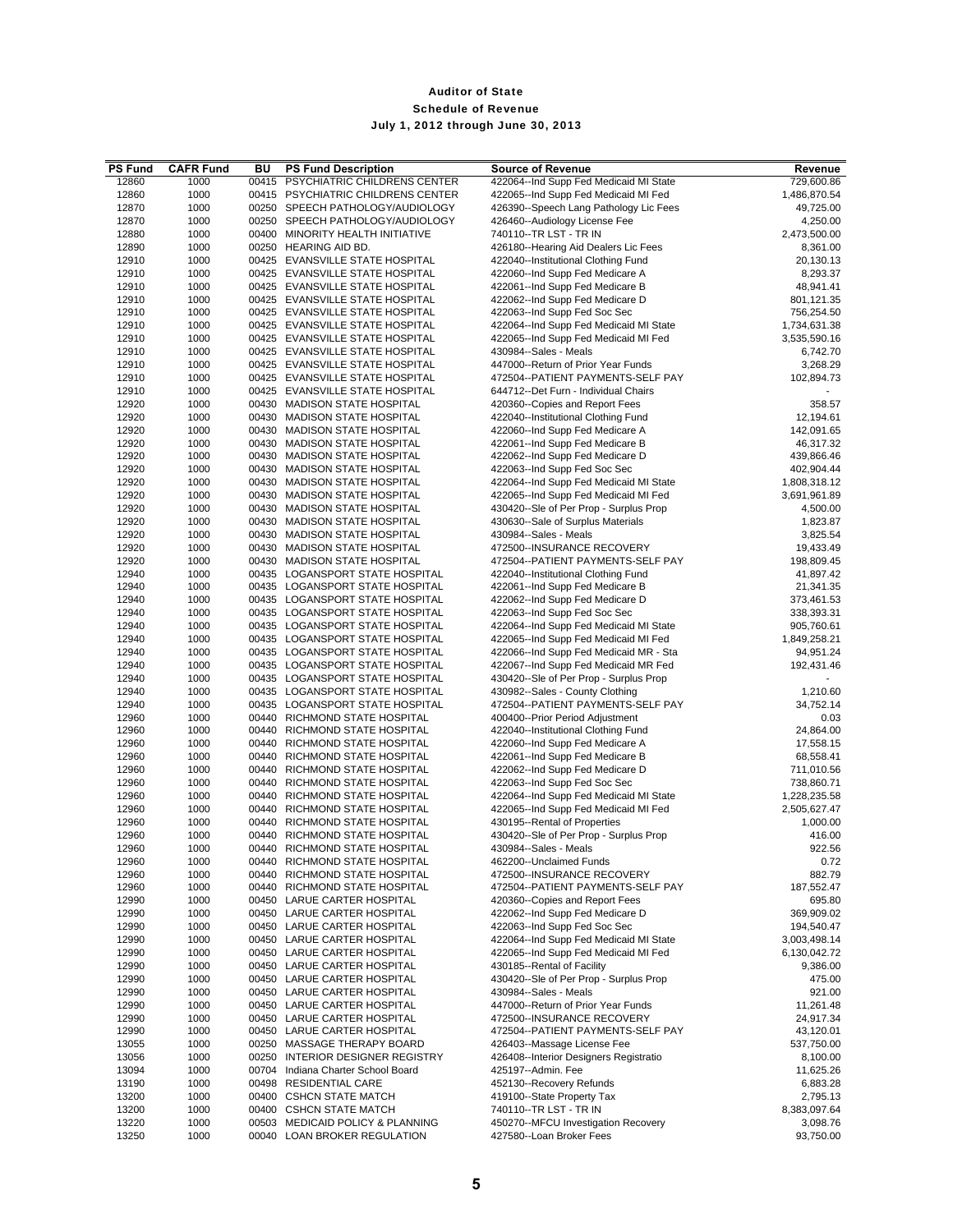| <b>PS Fund</b> | <b>CAFR Fund</b> | BU | <b>PS Fund Description</b>                                                 | <b>Source of Revenue</b>                                                  | Revenue                  |
|----------------|------------------|----|----------------------------------------------------------------------------|---------------------------------------------------------------------------|--------------------------|
| 13260          | 1000             |    | 00405 FSSA-CENTRAL OFFICE                                                  | 420220--Indiana Government Lease Space                                    | 3,249.96                 |
| 13260          | 1000             |    | 00405 FSSA-CENTRAL OFFICE                                                  | 472300--Gen/Admin - Insurance Recovery                                    | 100.00                   |
| 13280          | 1000             |    | 00550 BLIND SCHOOL                                                         | 463050--DESIGNATED DONATION                                               | 187.00                   |
| 13300<br>13300 | 1000<br>1000     |    | 00560 DEAF SCHOOL<br>00560 DEAF SCHOOL                                     | 420210--Cafeteria Operations<br>425653--DNR - Facility Rental Revenue     | 2,004.64<br>1,200.00     |
| 13310          | 1000             |    | 00570 IND VETERANS HOME                                                    | 420360--Copies and Report Fees                                            | 282.90                   |
| 13310          | 1000             |    | 00570 IND VETERANS HOME                                                    | 421116--SPECIAL FUND MISCELLANEOUS                                        | 3,055.28                 |
| 13310          | 1000             |    | 00570 IND VETERANS HOME                                                    | 423634--Lost Badge Fee                                                    | 28.76                    |
| 13310          | 1000             |    | 00570 IND VETERANS HOME                                                    | 426290--Pharmacy Controlled Subst Regs                                    | 274.59                   |
| 13310          | 1000             |    | 00570 IND VETERANS HOME                                                    | 429680--General Interest Income                                           | 104.10                   |
| 13310          | 1000             |    | 00570 IND VETERANS HOME                                                    | 430195--Rental of Properties                                              | 112,896.00               |
| 13310          | 1000             |    | 00570 IND VETERANS HOME                                                    | 430420--Sle of Per Prop - Surplus Prop                                    | 5,800.00                 |
| 13310          | 1000             |    | 00570 IND VETERANS HOME                                                    | 430984--Sales - Meals                                                     | 4,045.60                 |
| 13310<br>13310 | 1000<br>1000     |    | 00570 IND VETERANS HOME<br>00570 IND VETERANS HOME                         | 447000--Return of Prior Year Funds<br>472500--INSURANCE RECOVERY          | 4,500.00<br>8,336.90     |
| 13310          | 1000             |    | 00570 IND VETERANS HOME                                                    | 649271--Archive Storage                                                   | (611.83)                 |
| 13310          | 1000             |    | 00570 IND VETERANS HOME                                                    | 740110--TR LST - TR IN                                                    | 10,104,241.89            |
| 13310          | 1000             |    | 00570 IND VETERANS HOME                                                    | 740116 -- AA REV TR - TR IN                                               | 7,049,771.00             |
| 13430          | 1000             |    | 00615 FOOD SERVICE                                                         | 430984--Sales - Meals                                                     | 360.00                   |
| 13440          | 1000             |    | 00607 HENRYVILLE CORRECTIONAL FAC                                          | 420820--DOC Miscellaneous Revenues                                        | 4.88                     |
| 13460          | 1000             |    | 00615 ADULT CONTRACT BEDS                                                  | 420820--DOC Miscellaneous Revenues                                        |                          |
| 13480          | 1000             |    | 00615 SOCIAL SERV BLOCK GRNT TITLE X                                       | 740110--TR LST - TR IN                                                    |                          |
| 13490          | 1000             |    | 00615 PAROLE DIVISION                                                      | 645750--Highway Signs                                                     |                          |
| 13500          | 1000             |    | 00615 CORRECTIONS DEPARTMENT                                               | 420820--DOC Miscellaneous Revenues                                        | 373.24                   |
| 13500          | 1000             |    | 00615 CORRECTIONS DEPARTMENT                                               | 428020--Firearms Licenses                                                 | 79.58                    |
| 13500          | 1000             |    | 00615 CORRECTIONS DEPARTMENT<br>00615 CORRECTIONS DEPARTMENT               | 430420--Sle of Per Prop - Surplus Prop                                    | 76,643.87                |
| 13500<br>13550 | 1000             |    | 00620 INDIANA STATE PRISON                                                 | 649792--Printing Service<br>447000--Return of Prior Year Funds            | 2,148.63                 |
| 13600          | 1000<br>1000     |    | 00618 MIAMI CORRECTIONAL FACILITY                                          | 447000--Return of Prior Year Funds                                        | 2,043.54                 |
| 13610          | 1000             |    | 00630 PENDLETON CORR. FACILITY                                             | 430420--Sle of Per Prop - Surplus Prop                                    | 900.00                   |
| 13620          | 1000             |    | 00635 CORRECTIONAL INDUSTRIAL FAC                                          | 427465--DOR UST Fees                                                      | (360.00)                 |
| 13640          | 1000             |    | 00640 INDIANA WOMEN'S PRISON                                               | 430420--Sle of Per Prop - Surplus Prop                                    | 30.50                    |
| 13640          | 1000             |    | 00640 INDIANA WOMEN'S PRISON                                               | 430984--Sales - Meals                                                     | 36.00                    |
| 13640          | 1000             |    | 00640 INDIANA WOMEN'S PRISON                                               | 643102--GED tests for Educational Serv                                    | 90.00                    |
| 13640          | 1000             |    | 00640 INDIANA WOMEN'S PRISON                                               | 644706--Clean Prod Personal Hygiene                                       | (370.00)                 |
| 13650          | 1000             |    | 00645 NEW CASTLE CORRECTION FACILITY                                       | 430420--Sle of Per Prop - Surplus Prop                                    | 755.00                   |
| 13670          | 1000             |    | 00650 PUTNAMVILLE CORR. FACILITY                                           | 420820--DOC Miscellaneous Revenues                                        | 270.00                   |
| 13710          | 1000             |    | 00660 Indy Re-Entry Educ. Facility                                         | 400400--Prior Period Adjustment                                           | (1,682.00)               |
| 13710          | 1000             |    | 00660 Indy Re-Entry Educ. Facility                                         | 420840--Plainfield JCF CO Support                                         | 38,760.00                |
| 13710          | 1000             |    | 00660 Indy Re-Entry Educ. Facility                                         | 441000--Fed Grant Revenue                                                 |                          |
| 13730          | 1000             |    | 00665 WABASH VALLEY CORR FACILITY                                          | 420820--DOC Miscellaneous Revenues                                        | 108.00                   |
| 13760          | 1000             |    | 00675 BRANCHVILLE CORR. FACILITY                                           | 644706--Clean Prod Personal Hygiene                                       |                          |
| 13770<br>13770 | 1000<br>1000     |    | 00615 Educational Services<br>00615 Educational Services                   | 420820--DOC Miscellaneous Revenues<br>420830--Offender Medical Copayments | 1,087.08<br>70.32        |
| 13770          | 1000             |    | 00615 Educational Services                                                 | 423690--GED Fees                                                          | 16,720.64                |
| 13770          | 1000             |    | 00615 Educational Services                                                 | 426390--Speech Lang Pathology Lic Fees                                    | 138.95                   |
| 13772          | 1000             |    | 00050 EXCISE, CVET & FIT ALLOCATIONS                                       | 413330--Excise Tax Welfare                                                | 44,288,712.34            |
| 13772          | 1000             |    | 00050 EXCISE, CVET & FIT ALLOCATIONS                                       | 413340--Excise tax School                                                 | 180,010,097.49           |
| 13772          | 1000             |    | 00050 EXCISE, CVET & FIT ALLOCATIONS                                       | 749110--Com Vehicle Excise Tax School                                     | 15,189,475.00            |
| 13772          | 1000             |    | 00050 EXCISE, CVET & FIT ALLOCATIONS                                       | 749120--Com Vehicle Excise Tax-Welfare                                    | 3,062,057.00             |
| 13772          | 1000             |    | 00050 EXCISE, CVET & FIT ALLOCATIONS                                       | 749140--Financial Inst Tax-School                                         | 9,745,856.00             |
| 13772          | 1000             |    | 00050 EXCISE, CVET & FIT ALLOCATIONS                                       | 749150--Financial Inst Tax-Welfare                                        | 2,072,033.00             |
| 13804          | 1000             |    | 00300 LINCOLN PRODUCTION                                                   | 430420--Sle of Per Prop - Surplus Prop                                    |                          |
| 13832          | 1000             |    | 00750 I-LIGHT NETWORK OPERATIONS                                           | 740110--TR LST - TR IN                                                    | 1,471,833.00             |
| 13840          | 1000             |    | 00690 PLAINFIELD CORR. FACILITY                                            | 420820--DOC Miscellaneous Revenues                                        | 3,102.06                 |
| 13840          | 1000             |    | 00690 PLAINFIELD CORR. FACILITY                                            | 447000--Return of Prior Year Funds                                        | 10,894.88                |
| 13844          | 1000             |    | 00400 AREA HEALTH EDUCATION CENTERS                                        | 740110--TR LST - TR IN<br>420820--DOC Miscellaneous Revenues              | 1,143,993.00             |
| 13850<br>13850 | 1000<br>1000     |    | 00695 RECEPTION DIAGNOSTIC CENTER<br>00695 RECEPTION DIAGNOSTIC CENTER     | 447000--Return of Prior Year Funds                                        | 154.06<br>274.86         |
| 13890          | 1000             |    | 00719 COMMISSION PROPRIETARY ED                                            | 452130--Recovery Refunds                                                  | 53.29                    |
| 13940          | 1000             |    | 00700 SCHOOL SAFETY TRAINING                                               | 447000--Return of Prior Year Funds                                        | 461.60                   |
| 13940          | 1000             |    | 00700 SCHOOL SAFETY TRAINING                                               | 740110--TR LST - TR IN                                                    | 637,500.00               |
| 13980          | 1000             |    | 00700 GIFTED/TALENTED                                                      | 447000--Return of Prior Year Funds                                        | 93,123.91                |
| 13990          | 1000             |    | 00719 STUDENT ASSISTANCE COM                                               | 452130--Recovery Refunds                                                  | 152.56                   |
| 14020          | 1000             |    | 00719 COMM FOR HIGHER EDUCATION                                            | 423324--CCSAF Admin Fee                                                   |                          |
| 14020          | 1000             |    | 00719 COMM FOR HIGHER EDUCATION                                            | 423325--CCSAF Quarterly Payment                                           |                          |
| 14020          | 1000             |    | 00719 COMM FOR HIGHER EDUCATION                                            | 452130--Recovery Refunds                                                  | 1,381.91                 |
| 14120          | 1000             |    | 00730 LIBRARY - EXTENSION SERVICE                                          | 464170--LIBRARY - EXTENSION SERVICE                                       | 17,233.74                |
| 14130          | 1000             |    | 00700 Special Education Alternative                                        | 447000--Return of Prior Year Funds                                        | 600.00                   |
| 14150          | 1000             |    | 00730 STATEWIDE LIBRARY SERVICES                                           | 463240--Publns Gifts Donations                                            | 20.72                    |
| 14270          | 1000             |    | 00760 PURDUE UNIVERSITY                                                    | 422020--Conference Workshop Fees                                          | 330.00                   |
| 14420          | 1000             |    | 00700 EARLY INTERVENTION PROG ASSESS<br>00750 HIGHER ED TELECOMMUNICATIONS | 447000--Return of Prior Year Funds<br>740110--TR LST - TR IN              | 119,950.47<br>491,438.00 |
| 14520<br>14550 | 1000<br>1000     |    | 00063 NATIONAL VOTER REGISTRATION PR                                       | 464190--MAINTENANCE SERVICES                                              | 14,500.00                |
|                |                  |    |                                                                            |                                                                           |                          |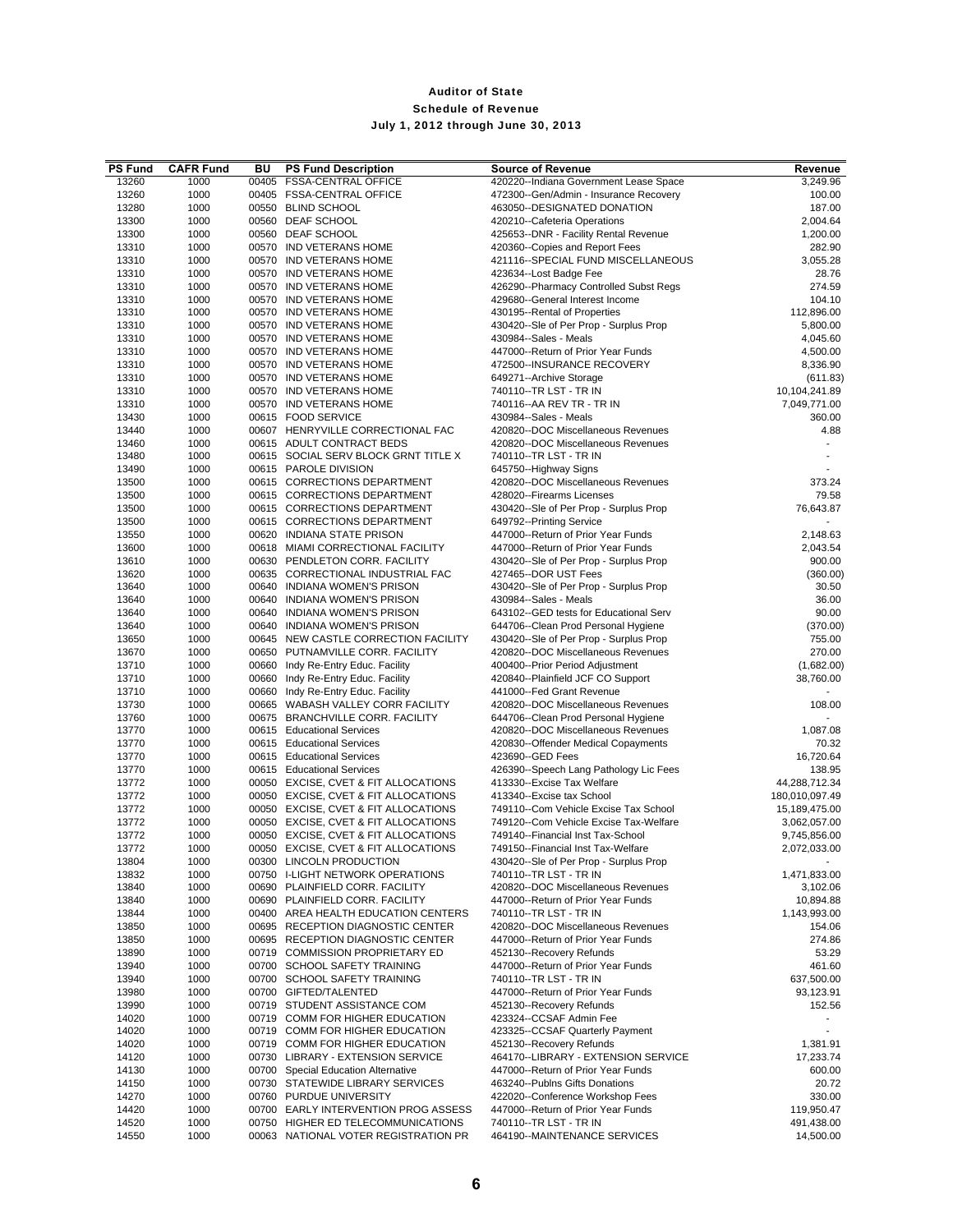| <b>PS Fund</b> | <b>CAFR Fund</b> | BU    | <b>PS Fund Description</b>           | <b>Source of Revenue</b>               | Revenue        |
|----------------|------------------|-------|--------------------------------------|----------------------------------------|----------------|
| 14550          | 1000             | 00063 | NATIONAL VOTER REGISTRATION PR       | 464300--VR SYSTEMS CHANGE PROJECT      | 5,000.00       |
| 14560          | 1000             |       | 00400 PROJECT RESPECT                | 740110 -- TR LST - TR IN               | 359,727.98     |
| 14650          | 1000             |       | 00497 DDRS ADMINISTRATION            | 740110--TR LST - TR IN                 | 339,407.05     |
| 14670          | 1000             |       | 00400 HIV/AIDS SERVICES              | 740110--TR LST - TR IN                 | 2,054,141.00   |
| 14680          | 1000             |       | 00400 TEST FOR DRUG AFFLICTED BABIES | 740110--TR LST - TR IN                 | 47,921.00      |
| 14710          | 1000             |       | 00057 DEGREE LINK                    | 740110 -- TR LST - TR IN               | 460,245.00     |
| 14900          | 1000             |       | 00100 TRF TO M.V.H. FD ST POLICE     | 430420--Sle of Per Prop - Surplus Prop | 3,194.00       |
| 14930          | 1000             |       | 00700 TRF TO ST SCHOOL TUITION FND   | 447000--Return of Prior Year Funds     | 2,228.75       |
| 15040          | 1000             |       | 00700 SUMMER SCHOOL DISTRIBUTION     | 447000--Return of Prior Year Funds     | 16,089.49      |
| 15050          | 1000             |       | 00503 MEDICAID                       | 400400--Prior Period Adjustment        | 2,187.18       |
| 15050          | 1000             |       | 00503 MEDICAID                       | 416200--Cigarette and Tobacco Prod Tax | 11,174,325.74  |
| 15110          | 1000             |       | 00225 OCCUPATIONAL HEALTH & SAFETY   | 425507--Public Record Request          | 3,170.93       |
| 15260          | 1000             |       | 00110 HOOSIER YOUTH CHALLENGE ACADEM | 740110--TR LST - TR IN                 | 300,000.00     |
| 15390          | 1000             |       | 00017 PRINTING AND DISTRIBUTION      | 649345--Labor Charges                  |                |
| 15392          | 1000             |       | 00190 COUNTY SLOT MACHINE WAGRING FE | 422880--County Slot Wagering Fee       | 13,884,697.68  |
| 15394          | 1000             |       | 00190 SLOT MACHINE SUPPLEMENTAL FEE  | 422890--Supplemental Fee               | 381,064.45     |
| 15460          | 1000             |       | 00700 DOE-SUPT'S OFFICE              | 447000--Return of Prior Year Funds     | 944.19         |
| 15460          | 1000             |       | 00700 DOE-SUPT'S OFFICE              | 472400--CMIA REFUNDS                   | 431.33         |
| 15460          | 1000             |       | 00700 DOE-SUPT'S OFFICE              | 740110--TR LST - TR IN                 | 395,000.00     |
| 15520          | 1000             |       | 00700 Professional Standards Div.    | 447000--Return of Prior Year Funds     | 270.00         |
| 15520          | 1000             |       | 00700 Professional Standards Div.    | 740110--TR LST - TR IN                 | 86,159.00      |
| 15570          | 1000             |       | 00700 TEXTBOOK REIMBURSEMENT         | 447000--Return of Prior Year Funds     | 2,611.18       |
|                |                  |       |                                      |                                        |                |
| 15820          | 1000             |       | 00400 AIDS EDUCATION                 | 740110--TR LST - TR IN                 | 577,180.96     |
| 15960          | 1000             |       | 00400 CHRONIC DISEASES               | 740110 -- TR LST - TR IN               | 747,878.04     |
| 16190          | 1000             |       | 00495 USGS CONTRACTS                 | 740110--TR LST - TR IN                 | 53,096.00      |
| 16200          | 1000             |       | 00498 ADULT PROTECTIVE SERVICES      | 740110--TR LST - TR IN                 | 495,420.00     |
| 16410          | 1000             |       | 00250 PRIVATE DETECTIVE LICENSING    | 426340--Private Investigator Firm      | 14,900.00      |
| 16410          | 1000             |       | 00250 PRIVATE DETECTIVE LICENSING    | 426341--Security Guard Agency          | 23,250.00      |
| 16480          | 1000             |       | 00700 DRUG FREE SCHOOLS              | 447000--Return of Prior Year Funds     | 182.22         |
| 16510          | 1000             |       | 00250 REAL ESTATE APPRAISEL LICENSE  | 426030--Appraisal Licensing Fees       | 140,707.58     |
| 16560          | 1000             |       | 00497 EPILEPSY PROGRAM               | 740110 -- TR LST - TR IN               | 316,139.72     |
| 16570          | 1000             |       | 00410 SUBSTANCE ABUSE TREATMENT      | 740110 -- TR LST - TR IN               | 4,855,820.00   |
| 16590          | 1000             |       | 00497 CAREGIVER SUPPORT              | 740110--TR LST - TR IN                 | 231,823.44     |
| 16610          | 1000             |       | 00090 MOTOR VEHICLE EXCISE BASE      | 400400--Prior Period Adjustment        | (0.56)         |
| 16610          | 1000             |       | 00090 MOTOR VEHICLE EXCISE BASE      | 413200--Auto Rental Excise Tax         | 3,643.83       |
| 16620          | 1000             |       | 00090 MOTOR VEHICLE PENALTY INTEREST | 400400--Prior Period Adjustment        | (6, 174.80)    |
| 16620          | 1000             |       | 00090 MOTOR VEHICLE PENALTY INTEREST | 451310--Interest & Penalties           | 2,521.19       |
| 16640          | 1000             |       | 00505 EDUCATION EMPLOY RELATIONS BD  | 420360--Copies and Report Fees         | 5.00           |
| 16640          | 1000             |       | 00505 EDUCATION EMPLOY RELATIONS BD  | 422328--Print/Copy Fee                 | 7.00           |
| 16640          | 1000             |       | 00505 EDUCATION EMPLOY RELATIONS BD  | 428150--Mediation Services             | 11,058.29      |
| 16640          | 1000             |       | 00505 EDUCATION EMPLOY RELATIONS BD  | 447000--Return of Prior Year Funds     | 160.00         |
| 16900          | 1000             |       | 00400 WIC SUPPLEMENT                 | 740110--TR LST - TR IN                 | 181,851.51     |
| 16910          | 1000             |       | 00400 MCH SUPPLEMENT                 | 740110--TR LST - TR IN                 | 16,355.10      |
| 16950          | 1000             |       | 00032 CHILD RESTRAINT SYSTEM FUND    | 455100--Child Restraint Fees           | 241,517.91     |
| 16960          | 1000             |       | 00048 ECONOMIC STAB FD 1C 4-10-18-2  | 429609--Rainy Day Fund Interest Inc    | 144,951.61     |
| 16960          | 1000             |       | 00048 ECONOMIC STAB FD 1C 4-10-18-2  | 429660--Government Interest Income     | 332,765.60     |
| 16960          | 1000             |       | 00048 ECONOMIC STAB FD 1C 4-10-18-2  | 429665--Sec Lending Interest income    | 263.16         |
| 16960          | 1000             |       | 00048 ECONOMIC STAB FD 1C 4-10-18-2  | 740240--RecurStatXfr- RainyDay Money   | 14,789,798.00  |
| 17022          | 1000             |       | 00502 FAMILY & CHILDREN FUND         | 447000--Return of Prior Year Funds     | 318,778.18     |
| 17022          | 1000             |       | 00502 FAMILY & CHILDREN FUND         | 463050--DESIGNATED DONATION            | (140, 333.06)  |
| 17022          | 1000             |       | 00502 FAMILY & CHILDREN FUND         | 464180--LOCAL PROJECTS                 | (545, 119.54)  |
| 17026          | 1000             |       | 00503 MEDICAL ASSIST TO WARDS (MAW)  | 419100--State Property Tax             | 2,761.41       |
| 17036          | 1000             |       | 00050 GAMING TAX                     | 400400--Prior Period Adjustment        | (45.52)        |
| 17036          | 1000             |       | 00050 GAMING TAX                     | 415150--Pull Tab Taxes                 | 416,529.80     |
| 17036          | 1000             |       | 00050 GAMING TAX                     | 417470--IGC Closed Circuit Tax         |                |
| 17036          | 1000             |       | 00050 GAMING TAX                     | 740826--RvrbtAdmTax -IHRC              | 14,418,749.88  |
| 17036          | 1000             |       | 00050 GAMING TAX                     | 740827--RvrbtAdmTax-LakeCoCredits      | 8,778,986.20   |
| 17036          | 1000             |       | 00050 GAMING TAX                     | 740828--Riverboat Wagering Tax         | 448,652,827.15 |
| 17036          | 1000             |       | 00050 GAMING TAX                     | 740830--Slots Wagering Tax             | 105,901,453.61 |
| 17040          | 1000             |       | 00022 JUDICIAL BRANCH INS ADJUST ACC | 424040--Judicial Insur Adjustment Fee  | 939,973.48     |
| 17050          | 1000             |       | 00263 HOME OWNERSHIP EDUCATION       | 426404--Mortgage Foreclosure Counsel   | 1,289,865.87   |
| 17060          | 1000             |       | 00046 HOMEOWNER PROTECTION UNIT      | 424025--Automated Record Keeping Fee   | 730,485.95     |
| 17060          | 1000             |       | 00046 HOMEOWNER PROTECTION UNIT      | 429330--Homeowner Prot Mortage Fee     | 400,243.15     |
| 17060          | 1000             |       | 00046 HOMEOWNER PROTECTION UNIT      | 450260--Nonconsumer Settlements/Fees   | 451.60         |
| 17120          | 1000             |       | 00032 SEXUAL ASSAULT VICTIMS ASSIST  | 424110--Sexual Assault Victims As Fee  | 36,268.96      |
| 17130          | 1000             |       | 00250 IMPAIRED NURSES PROGRAM        | 426430--Impaired Nurse Program         | 538,882.83     |
| 17170          | 1000             |       | 00040 SECURITIES DIV ENFORCEMENT FD  | 427560--Security Fees                  |                |
|                |                  |       |                                      |                                        | (250.00)       |
| 17170          | 1000             |       | 00040 SECURITIES DIV ENFORCEMENT FD  | 451215--SOS Enforcement Penalties      | 469,715.30     |
| 17170          | 1000             |       | 00040 SECURITIES DIV ENFORCEMENT FD  | 451217--SOS Dealer Svcs Fines/Fees     | 627,757.40     |
| 17170          | 1000             |       | 00040 SECURITIES DIV ENFORCEMENT FD  | 645741--Tables - Conference            | 30.00          |
| 17240          | 1000             |       | 00048 DUPLICATE REDEMPTION RECOVERY  | 452130--Recovery Refunds               | (1,681.00)     |
| 17250          | 1000             |       | 00050 MOTOR VEH EXCISE TAX REPLACE   | 740754--Excise Tax Cut Replace Distrb  | 236,212,488.00 |
| 17290          | 1000             | 00061 | <b>IDOA PARKING FACILITIES</b>       | 420230--State Parking Garages Fee      | 1,145,762.72   |
| 17290          | 1000             |       | 00061 IDOA PARKING FACILITIES        | 423250--Access Fees IDs Parking Pass   |                |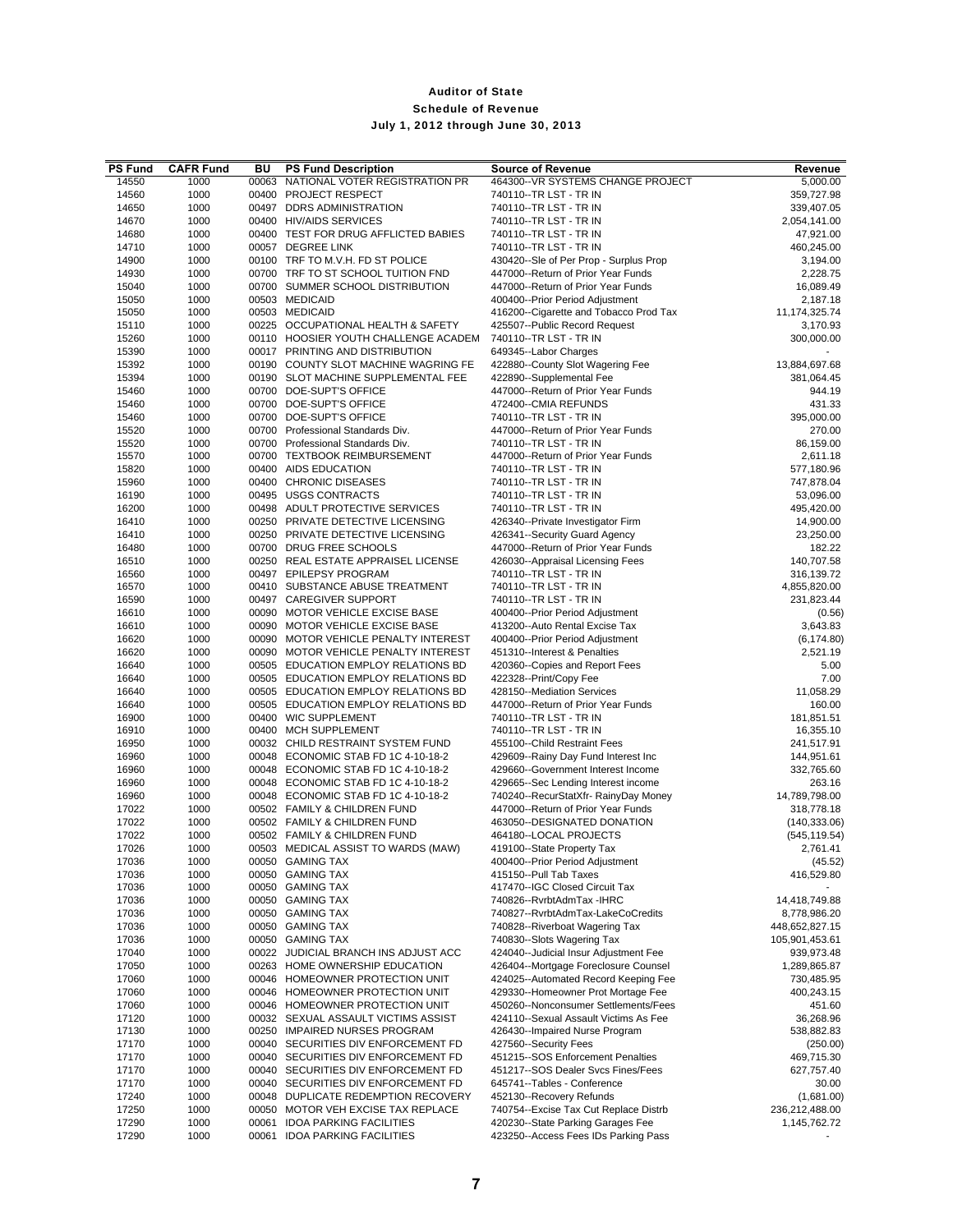| <b>PS Fund</b> | <b>CAFR Fund</b> | BU    | <b>PS Fund Description</b>           | <b>Source of Revenue</b>               | Revenue       |
|----------------|------------------|-------|--------------------------------------|----------------------------------------|---------------|
| 17330          | 1000             | 00061 | PAPER RECYCLING                      | 430955--Sales - PAPER RECYCLING        | 39,205.38     |
| 17330          | 1000             |       | 00061 PAPER RECYCLING                | 431428--FR - recycle revenue           | 1,531.20      |
| 17350          | 1000             |       | 00250 IMPAIRED PHARMACISTS           | 426440--Impaired Pharmacist Prog       | 28,083.20     |
| 17380          | 1000             |       | 00100 INSURANCE RECOVERY             | 472300--Gen/Admin - Insurance Recovery | 87,644.56     |
| 17420          | 1000             |       | 00400 TB HOSPITAL AID FUND           | 740110--TR LST - TR IN                 |               |
| 17460          | 1000             |       | 00036 VALUE ADDED RESEARCH FUND      | 429608--General Loan Interest Inc      | 4,000.00      |
| 17480          | 1000             |       | 00265 PERMIT APPLICATION FEES        | 423620--Permit Application Fees        | 95,512.13     |
| 17500          | 1000             |       | 00195 GAMING RESEARCH OPERATING      | 422900--Gaming Research Fee            | 325,000.00    |
| 17510          | 1000             |       | 00300 INSURANCE RECOVERY             | 430420--Sle of Per Prop - Surplus Prop | 4,225.00      |
| 17510          | 1000             |       | 00300 INSURANCE RECOVERY             | 472500--INSURANCE RECOVERY             | 28,640.27     |
| 17580          | 1000             |       | 00400 INSURANCE RECOVERY             | 472300--Gen/Admin - Insurance Recovery | 2,000.00      |
| 17610          | 1000             |       | 00400 MEDICARE/MEDICAID CERT         | 423010--Abortion Clinic License Fees   | 6,500.00      |
| 17610          | 1000             |       | 00400 MEDICARE/MEDICAID CERT         | 423030--Amb Outp Surgical Ctr Lic Fee  | 11,500.00     |
| 17610          | 1000             |       | 00400 MEDICARE/MEDICAID CERT         | 423060--Birthing Cetner License Fees   | 1,000.00      |
| 17610          | 1000             |       | 00400 MEDICARE/MEDICAID CERT         | 423080--Health Facility Fee            | 388,821.50    |
| 17610          | 1000             |       | 00400 MEDICARE/MEDICAID CERT         | 423090--HmeHlth Agency Lic Fee         | 55,550.00     |
| 17610          | 1000             |       | 00400 MEDICARE/MEDICAID CERT         | 423095--Persnl Core Serv Agncy License | 105,250.00    |
| 17610          | 1000             |       | 00400 MEDICARE/MEDICAID CERT         | 423110--Hospital License Fees          | 515,000.00    |
| 17610          | 1000             |       | 00400 MEDICARE/MEDICAID CERT         | 423140--Plan Review Fees               | 98,550.00     |
| 17610          | 1000             |       | 00400 MEDICARE/MEDICAID CERT         | 423150--Qualified Medication Aide Fee  | 25,040.94     |
| 17610          | 1000             |       | 00400 MEDICARE/MEDICAID CERT         | 649101--Agency Bill Back               | 3,842.50      |
| 17610          | 1000             |       | 00400 MEDICARE/MEDICAID CERT         | 649102--Training                       | 300.00        |
| 17750          | 1000             |       | 00570 INSURANCE RECOVERY             | 472500--INSURANCE RECOVERY             | 154.37        |
| 17760          | 1000             |       | 00615 JUVENILE TRAVEL EXPENSES       | 420820--DOC Miscellaneous Revenues     | 57,047.26     |
| 17780          | 1000             |       | 00502 CHILD WELF SVCS ST GRNTS-ST AP | 447000--Return of Prior Year Funds     | 2,149.12      |
| 17800          | 1000             |       | 00615 WORK RELEASE IC 11-10-8-6.5    | 429360--Work Release Fees              | 559,871.16    |
| 17880          | 1000             |       | 00062 PHOTO LABORATORY FUND          | 420360--Copies and Report Fees         | 10,122.21     |
| 17880          | 1000             |       | 00062 PHOTO LABORATORY FUND          | 428126--Photogrammetry Services        | 52,719.34     |
| 17880          | 1000             |       | 00062 PHOTO LABORATORY FUND          | 430420--Sle of Per Prop - Surplus Prop | 1,213.00      |
| 17880          | 1000             |       | 00062 PHOTO LABORATORY FUND          | 430720--Sale Serv - Photo Lab          | 3,521.00      |
| 17880          | 1000             |       | 00062 PHOTO LABORATORY FUND          | 431431--FR - scrap revenue             | 229.90        |
| 17880          | 1000             |       | 00062 PHOTO LABORATORY FUND          | 437738--Storage Optn - Mobile Storage  | 2,194.60      |
| 17880          | 1000             |       | 00062 PHOTO LABORATORY FUND          | 644340--Micrographic Services          | 243,619.20    |
| 17880          | 1000             |       | 00062 PHOTO LABORATORY FUND          | 644341--Copy services                  | 713.00        |
| 17880          | 1000             |       | 00062 PHOTO LABORATORY FUND          | 644739--Storage Optn - Boxes           | 45,194.65     |
| 17880          | 1000             |       | 00062 PHOTO LABORATORY FUND          | 649370--Shredding Services             | 26,939.05     |
| 17930          | 1000             |       | 00026 DRUG AND ALCOHOL PROGRAMS FUND | 424090--Payments to Judicial Conf      | 1,100.00      |
| 17930          | 1000             |       | 00026 DRUG AND ALCOHOL PROGRAMS FUND | 740301--Court Cost Tf Per IC 33-37-7-9 | 302,430.00    |
| 18010          | 1000             |       | 00250 Architect and Landscape Archit | 426048--Architect and Landscape Archit | 2,520.00      |
| 18010          | 1000             |       | 00250 Architect and Landscape Archit | 426408--Interior Designers Registratio | 20.00         |
| 18200          | 1000             |       | 00160 OPERATION OF VETERAN'S CEMETER | 426163--Funeral PreNeed                | 6,224.00      |
| 18200          | 1000             |       | 00160 OPERATION OF VETERAN'S CEMETER | 429650--CD Interest Income             | 5,466.32      |
| 18200          | 1000             |       | 00160 OPERATION OF VETERAN'S CEMETER | 437335--Parts charges                  | 157.50        |
| 18200          | 1000             |       | 00160 OPERATION OF VETERAN'S CEMETER | 463210--DONATION NOT FOR PROFITS       | 50.00         |
| 18740          | 1000             |       | 00046 TORT CLAIMS                    | 450220--Consumer Restitution           |               |
| 18740          | 1000             |       | 00046 TORT CLAIMS                    | 451310--Interest & Penalties           | 447.56        |
| 18740          | 1000             |       | 00046 TORT CLAIMS                    | 649410--Postage RevenuePostage Revenue |               |
| 18770          | 1000             |       | 00570 MEDICAL SERVICE PAYMENTS       | 472500--INSURANCE RECOVERY             | 17.68         |
| 18810          | 1000             |       | 00090 MAJESTIC STAR II-GARY          | 415200--Riverboat Admission Tax        | 3,925,458.00  |
| 18820          | 1000             |       | 00090 MAJESTIC STAR I-GARY           | 415200--Riverboat Admission Tax        | 3,925,458.00  |
| 18830          | 1000             |       | 00090 RESORTS-EAST CHICAGO           | 415200--Riverboat Admission Tax        | 8,139,432.00  |
| 18840          | 1000             |       | 00090 HORSESHOE-HAMMOND              | 415200--Riverboat Admission Tax        | 14,736,708.00 |
| 18850          | 1000             |       | 00090 BLUE CHIP CASINO-MICHIGAN CITY | 415200--Riverboat Admission Tax        | 7,170,530.61  |
| 18860          | 1000             |       | 00090 FRNCH LICK CASINO ORNGE CO ADM | 415200--Riverboat Admission Tax        | 2,905,602.00  |
| 18870          | 1000             |       | 00090 CASINO AZTAR-EVANSVILLE        | 415200--Riverboat Admission Tax        | 3,406,668.00  |
| 18880          | 1000             |       | 00090 GRAND VICTORIA-RISING SUN      | 415200--Riverboat Admission Tax        | 3,146,904.00  |
| 18890          | 1000             |       | 00090 ARGOSY CASINO-LAWRENCEBURG     | 415200--Riverboat Admission Tax        | 8,372,403.00  |
| 18900          | 1000             |       | 00090 CEASAR'S INDIANA-HARRISON CNTY | 415200--Riverboat Admission Tax        | 6,484,926.00  |
| 18910          | 1000             |       | 00090 BELTERRA-SWITZERLAND COUNTY    | 415200--Riverboat Admission Tax        | 4,507,113.00  |
| 18920          | 1000             |       | 00265 HRC FEES, FINES, & PENALTIES   | 420710--Boiler Inspection              | 300.00        |
| 18920          | 1000             |       | 00265 HRC FEES, FINES, & PENALTIES   | 423318--Agent Application              | 4,626.00      |
| 18920          | 1000             |       | 00265 HRC FEES, FINES, & PENALTIES   | 423617--ID License Fee                 | 168,947.50    |
| 18920          | 1000             |       | 00265 HRC FEES, FINES, & PENALTIES   | 423618--HP License Fee                 | 103,407.00    |
| 18920          | 1000             |       | 00265 HRC FEES, FINES, & PENALTIES   | 423619--ARCI Print Fees                | 2,875.50      |
| 18920          | 1000             |       | 00265 HRC FEES, FINES, & PENALTIES   | 423620--Permit Application Fees        | 10,000.00     |
| 18920          | 1000             |       | 00265 HRC FEES, FINES, & PENALTIES   | 423631--Gaming Integrity Fees          | 35.00         |
| 18920          | 1000             |       | 00265 HRC FEES, FINES, & PENALTIES   | 423640--Track Permit and Sate Lic Fees | 4,000.00      |
| 18920          | 1000             |       | 00265 HRC FEES, FINES, & PENALTIES   | 450710--Penalties                      | 26,053.00     |
| 18920          | 1000             |       | 00265 HRC FEES, FINES, & PENALTIES   | 450720--Horse Racing Com Penalties     | 38,540.00     |
| 18930          | 1000             |       | 00760 VETERINARY RESEARCH            | 472200--Vet Research Purdue            | 150,000.00    |
| 18940          | 1000             |       | 00090 PARI-MUTUAL TAXES              | 400400--Prior Period Adjustment        | 0.02          |
| 18940          | 1000             |       | 00090 PARI-MUTUAL TAXES              | 415800--Parimutuel Wagering Tax        | 2,156,807.95  |
| 19041          | 1000             | 00061 | Dept of Admin GF PM                  | 447000--Return of Prior Year Funds     | 340.54        |
| 19150          | 1000             |       | 00400 ISDH GF Constr Fund            | 423250--Access Fees IDs Parking Pass   | 20.00         |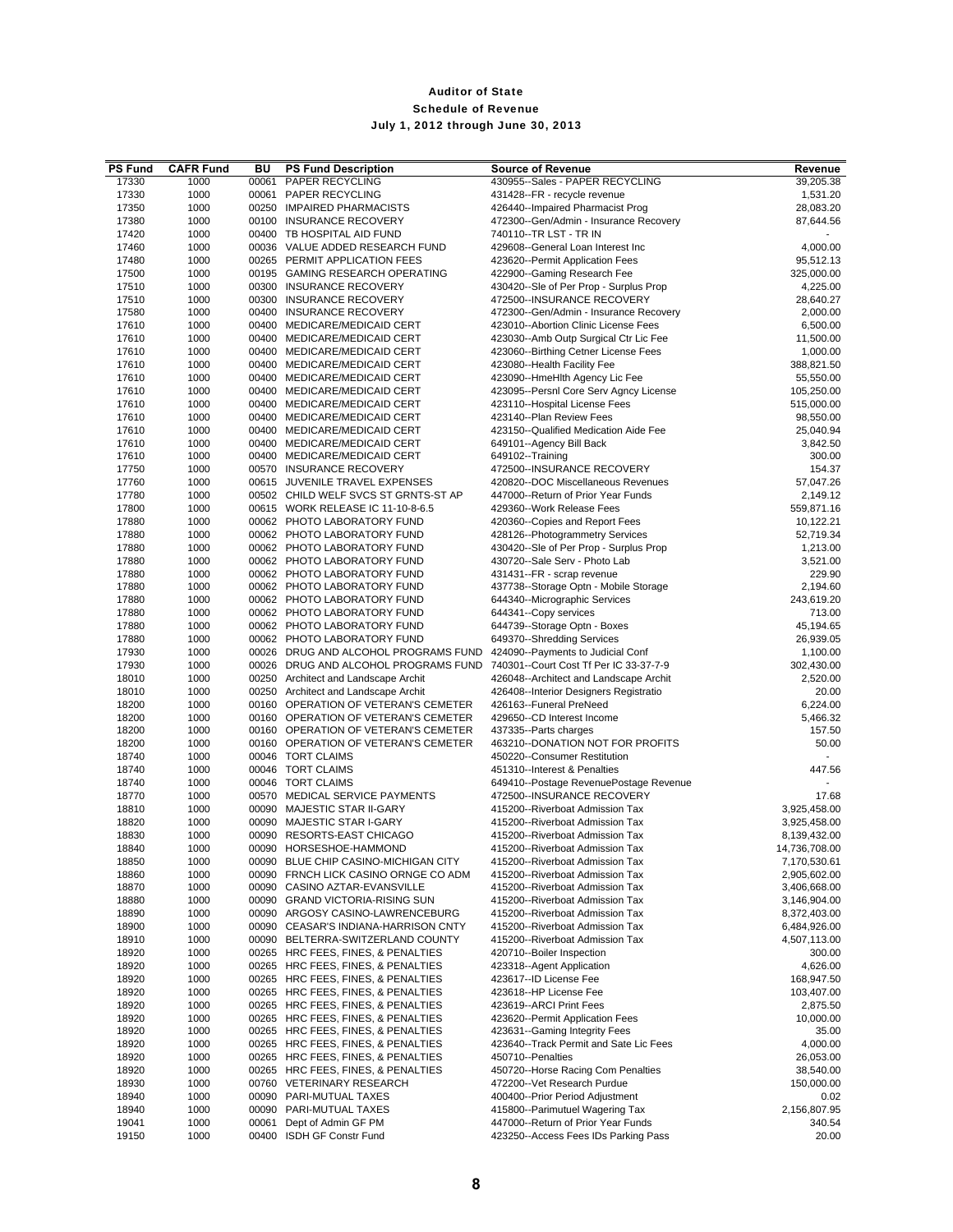| <b>PS Fund</b> | <b>CAFR Fund</b> | BU    | <b>PS Fund Description</b>                                              | <b>Source of Revenue</b>                                                  | Revenue               |
|----------------|------------------|-------|-------------------------------------------------------------------------|---------------------------------------------------------------------------|-----------------------|
| 19221          | 1000             | 00450 | Larue Carter Mem Hosp GF PM                                             | 422620--Elevator Inspections                                              |                       |
| 19451          | 1000             | 00660 | Indy Re-Entry Ed GF PM                                                  | 464190--MAINTENANCE SERVICES                                              |                       |
| 19471<br>19491 | 1000<br>1000     | 00667 | Madison Corr Fac GF PM<br>00675 Branchville Corr Fac GF PM              | 420820--DOC Miscellaneous Revenues                                        | 145.84<br>0.01        |
| 19501          | 1000             |       | 00680 Westville Corr Fac GF PM                                          | 400400--Prior Period Adjustment<br>431428--FR - recycle revenue           | (2,715.00)            |
| 19580          | 1000             |       | 00800 Airport Development                                               | 447000--Return of Prior Year Funds                                        | 51.59                 |
| 19600          | 1000             |       | 00090 Excess Gen Fund Reserves FY12                                     | 411100--Ind Adj Gross Income Tax                                          | (352, 833, 369.00)    |
| 19600          | 1000             |       | 00090 Excess Gen Fund Reserves FY12                                     | 740200--Transfer Excess GF Reserves                                       | 721,280,000.00        |
| 30230          | 1000             |       | 00050 PTRC & HSC DISTRIBUTION                                           | 740116 -- AA REV TR - TR IN                                               | 358.21                |
| 43911          | 1000             |       | 00700 Charter School Board                                              | 443000--Local Grant Revenue                                               | 49,000.00             |
| 43911          | 1000             |       | 00704 Charter School Board                                              | 425197--Admin, Fee                                                        | 64,182.04             |
|                |                  |       | <b>Total of Fund</b>                                                    |                                                                           | 15,638,492,023.79     |
| 31110          | 2060             |       | 00400 ADOPTION MEDICAL HISTORY                                          | 423020--Adoption Fees                                                     | 216,211.66            |
|                |                  |       | <b>Total of Fund</b>                                                    |                                                                           | 216,211.66            |
| 31310          | 2090             |       | 00032 VICTIM & WITNESS ASSISTANCE                                       | 740290--RecurStatXfr Fam Violence Vict                                    | 603,999.96            |
|                |                  |       | <b>Total of Fund</b>                                                    |                                                                           | 603,999.96            |
| 31610          | 2130             |       | 00730 STATEWIDE LIBRARY CARD PROGRAM                                    | 464170--LIBRARY - EXTENSION SERVICE                                       | 169,318.00            |
|                |                  |       | <b>Total of Fund</b>                                                    |                                                                           | 169,318.00            |
| 31710          | 2150             |       | 00400 LOCAL HEALTH MAINTENANCE                                          | 740110--TR LST - TR IN                                                    | 3,920,000.00          |
|                |                  |       | <b>Total of Fund</b>                                                    |                                                                           | 3,920,000.00          |
| 31810          | 2160             |       | 00500 CHILD CARE PROJECT                                                | 740110--TR LST - TR IN                                                    | 812,413.00            |
|                |                  |       | <b>Total of Fund</b>                                                    |                                                                           | 812,413.00            |
| 31910          | 2170             |       | 00400 NEWBORN SCREENING                                                 | 423130--Newborn Screening Fee                                             | 2,514,600.00          |
|                |                  |       | <b>Total of Fund</b>                                                    |                                                                           | 2,514,600.00          |
| 32210          | 2200             |       | 00100 STATE POLICE TRAINING                                             | 430185--Rental of Facility                                                | (698.57)              |
| 32210          | 2200             |       | 00100 STATE POLICE TRAINING                                             | 451041--L/E - Fish & Game Settlement                                      | 580,944.49            |
|                |                  |       | <b>Total of Fund</b>                                                    |                                                                           | 580,245.92            |
| 32310          | 2210             |       | 00250 RECOVERY REAL ESTATE                                              | 425372 -- SPF - IVFA                                                      | 4.25                  |
| 32310          | 2210             |       | 00250 RECOVERY REAL ESTATE                                              | 426370--Real Estate Licensing                                             |                       |
| 32310<br>32310 | 2210<br>2210     |       | 00250 RECOVERY REAL ESTATE<br>00250 RECOVERY REAL ESTATE                | 426372--Real Estate Recovery<br>429650--CD Interest Income                | 45,882.75<br>1,876.88 |
|                |                  |       |                                                                         |                                                                           |                       |
|                |                  |       | <b>Total of Fund</b>                                                    |                                                                           | 47,763.88             |
| 32410          | 2220             |       | 00250 RECOVERY PLUMBERS                                                 | 426321--Plumbing Recovery                                                 | 2,601.89              |
| 32410          | 2220             |       | 00250 RECOVERY PLUMBERS                                                 | 429650--CD Interest Income                                                | 2,184.00              |
|                |                  |       | <b>Total of Fund</b>                                                    |                                                                           | 4,785.89              |
| 32510          | 2230             |       | 00250 RECOVERY AUCTIONEER                                               | 429650--CD Interest Income                                                | 1,456.00              |
|                |                  |       | <b>Total of Fund</b>                                                    |                                                                           | 1,456.00              |
| 32610          | 2240             |       | 00032 ALCOHOL & DRUG COUNTERMEASURE 740280--RecurStatXfr-State User Fee |                                                                           | 385,884.80            |
|                |                  |       | <b>Total of Fund</b>                                                    |                                                                           | 385,884.80            |
| 32710          | 2260             |       | 00235 DEALER INVESTIGATOR EXPENSES                                      | 740225--Public Safety Fee Transfer                                        | 23,740.12             |
| 32720          | 2260             |       | 00100 LICENSE FEE IC 9-29-1-5                                           | 425007--Odometer Fees                                                     | 97,805.07             |
| 32720          | 2260             |       | 00100 LICENSE FEE IC 9-29-1-5                                           | 740225--Public Safety Fee Transfer                                        | 15,826.74             |
| 32730          | 2260             |       | 00046 LICENSE FEE IC 9-29-1-5                                           | 450230--Consumer Settlements                                              | 18,483.47             |
| 32730<br>32740 | 2260<br>2260     |       | 00046 LICENSE FEE IC 9-29-1-5<br>00235 MOTOR VEHICLE ODOMETER           | 740225--Public Safety Fee Transfer<br>429690--Investment Income           | 7,913.37<br>73,668.94 |
|                |                  |       | <b>Total of Fund</b>                                                    |                                                                           | 237,437.71            |
|                |                  |       |                                                                         |                                                                           |                       |
| 32810<br>32810 | 2270<br>2270     |       | 00090 MOTOR CARRIER REGULATION<br>00090 MOTOR CARRIER REGULATION        | 414600--Motor Carrier Surcharge Tax<br>427444--Motor Carrier Permit Other | 9,319,268.23<br>67.00 |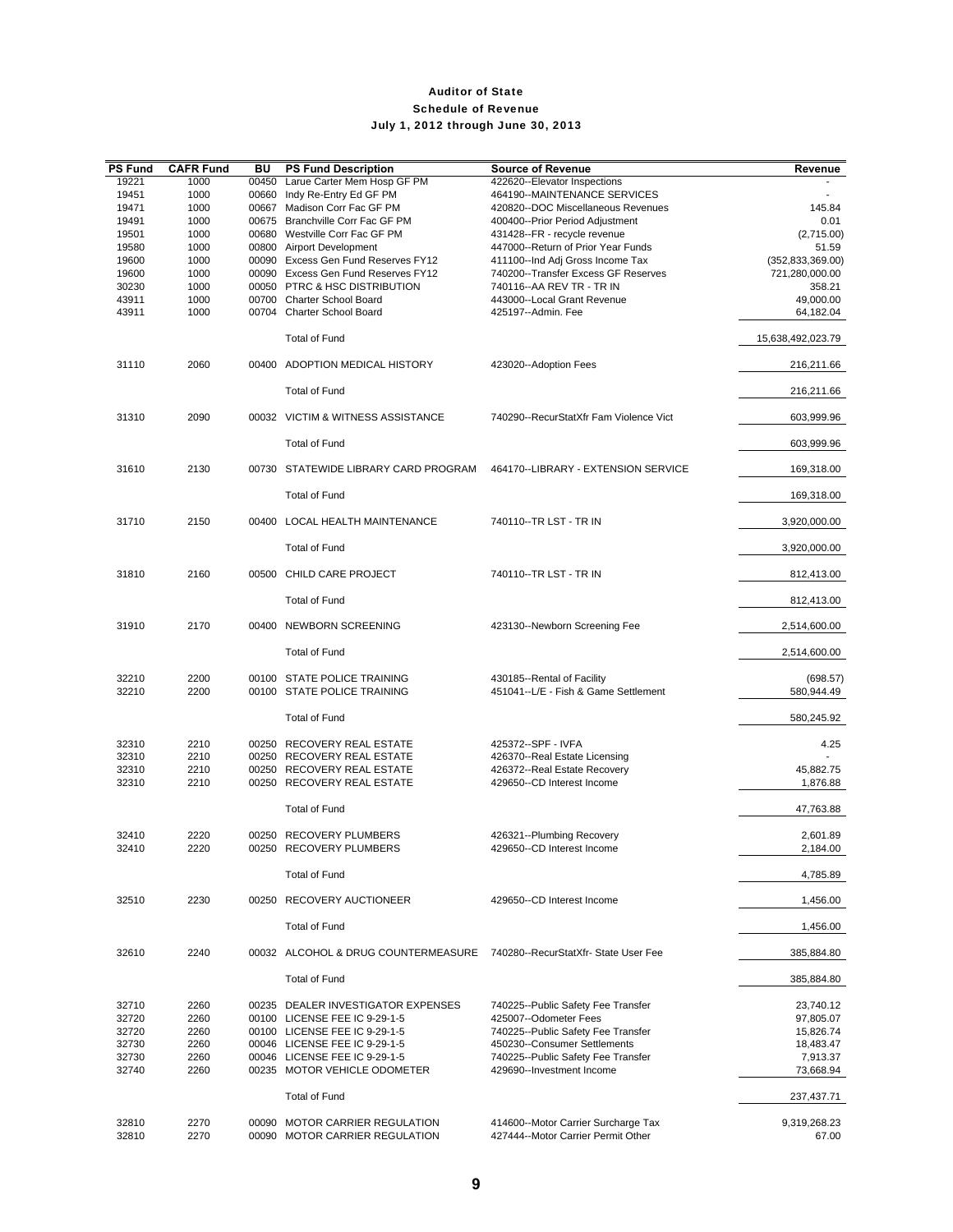| <b>PS Fund</b> | <b>CAFR Fund</b> | BU    | <b>PS Fund Description</b>           | <b>Source of Revenue</b>               | Revenue        |
|----------------|------------------|-------|--------------------------------------|----------------------------------------|----------------|
| 32810          | 2270             | 00090 | <b>MOTOR CARRIER REGULATION</b>      | 427447--Auto Vehicle ID Statute        | 4,200.00       |
| 32810          | 2270             |       | 00090 MOTOR CARRIER REGULATION       | 427448--Motor Carrier Passenger Permit | 2,467,490.00   |
|                |                  |       |                                      |                                        |                |
| 32810          | 2270             |       | 00090 MOTOR CARRIER REGULATION       | 437752--Digital License Plates         | (600.00)       |
| 32810          | 2270             |       | 00090 MOTOR CARRIER REGULATION       | 450411--Civil Penalties                | 64,477.80      |
| 32830          | 2270             |       | 00100 TRNSF TO STATE POLICE OPERATIN | 430420--Sle of Per Prop - Surplus Prop | 365.00         |
| 32850          | 2270             |       | 00090 AUTOMATED VEHICLE ID FEE       | 427440--Motor Carrier Permit Fees      | 85,625.00      |
| 32860          | 2270             |       | 00090 SSRS FEES                      | 400400--Prior Period Adjustment        | (111.57)       |
| 32860          | 2270             |       | 00090 SSRS FEES                      | 427440--Motor Carrier Permit Fees      | 8,775.24       |
|                |                  |       |                                      |                                        |                |
|                |                  |       | <b>Total of Fund</b>                 |                                        | 11,949,556.70  |
| 32910          | 2290             |       | 00300 OIL GAS ENVIRONMENTAL          | 425731--O&G - Environmental Annual Wel | 221,385.00     |
| 32910          | 2290             |       | 00300 OIL GAS ENVIRONMENTAL          | 451021--'DNR - Fines/Penalties         | 56,472.25      |
| 32910          | 2290             |       | 00300 OIL GAS ENVIRONMENTAL          | 461105--Cash Bond Forfeiture           |                |
|                |                  |       |                                      |                                        |                |
| 32999          | 2290             |       | 00050 CLOSING CENTER                 | 429650--CD Interest Income             | 1,774.31       |
|                |                  |       |                                      |                                        |                |
|                |                  |       | <b>Total of Fund</b>                 |                                        | 279,631.56     |
| 33210          | 2350             |       | 00100 DRUG INTERDICTION              | 740280--RecurStatXfr- State User Fee   | 216,899.20     |
|                |                  |       | <b>Total of Fund</b>                 |                                        | 216,899.20     |
|                |                  |       |                                      |                                        |                |
| 33310          | 2360             |       | 00615 CORRECTIONS DRUG ABUSE         | 740280--RecurStatXfr- State User Fee   | 144,771.20     |
| 33399          | 2360             |       | 00050 CLOSING CENTER                 | 429650--CD Interest Income             | 1,036.39       |
|                |                  |       | <b>Total of Fund</b>                 |                                        | 145,807.59     |
|                |                  |       |                                      |                                        |                |
| 33410          | 2380             |       | 00039 DRUG PROSECUTION               | 740280--RecurStatXfr- State User Fee   | 120,556.80     |
|                |                  |       |                                      |                                        |                |
|                |                  |       | <b>Total of Fund</b>                 |                                        | 120,556.80     |
|                |                  |       |                                      |                                        |                |
| 33510          | 2390             |       | 00022 PUBLIC DEFENDER COMMISSION     | 740110--TR LST - TR IN                 | 12,850,000.00  |
| 33510          | 2390             |       | 00022 PUBLIC DEFENDER COMMISSION     | 740301--Court Cost Tf Per IC 33-37-7-9 | 7,400,000.00   |
|                |                  |       | <b>Total of Fund</b>                 |                                        | 20,250,000.00  |
| 33710          | 2420             |       | 00400 RADON GAS TRUST                | 423170--Radon Gas Certifications       | 9,000.00       |
|                |                  |       |                                      |                                        |                |
|                |                  |       | <b>Total of Fund</b>                 |                                        | 9,000.00       |
|                |                  |       |                                      |                                        |                |
|                |                  |       |                                      |                                        |                |
| 33810          | 2440             |       | 00760 WINE GRAPE MARKET              | 400400--Prior Period Adjustment        | 2,215.83       |
| 33810          | 2440             |       | 00760 WINE GRAPE MARKET              | 416100--Alcoholic Beverage Taxes       | 550,540.69     |
|                |                  |       |                                      |                                        |                |
|                |                  |       | <b>Total of Fund</b>                 |                                        | 552,756.52     |
|                |                  |       |                                      |                                        |                |
| 33910          | 2450             |       | 00715 FREEDOM OF CHOICE              | 740110--TR LST - TR IN                 |                |
| 33910          | 2450             |       | 00719 FREEDOM OF CHOICE              | 452130--Recovery Refunds               | 70,125.00      |
| 33910          | 2450             |       | 00719 FREEDOM OF CHOICE              | 740110--TR LST - TR IN                 | 53,369,953.00  |
|                |                  |       |                                      |                                        |                |
|                |                  |       | <b>Total of Fund</b>                 |                                        | 53,440,078.00  |
|                |                  |       |                                      |                                        |                |
| 34010          | 2460             |       | 00715 HIGHER EDUCATION               | 740110--TR LST - TR IN                 |                |
| 34010          | 2460             |       | 00719 HIGHER EDUCATION               | 452130--Recovery Refunds               | 4,900,146.00   |
| 34010          | 2460             |       | 00719 HIGHER EDUCATION               | 740110--TR LST - TR IN                 | 156,520,749.00 |
|                |                  |       |                                      |                                        |                |
|                |                  |       | <b>Total of Fund</b>                 |                                        | 161,420,895.00 |
|                |                  |       |                                      |                                        |                |
|                |                  |       |                                      |                                        |                |
| 54610          | 2480             |       | 00385 EMERGENCY MED SVC RESTITUTION  | 452330--EMS Restitution                | 1,400.00       |
|                |                  |       |                                      |                                        |                |
|                |                  |       | <b>Total of Fund</b>                 |                                        | 1,400.00       |
| 34220          | 2490             |       | 00715 NURSING SCHOLARSHIP            | 740110--TR LST - TR IN                 |                |
|                |                  |       |                                      |                                        |                |
| 34220          | 2490             |       | 00719 NURSING SCHOLARSHIP            | 452130--Recovery Refunds               | 3,259.81       |
| 34220          | 2490             |       | 00719 NURSING SCHOLARSHIP            | 740110--TR LST - TR IN                 | 365,863.63     |
|                |                  |       |                                      |                                        |                |
|                |                  |       | <b>Total of Fund</b>                 |                                        | 369,123.44     |
|                |                  |       |                                      |                                        |                |
| 34310          | 2500             |       | 00265 IND HORSE RACING OPERATING     | 420360--Copies and Report Fees         | 16.70          |
| 34310          | 2500             |       | 00265 IND HORSE RACING OPERATING     | 452130--Recovery Refunds               | 130.66         |
| 34310          | 2500             |       | 00265 IND HORSE RACING OPERATING     | 649792--Printing Service               | (75.45)        |
| 34310          | 2500             |       | 00265 IND HORSE RACING OPERATING     | 749165--Pari-Mutuel Tax Transfer       | 1,748,676.38   |
| 34320          | 2500             |       | 00265 STANDARD BRED                  | 415410--Hoosier Park Slot Tax          | 6,469,396.53   |
|                |                  |       |                                      |                                        |                |
| 34320          | 2500             |       | 00265 STANDARD BRED                  | 415420--Indiana Downs Slot Tax         | 5,891,337.07   |
| 34320          | 2500             |       | 00265 STANDARD BRED                  | 423611--ID Outs Tickets                | 246,951.39     |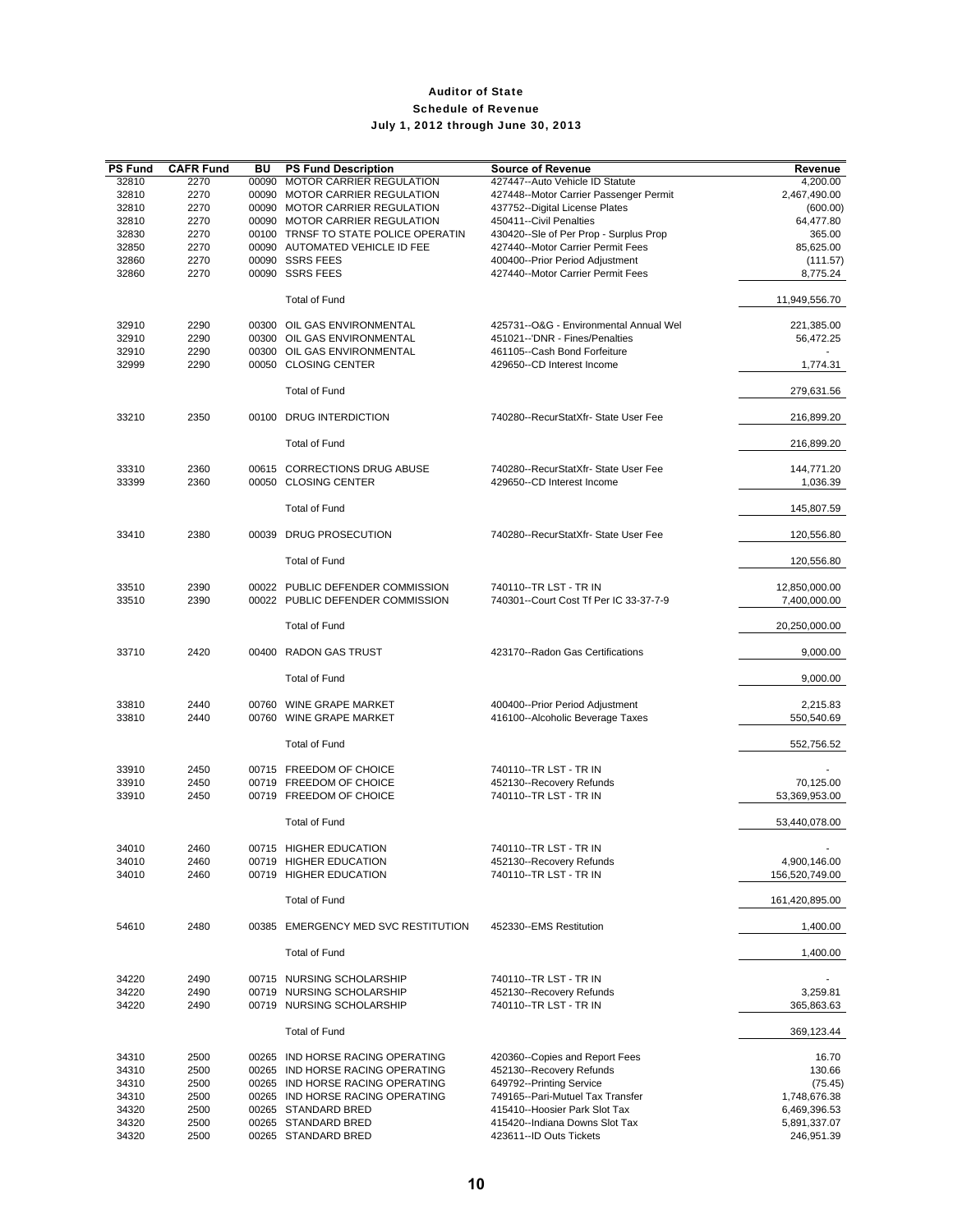| <b>PS Fund</b> | <b>CAFR Fund</b> | BU    | <b>PS Fund Description</b>                                                  | <b>Source of Revenue</b>               | Revenue       |
|----------------|------------------|-------|-----------------------------------------------------------------------------|----------------------------------------|---------------|
| 34320          | 2500             | 00265 | <b>STANDARD BRED</b>                                                        | 423613--HP Breakage                    | 146,419.45    |
| 34320          | 2500             |       | 00265 STANDARD BRED                                                         | 423614--ID Breakage                    | 82,096.10     |
| 34320          | 2500             |       | 00265 STANDARD BRED                                                         | 423622--HP ISS 2Yr Nomination          | 492,500.00    |
| 34320          | 2500             |       | 00265 STANDARD BRED                                                         | 423623--ID ISS 3Yr Nomination          | 325,500.00    |
| 34320          | 2500             |       | 00265 STANDARD BRED                                                         | 423625--ID ISS Aged Nomination         | 42,000.00     |
| 34320          | 2500             |       | 00265 STANDARD BRED                                                         | 423632--Thoroughbred Late Fee          | 2,500.00      |
| 34320          | 2500             |       | 00265 STANDARD BRED                                                         | 423641--HP-Late Closers                | 66,950.00     |
| 34320          | 2500             |       | 00265 STANDARD BRED                                                         | 423642--ID-Late Closers                | 23,500.00     |
| 34320          | 2500             |       | 00265 STANDARD BRED                                                         | 423660--Total Standardbred             | 14,800.00     |
| 34330          | 2500             |       | 00265 THOROUGHBRED                                                          | 415410--Hoosier Park Slot Tax          | 5,375,517.23  |
| 34330          | 2500             |       | 00265 THOROUGHBRED                                                          | 415420--Indiana Downs Slot Tax         | 4,913,069.66  |
| 34330          | 2500             |       | 00265 THOROUGHBRED                                                          | 423611--ID Outs Tickets                | 246,951.39    |
| 34330          | 2500             |       | 00265 THOROUGHBRED                                                          | 423613--HP Breakage                    | 146,419.45    |
| 34330          | 2500             |       | 00265 THOROUGHBRED                                                          | 423614--ID Breakage                    | 81,996.10     |
| 34330          | 2500             |       | 00265 THOROUGHBRED                                                          | 423632--Thoroughbred Late Fee          | 23,650.00     |
| 34330          | 2500             |       | 00265 THOROUGHBRED                                                          | 423660--Total Standardbred             | 200.00        |
| 34330          | 2500             |       | 00265 THOROUGHBRED                                                          | 452130--Recovery Refunds               | 2,200.00      |
| 34340          | 2500             |       | 00265 QUARTERHORSE                                                          | 415410--Hoosier Park Slot Tax          | 701,154.43    |
| 34340          | 2500             |       | 00265 QUARTERHORSE                                                          | 415420--Indiana Downs Slot Tax         | 640,835.18    |
| 34340          | 2500             |       | 00265 QUARTERHORSE                                                          | 423611--ID Outs Tickets                | 42,948.07     |
| 34340          | 2500             |       | 00265 QUARTERHORSE                                                          | 423613--HP Breakage                    | 18,700.22     |
| 34340          | 2500             |       | 00265 QUARTERHORSE                                                          | 423614--ID Breakage                    | 10,482.81     |
| 34340          | 2500             |       | 00265 QUARTERHORSE                                                          | 423633--Quarterhorse Late Fee          | 4,200.00      |
| 34360          | 2500             |       | 00265 FINGERPRINT FEES                                                      | 423617--ID License Fee                 | 72.00         |
| 34360          | 2500             |       | 00265 FINGERPRINT FEES                                                      | 423618--HP License Fee                 | 108.00        |
| 34360          | 2500             |       | 00265 FINGERPRINT FEES                                                      | 423619--ARCI Print Fees                | 12,512.00     |
| 34360          | 2500             | 00265 | <b>FINGERPRINT FEES</b>                                                     | 423631--Gaming Integrity Fees          | 72.00         |
| 34360          | 2500             |       | 00265 FINGERPRINT FEES                                                      | 423634--Lost Badge Fee                 | 2,608.00      |
|                |                  |       |                                                                             |                                        |               |
|                |                  |       | <b>Total of Fund</b>                                                        |                                        | 27,776,395.37 |
|                |                  |       |                                                                             |                                        |               |
| 34410          | 2530             |       | 00495 STATE SOLID WASTE MANAGEMENT                                          | 400400--Prior Period Adjustment        | (53.71)       |
| 34410          | 2530             |       | 00495 STATE SOLID WASTE MANAGEMENT                                          | 421350--Solid waste disposal fee       | 2,665,571.43  |
| 34420          | 2530             |       | 00495 SOLID STATE WASTE MGMT FD TRAN                                        | 445000--Fed Indirect Cost Revenue      | 21,631.00     |
|                |                  |       |                                                                             |                                        |               |
|                |                  |       | <b>Total of Fund</b>                                                        |                                        | 2,687,148.72  |
|                |                  |       |                                                                             |                                        |               |
| 34510          | 2540             |       | 00032 DRUG FREE COMMUNITIES                                                 | 400400--Prior Period Adjustment        | 0.01          |
| 34510          | 2540             |       | 00032 DRUG FREE COMMUNITIES                                                 | 740280--RecurStatXfr- State User Fee   | 578,827.20    |
|                |                  |       |                                                                             |                                        |               |
|                |                  |       | <b>Total of Fund</b>                                                        |                                        | 578,827.21    |
| 34610          | 2550             | 00400 | <b>BIRTH PROBLEMS REGISTRY</b>                                              | 423050--Birth Problems Registry Fee    | 43,124.00     |
| 34610          | 2550             | 00400 | <b>BIRTH PROBLEMS REGISTRY</b>                                              | 649101--Agency Bill Back               | 3,018.00      |
|                |                  |       |                                                                             |                                        |               |
|                |                  |       | <b>Total of Fund</b>                                                        |                                        | 46,142.00     |
|                |                  |       |                                                                             |                                        |               |
| 34710          | 2570             |       | 00400 MOTOR FUEL INSPECTION PROGRAM                                         | 423200--Motor Fuel Outlet Regs Fees    | 160,100.00    |
|                |                  |       |                                                                             |                                        |               |
|                |                  |       | <b>Total of Fund</b>                                                        |                                        | 160,100.00    |
|                |                  |       |                                                                             |                                        |               |
| 34810          | 2580             |       | 00495 RECYCLING MARKETING OPERATE                                           | 445000--Fed Indirect Cost Revenue      | 5,653.12      |
| 34820          | 2580             |       | 00495 RPAF TIPPING FEES RECEIVING AC                                        | 427467--RPAF Tipping Fees              | 2,661,242.04  |
|                |                  |       |                                                                             |                                        |               |
|                |                  |       | <b>Total of Fund</b>                                                        |                                        | 2,666,895.16  |
|                |                  |       |                                                                             |                                        |               |
| 34920          | 2600             |       | 00230 ALCOHOLIC BEV ENF OFFICER TRNG                                        | 420358--Excise Training Fees           | 1,408.93      |
|                |                  |       |                                                                             |                                        |               |
|                |                  |       | <b>Total of Fund</b>                                                        |                                        | 1,408.93      |
|                |                  |       |                                                                             |                                        |               |
| 35010          | 2610             |       | 00220 WORKER COMP SUPPLEMENTAL ADMIN 427455--Filing Fee-Provider Fee Claims |                                        | 31,200.00     |
| 35010          | 2610             |       | 00220 WORKER COMP SUPPLEMENTAL ADMIN                                        | 428150--Mediation Services             | 9,275.01      |
| 35010          | 2610             |       | 00220 WORKER COMP SUPPLEMENTAL ADMIN 428510--Independent Contractor Fees    |                                        | 135,381.25    |
| 35010          | 2610             |       | 00220 WORKER COMP SUPPLEMENTAL ADMIN 428530--Wrkrs Comp Self Insur Fee      |                                        | 31,000.00     |
| 35010          | 2610             |       | 00220 WORKER COMP SUPPLEMENTAL ADMIN 450411--Civil Penalties                |                                        | 1,700.00      |
|                |                  |       |                                                                             |                                        |               |
|                |                  |       | <b>Total of Fund</b>                                                        |                                        | 208,556.26    |
|                |                  |       |                                                                             |                                        |               |
| 35110          | 2620             |       | 00300 ENTOMOLOGY/PLANT PATHOLOGY                                            | 425431--Entomology - diagnostic fees   | 150.00        |
| 35110          | 2620             |       | 00300 ENTOMOLOGY/PLANT PATHOLOGY                                            | 425434--Entomology - nursery dealers I | 174,793.00    |
| 35110          | 2620             |       | 00300 ENTOMOLOGY/PLANT PATHOLOGY                                            | 425437--Entomology - phytosanitary cer | 115,580.00    |
| 35110          | 2620             |       | 00300 ENTOMOLOGY/PLANT PATHOLOGY                                            | 441000--Fed Grant Revenue              |               |
| 35110          | 2620             |       | 00300 ENTOMOLOGY/PLANT PATHOLOGY                                            | 450230--Consumer Settlements           | 81.20         |
| 35110          | 2620             |       | 00300 ENTOMOLOGY/PLANT PATHOLOGY                                            | 649360--Special Charges                | 175.00        |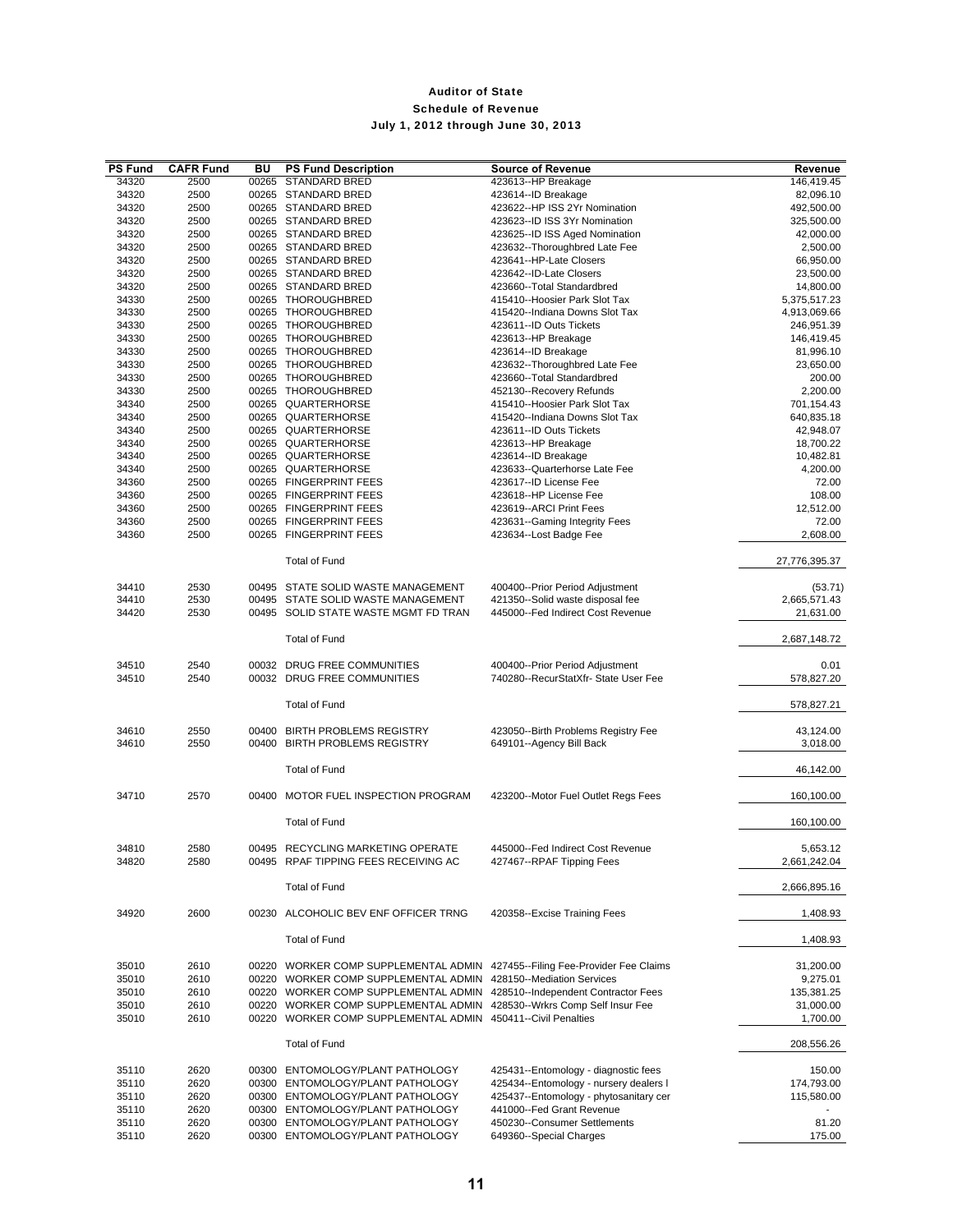| <b>PS Fund</b>                                                       | <b>CAFR Fund</b>                                             | BU | <b>PS Fund Description</b>                                                                                                                                                                                                      | <b>Source of Revenue</b>                                                                                                                                                                                                                            | Revenue                                                                                                    |
|----------------------------------------------------------------------|--------------------------------------------------------------|----|---------------------------------------------------------------------------------------------------------------------------------------------------------------------------------------------------------------------------------|-----------------------------------------------------------------------------------------------------------------------------------------------------------------------------------------------------------------------------------------------------|------------------------------------------------------------------------------------------------------------|
|                                                                      |                                                              |    | <b>Total of Fund</b>                                                                                                                                                                                                            |                                                                                                                                                                                                                                                     | 290,779.20                                                                                                 |
| 35210                                                                | 2630                                                         |    | 00300 DEER RESEARCH AND MANAGEMENT                                                                                                                                                                                              | 425457--F&W - Online Revenue                                                                                                                                                                                                                        | 220,676.00                                                                                                 |
|                                                                      |                                                              |    | Total of Fund                                                                                                                                                                                                                   |                                                                                                                                                                                                                                                     | 220,676.00                                                                                                 |
| 35310<br>35310<br>35320<br>35320<br>35330                            | 2640<br>2640<br>2640<br>2640<br>2640                         |    | 00495 WASTE TIRE MANAGEMENT<br>00495 WASTE TIRE MANAGEMENT<br>00495 WASTE TIRE MANAGEMENT<br>-P<br>00495 WASTE TIRE MANAGEMENT<br>-P<br>00495 WASTE TIRE MGMT. FUND-TRANSFER                                                    | 421072--WASTE TIRE FACILITY<br>421099--ENFORCEMENT FINE/PEN WASTETIRE<br>400400--Prior Period Adjustment<br>427470--DOR IDEM Fees<br>445000--Fed Indirect Cost Revenue                                                                              | 6,057.50<br>2,575.07<br>(6,331.55)<br>1,362,464.16<br>12,420.25                                            |
|                                                                      |                                                              |    | <b>Total of Fund</b>                                                                                                                                                                                                            |                                                                                                                                                                                                                                                     | 1,377,185.43                                                                                               |
| 35410<br>35410<br>35410<br>35410                                     | 2650<br>2650<br>2650<br>2650                                 |    | 00190 CHARITY GAMING ENFORCEMENT<br>00190 CHARITY GAMING ENFORCEMENT<br>00190 CHARITY GAMING ENFORCEMENT<br>00190 CHARITY GAMING ENFORCEMENT                                                                                    | 415100--Charity Gaming Excise Tax<br>422810--Charity Gaming License Fee<br>425268--Duplicate/Correction<br>450610--Charity Gaming Penalties                                                                                                         | 1,146,023.04<br>4,109,593.00<br>5.00<br>37,910.29                                                          |
|                                                                      |                                                              |    | <b>Total of Fund</b>                                                                                                                                                                                                            |                                                                                                                                                                                                                                                     | 5,293,531.33                                                                                               |
| 35510<br>35510                                                       | 2660<br>2660                                                 |    | 00225 EMPLOYMENT OF YOUTH<br>00225 EMPLOYMENT OF YOUTH                                                                                                                                                                          | 450810--Child Labor Law Penalties<br>450820--IOSHA Fines Penalties                                                                                                                                                                                  | 212,216.18<br>800.00                                                                                       |
|                                                                      |                                                              |    | <b>Total of Fund</b>                                                                                                                                                                                                            |                                                                                                                                                                                                                                                     | 213,016.18                                                                                                 |
| 35610                                                                | 2670                                                         |    | 00250 PRENEED CONSUMER PROTECTION                                                                                                                                                                                               | 426163--Funeral PreNeed                                                                                                                                                                                                                             | 283,726.50                                                                                                 |
|                                                                      |                                                              |    | <b>Total of Fund</b>                                                                                                                                                                                                            |                                                                                                                                                                                                                                                     | 283,726.50                                                                                                 |
| 35710<br>35710                                                       | 2680<br>2680                                                 |    | 00495 VOLUNTARY CLEAN-UP PROGRAM<br>00495 VOLUNTARY CLEAN-UP PROGRAM                                                                                                                                                            | 421122--VRP COST RECOVERY<br>421124--VRP APPLICATION                                                                                                                                                                                                | 1,029,341.07<br>28,000.00                                                                                  |
|                                                                      |                                                              |    | <b>Total of Fund</b>                                                                                                                                                                                                            |                                                                                                                                                                                                                                                     | 1,057,341.07                                                                                               |
| 35810<br>35810<br>35810<br>35820<br>35820<br>35820<br>35820          | 2690<br>2690<br>2690<br>2690<br>2690<br>2690<br>2690         |    | 00715 ADMINISTRATIVE-21ST CENTURY<br>00719 ADMINISTRATIVE-21ST CENTURY<br>00719 ADMINISTRATIVE-21ST CENTURY<br>00715 21ST CENTURY-AWARDS<br>00719 21ST CENTURY-AWARDS<br>00719 21ST CENTURY-AWARDS<br>00719 21ST CENTURY-AWARDS | 740110--TR LST - TR IN<br>452130--Recovery Refunds<br>740110--TR LST - TR IN<br>740110 -- TR LST - TR IN<br>452130--Recovery Refunds<br>740110--TR LST - TR IN<br>740116 -- AA REV TR - TR IN                                                       | 9,279.00<br>1,835,611.51<br>57,731.00<br>29,109,298.00<br>30,886,556.62                                    |
|                                                                      |                                                              |    | <b>Total of Fund</b>                                                                                                                                                                                                            |                                                                                                                                                                                                                                                     | 61,898,476.13                                                                                              |
| 35910                                                                | 2700                                                         |    | 00500 CHILD CARE                                                                                                                                                                                                                | 422540--Child Care Ministries                                                                                                                                                                                                                       | 43,284.06                                                                                                  |
|                                                                      |                                                              |    | <b>Total of Fund</b>                                                                                                                                                                                                            |                                                                                                                                                                                                                                                     | 43,284.06                                                                                                  |
| 36010<br>36010<br>36010<br>36020                                     | 2710<br>2710<br>2710<br>2710                                 |    | 00300 LAKE ENHANCEMENT<br>00300 LAKE ENHANCEMENT<br>00300 LAKE ENHANCEMENT<br>00300 CONSER OFFICERS MARINE ENFORCE                                                                                                              | 425267--LARE Fee<br>425467--DNR - Boat Rental Revenue<br>447000--Return of Prior Year Funds<br>425267--LARE Fee                                                                                                                                     | 2,575,187.77<br>321.00<br>1,130,657.23                                                                     |
|                                                                      |                                                              |    | <b>Total of Fund</b>                                                                                                                                                                                                            |                                                                                                                                                                                                                                                     | 3,706,166.00                                                                                               |
| 36110                                                                | 2720                                                         |    | 00240 CORONERS' TRAINING BOARD                                                                                                                                                                                                  | 420881--Coroners Training Board                                                                                                                                                                                                                     | 656,802.67                                                                                                 |
|                                                                      |                                                              |    | <b>Total of Fund</b>                                                                                                                                                                                                            |                                                                                                                                                                                                                                                     | 656,802.67                                                                                                 |
| 36220<br>36220<br>36220<br>36220<br>36220<br>36220<br>36220<br>36230 | 2760<br>2760<br>2760<br>2760<br>2760<br>2760<br>2760<br>2760 |    | 00495 INVESTMENTS<br>00495 INVESTMENTS<br>00495 INVESTMENTS<br>00495 INVESTMENTS<br>00495 INVESTMENTS<br>00495 INVESTMENTS<br>00495 INVESTMENTS<br>00495 TITLE V OPER. PERMIT TRST FD-T                                         | 421012--ANNUAL - FESOP FEES<br>421016--ANNUAL - SSOA COAL FEES<br>421018--ANNUAL - TITLE V FEES<br>421030--FESOP FEES<br>421040--ANNUAL - SSOA GRAVEL<br>421044 -- TITLE V<br>421095--ENFORCEMENT FINE/TITLE V<br>445000--Fed Indirect Cost Revenue | 952,500.00<br>41,700.00<br>10,384,300.68<br>402,750.00<br>30,000.00<br>575,875.00<br>1,875.00<br>81,135.84 |
|                                                                      |                                                              |    | <b>Total of Fund</b>                                                                                                                                                                                                            |                                                                                                                                                                                                                                                     | 12,470,136.52                                                                                              |
| 54710                                                                | 2770                                                         |    | 00090 CONTROLLED SUBSTANCE EXCISE TA                                                                                                                                                                                            | 413500--Control Substance Excise Tax                                                                                                                                                                                                                | 185.50                                                                                                     |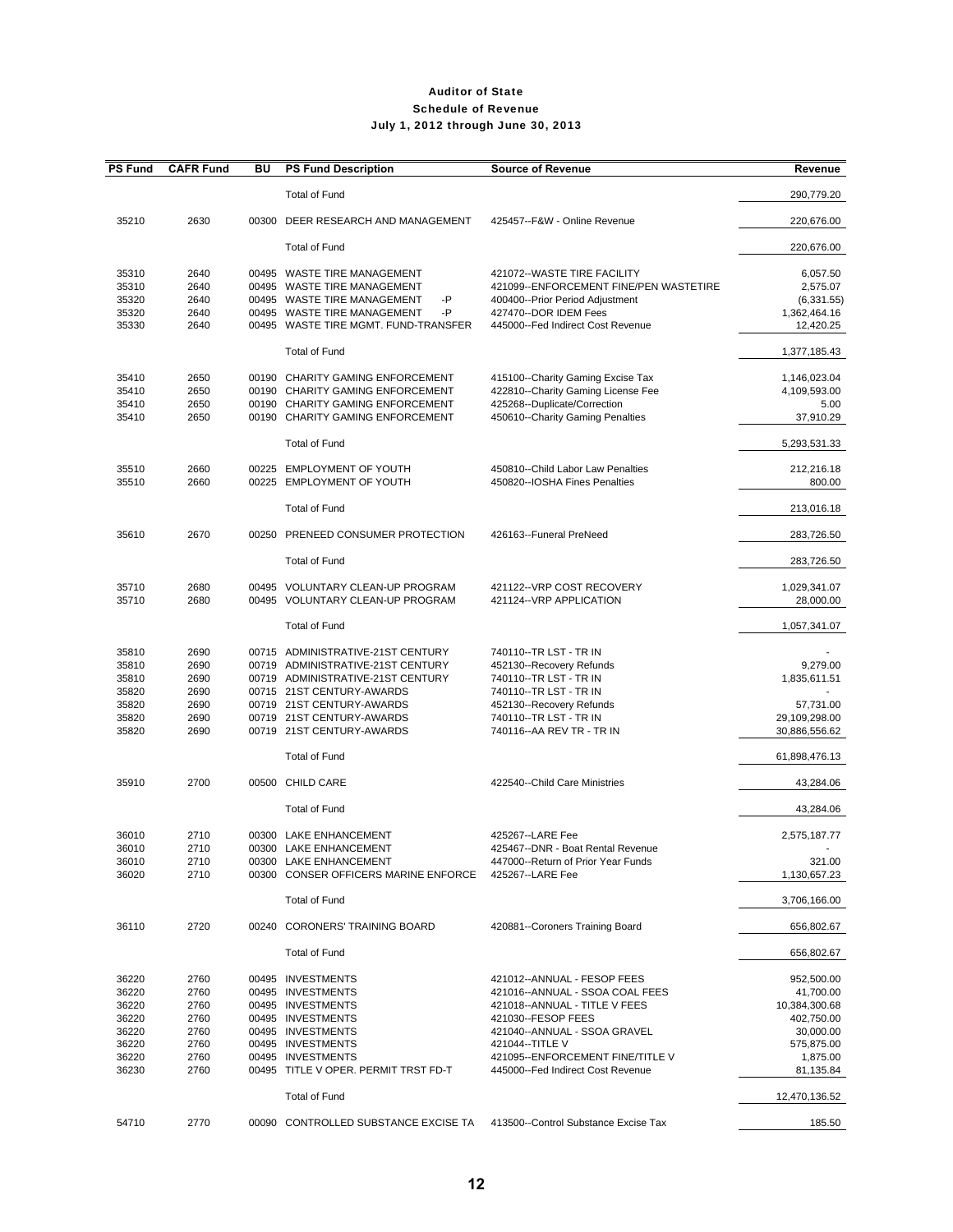| <b>PS Fund</b> | <b>CAFR Fund</b> | ΒU | <b>PS Fund Description</b>                               | <b>Source of Revenue</b>               | Revenue       |
|----------------|------------------|----|----------------------------------------------------------|----------------------------------------|---------------|
|                |                  |    | <b>Total of Fund</b>                                     |                                        | 185.50        |
|                |                  |    |                                                          |                                        |               |
| 36310          | 2780             |    | 00032 INDIANA SAFE SCHOOLS                               | 740110--TR LST - TR IN                 | 1,095,339.52  |
| 36310          | 2780             |    | 00032 INDIANA SAFE SCHOOLS                               | 740280--RecurStatXfr- State User Fee   | 400,052.80    |
|                |                  |    |                                                          |                                        |               |
|                |                  |    | <b>Total of Fund</b>                                     |                                        | 1,495,392.32  |
|                |                  |    |                                                          |                                        |               |
| 73110          | 2790             |    | 00057 ALLEN COUNTY PSCDA                                 | 418650--PSDA Tax                       | 2,549,394.00  |
| 73110          | 2790             |    | 00057 ALLEN COUNTY PSCDA                                 | 740831--LOIT Transfer In û PSCDA       | 450,606.00    |
| 73130          | 2790             |    | 00057 INDIANAPOLIS PSCDA                                 | 418650--PSDA Tax                       | 13,250,384.00 |
| 73130          | 2790             |    | 00057 INDIANAPOLIS PSCDA                                 | 740831--LOIT Transfer In û PSCDA       | 1,918,090.00  |
| 73140          | 2790             |    | 00057 SOUTH BEND PSCDA                                   | 418650--PSDA Tax                       | 590,312.00    |
| 73140          | 2790             |    | 00057 SOUTH BEND PSCDA                                   | 740831--LOIT Transfer In û PSCDA       | 44,520.00     |
| 73145          | 2790             |    | 00090 STADIUM PSCDA                                      | 418650--PSDA Tax                       | 8,995,756.00  |
|                |                  |    |                                                          |                                        |               |
|                |                  |    | <b>Total of Fund</b>                                     |                                        | 27,799,062.00 |
|                |                  |    |                                                          |                                        |               |
| 36410          | 2800             |    | 00210 DEPT OF INSURANCE-OPERATING                        | 423920--InsurAgts and Related Lic      | 4,204,918.72  |
| 36410          | 2800             |    | 00210 DEPT OF INSURANCE-OPERATING                        | 423930--Insurance Cmpny Examtn Fee     | 3,171,134.87  |
| 36410          | 2800             |    | 00210 DEPT OF INSURANCE-OPERATING                        | 423940--InsurCmpny Filing and Serv Fee | 1,048,417.80  |
| 36410          | 2800             |    | 00210 DEPT OF INSURANCE-OPERATING                        | 423990--Retaliatory Fees               | 2,211,896.50  |
|                |                  |    |                                                          |                                        |               |
|                |                  |    | <b>Total of Fund</b>                                     |                                        | 10,636,367.89 |
|                |                  |    |                                                          |                                        |               |
| 36510          | 2810             |    | 00235 FINANCIAL RESP COMPLIANCE-OPER                     | 425005--Mtr Veh Fin Resp Fee           | 6,797,714.00  |
|                |                  |    |                                                          |                                        |               |
|                |                  |    | <b>Total of Fund</b>                                     |                                        | 6,797,714.00  |
|                |                  |    |                                                          |                                        |               |
|                |                  |    |                                                          |                                        |               |
| 36610          | 2820             |    | 00315 INDIANA BATTLE FLAGS<br>00315 INDIANA BATTLE FLAGS | 430185--Rental of Facility             | 9.35          |
| 36610          | 2820             |    |                                                          | 463050--DESIGNATED DONATION            | 659.95        |
| 36610          | 2820             |    | 00315 INDIANA BATTLE FLAGS                               | 463280--Undesignated Donations         | 30.00         |
|                |                  |    | <b>Total of Fund</b>                                     |                                        |               |
|                |                  |    |                                                          |                                        | 699.30        |
|                |                  |    |                                                          |                                        |               |
| 36710          | 2830             |    | 00495 SOLID WASTE MNGT-PERMITTING                        | 740110--TR LST - TR IN                 | 1,715,720.48  |
| 36720          | 2830             |    | 00495 ENVIRON MGMT PERMIT OPER FD-TR                     | 421046--CONFINED FEEDING FACILITY APP  | 9,600.00      |
| 36720          | 2830             |    | 00495 ENVIRON MGMT PERMIT OPER FD-TR                     | 421051--HW FACILITY GENERATOR ANUL FEE | 1,170,062.41  |
| 36720          | 2830             |    | 00495 ENVIRON MGMT PERMIT OPER FD-TR                     | 421052--HW FACILITY PERMIT APPLICATION | 150,700.00    |
| 36720          | 2830             |    | 00495 ENVIRON MGMT PERMIT OPER FD-TR                     | 421060--SOLID WASTE DISPOSAL FEE REPOR | 1,069,862.15  |
| 36720          | 2830             |    | 00495 ENVIRON MGMT PERMIT OPER FD-TR                     | 421062--SOLID WASTE FACILITY APP & REG | 320,750.00    |
| 36720          | 2830             |    | 00495 ENVIRON MGMT PERMIT OPER FD-TR                     | 421068--SW WELLS ANNUAL FEE            | 1,870,557.52  |
| 36720          | 2830             |    | 00495 ENVIRON MGMT PERMIT OPER FD-TR                     | 421074--WASTEWATER DISPOSAL SITE APP   | 1,320.00      |
| 36720          | 2830             |    | 00495 ENVIRON MGMT PERMIT OPER FD-TR                     | 421096--ENFORCEMENT FINE/PEN SOLID WAS | (1,758.28)    |
| 36720          | 2830             |    | 00495 ENVIRON MGMT PERMIT OPER FD-TR                     | 421114--REGULAR COST RECOVERY          | 100.00        |
| 36720          | 2830             |    | 00495 ENVIRON MGMT PERMIT OPER FD-TR                     | 421122--VRP COST RECOVERY              |               |
| 36720          | 2830             |    | 00495 ENVIRON MGMT PERMIT OPER FD-TR                     | 421128--COAL MINES                     | 3,500.00      |
| 36720          | 2830             |    | 00495 ENVIRON MGMT PERMIT OPER FD-TR                     | 421132--DW COMMUNITY WATER SUPPLY      | 1,812,781.16  |
| 36720          | 2830             |    | 00495 ENVIRON MGMT PERMIT OPER FD-TR                     | 421134--DW NON TRANSIENT NON COMMUNITY | 121,773.00    |
| 36720          | 2830             |    | 00495 ENVIRON MGMT PERMIT OPER FD-TR                     | 421136--DW TRANSIENT NON COMMUNITY     | 271,050.14    |
| 36720          | 2830             |    | 00495 ENVIRON MGMT PERMIT OPER FD-TR                     | 421138--GENERAL COAL MINE              | 30,700.00     |
| 36720          | 2830             |    | 00495 ENVIRON MGMT PERMIT OPER FD-TR                     | 421142--INDUSTRIAL WASTE PRETREAT APP  | 2,850.00      |
| 36720          | 2830             |    | 00495 ENVIRON MGMT PERMIT OPER FD-TR                     | 421144--MAJOR FEDERAL                  | 3,060.00      |
| 36720          | 2830             |    | 00495 ENVIRON MGMT PERMIT OPER FD-TR                     | 421146--MAJOR INDUSTRIAL               | 789,860.00    |
| 36720          | 2830             |    | 00495 ENVIRON MGMT PERMIT OPER FD-TR                     | 421148--MAJOR MUNICIPAL                | 1,332,000.00  |
| 36720          | 2830             |    | 00495 ENVIRON MGMT PERMIT OPER FD-TR                     | 421151--MAJOR SEMI-PUBLIC              | 2,125.00      |
| 36720          | 2830             |    | 00495 ENVIRON MGMT PERMIT OPER FD-TR                     | 421152--MINOR FEDERAL                  | 7,200.00      |
| 36720          | 2830             |    | 00495 ENVIRON MGMT PERMIT OPER FD-TR                     | 421154--MINOR INDUSTRIAL               | 365,968.00    |
| 36720          | 2830             |    | 00495 ENVIRON MGMT PERMIT OPER FD-TR                     | 421156--MINOR MUNICIPAL                | 854.700.00    |
| 36720          | 2830             |    | 00495 ENVIRON MGMT PERMIT OPER FD-TR                     | 421158--MINOR PUBLIC WATER SUPPLY      | 90,980.00     |
| 36720          | 2830             |    | 00495 ENVIRON MGMT PERMIT OPER FD-TR                     | 421160--MINOR SEMI-PUBLIC              | 101,840.00    |
| 36720          | 2830             |    | 00495 ENVIRON MGMT PERMIT OPER FD-TR                     | 421162--MINOR STATE FACILITIES         | 35,790.00     |
| 36720          | 2830             |    | 00495 ENVIRON MGMT PERMIT OPER FD-TR                     | 421166--STORMWATER RULE 13 APP FEE     | 150.00        |
| 36720          | 2830             |    | 00495 ENVIRON MGMT PERMIT OPER FD-TR                     | 421168--STORMWATER RULE 5 APP FEE      | 165,600.00    |
| 36720          | 2830             |    | 00495 ENVIRON MGMT PERMIT OPER FD-TR                     | 421170--STORMWATER RULE 6 APP FEE      | 9,750.00      |
| 36720          | 2830             |    | 00495 ENVIRON MGMT PERMIT OPER FD-TR                     | 421172--WASTEWATER NPDES APP FEE       | 21,600.00     |
| 36720          | 2830             |    | 00495 ENVIRON MGMT PERMIT OPER FD-TR                     | 421176--PRETREATMENT                   | 54,950.00     |
| 36720          | 2830             |    | 00495 ENVIRON MGMT PERMIT OPER FD-TR                     | 421178--PUBLIC WATER CONSTRUCTION PERM | 38,500.00     |
| 36720          | 2830             |    | 00495 ENVIRON MGMT PERMIT OPER FD-TR                     | 421182--PUBLIC WATER SUPPLY OPR CERT   | 53,940.00     |
| 36720          | 2830             |    | 00495 ENVIRON MGMT PERMIT OPER FD-TR                     | 421186--STONE QUARRIES                 | 108,200.00    |
| 36720          | 2830             |    | 00495 ENVIRON MGMT PERMIT OPER FD-TR                     | 421188--STORMWATER                     | 162,959.13    |
| 36720          | 2830             |    | 00495 ENVIRON MGMT PERMIT OPER FD-TR                     | 421192--WASTEWATER CONSTRUCTION APP    | 4,375.00      |
| 36720          | 2830             |    | 00495 ENVIRON MGMT PERMIT OPER FD-TR                     | 421194--WASTEWATER TRT PLT OPERATOR    | 64,230.00     |
| 36720          | 2830             |    | 00495 ENVIRON MGMT PERMIT OPER FD-TR                     | 445000--Fed Indirect Cost Revenue      | 80,659.50     |
| 36730          | 2830             |    | 00495 WATER MANAGEMENT-PERMITTING                        | 740110--TR LST - TR IN                 | 1,610,364.90  |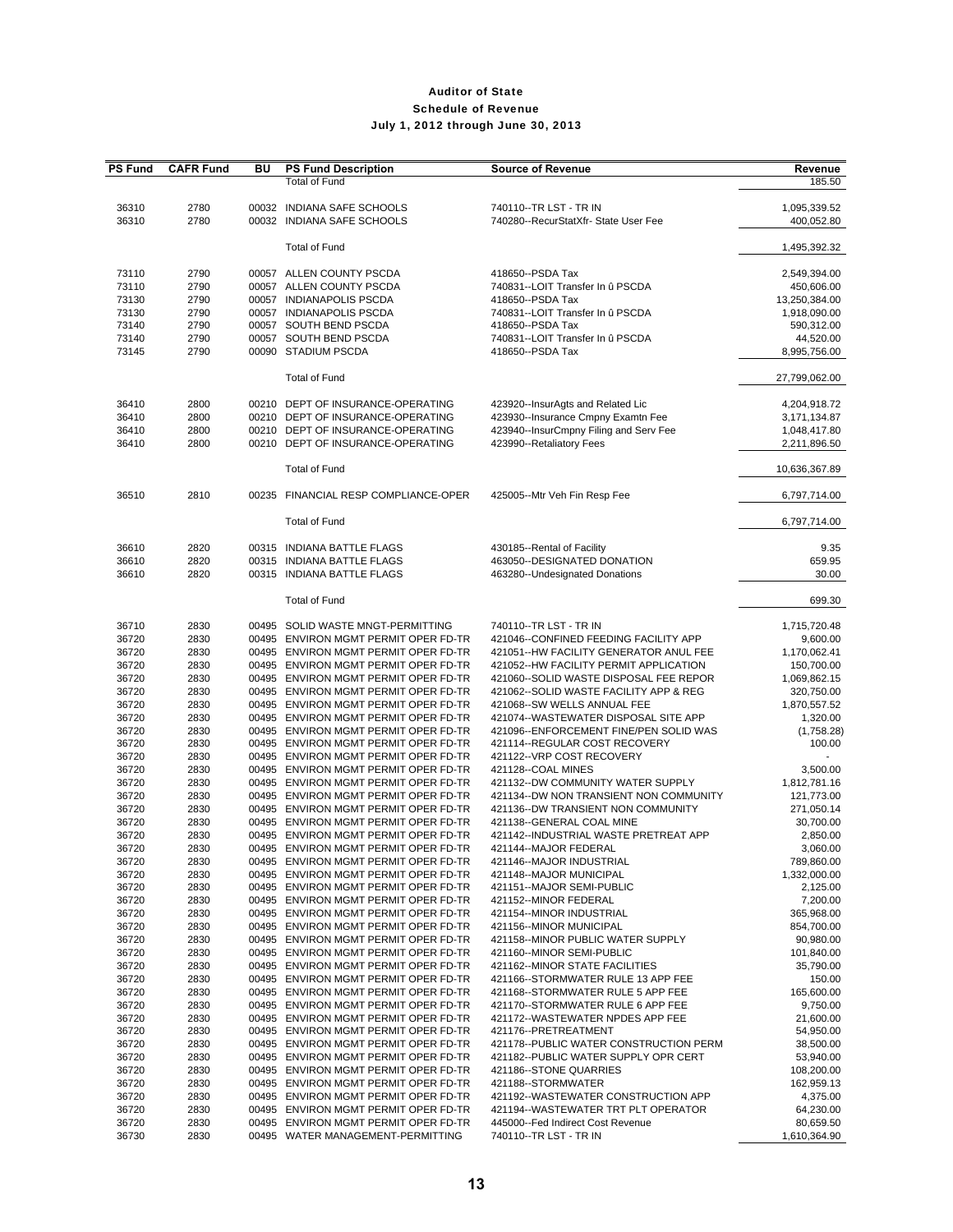| <b>PS Fund</b> | <b>CAFR Fund</b> | BU | <b>PS Fund Description</b>                                                   | <b>Source of Revenue</b>                                         | Revenue                        |
|----------------|------------------|----|------------------------------------------------------------------------------|------------------------------------------------------------------|--------------------------------|
|                |                  |    | <b>Total of Fund</b>                                                         |                                                                  | 14,508,370.11                  |
| 36810          | 2840             |    | 00495 VOLUNTARY COMPLIANCE                                                   | 437712--Det Furn - Individual Chairs                             |                                |
| 36810          | 2840             |    | 00495 VOLUNTARY COMPLIANCE                                                   | 740110--TR LST - TR IN                                           | 709,819.81                     |
|                |                  |    | <b>Total of Fund</b>                                                         |                                                                  | 709,819.81                     |
| 36910          | 2850             |    | 00190 FINES AND FEES                                                         | 422820--Occupational License Fee                                 | 651,590.00                     |
| 36910          | 2850             |    | 00190 FINES AND FEES                                                         | 422830--Supplier's License Fee                                   | 239,500.00                     |
| 36910          | 2850             |    | 00190 FINES AND FEES                                                         | 422840--Owner's Fees                                             | 50,000.00                      |
| 36910          | 2850             |    | 00190 FINES AND FEES                                                         | 450620--Gaming Penalties                                         | 1,023,492.54                   |
| 36920          | 2850             |    | 00190 IGC-ADMINISTRATIVE                                                     | 425268--Duplicate/Correction                                     | 4,820.39                       |
| 36920<br>36920 | 2850<br>2850     |    | 00190 IGC-ADMINISTRATIVE<br>00190 IGC-ADMINISTRATIVE                         | 451310--Interest & Penalties<br>740110--TR LST - TR IN           | 16.00<br>600,000.00            |
| 36920          | 2850             |    | 00190 IGC-ADMINISTRATIVE                                                     | 740828--Riverboat Wagering Tax                                   | 865,570.75                     |
| 36930          | 2850             |    | 00190 FINGERPRINT FEES                                                       | 422326--Finger Print Fee                                         | 107,969.25                     |
| 36932          | 2850             |    | 00090 HOOSIER PARK - ANDERSON                                                | 415410--Hoosier Park Slot Tax                                    | 50,116,995.35                  |
| 36934          | 2850             |    | 00090 INDIANA DOWNS - SHELBYVILLE                                            | 415420--Indiana Downs Slot Tax                                   | 55,706,662.01                  |
| 36950          | 2850             |    | 00090 MAJESTIC STAR II - GARY                                                | 415300--Riverboat Wagering Tax                                   | 17,446,126.88                  |
| 36960          | 2850             |    | 00090 MAJESTIC STAR I - GARY                                                 | 415300--Riverboat Wagering Tax                                   | 23,162,362.50                  |
| 36970          | 2850             |    | 00090 RESORTS-EAST CHICAGO                                                   | 415300--Riverboat Wagering Tax                                   | 65,117,873.73                  |
| 36980          | 2850             |    | 00090 HORSESHOE-HAMMOND                                                      | 400400--Prior Period Adjustment                                  | 118.49                         |
| 36980          | 2850             |    | 00090 HORSESHOE-HAMMOND                                                      | 415300--Riverboat Wagering Tax                                   | 155,751,412.13                 |
| 36990<br>37000 | 2850<br>2850     |    | 00090 BLUE CHIP CASINO-MICHIGAN CITY<br>00090 FRNCH LICK CASINO ORNGE CO WAG | 415300--Riverboat Wagering Tax<br>415300--Riverboat Wagering Tax | 42,818,708.68<br>17,600,148.69 |
| 37010          | 2850             |    | 00090 CASINO AZTAR-EVANSVILLE                                                | 415300--Riverboat Wagering Tax                                   | 26,731,544.79                  |
| 37020          | 2850             |    | 00090 GRAND VICTORIA-RISING SUN                                              | 415300--Riverboat Wagering Tax                                   | 15,833,058.74                  |
| 37030          | 2850             |    | 00090 ARGOSY CASINO-LAWRENCEBURG                                             | 415300--Riverboat Wagering Tax                                   | 102,390,030.77                 |
| 37040          | 2850             |    | 00090 CAESAR'S INDIANA-HARRISON CNTY                                         | 415300--Riverboat Wagering Tax                                   | 78,939,053.88                  |
| 37050          | 2850             |    | 00090 BELTERRA-SWITZERLAND COUNTY                                            | 415300--Riverboat Wagering Tax                                   | 33,969,133.56                  |
| 37060          | 2850             |    | 00050 WAGERING TAX REVENUE SHARING                                           | 740828--Riverboat Wagering Tax                                   | 33,000,000.00                  |
|                |                  |    | <b>Total of Fund</b>                                                         |                                                                  | 722,126,189.13                 |
| 37110          | 2860             |    | 00286 INTGR. PUB SAFE COMMISSION                                             | 425282--Anti-Terrorism Fees                                      | 14,086,280.93                  |
| 37110          | 2860             |    | 00286 INTGR. PUB SAFE COMMISSION                                             | 429390--CAD Services                                             | 227.50                         |
| 37110          | 2860             |    | 00286 INTGR. PUB SAFE COMMISSION                                             | 430185--Rental of Facility                                       | 21,500.00                      |
| 37110          | 2860             |    | 00286 INTGR. PUB SAFE COMMISSION                                             | 431442--MU - vendor phone reimb                                  | (20, 889.03)                   |
| 37110          | 2860             |    | 00286 INTGR. PUB SAFE COMMISSION                                             | 438743--Tables - Multipurpose                                    | (5,250.00)                     |
| 37110          | 2860             |    | 00286 INTGR. PUB SAFE COMMISSION                                             | 451610--ISDH Civil Penalties                                     | 161.29                         |
| 37110          | 2860             |    | 00286 INTGR. PUB SAFE COMMISSION                                             | 451910--Restitution                                              | 28.48                          |
| 37110<br>37110 | 2860<br>2860     |    | 00286 INTGR. PUB SAFE COMMISSION<br>00286 INTGR. PUB SAFE COMMISSION         | 474005--Patronage Refund<br>649380--Radio Repair                 | 79.02<br>5,599.95              |
|                |                  |    | <b>Total of Fund</b>                                                         |                                                                  | 14,087,738.14                  |
|                |                  |    |                                                                              |                                                                  |                                |
| 37310          | 2900             |    | 00503 HOSPITAL CARE FOR THE INDIGENT                                         | 419100--State Property Tax                                       | 38,245.83                      |
| 37310          | 2900             |    | 00503 HOSPITAL CARE FOR THE INDIGENT                                         | 740110--TR LST - TR IN                                           | 57,000,000.00                  |
|                |                  |    | <b>Total of Fund</b>                                                         |                                                                  | 57,038,245.83                  |
| 30810          | 2910             |    | 00250 Dental Prof Investigation                                              | 451150--Dental Compliance                                        | 72,700.00                      |
|                |                  |    | <b>Total of Fund</b>                                                         |                                                                  | 72,700.00                      |
| 30910          | 2920             |    | 00250 Physician Investigation                                                | 451160--Physician Compliance                                     | 4,500.00                       |
|                |                  |    | <b>Total of Fund</b>                                                         |                                                                  | 4,500.00                       |
| 43210          | 2940             |    | 00235 Motorcycle Operator Safety                                             | 425281--Motorcycle Operator Safty Fees                           | 1,493,651.25                   |
|                |                  |    | <b>Total of Fund</b>                                                         |                                                                  | 1,493,651.25                   |
| 55210          | 2950             |    | 00046 Consumer Assistance Program                                            | 450220--Consumer Restitution                                     | 32,486.43                      |
|                |                  |    | <b>Total of Fund</b>                                                         |                                                                  | 32,486.43                      |
| 49580          | 2980             |    | 00495 ELECTRONIC WASTE                                                       | 421196--EWaste Registration Fee                                  | 142,500.00                     |
| 55199          | 2980             |    | 00050 Closing Center - Electronic Wa                                         | 400400--Prior Period Adjustment                                  | 369,379.39                     |
|                |                  |    | <b>Total of Fund</b>                                                         |                                                                  | 511,879.39                     |
| 30110          | 3010             |    | 00050 MVH DIST TO INDOT                                                      | 400400--Prior Period Adjustment                                  | 8,000,000.00                   |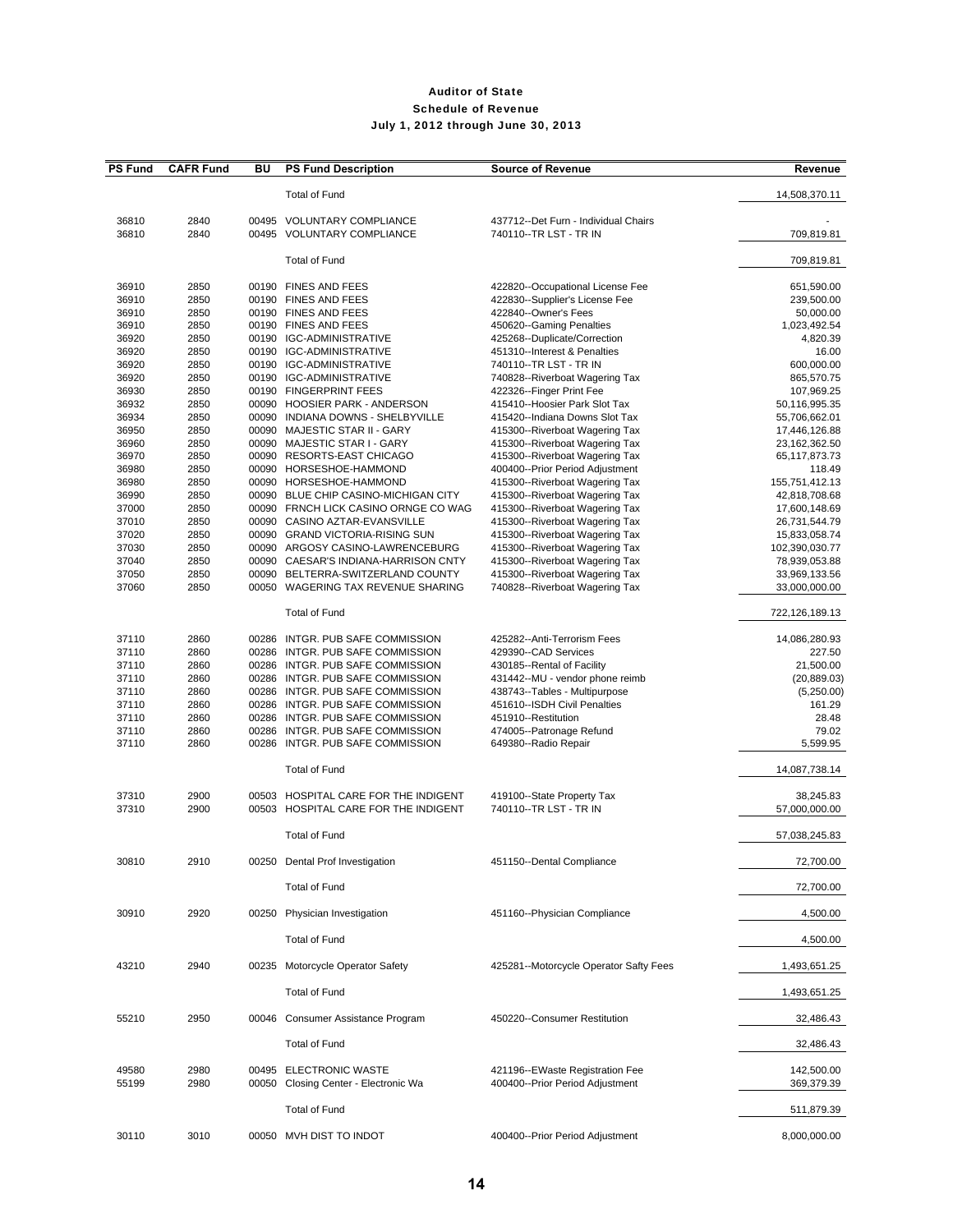| <b>PS Fund</b><br>30112 | <b>CAFR Fund</b> | BU<br>00050 | <b>PS Fund Description</b><br>MVH DIST TO LOCAL GOVT             | <b>Source of Revenue</b><br>740728--One Cent Gas Tax Dstrbtn to Co        | Revenue<br>20,048,846.20            |
|-------------------------|------------------|-------------|------------------------------------------------------------------|---------------------------------------------------------------------------|-------------------------------------|
| 30112                   | 3010<br>3010     |             | 00050 MVH DIST TO LOCAL GOVT                                     | 740730--One Cent GasTax Distr CityTown                                    | 9,397,942.66                        |
| 30116                   | 3010             |             | 00050 CNTY ENGINEER DIST TO COUNTIES                             |                                                                           | 685,000.00                          |
| 30124                   | 3010             |             | 00090 MOTOR VEHICLE FUEL TAX                                     | 740726--County Engineer Distrbtn to Co<br>400400--Prior Period Adjustment | 1,522,876.76                        |
| 30124                   | 3010             |             | 00090 MOTOR VEHICLE FUEL TAX                                     | 414200--Gasoline Tax                                                      |                                     |
| 30124                   |                  |             | 00090 MOTOR VEHICLE FUEL TAX                                     |                                                                           | 290,557,934.98<br>(62, 133, 778.65) |
| 30124                   | 3010<br>3010     |             | 00090 MOTOR VEHICLE FUEL TAX                                     | 414300--Special Fuel Tax<br>414400--Motor Carrier Fuel Tax                | 157,362,287.48                      |
| 30124                   | 3010             |             | 00090 MOTOR VEHICLE FUEL TAX                                     | 414600--Motor Carrier Surcharge Tax                                       |                                     |
| 30124                   | 3010             |             | 00090 MOTOR VEHICLE FUEL TAX                                     | 427420--IRP Registration Fees                                             | (627, 830.84)<br>93,387,877.22      |
| 30124                   | 3010             |             | 00090 MOTOR VEHICLE FUEL TAX                                     | 427439--Mtr Carrier Sur                                                   |                                     |
| 30124                   | 3010             |             | 00090 MOTOR VEHICLE FUEL TAX                                     | 427441--Trip Permit (35%)                                                 | 47,114,078.57<br>121,593.25         |
| 30126                   | 3010             |             | 00100 STATE POLICE                                               | 420351--Primary Source Fees                                               | 13,250.06                           |
| 30126                   | 3010             |             | 00100 STATE POLICE                                               | 420360--Copies and Report Fees                                            | 49,020.95                           |
| 30126                   | 3010             |             | 00100 STATE POLICE                                               | 423635--Repayment for Lost Equipment                                      | 1,710.88                            |
| 30126                   | 3010             |             | 00100 STATE POLICE                                               | 428020--Firearms Licenses                                                 | ٠                                   |
| 30126                   | 3010             |             | 00100 STATE POLICE                                               | 429500--Toll Road Concessionair                                           | 7,091,423.67                        |
| 30126                   | 3010             |             | 00100 STATE POLICE                                               | 430310--Sale of State Property                                            | 38,972.83                           |
| 30126                   | 3010             |             | 00100 STATE POLICE                                               | 430420--Sle of Per Prop - Surplus Prop                                    | 89,272.26                           |
| 30126                   | 3010             |             | 00100 STATE POLICE                                               | 432105--Superload Escort Revenue                                          | $\overline{\phantom{a}}$            |
| 30126                   | 3010             |             | 00100 STATE POLICE                                               | 441000--Fed Grant Revenue                                                 | (21, 861.01)                        |
| 30126                   | 3010             |             | 00100 STATE POLICE                                               | 443000--Local Grant Revenue                                               |                                     |
| 30126                   | 3010             |             | 00100 STATE POLICE                                               | 451041--L/E - Fish & Game Settlement                                      |                                     |
| 30126                   | 3010             |             | 00100 STATE POLICE                                               | 461051--State Forfeitures/Restitutions                                    | 1,270.30                            |
| 30126                   | 3010             |             | 00100 STATE POLICE                                               | 644606--Motor Vehicle Maintenance                                         | 27,392.38                           |
|                         |                  |             | 00100 STATE POLICE                                               |                                                                           |                                     |
| 30126                   | 3010             |             | 00100 ENFORCEMENT AID                                            | 740110--TR LST - TR IN                                                    | 48,235,056.00<br>1,463.00           |
| 30130<br>30132          | 3010             |             | 00100 FORENSIC & HLTH SCIENCES LAB                               | 740110--TR LST - TR IN<br>420351--Primary Source Fees                     |                                     |
| 30132                   | 3010<br>3010     |             | 00100 FORENSIC & HLTH SCIENCES LAB                               | 740110--TR LST - TR IN                                                    | 5.00<br>3,955,566.77                |
|                         |                  |             |                                                                  |                                                                           |                                     |
| 30134<br>30138          | 3010<br>3010     |             | 00050 LICENSE FEES IC 9-10-2-4<br>00235 BUREAU OF MOTOR VEHICLES | 740225--Public Safety Fee Transfer                                        | 31,653.49<br>21.00                  |
| 30138                   | 3010             |             | 00235 BUREAU OF MOTOR VEHICLES                                   | 400400--Prior Period Adjustment<br>425002--Defensive Driving School Fees  | 5,530.00                            |
| 30138                   | 3010             |             | 00235 BUREAU OF MOTOR VEHICLES                                   | 425003--Driver Training Schools Fees                                      | 910,520.00                          |
| 30138                   | 3010             |             | 00235 BUREAU OF MOTOR VEHICLES                                   | 425006--Reinstate License or Permit                                       | 106,335.00                          |
| 30138                   | 3010             |             | 00235 BUREAU OF MOTOR VEHICLES                                   | 425008--Vehicle Registration & Title F                                    | 123,651,577.98                      |
| 30138                   | 3010             |             | 00235 BUREAU OF MOTOR VEHICLES                                   | 425080 -- Semi 66K - 72K                                                  | 37.90                               |
| 30138                   | 3010             |             | 00235 BUREAU OF MOTOR VEHICLES                                   | 425204--Civic Event Plate Order                                           | 1,557.00                            |
| 30138                   | 3010             |             | 00235 BUREAU OF MOTOR VEHICLES                                   | 649102--Training                                                          |                                     |
| 30138                   | 3010             |             | 00235 BUREAU OF MOTOR VEHICLES                                   | 740301--Court Cost Tf Per IC 33-37-7-9                                    | 3,616,184.00                        |
| 30148                   | 3010             |             | 00100 BENEFIT FUND                                               | 451310--Interest & Penalties                                              |                                     |
| 30148                   | 3010             |             | 00100 BENEFIT FUND                                               | 740110--TR LST - TR IN                                                    | 1,346,669.55                        |
| 30150                   | 3010             |             | 00100 SUPPLEMENTAL PENSION                                       | 740110--TR LST - TR IN                                                    | 2,076,560.71                        |
| 30152                   | 3010             |             | 00100 PENSION FUND                                               | 740110--TR LST - TR IN                                                    | 6,182,466.22                        |
|                         |                  |             |                                                                  |                                                                           |                                     |
|                         |                  |             | <b>Total of Fund</b>                                             |                                                                           | 762,848,483.57                      |
|                         |                  |             |                                                                  |                                                                           |                                     |
| 37410                   | 3020             |             | 00300 CONS OFFICER FISH & WILDLIFE                               | 425673--L/E - Deer Reimb                                                  | 36,140.50                           |
| 37410                   | 3020             |             | 00300 CONS OFFICER FISH & WILDLIFE                               | 425674--L/E - Small Game Reimb                                            | 1,407.11                            |
| 37410                   | 3020             |             | 00300 CONS OFFICER FISH & WILDLIFE                               | 425676--L/E - Turkey Reimb                                                | 79.00                               |
| 37410                   | 3020             |             | 00300 CONS OFFICER FISH & WILDLIFE                               | 451042--L/E - Newton County Violations                                    | 800.00                              |
| 37410                   | 3020             |             | 00300 CONS OFFICER FISH & WILDLIFE                               | 451047--L/E - F&W Restitution                                             | 2,455.00                            |
|                         |                  |             |                                                                  |                                                                           |                                     |
|                         |                  |             | <b>Total of Fund</b>                                             |                                                                           | 40,881.61                           |
|                         |                  |             |                                                                  |                                                                           |                                     |
| 37510                   | 3030             |             | 00300 LAND AND WATER RESOURCES FD.                               | 425771--Water - dam inspection revenue                                    | 12,400.00                           |
| 37510                   | 3030             | 00300       | LAND AND WATER RESOURCES FD.                                     | 425772--Water - ditch permit                                              | 125.00                              |
| 37510                   | 3030             |             | 00300 LAND AND WATER RESOURCES FD.                               | 425774--Water - well drillers license                                     | 112,375.00                          |
| 37510                   | 3030             |             | 00300 LAND AND WATER RESOURCES FD.                               | 425776--Water - Floodway Permits                                          | 70,651.00                           |
| 37510                   | 3030             |             | 00300 LAND AND WATER RESOURCES FD.                               | 425777--Water - Shoreline Construction                                    | 19,895.00                           |
| 37510                   | 3030             |             | 00300 LAND AND WATER RESOURCES FD.                               | 431480--Water - royalty revenue                                           | 366,553.57                          |
| 37510                   | 3030             |             | 00300 LAND AND WATER RESOURCES FD.                               | 431481--Water - water supply revenue                                      | 10,030.58                           |
| 37510                   | 3030             |             | 00300 LAND AND WATER RESOURCES FD.                               | 441000--Fed Grant Revenue                                                 | $\sim$                              |
|                         |                  |             |                                                                  |                                                                           |                                     |
|                         |                  |             | <b>Total of Fund</b>                                             |                                                                           | 592,030.15                          |
| 37610                   | 3070             |             | 00090 ALCOHOLIC BEVERAGE TAX DIVISIO                             | 400400--Prior Period Adiustment                                           | 35,795.78                           |
| 37610                   | 3070             |             | 00090 ALCOHOLIC BEVERAGE TAX DIVISIO                             | 416100--Alcoholic Beverage Taxes                                          | 2,394,326.22                        |
| 37620                   | 3070             |             | 00230 ALCOHOL AND TOBACCO COMMISSION                             | 400400--Prior Period Adjustment                                           | (14,981.00)                         |
| 37620                   | 3070             |             | 00230 ALCOHOL AND TOBACCO COMMISSION                             | 420340--Employee's Permits                                                | 2,248,869.52                        |
| 37620                   | 3070             |             | 00230 ALCOHOL AND TOBACCO COMMISSION                             | 420350--Tobacco Sales Certificate                                         | 322,697.00                          |
| 37620                   | 3070             |             | 00230 ALCOHOL AND TOBACCO COMMISSION                             | 420359--Temporary Permit Fees                                             | 242,661.00                          |
| 37620                   | 3070             |             | 00230 ALCOHOL AND TOBACCO COMMISSION                             | 420361--HT SF RB AL Fees                                                  | 341,750.00                          |
| 37620                   | 3070             |             | 00230 ALCOHOL AND TOBACCO COMMISSION                             | 420362--RR RH DL RC Fees                                                  | 96,800.00                           |
| 37620                   | 3070             |             | 00230 ALCOHOL AND TOBACCO COMMISSION                             | 420364--Reissue Fees                                                      | 19,250.00                           |
| 37620                   | 3070             |             | 00230 ALCOHOL AND TOBACCO COMMISSION                             | 420365--Type II Gaming Fees                                               | 282,780.00                          |
|                         |                  |             |                                                                  |                                                                           |                                     |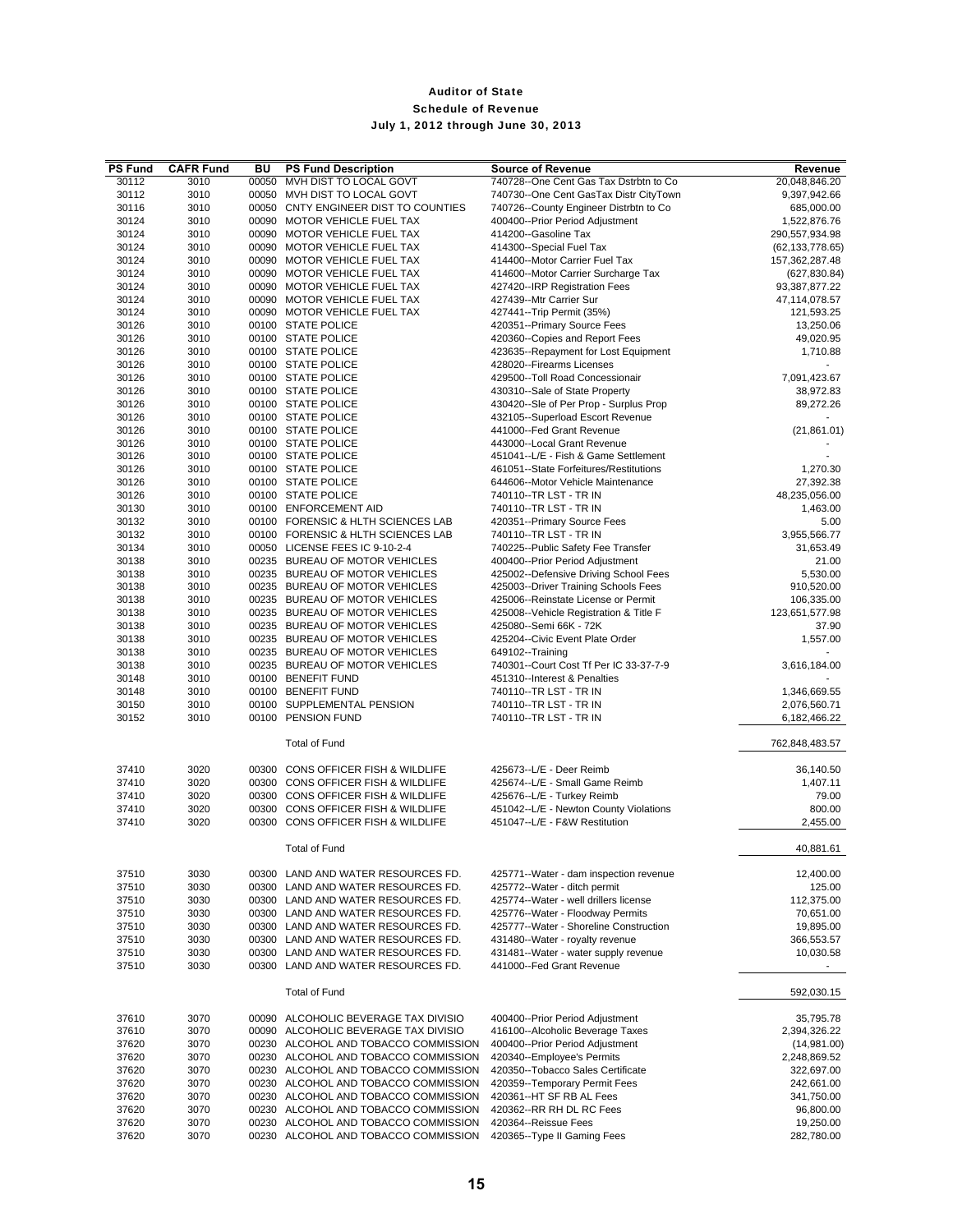| <b>PS Fund</b> | <b>CAFR Fund</b> | BU    | <b>PS Fund Description</b>                             | <b>Source of Revenue</b>                                                    | Revenue                    |
|----------------|------------------|-------|--------------------------------------------------------|-----------------------------------------------------------------------------|----------------------------|
| 37620          | 3070             | 00230 | ALCOHOL AND TOBACCO COMMISSION                         | 430420--Sle of Per Prop - Surplus Prop                                      | 2,851.00                   |
| 37620          | 3070             |       | 00230 ALCOHOL AND TOBACCO COMMISSION                   | 432140--ATC Auction Bids                                                    | 200,500.00                 |
| 37620          | 3070             |       | 00230 ALCOHOL AND TOBACCO COMMISSION                   | 441000--Fed Grant Revenue                                                   |                            |
| 37620          | 3070             |       | 00230 ALCOHOL AND TOBACCO COMMISSION                   | 443000--Local Grant Revenue                                                 | (200.00)                   |
| 37620          | 3070             |       | 00230 ALCOHOL AND TOBACCO COMMISSION                   | 450150--Alco and Tob Com Fine Penalty                                       | 436,855.00                 |
| 37620          | 3070             |       | 00230 ALCOHOL AND TOBACCO COMMISSION                   | 465010--Seizures                                                            | 18,931.24                  |
| 37620          | 3070             |       | 00230 ALCOHOL AND TOBACCO COMMISSION                   | 472870--ATC Reimbursements                                                  | 9,989.67                   |
| 37620          | 3070             |       | 00230 ALCOHOL AND TOBACCO COMMISSION                   | 649040--Elevator Inspections                                                | 14,263.54                  |
| 37620          | 3070             |       | 00230 ALCOHOL AND TOBACCO COMMISSION                   | 749160--Alcohol Permit Fees Transfer                                        | 2,833,843.76               |
|                |                  |       |                                                        |                                                                             |                            |
|                |                  |       | <b>Total of Fund</b>                                   |                                                                             | 9,486,982.73               |
|                |                  |       |                                                        |                                                                             |                            |
| 37720          | 3080             |       | 00385 IDHS MAIN OPERATING                              | 417220--Fire Insurance Tax                                                  | 4,497,344.00               |
| 37720          | 3080             | 00385 | <b>IDHS MAIN OPERATING</b>                             | 422510--Amusement Entertainment Pmts                                        | 263,784.03                 |
| 37720          | 3080             |       | 00385 IDHS MAIN OPERATING                              | 422530--Const Design Release VarnceFee                                      | 198,088.21                 |
| 37720          | 3080             |       | 00385 IDHS MAIN OPERATING                              | 422540--Child Care Ministries                                               | 38,156.00                  |
| 37720          | 3080             |       | 00385 IDHS MAIN OPERATING                              | 422551--Out of State Inspections                                            | 33,672.95                  |
| 37720<br>37720 | 3080<br>3080     |       | 00385 IDHS MAIN OPERATING<br>00385 IDHS MAIN OPERATING | 422552--Local Building Office Fees<br>422554--Plan Review                   | 528,502.65<br>4,586,901.82 |
| 37720          | 3080             |       | 00385 IDHS MAIN OPERATING                              | 422555--Code Enforcement Plan Review                                        | 184,615.00                 |
| 37720          | 3080             |       | 00385 IDHS MAIN OPERATING                              | 422560--Explosives Magazines Prmt Fees                                      | 18,991.00                  |
| 37720          | 3080             |       | 00385 IDHS MAIN OPERATING                              | 422561--Low Lev Radiation Trans                                             | 300.00                     |
| 37720          | 3080             |       | 00385 IDHS MAIN OPERATING                              | 422570--EMS Certification Late Fee                                          | 1,200.00                   |
| 37720          | 3080             |       | 00385 IDHS MAIN OPERATING                              | 422572--Fireworks Displays                                                  | 107,193.46                 |
| 37720          | 3080             |       | 00385 IDHS MAIN OPERATING                              | 422573--Fireworks Stands                                                    | 50.00                      |
| 37720          | 3080             |       | 00385 IDHS MAIN OPERATING                              | 422574--Fireworks Wholesalers                                               | 365,426.88                 |
| 37720          | 3080             |       | 00385 IDHS MAIN OPERATING                              | 422575--Blasters                                                            | 12,637.00                  |
| 37720          | 3080             |       | 00385 IDHS MAIN OPERATING                              | 422576--Retail Sales ConsumerFireworks                                      | (1,557.00)                 |
| 37720          | 3080             |       | 00385 IDHS MAIN OPERATING                              | 422600--Undergrnd Strge Tank Cert Prog                                      | 8,275.00                   |
| 37720          | 3080             |       | 00385 IDHS MAIN OPERATING                              | 422610--Boiler Inspections                                                  | 880,035.37                 |
| 37720          | 3080             |       | 00385 IDHS MAIN OPERATING                              | 422620--Elevator Inspections                                                | 2,613,053.72               |
| 37720          | 3080             |       | 00385 IDHS MAIN OPERATING                              | 422630--IFSAC Fees                                                          | 11,980.00                  |
| 37720          | 3080             |       | 00385 IDHS MAIN OPERATING                              | 422680--State Seals                                                         | 35,830.00                  |
| 37720          | 3080             |       | 00385 IDHS MAIN OPERATING                              | 422690--DHS Training Fees                                                   | 75.00                      |
| 37720          | 3080             |       | 00385 IDHS MAIN OPERATING                              | 439102--Training                                                            | (150.00)                   |
| 37720          | 3080             |       | 00385 IDHS MAIN OPERATING                              | 441000--Fed Grant Revenue                                                   | 237.60                     |
| 37720          | 3080             |       | 00385 IDHS MAIN OPERATING                              | 442000--UI Trust Fund Grant Revenue                                         | (158.40)                   |
| 37720          | 3080             |       | 00385 IDHS MAIN OPERATING                              | 452310--DHS Bad Check Fee                                                   | 70.00                      |
| 37720          | 3080             |       | 00385 IDHS MAIN OPERATING                              | 452320--DHS Fines                                                           | 23,500.00                  |
| 37720          | 3080             |       | 00385 IDHS MAIN OPERATING                              | 642340--Fire Prev/Bldg Safety Comm Var                                      | 1,311.00                   |
| 37720          | 3080             |       | 00385 IDHS MAIN OPERATING                              | 643104--Plan Review                                                         | 30,092.50                  |
| 37720          | 3080             |       | 00385 IDHS MAIN OPERATING                              | 643230--Boiler Inspections                                                  | 20,321.00                  |
| 37720          | 3080             |       | 00385 IDHS MAIN OPERATING                              | 649040--Elevator Inspections                                                | 23,040.00                  |
| 37720          | 3080             |       | 00385 IDHS MAIN OPERATING                              | 649042--IFSAC FEES                                                          | 620.00                     |
| 37720          | 3080             |       | 00385 IDHS MAIN OPERATING                              | 649521--Amusement Entertainment Permit                                      | 134.00                     |
| 37720          | 3080             |       | 00385 IDHS MAIN OPERATING                              | 649522--State Seals                                                         | 2,405.00                   |
|                |                  |       | <b>Total of Fund</b>                                   |                                                                             | 14,485,977.79              |
|                |                  |       |                                                        |                                                                             |                            |
| 37910          | 3100             |       | 00210 BAIL BOND INVESTMENTS                            | 429650--CD Interest Income                                                  | 2,275.00                   |
| 37920          | 3100             |       | 00210 BAIL BOND DIVISION<br>00210 BAIL BOND DIVISION   | 423910--BailBnd RecvAgt LicInvsgt Fee                                       | 25,631.00                  |
| 37920<br>37920 | 3100             |       | 00210 BAIL BOND DIVISION                               | 423920--InsurAgts and Related Lic<br>423940--InsurCmpny Filing and Serv Fee | 950.00<br>5,810.00         |
|                | 3100             |       |                                                        |                                                                             |                            |
|                |                  |       | <b>Total of Fund</b>                                   |                                                                             | 34,666.00                  |
| 38020          | 3120             |       | 00351 DAIRY DRUG RESIDUE ABATEMENT F                   | 455170--Drug Residue Fine                                                   | 1,733.00                   |
|                |                  |       | <b>Total of Fund</b>                                   |                                                                             | 1,733.00                   |
|                |                  |       |                                                        |                                                                             |                            |
| 38110          | 3130             |       | 00100 ACCIDENT REPORT ACCOUNT                          | 420360--Copies and Report Fees                                              | 4,445.25                   |
| 38110          | 3130             |       | 00100 ACCIDENT REPORT ACCOUNT                          | 425528--O/I - Registration Fees-Ed Cen                                      | 60.04                      |
|                |                  |       | <b>Total of Fund</b>                                   |                                                                             | 4,505.29                   |
| 38220          | 3150             |       | 00300 OIL AND GAS DIVISION                             | 400400--Prior Period Adjustment                                             | (10.13)                    |
| 38220          | 3150             |       | 00300 OIL AND GAS DIVISION                             | 413800--Petroleum Severance                                                 | 2,421,258.98               |
| 38220          | 3150             |       | 00300 OIL AND GAS DIVISION                             | 425730--O&G - Drilling Permit Fees                                          | 109,575.00                 |
| 38220          | 3150             |       | 00300 OIL AND GAS DIVISION                             | 431450--O&G - revenue for reports supp                                      | 958.54                     |
| 38220          | 3150             |       | 00300 OIL AND GAS DIVISION                             | 431451--O&G - Royalty 10% Admin Portio                                      | 33,222.46                  |
|                |                  |       | <b>Total of Fund</b>                                   |                                                                             | 2,565,004.85               |
| 38310          | 3160             |       | 00090 CIGARETTE TAX DNR TRANSFERS                      | 740720--Cigarette Tax DNR                                                   | 3,254,342.01               |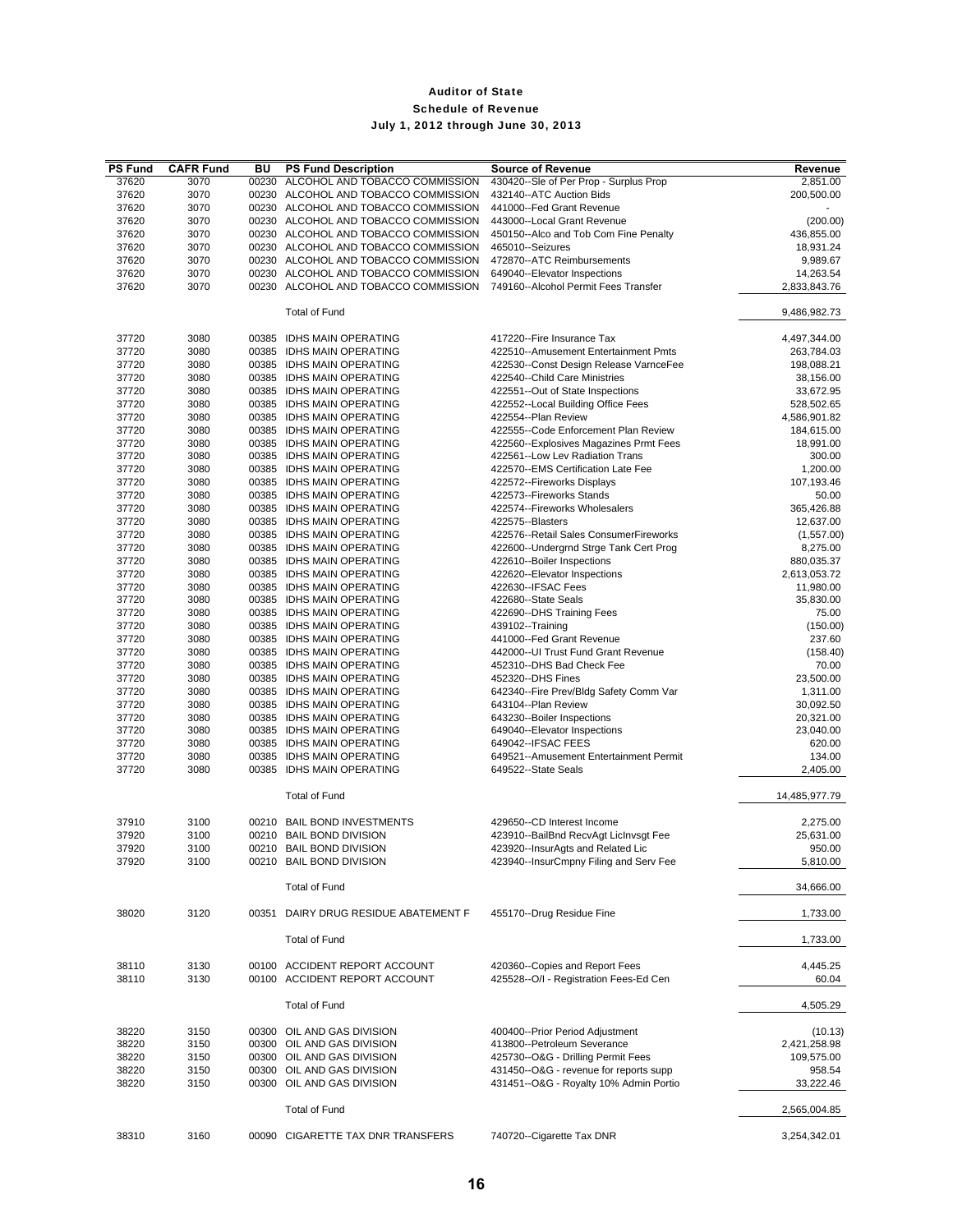| <b>PS Fund</b> | <b>CAFR Fund</b> | BU    | <b>PS Fund Description</b>                                                   | <b>Source of Revenue</b>                                                  | Revenue                   |
|----------------|------------------|-------|------------------------------------------------------------------------------|---------------------------------------------------------------------------|---------------------------|
| 38310          | 3160             | 00090 | <b>CIGARETTE TAX DNR TRANSFERS</b>                                           | 740722--Cigarette Tax Clean Water IND                                     | 3,254,342.01              |
| 38320          | 3160             |       | 00090 CIGARETTE TAX RECEIPTS ONLY                                            | 400400--Prior Period Adjustment                                           | 3,764.05                  |
| 38320          | 3160             |       | 00090 CIGARETTE TAX RECEIPTS ONLY                                            | 416200--Cigarette and Tobacco Prod Tax                                    | 19,173,487.38             |
| 38325<br>38325 | 3160<br>3160     |       | 00263 TOBACCO PRODUCTS TAX - AHCD FD<br>00263 TOBACCO PRODUCTS TAX - AHCD FD | 400400--Prior Period Adjustment<br>416200--Cigarette and Tobacco Prod Tax | 22,181.98<br>8,325,876.14 |
| 38330          | 3160             |       | 00050 CIGARETTE TAX DIST-GEN FUND                                            | 749100--Cigarette Tax Transfer                                            | 2,789,435.99              |
| 38340          | 3160             |       | 00050 CIGARETTE TAX DIST-CCIF                                                | 749100--Cigarette Tax Transfer                                            | 10,227,931.98             |
| 42119          | 3160             |       | 00300 CIGARETTE TAX CONSTRUCTION                                             | 740720--Cigarette Tax DNR                                                 | 3,254,342.01              |
| 42134          | 3160             |       | 00036 SOIL CONS LAKE ENHANCEMENT                                             | 422020--Conference Workshop Fees                                          |                           |
| 42140          | 3160             |       | 00036 CLEAN WATER INDIANA                                                    | 740722--Cigarette Tax Clean Water IND                                     | 3,254,342.01              |
| 42156          | 3160             |       | 00300 DNR State Parks CigTax PM                                              | 423190--Water Testing Fees                                                | $\overline{\phantom{a}}$  |
|                |                  |       |                                                                              |                                                                           |                           |
|                |                  |       | <b>Total of Fund</b>                                                         |                                                                           | 53,560,045.56             |
| 38410          | 3180             |       | 00032 VIOLENT CRIME ADMINISTRATION                                           | 429350--SexorViolent Offender Reg Fee                                     | 3,200.00                  |
| 38410          | 3180             |       | 00032 VIOLENT CRIME ADMINISTRATION                                           | 452010--Victim Comp Penalties                                             | 663,288.16                |
| 38410          | 3180             |       | 00032 VIOLENT CRIME ADMINISTRATION                                           | 452020--Punitive Damages                                                  | 410.65                    |
| 38410          | 3180             |       | 00032 VIOLENT CRIME ADMINISTRATION                                           | 452030--Restitution                                                       | 70,703.43                 |
| 38410          | 3180             |       | 00032 VIOLENT CRIME ADMINISTRATION                                           | 452040--Victim Comp Payroll Penalty                                       | 172,256.83                |
| 38410          | 3180             |       | 00032 VIOLENT CRIME ADMINISTRATION                                           | 740301--Court Cost Tf Per IC 33-37-7-9                                    | 2,213,498.00              |
|                |                  |       |                                                                              |                                                                           |                           |
|                |                  |       | <b>Total of Fund</b>                                                         |                                                                           | 3,123,357.07              |
| 38520          | 3200             |       | 00200 UTILITY REGULATORY COMMISSION                                          | 428310--Public Utility Fees                                               | 14,565,362.05             |
| 38520          | 3200             |       | 00200 UTILITY REGULATORY COMMISSION                                          | 428320--Annual Utility Fee                                                |                           |
| 38520          | 3200             |       | 00200 UTILITY REGULATORY COMMISSION                                          | 428330--Municipal Util Court Process                                      |                           |
| 38520          | 3200             |       | 00200 UTILITY REGULATORY COMMISSION                                          | 428340--Video Franchise Fee                                               |                           |
| 38550          | 3200             |       | 00205 GAS COST ADJUSTMENT SETTLEMENT                                         | 450230--Consumer Settlements                                              | 82,872.90                 |
| 38580          | 3200             |       | 00200 PIPELINE SAFETY TRAINING                                               | 422020--Conference Workshop Fees                                          | 6,125.00                  |
|                |                  |       | <b>Total of Fund</b>                                                         |                                                                           | 14,654,359.95             |
|                |                  |       | 00048 CIF ALLEN COUNTY                                                       |                                                                           |                           |
| 73210<br>73214 | 3220<br>3220     |       | 00048 CIF CLARK COUNTY                                                       | 418500--Innkeeper's Tax<br>418200--County Option Income Tax               | 4,205,045.72<br>39.92     |
| 73214          | 3220             |       | 00048 CIF CLARK COUNTY                                                       | 418500--Innkeeper's Tax                                                   | 1,157,903.79              |
| 73224          | 3220             |       | 00048 CIF FLOYD COUNTY                                                       | 418500--Innkeeper's Tax                                                   | 181,734.97                |
| 73228          | 3220             |       | 00048 CIF HENRY COUNTY                                                       | 418500--Innkeeper's Tax                                                   | 173.25                    |
| 73232          | 3220             |       | 00048 CIF JEFFERSON COUNTY                                                   | 418500--Innkeeper's Tax                                                   | 298,909.59                |
| 73242          | 3220             |       | 00048 CIF MARION COUNTY                                                      | 418500--Innkeeper's Tax                                                   | 43,277,882.55             |
| 73245          | 3220             |       | 00048 Parke County Innkeepers Tax                                            | 418500--Innkeeper's Tax                                                   | 150.92                    |
| 73247          | 3220             |       | 00048 Jackson County Innkeepers Tax                                          | 418500--Innkeeper's Tax                                                   | 758.86                    |
| 73248          | 3220             |       | 00048 CIF NOBLE COUNTY                                                       | 418500--Innkeeper's Tax                                                   | 7,236.25                  |
| 73249          | 3220             |       | 00048 Owen County Innkeepers Tax                                             | 418500--Innkeeper's Tax                                                   | 7,040.97                  |
| 73250          | 3220             |       | 00048 CIF ST. JOSEPH COUNTY                                                  | 418500--Innkeeper's Tax                                                   | 16,720.01                 |
| 73252          | 3220             |       | 00048 CIF SCOTT COUNTY                                                       | 418500--Innkeeper's Tax                                                   | 233,640.14                |
| 73254          | 3220             |       | 00048 SHELBY COUNTY INNKEEPERS TAX                                           | 418500--Innkeeper's Tax                                                   | 227,317.15                |
| 73256          | 3220             |       | 00048 CIF SPENCER COUNTY                                                     | 418500--Innkeeper's Tax                                                   | 5,431.72                  |
| 73257          | 3220             |       | 00048 STARK COUNTY INNKEEPERS TAX                                            | 418500--Innkeeper's Tax                                                   | 7,436.81                  |
| 73258          | 3220             |       | 00048 SULLIVAN COUNTY/INNKEEPERS TAX                                         | 418500--Innkeeper's Tax                                                   | 8,189.43                  |
| 73260<br>73264 | 3220<br>3220     |       | 00048 CIF TIPPECANOE COUNTY<br>00050 ZIONSVILLE FOOD/BEVERAGE TAX            | 418500--Innkeeper's Tax                                                   | 13,101.14<br>252,796.21   |
| 73266          | 3220             |       | 00050 BOONE CO FOOD/BEV TAX                                                  | 418400--Food and Beverage Tax<br>418400--Food and Beverage Tax            | 745,346.41                |
| 73266          | 3220             | 00050 | BOONE CO FOOD/BEV TAX                                                        | 749105--EXCESS STADIUM TAX XFER                                           | 5,241.19                  |
| 73268          | 3220             |       | 00050 NASHVILLE FOOD/BEV TAX                                                 | 418400--Food and Beverage Tax                                             | 177,353.09                |
| 73270          | 3220             | 00050 | LEBANON FOOD/BEVERAGE TAX                                                    | 418400--Food and Beverage Tax                                             | 357,529.37                |
| 73272          | 3220             |       | 00050 DELAWARE CTY FOOD/BEV TAX                                              | 418400--Food and Beverage Tax                                             | 1,904,754.55              |
| 73274          | 3220             |       | 00050 HAMILTON CO FOOD/BEV TAX                                               | 418400--Food and Beverage Tax                                             | 5,063,422.69              |
| 73274          | 3220             |       | 00050 HAMILTON CO FOOD/BEV TAX                                               | 749105--EXCESS STADIUM TAX XFER                                           | 69,026.81                 |
| 73276          | 3220             |       | 00050 HANCOCK CO FOOD/BEV TAX                                                | 418400--Food and Beverage Tax                                             | 784,027.47                |
| 73276          | 3220             |       | 00050 HANCOCK CO FOOD/BEV TAX                                                | 749105--EXCESS STADIUM TAX XFER                                           | 6,193.87                  |
| 73278          | 3220             |       | 00050 BROWNSBURG FOOD/BEV TAX                                                | 418400--Food and Beverage Tax                                             | 551,075.50                |
| 73280          | 3220             |       | 00050 HENRY CTY FOOD/BEV TAX                                                 | 418400--Food and Beverage Tax                                             | 478,466.78                |
| 73282          | 3220             |       | 00050 JOHNSON CO FOOD/BEV TAX                                                | 418400--Food and Beverage Tax                                             |                           |
| 73284          | 3220             |       | 00050 SHIPSHEWANA FOOD/BEV TAX                                               | 418400--Food and Beverage Tax                                             | 101,556.75                |
| 73286          | 3220             |       | 00050 MADISON CTY FOOD/BEV TAX                                               | 418400--Food and Beverage Tax                                             | 1,774,173.74              |
| 73288          | 3220             |       | 00050 MARION CTY FOOD/BEV TAX<br>00050 MOORESVILLE FOOD/BEV TAX              | 418400--Food and Beverage Tax<br>418400--Food and Beverage Tax            | 41,979,371.13             |
| 73290<br>73292 | 3220<br>3220     |       | 00050 SHELBY CO FOOD/BEV TAX                                                 | 418400--Food and Beverage Tax                                             | 361,328.03<br>590,876.63  |
| 73292          | 3220             |       | 00050 SHELBY CO FOOD/BEV TAX                                                 | 749105--EXCESS STADIUM TAX XFER                                           | 2,536.28                  |
| 73294          | 3220             |       | 00050 VANDERBURGH CTY FOOD/BEV TAX                                           | 418400--Food and Beverage Tax                                             | 3,996,795.86              |
| 73296          | 3220             |       | 00050 PLAINFIELD FOOD/BEV TAX                                                | 418400--Food and Beverage Tax                                             | 901,235.23                |
| 73298          | 3220             |       | 00050 ALLEN CTY SUPPLEMNTL FOOD & BE                                         | 418400--Food and Beverage Tax                                             | 6,131,436.59              |
| 73300          | 3220             |       | 00050 HENDRICKS CO FOOD/BEV TAX                                              | 418400--Food and Beverage Tax                                             | 2,748,886.95              |
| 73300          | 3220             |       | 00050 HENDRICKS CO FOOD/BEV TAX                                              | 749105--EXCESS STADIUM TAX XFER                                           | 15,510.02                 |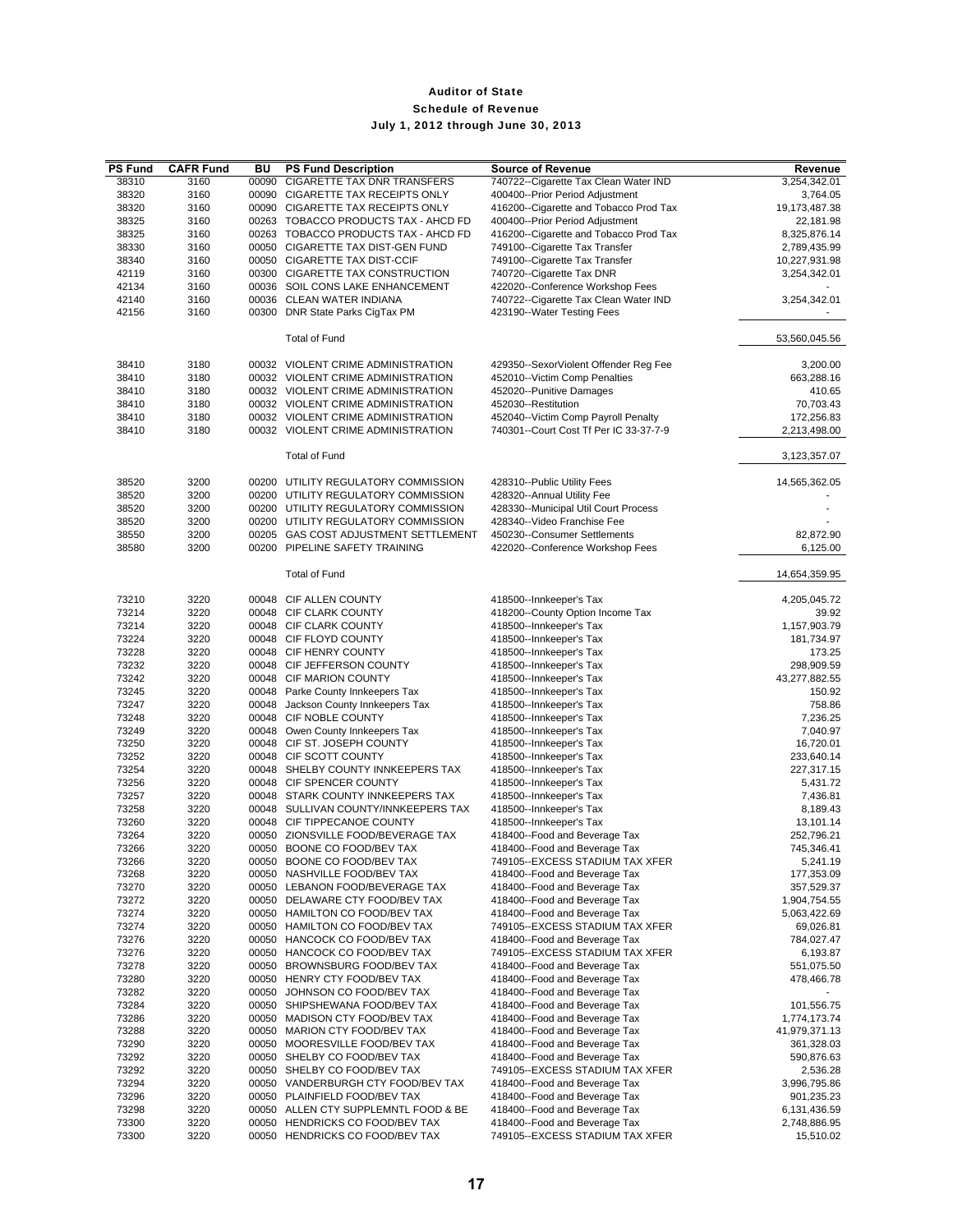| <b>PS Fund</b> | <b>CAFR Fund</b> | BU | <b>PS Fund Description</b>                                       | <b>Source of Revenue</b>                                       | Revenue                    |
|----------------|------------------|----|------------------------------------------------------------------|----------------------------------------------------------------|----------------------------|
| 73302          | 3220             |    | 00050 AVON FOOD/BEV TAX                                          | 418400--Food and Beverage Tax                                  | 915,498.78                 |
| 73304          | 3220             |    | 00050 MARTINSVILLE FOOD/BEV TAX                                  | 418400--Food and Beverage Tax                                  | 319,626.74                 |
| 73306          | 3220             |    | 00050 CARMEL FOOD/BEV TAX                                        | 418400--Food and Beverage Tax                                  | 1,785,401.13               |
| 73308<br>73310 | 3220<br>3220     |    | 00050 NOBLESVILLE FOOD/BEV TAX<br>00050 WESTFIELD FOOD/BEV TAX   | 418400--Food and Beverage Tax<br>418400--Food and Beverage Tax | 1,343,553.12               |
| 73312          | 3220             |    | 00050 JOHNSON CO F&B TAX LOCAL COLL                              | 418400--Food and Beverage Tax                                  | 468,368.40<br>1,267,021.87 |
| 73314          | 3220             |    | 00050 MARION CTY ADMISSION TAX                                   | 418530--County Admissions Tax                                  | 8,259,391.20               |
| 73316          | 3220             |    | 00090 INNKEEPERS TAX CLEARING                                    | 400400--Prior Period Adjustment                                | (34, 221.91)               |
| 73316          | 3220             |    | 00090 INNKEEPERS TAX CLEARING                                    | 418500--Innkeeper's Tax                                        | (106, 777.00)              |
| 73318          | 3220             |    | 00090 FOOD & BEVERAGE TAX CLEARING                               | 400400--Prior Period Adjustment                                | (13,527.45)                |
| 73318          | 3220             |    | 00090 FOOD & BEVERAGE TAX CLEARING                               | 418400--Food and Beverage Tax                                  | (35, 917.11)               |
|                |                  |    | <b>Total of Fund</b>                                             |                                                                | 132,816,072.11             |
| 38610          | 3230             |    | 00410 ADDICTIVE SERV ADMIN                                       | 400400--Prior Period Adjustment                                | 91,614.66                  |
| 38610          | 3230             |    | 00410 ADDICTIVE SERV ADMIN                                       | 416100--Alcoholic Beverage Taxes                               | 3,061,083.30               |
| 38610          | 3230             |    | 00410 ADDICTIVE SERV ADMIN                                       | 443000--Local Grant Revenue                                    | 1,000,000.00               |
| 38610          | 3230             |    | 00410 ADDICTIVE SERV ADMIN                                       | 740824--RvrbtAdmTax -MntlHth                                   | 2,218,233.45               |
| 38610<br>38620 | 3230<br>3230     |    | 00410 ADDICTIVE SERV ADMIN<br>00410 PREVENTION                   | 740828--Riverboat Wagering Tax<br>740116--AA REV TR - TR IN    | 1,829,252.91<br>720,636.42 |
| 38630          | 3230             |    | 00410 GAMBLERS ASSISTANCE FUND                                   | 443000--Local Grant Revenue                                    | 260,000.00                 |
| 38630          | 3230             |    | 00410 GAMBLERS ASSISTANCE FUND                                   | 740116 -- AA REV TR - TR IN                                    | 2,555,644.00               |
|                |                  |    | <b>Total of Fund</b>                                             |                                                                | 11,736,464.74              |
| 38730          | 3240             |    | 00495 SPECIAL FUND (AG WIDE)                                     | 421014--ANNUAL - MSOP FEES                                     | 93,213.58                  |
| 38730          | 3240             |    | 00495 SPECIAL FUND (AG WIDE)                                     | 421024--CONSTRUCTION/MSOP FEES                                 | 293,100.00                 |
| 38730          | 3240             |    | 00495 SPECIAL FUND (AG WIDE)                                     | 421042--STACK TEST FEE                                         | 45,500.00                  |
| 38730          | 3240             |    | 00495 SPECIAL FUND (AG WIDE)                                     | 421094--ENFORCEMENT FINE/PEN SPEC FUND                         | 2,126,167.50               |
| 38730          | 3240             |    | 00495 SPECIAL FUND (AG WIDE)                                     | 421116--SPECIAL FUND MISCELLANEOUS                             | 800,396.60                 |
| 38730          | 3240             |    | 00495 SPECIAL FUND (AG WIDE)                                     | 464310--F&W - Honorariums Revenue                              | 240.12                     |
| 38740          | 3240             |    | 00495 ENVIRONMENTAL MGMT. SPEC FD-TR                             | 445000--Fed Indirect Cost Revenue                              | 12,872.62                  |
|                |                  |    | <b>Total of Fund</b>                                             |                                                                | 3,371,490.42               |
| 70310          | 3260             |    | 00057 State Police Building Comm                                 | 427480--DOR ISP Building Fee                                   | 1,775,074.29               |
| 70331          | 3260             |    | 00100 St Police SPBF PM                                          | 438737--Storage Optn - Lateral Cabinet                         |                            |
| 70331          | 3260             |    | 00100 St Police SPBF PM                                          | 464190--MAINTENANCE SERVICES                                   |                            |
|                |                  |    | <b>Total of Fund</b>                                             |                                                                | 1,775,074.29               |
| 38810          | 3280             |    | 00090 CIGARETTE TAX-RECEIPTS ONLY                                | 400400--Prior Period Adjustment                                | 534.53                     |
| 38810          | 3280             |    | 00090 CIGARETTE TAX-RECEIPTS ONLY                                | 416200--Cigarette and Tobacco Prod Tax                         | 2,725,851.38               |
| 38820          | 3280             |    | 00410 SERIOUSLY MENTALLY ILL (ADULT)                             | 740110--TR LST - TR IN                                         | 93,402,551.00              |
| 38830          | 3280             |    | 00410 DMH ADMINISTRATION                                         | 420360--Copies and Report Fees                                 | 55.00                      |
| 38830          | 3280             |    | 00410 DMH ADMINISTRATION                                         | 740110--TR LST - TR IN                                         | 3,159,047.00               |
|                |                  |    | <b>Total of Fund</b>                                             |                                                                | 99,288,038.91              |
| 70499          | 3290             |    | 00050 CLOSING CENTER                                             | 740301--Court Cost Tf Per IC 33-37-7-9                         | 474,984.00                 |
|                |                  |    | <b>Total of Fund</b>                                             |                                                                | 474,984.00                 |
| 38920          | 3300             |    | 00103 LAW ENFORCEMENT TRAINING                                   | 400400--Prior Period Adjustment                                | (29, 862.00)               |
| 38920          | 3300             |    | 00103 LAW ENFORCEMENT TRAINING                                   | 420357--Extension Fees                                         | 20,703.92                  |
| 38920          | 3300             |    | 00103 LAW ENFORCEMENT TRAINING                                   | 420360--Copies and Report Fees                                 | 941.50                     |
| 38920          | 3300             |    | 00103 LAW ENFORCEMENT TRAINING                                   | 423634--Lost Badge Fee                                         | 100.00                     |
| 38920          | 3300             |    | 00103 LAW ENFORCEMENT TRAINING                                   | 429100--Tuition for LEA Basic Student                          | 72,968.50                  |
| 38920          | 3300             |    | 00103 LAW ENFORCEMENT TRAINING                                   | 429460--Lamination Fee                                         | 0.35                       |
| 38920<br>38920 | 3300<br>3300     |    | 00103 LAW ENFORCEMENT TRAINING<br>00103 LAW ENFORCEMENT TRAINING | 430185--Rental of Facility<br>430188--Dorm Lodging             | 15,015.00<br>40.00         |
| 38920          | 3300             |    | 00103 LAW ENFORCEMENT TRAINING                                   | 430611--ILEA window decal                                      | 59.00                      |
| 38920          | 3300             |    | 00103 LAW ENFORCEMENT TRAINING                                   | 430612--Iron On Decal                                          | 528.00                     |
| 38920          | 3300             |    | 00103 LAW ENFORCEMENT TRAINING                                   | 430614--ILEA DVD Rental Purchase                               | 428.01                     |
| 38920          | 3300             |    | 00103 LAW ENFORCEMENT TRAINING                                   | 431412--DNR - Farmland Lease Revenue                           | 5,500.00                   |
| 38920          | 3300             |    | 00103 LAW ENFORCEMENT TRAINING                                   | 441000--Fed Grant Revenue                                      |                            |
| 38920          | 3300             |    | 00103 LAW ENFORCEMENT TRAINING                                   | 455101--Lost Key Fine                                          | 10.00                      |
| 38920          | 3300             |    | 00103 LAW ENFORCEMENT TRAINING                                   | 463120--LAW ENFORCEMENT TRAINING                               | (22,670.01)                |
| 38920<br>38920 | 3300<br>3300     |    | 00103 LAW ENFORCEMENT TRAINING<br>00103 LAW ENFORCEMENT TRAINING | 644341--Copy services<br>649102--Training                      | 36.49<br>48,675.50         |
| 38920          | 3300             |    | 00103 LAW ENFORCEMENT TRAINING                                   | 649410--Postage RevenuePostage Revenue                         | 94.07                      |
| 38920          | 3300             |    | 00103 LAW ENFORCEMENT TRAINING                                   | 740110--TR LST - TR IN                                         | 1,862,289.00               |
| 38920          | 3300             |    | 00103 LAW ENFORCEMENT TRAINING                                   | 740301--Court Cost Tf Per IC 33-37-7-9                         | 1,905,500.00               |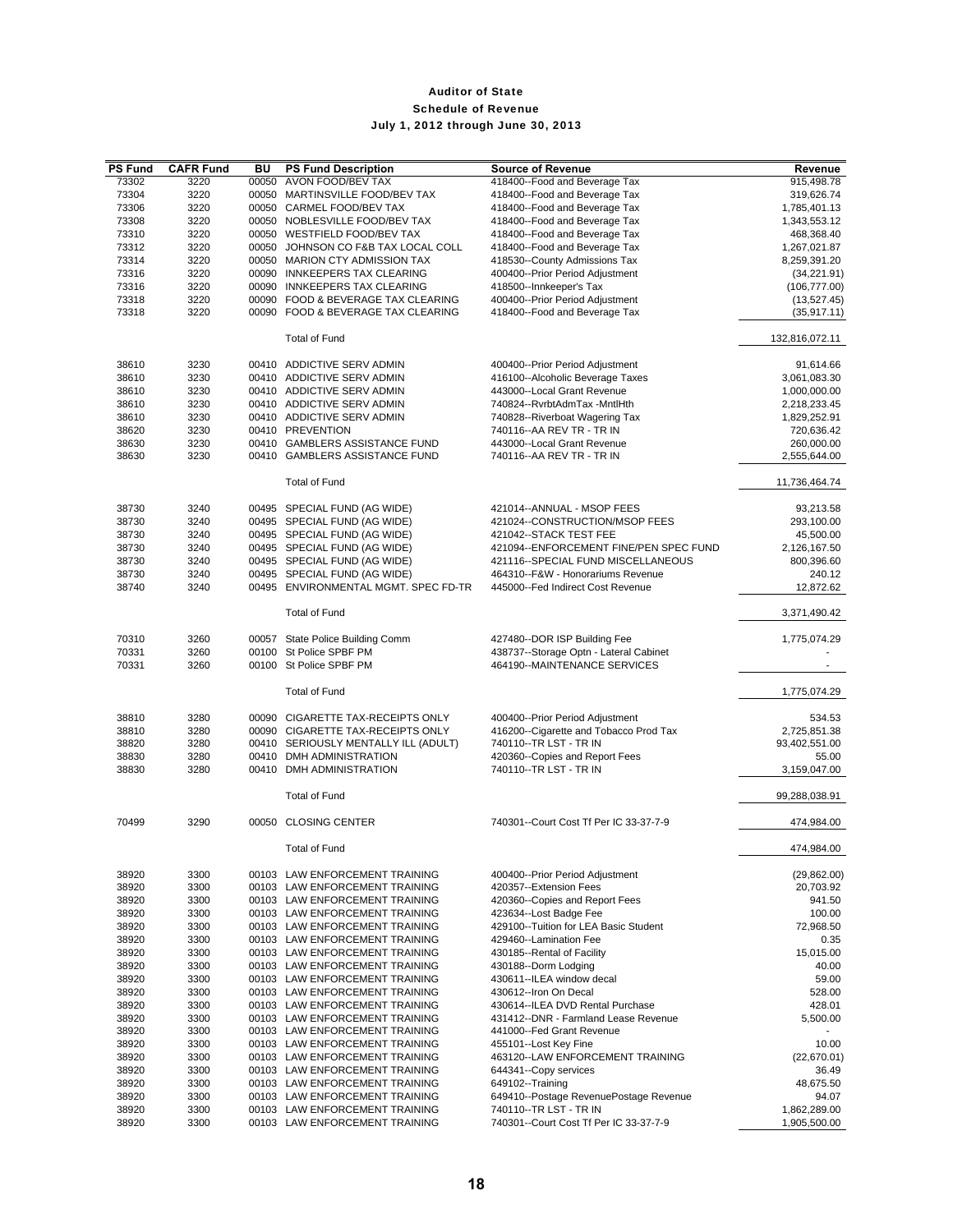| <b>PS Fund</b> | <b>CAFR Fund</b> | BU    | <b>PS Fund Description</b>           | <b>Source of Revenue</b>               | Revenue      |
|----------------|------------------|-------|--------------------------------------|----------------------------------------|--------------|
|                |                  |       | <b>Total of Fund</b>                 |                                        | 3,880,357.33 |
|                |                  |       |                                      |                                        |              |
| 39010          | 3320             |       | 00032 DOMESTIC VIOLENCE PREV/TREAT   | 740110--TR LST - TR IN                 | 1,064,334.44 |
| 39010          | 3320             |       | 00032 DOMESTIC VIOLENCE PREV/TREAT   | 740290--RecurStatXfr Fam Violence Vict | 1,107,333.26 |
|                |                  |       |                                      |                                        |              |
|                |                  |       | <b>Total of Fund</b>                 |                                        | 2,171,667.70 |
|                |                  |       |                                      |                                        |              |
| 39110          | 3330             | 00300 | LIFETIME HUNTING/FISHING LIC         | 429660--Government Interest Income     | 14,892.11    |
|                |                  |       |                                      |                                        |              |
|                |                  |       | <b>Total of Fund</b>                 |                                        | 14,892.11    |
|                |                  |       |                                      |                                        |              |
| 39220          | 3340             |       | 00208 DEPT OF FINANCIAL INSTITUTIONS | 422301--Depository Annual Assessment F | 4,941,547.80 |
| 39220          | 3340             |       | 00208 DEPT OF FINANCIAL INSTITUTIONS | 422302--Consumer Credit License Applic | 219,050.00   |
| 39220          | 3340             |       | 00208 DEPT OF FINANCIAL INSTITUTIONS | 422303--Consumer Credit Branch Applica | 3,000.00     |
| 39220          | 3340             |       | 00208 DEPT OF FINANCIAL INSTITUTIONS | 422305--Formation Application Fee      | 11,200.00    |
| 39220          | 3340             |       | 00208 DEPT OF FINANCIAL INSTITUTIONS | 422307--Holding Company Acquisition Fe | 4,120.00     |
| 39220          | 3340             |       | 00208 DEPT OF FINANCIAL INSTITUTIONS | 422310--Establishment of a Branch Fee  | 14,960.00    |
| 39220          | 3340             |       | 00208 DEPT OF FINANCIAL INSTITUTIONS | 422311--Establishment of a Trust Offic | 820.00       |
| 39220          | 3340             |       | 00208 DEPT OF FINANCIAL INSTITUTIONS | 422312--Relocation of Main Office or B | 7,680.00     |
|                |                  |       |                                      |                                        |              |
| 39220          | 3340             |       | 00208 DEPT OF FINANCIAL INSTITUTIONS | 422314--Merger Fee                     | 5,980.00     |
| 39220          | 3340             |       | 00208 DEPT OF FINANCIAL INSTITUTIONS | 422322 -- Examination Fee              | 183,210.00   |
| 39220          | 3340             |       | 00208 DEPT OF FINANCIAL INSTITUTIONS | 422327--Late Fee                       | 12,610.00    |
| 39220          | 3340             |       | 00208 DEPT OF FINANCIAL INSTITUTIONS | 422329--Consumer Credit Renewal Fee    | 1,126,660.00 |
| 39220          | 3340             |       | 00208 DEPT OF FINANCIAL INSTITUTIONS | 422330--Volume Fee                     | 1,061,332.74 |
|                |                  |       |                                      |                                        |              |
|                |                  |       | <b>Total of Fund</b>                 |                                        | 7,592,170.54 |
|                |                  |       |                                      |                                        |              |
| 39310          | 3370             |       | 00300 STATE PARKS - MEMORIALS        | 422327--Late Fee                       | (2.45)       |
| 39310          | 3370             |       | 00300 STATE PARKS - MEMORIALS        | 425420--DNR - Service Charges          | (115.00)     |
| 39310          | 3370             |       | 00300 STATE PARKS - MEMORIALS        | 425451--DNR - Campground Revenue       | 136,700.42   |
| 39310          | 3370             |       | 00300 STATE PARKS - MEMORIALS        | 425452--DNR - Concessions Revenue      | 584,765.70   |
| 39310          | 3370             |       | 00300 STATE PARKS - MEMORIALS        | 425467--DNR - Boat Rental Revenue      | 181,565.06   |
| 39310          | 3370             |       | 00300 STATE PARKS - MEMORIALS        | 425605--DNR - Cabin Revenue            | 629.54       |
| 39310          | 3370             |       | 00300 STATE PARKS - MEMORIALS        | 425608--DNR - CRS Campground Rev       | 802,509.36   |
| 39310          | 3370             |       | 00300 STATE PARKS - MEMORIALS        | 425609--DNR - Daily Horse Tag Revenue  | 24,855.00    |
| 39310          | 3370             |       | 00300 STATE PARKS - MEMORIALS        | 425621--DNR -Motorized Lake Use Permit | 988,848.00   |
| 39310          | 3370             |       | 00300 STATE PARKS - MEMORIALS        | 425622--DNR - Non-Motorized Lake Use   | 52,820.00    |
| 39310          | 3370             |       | 00300 STATE PARKS - MEMORIALS        | 425653--DNR - Facility Rental Revenue  | 2,143.00     |
| 39310          | 3370             |       | 00300 STATE PARKS - MEMORIALS        | 425782--SP&R - Admission Gate In State | 3,239,149.15 |
| 39310          | 3370             |       | 00300 STATE PARKS - MEMORIALS        | 425783--SP&R - Admission Gate OOS      | 1,172,305.65 |
| 39310          | 3370             |       | 00300 STATE PARKS - MEMORIALS        | 425785--SP&R - Annual Horse Tag        | 161,863.00   |
|                |                  |       |                                      |                                        |              |
| 39310          | 3370             |       | 00300 STATE PARKS - MEMORIALS        | 425786--SP&R - Annual Pass NR (Non Res | 97,781.00    |
| 39310          | 3370             |       | 00300 STATE PARKS - MEMORIALS        | 425787--SP&R - Annual Permits          | 2,254,146.00 |
| 39310          | 3370             |       | 00300 STATE PARKS - MEMORIALS        | 425789--SP&R - Bank Ties               | 12,460.00    |
| 39310          | 3370             |       | 00300 STATE PARKS - MEMORIALS        | 425790--SP&R - Bike Rental             | 1,797.96     |
| 39310          | 3370             |       | 00300 STATE PARKS - MEMORIALS        | 425791--SP&R - Boat Mooring Permits    | 14,132.32    |
| 39310          | 3370             |       | 00300 STATE PARKS - MEMORIALS        | 425794--SP&R - Bouys & Docks           | 386,633.58   |
| 39310          | 3370             |       | 00300 STATE PARKS - MEMORIALS        | 425798--SP&R - Cave Trips              | 28,838.55    |
| 39310          | 3370             |       | 00300 STATE PARKS - MEMORIALS        | 425799--SP&R - CRS Cabins              | 23,413.28    |
| 39310          | 3370             |       | 00300 STATE PARKS - MEMORIALS        | 425801--SP&R - CRS Group Camp          | 20,292.01    |
| 39310          | 3370             |       | 00300 STATE PARKS - MEMORIALS        | 425802--SP&R - CRS Rec Building        | 540.00       |
| 39310          | 3370             |       | 00300 STATE PARKS - MEMORIALS        | 425803--SP&R - CRS Shelter House       | 380.00       |
| 39310          | 3370             |       | 00300 STATE PARKS - MEMORIALS        | 425805--SP&R - Daily Adm - Range       | 1,440.00     |
| 39310          | 3370             |       | 00300 STATE PARKS - MEMORIALS        | 425807--SP&R - Daily Swimming          | 448,552.57   |
| 39310          | 3370             |       | 00300 STATE PARKS - MEMORIALS        | 425808--SP&R - Damage Fee              | 11,510.50    |
| 39310          | 3370             |       | 00300 STATE PARKS - MEMORIALS        | 425809--SP&R - Dry Storage             | 1,815.00     |
| 39310          | 3370             |       | 00300 STATE PARKS - MEMORIALS        | 425811--SP&R - Dwelling Agreement      | 1,945.00     |
| 39310          | 3370             |       | 00300 STATE PARKS - MEMORIALS        | 425812--SP&R - Falls Adult (Entrance)  | 50,858.00    |
| 39310          | 3370             |       | 00300 STATE PARKS - MEMORIALS        | 425813--SP&R - Falls Child (Entrance)  | 10,860.03    |
| 39310          | 3370             |       | 00300 STATE PARKS - MEMORIALS        | 425814--SP&R - Falls Parking           | 12,949.72    |
| 39310          | 3370             |       | 00300 STATE PARKS - MEMORIALS        | 425816--SP&R - Falls School (Entrance  | 17,237.00    |
| 39310          | 3370             |       | 00300 STATE PARKS - MEMORIALS        | 425818--SP&R - Fishing Tournament      | 11,463.63    |
| 39310          | 3370             |       | 00300 STATE PARKS - MEMORIALS        | 425819--SP&R - Golden Hoosier Pass (Go | 441,910.00   |
| 39310          | 3370             |       | 00300 STATE PARKS - MEMORIALS        | 425821--SP&R - Group Docks             | 82,442.00    |
|                |                  |       | 00300 STATE PARKS - MEMORIALS        |                                        |              |
| 39310          | 3370             |       |                                      | 425822--SP&R - Group Home Permit       | 540.00       |
| 39310          | 3370             |       | 00300 STATE PARKS - MEMORIALS        | 425823--SP&R - Hist Ptown Members (En  | 117.00       |
| 39310          | 3370             |       | 00300 STATE PARKS - MEMORIALS        | 425825--SP&R - Interp Workshop - Off S | 6,410.56     |
| 39310          | 3370             |       | 00300 STATE PARKS - MEMORIALS        | 425826--SP&R - Interp. Workshop Event  | 32,620.15    |
| 39310          | 3370             |       | 00300 STATE PARKS - MEMORIALS        | 425830--SP&R - Lockers                 | 1,555.52     |
| 39310          | 3370             |       | 00300 STATE PARKS - MEMORIALS        | 425832--SP&R - Non-Profit Permit       | 1,800.00     |
| 39310          | 3370             |       | 00300 STATE PARKS - MEMORIALS        | 425834--SP&R - Ped/Bike Daily          | 71,627.57    |
| 39310          | 3370             |       | 00300 STATE PARKS - MEMORIALS        | 425835--SP&R - Ped/Bike Permits        | 5,608.00     |
| 39310          | 3370             |       | 00300 STATE PARKS - MEMORIALS        | 425836--SP&R - Photography Fee         | 180.00       |
| 39310          | 3370             |       | 00300 STATE PARKS - MEMORIALS        | 425837--SP&R - Pool Permits (Daily Swi | 95,965.00    |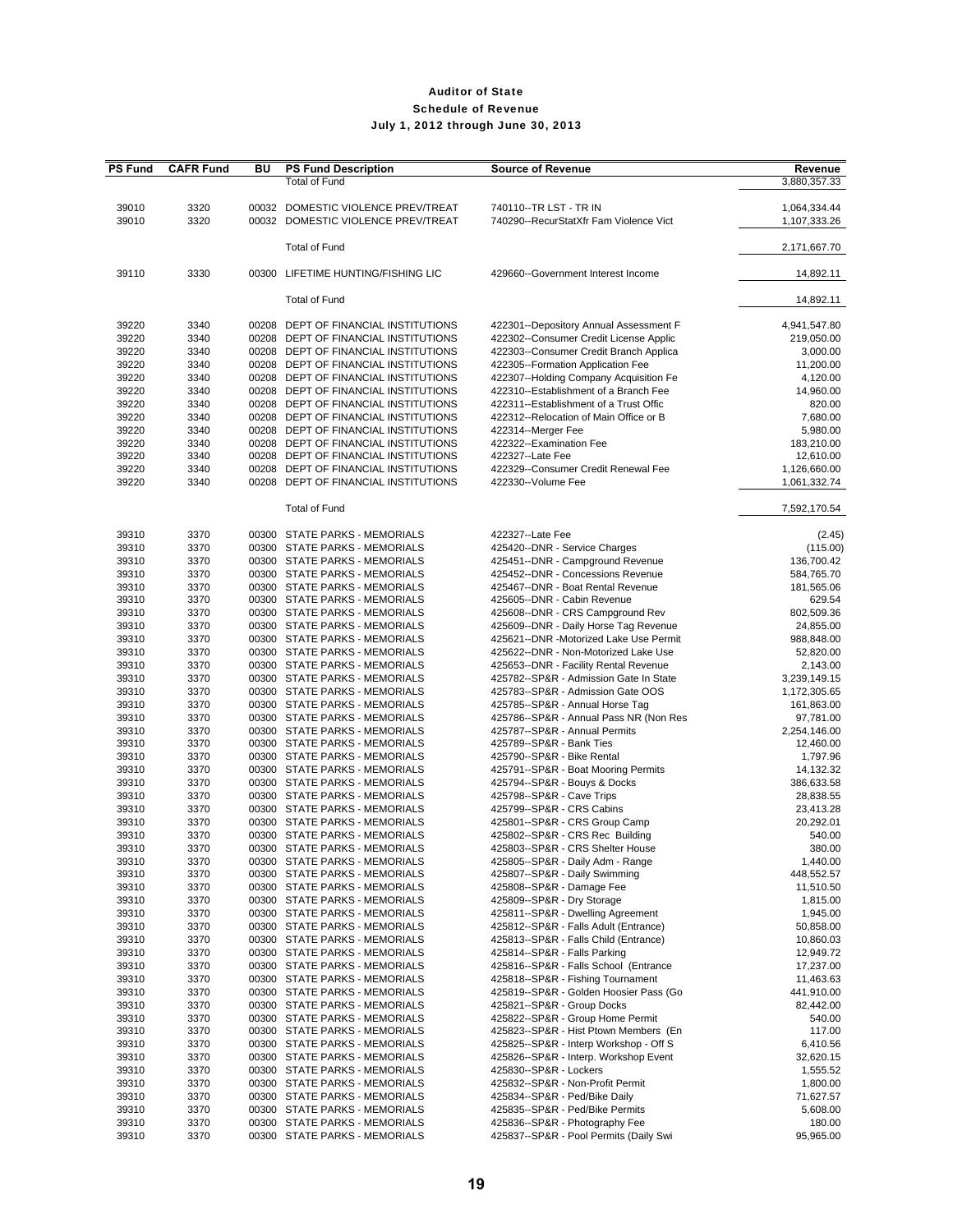| <b>PS Fund</b> | <b>CAFR Fund</b> | BU | <b>PS Fund Description</b>                                     | <b>Source of Revenue</b>                                                        | Revenue                |
|----------------|------------------|----|----------------------------------------------------------------|---------------------------------------------------------------------------------|------------------------|
| 39310          | 3370             |    | 00300 STATE PARKS - MEMORIALS                                  | 425838--SP&R - Printed Forms                                                    | 14.84                  |
| 39310          | 3370             |    | 00300 STATE PARKS - MEMORIALS                                  | 425841--SP&R - Retailer Commission                                              | 7,308.75               |
| 39310          | 3370             |    | 00300 STATE PARKS - MEMORIALS                                  | 425842--SP&R - Saddle Barn                                                      | 40,487.78              |
| 39310          | 3370             |    | 00300 STATE PARKS - MEMORIALS                                  | 425843--SP&R - School/Youth Group - Ga                                          | 16,875.49              |
| 39310<br>39310 | 3370<br>3370     |    | 00300 STATE PARKS - MEMORIALS<br>00300 STATE PARKS - MEMORIALS | 425846--SP&R - Ski Rental<br>425847--SP&R - SPHX Cabins                         | 242.50<br>1,189,420.38 |
| 39310          | 3370             |    | 00300 STATE PARKS - MEMORIALS                                  | 425848--SP&R - SPHX Camping                                                     | 9,164,767.28           |
| 39310          | 3370             |    | 00300 STATE PARKS - MEMORIALS                                  | 425849--SP&R - SPHX other user fees                                             | 204,227.51             |
| 39310          | 3370             |    | 00300 STATE PARKS - MEMORIALS                                  | 425852--SP&R - Toboggan                                                         | 128,616.00             |
| 39310          | 3370             |    | 00300 STATE PARKS - MEMORIALS                                  | 425853--SP&R - Trapping Bids                                                    | 236.00                 |
| 39310          | 3370             |    | 00300 STATE PARKS - MEMORIALS                                  | 425854--SP&R - Van Buren - Gate Fee                                             | 1,065.00               |
| 39310          | 3370             |    | 00300 STATE PARKS - MEMORIALS                                  | 425855--SP&R - Vendor Permits                                                   | 5,887.29               |
| 39310          | 3370             |    | 00300 STATE PARKS - MEMORIALS                                  | 425856--SP&R JIB Hoist Fee                                                      | 2,415.00               |
| 39310          | 3370             |    | 00300 STATE PARKS - MEMORIALS                                  | 425857--SP&R - Special Events                                                   | 21,297.00              |
| 39310<br>39310 | 3370             |    | 00300 STATE PARKS - MEMORIALS                                  | 425858--SP&R - Admin Rev                                                        | 8,142.48               |
| 39310          | 3370<br>3370     |    | 00300 STATE PARKS - MEMORIALS<br>00300 STATE PARKS - MEMORIALS | 431454--O/I - Sale/Public Property<br>447000--Return of Prior Year Funds        | 40,950.00<br>4,577.48  |
| 39310          | 3370             |    | 00300 STATE PARKS - MEMORIALS                                  | 450230--Consumer Settlements                                                    | 109.50                 |
| 39310          | 3370             |    | 00300 STATE PARKS - MEMORIALS                                  | 451045--DNR - Restitution                                                       | 1,094.97               |
| 39310          | 3370             |    | 00300 STATE PARKS - MEMORIALS                                  | 649360--Special Charges                                                         | 8,200.80               |
| 39310          | 3370             |    | 00300 STATE PARKS - MEMORIALS                                  | 740110--TR LST - TR IN                                                          | 9,333,758.07           |
|                |                  |    | <b>Total of Fund</b>                                           |                                                                                 | 31,677,552.50          |
| 39410          | 3390             |    | 00730 LIBRARY CERTIFICATION                                    | 424610--Librarian Certification Fee                                             | 25,730.00              |
| 39410          | 3390             |    | 00730 LIBRARY CERTIFICATION                                    | 463240--Publns Gifts Donations                                                  | 70.00                  |
|                |                  |    | <b>Total of Fund</b>                                           |                                                                                 | 25.800.00              |
| 39510          | 3400             |    | 00300 WATER RESOURCES DEVELOPMENT                              | 431481--Water - water supply revenue                                            | 290,111.36             |
|                |                  |    | <b>Total of Fund</b>                                           |                                                                                 | 290,111.36             |
| 39610          | 3410             |    | 00300 Snowmobile Fund                                          | 425611--DNR - Gate Admissions Rev                                               | 130.00                 |
| 39610          | 3410             |    | 00300 Snowmobile Fund                                          | 425621--DNR -Motorized Lake Use Permit                                          | 60.00                  |
| 39610          | 3410             |    | 00300 Snowmobile Fund                                          | 425622--DNR - Non-Motorized Lake Use                                            | 15.00                  |
| 39610          | 3410             |    | 00300 Snowmobile Fund                                          | 425633--DNR - Motorized Trail Use Fee                                           | $\sim$                 |
| 39610          | 3410             |    | 00300 Snowmobile Fund                                          | 425750--O/R - Off Road Vehicle registr                                          |                        |
| 39610          | 3410             |    | 00300 Snowmobile Fund                                          | 425752--O/R - Snowmobile registration                                           | 94,699.32              |
| 39610<br>39610 | 3410<br>3410     |    | 00300 Snowmobile Fund<br>00300 Snowmobile Fund                 | 425819--SP&R - Golden Hoosier Pass (Go<br>430951--DNR - Outdoor Recreation Pass | 18.00<br>375.00        |
| 39610          | 3410             |    | 00300 Snowmobile Fund                                          | 451045--DNR - Restitution                                                       | 1,500.00               |
| 39620          | 3410             |    | 00300 Off Road Vehicle Fund                                    | 425611--DNR - Gate Admissions Rev                                               | 320.00                 |
| 39620          | 3410             |    | 00300 Off Road Vehicle Fund                                    | 425621--DNR -Motorized Lake Use Permit                                          | 616.00                 |
| 39620          | 3410             |    | 00300 Off Road Vehicle Fund                                    | 425622--DNR - Non-Motorized Lake Use                                            | 15.00                  |
| 39620          | 3410             |    | 00300 Off Road Vehicle Fund                                    | 425633--DNR - Motorized Trail Use Fee                                           | 30.505.00              |
| 39620          | 3410             |    | 00300 Off Road Vehicle Fund                                    | 425750--O/R - Off Road Vehicle registr                                          | 344,159.98             |
| 39620          | 3410             |    | 00300 Off Road Vehicle Fund                                    | 425780--Recycling                                                               | 111.25                 |
| 39620<br>39620 | 3410<br>3410     |    | 00300 Off Road Vehicle Fund<br>00300 Off Road Vehicle Fund     | 425785--SP&R - Annual Horse Tag<br>425787--SP&R - Annual Permits                | 20.00<br>560.00        |
| 39620          | 3410             |    | 00300 Off Road Vehicle Fund                                    | 425819--SP&R - Golden Hoosier Pass (Go                                          | 180.00                 |
| 39620          | 3410             |    | 00300 Off Road Vehicle Fund                                    | 425834--SP&R - Ped/Bike Daily                                                   | 2.00                   |
| 39620          | 3410             |    | 00300 Off Road Vehicle Fund                                    | 425855--SP&R - Vendor Permits                                                   | 20.00                  |
| 39620          | 3410             |    | 00300 Off Road Vehicle Fund                                    | 425857--SP&R - Special Events                                                   | 3,025.00               |
| 39620          | 3410             |    | 00300 Off Road Vehicle Fund                                    | 425858--SP&R - Admin Rev                                                        | (1.00)                 |
| 39620<br>39620 | 3410<br>3410     |    | 00300 Off Road Vehicle Fund<br>00300 Off Road Vehicle Fund     | 430951--DNR - Outdoor Recreation Pass<br>431471--SP&R - Products Sold Revenue   | 1,356.00<br>338.50     |
|                |                  |    | <b>Total of Fund</b>                                           |                                                                                 | 478,025.05             |
| 39720          | 3420             |    | 00300 ENFORCEMENT DIVISION                                     | 425420--DNR - Service Charges                                                   | (25.00)                |
| 39720          | 3420             |    | 00300 ENFORCEMENT DIVISION                                     | 425670--L/E - Fees for Watercraft Titl                                          | 1,717,990.00           |
| 39720          | 3420             |    | 00300 ENFORCEMENT DIVISION                                     | 425672--L/E - Passenger for Hire Permi                                          | 5,595.00               |
| 39720          | 3420             |    | 00300 ENFORCEMENT DIVISION                                     | 431471--SP&R - Products Sold Revenue                                            |                        |
| 39720          | 3420             |    | 00300 ENFORCEMENT DIVISION                                     | 432100--GIFT SHOP                                                               | 24.00                  |
| 39720          | 3420             |    | 00300 ENFORCEMENT DIVISION                                     | 447000--Return of Prior Year Funds                                              | 268.82                 |
| 39720          | 3420             |    | 00300 ENFORCEMENT DIVISION                                     | 451045--DNR - Restitution                                                       | 410.28                 |
| 39720          | 3420             |    | 00300 ENFORCEMENT DIVISION                                     | 463030--BOY SCOUT TRUST                                                         | 20.00                  |
| 39720          | 3420             |    | 00300 ENFORCEMENT DIVISION                                     | 463060--DNR Donations Revenue                                                   | (70.00)                |
| 39720<br>39720 | 3420<br>3420     |    | 00300 ENFORCEMENT DIVISION<br>00300 ENFORCEMENT DIVISION       | 472500--INSURANCE RECOVERY<br>740110--TR LST - TR IN                            | 365.38<br>8,446,236.00 |
| 39720          | 3420             |    | 00300 ENFORCEMENT DIVISION                                     | 740301--Court Cost Tf Per IC 33-37-7-9                                          | 46,386.00              |
| 39745          | 3420             |    | 00300 FISH & WILDLIFE                                          | 414200--Gasoline Tax                                                            | 102,511.90             |
| 39745          | 3420             |    | 00300 FISH & WILDLIFE                                          | 423620--Permit Application Fees                                                 | 150.00                 |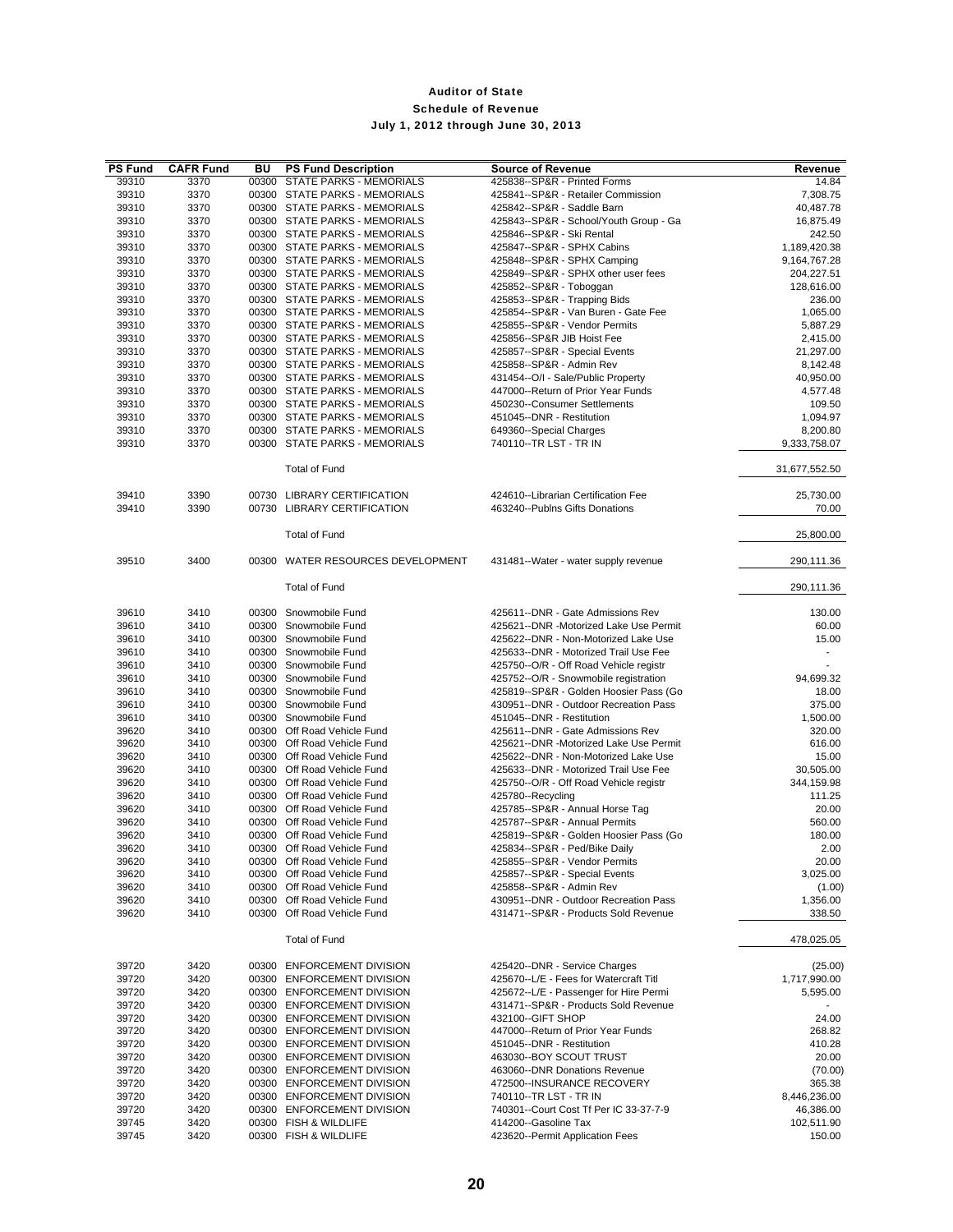| <b>PS Fund</b> | <b>CAFR Fund</b> | BU    | <b>PS Fund Description</b>         | <b>Source of Revenue</b>               | Revenue       |
|----------------|------------------|-------|------------------------------------|----------------------------------------|---------------|
| 39745          | 3420             | 00300 | FISH & WILDLIFE                    | 425420--DNR - Service Charges          | 5,498.21      |
| 39745          | 3420             |       | 00300 FISH & WILDLIFE              | 425451--DNR - Campground Revenue       | 40,808.13     |
| 39745          | 3420             |       | 00300 FISH & WILDLIFE              | 425452--DNR - Concessions Revenue      | 3,000.00      |
| 39745          | 3420             |       | 00300 FISH & WILDLIFE              | 425457--F&W - Online Revenue           | 6,284,067.75  |
| 39745          | 3420             |       | 00300 FISH & WILDLIFE              | 425458--F&W - POS vendor license sales | 11,874,075.25 |
| 39745          | 3420             |       | 00300 FISH & WILDLIFE              | 425460--F&W - Put-Take Pheasant Huntin | 220,975.00    |
| 39745          | 3420             |       | 00300 FISH & WILDLIFE              | 425461--F&W Commercial License Permits | 60,718.00     |
| 39745          | 3420             |       | 00300 FISH & WILDLIFE              | 425462--Shooting Range                 | (4.60)        |
| 39745          | 3420             |       | 00300 FISH & WILDLIFE              | 425474--F&W - Federal Duck Stamp Reven | 7,195.00      |
| 39745          | 3420             |       | 00300 FISH & WILDLIFE              | 425478--F&W - Gamebird Collectors Reve | 1,825.50      |
| 39745          | 3420             |       | 00300 FISH & WILDLIFE              | 425482--F&W - License Agent Revenue    | 3,935.72      |
| 39745          | 3420             |       | 00300 FISH & WILDLIFE              | 425503--F&W - Ohio River license & 10  | 39,790.75     |
| 39745          | 3420             |       | 00300 FISH & WILDLIFE              | 425524--F&W - Vending Machine Revenue  | 569.10        |
| 39745          | 3420             |       | 00300 FISH & WILDLIFE              | 425601--FR - annual horse tag revenue  | 3,241.75      |
| 39745          | 3420             |       | 00300 FISH & WILDLIFE              | 425607--DNR - Copy Fee Revenue         | 78.15         |
| 39745          | 3420             |       | 00300 FISH & WILDLIFE              | 425621--DNR -Motorized Lake Use Permit | 8.934.00      |
| 39745          | 3420             |       | 00300 FISH & WILDLIFE              | 425622--DNR - Non-Motorized Lake Use   | 940.00        |
| 39745          | 3420             |       | 00300 FISH & WILDLIFE              | 425627--FR - special event permit reve | 100.00        |
| 39745          | 3420             |       | 00300 FISH & WILDLIFE              | 425857--SP&R - Special Events          | 125.00        |
| 39745          | 3420             |       | 00300 FISH & WILDLIFE              | 425858--SP&R - Admin Rev               | 26.62         |
| 39745          | 3420             |       | 00300 FISH & WILDLIFE              | 430420--Sle of Per Prop - Surplus Prop | 14,246.94     |
| 39745          | 3420             |       | 00300 FISH & WILDLIFE              | 431431--FR - scrap revenue             | 304.90        |
| 39745          | 3420             |       | 00300 FISH & WILDLIFE              | 431438 -- L/E - Pin Revenue            | 10.00         |
| 39745          | 3420             |       | 00300 FISH & WILDLIFE              | 447000--Return of Prior Year Funds     | 1,800.15      |
| 39745          | 3420             |       | 00300 FISH & WILDLIFE              | 451045--DNR - Restitution              | 1,020.00      |
| 39745          | 3420             |       | 00300 FISH & WILDLIFE              | 649360--Special Charges                | 120.00        |
| 39745          | 3420             |       | 00300 FISH & WILDLIFE              | 740770--Transfer Lifetime License      | 343,815.50    |
| 39750          | 3420             |       | 00300 FISH & WILDLIFE-CONSTRUCTION | 425670--L/E - Fees for Watercraft Titl |               |
|                |                  |       |                                    |                                        |               |
|                |                  |       | <b>Total of Fund</b>               |                                        | 29,237,079.20 |
|                |                  |       |                                    |                                        |               |
| 39810          | 3430             |       | 00300 FORESTRY                     | 419100--State Property Tax             | 2,371.43      |
| 39810          | 3430             |       | 00300 FORESTRY                     | 425420--DNR - Service Charges          | 6,125.00      |
| 39810          | 3430             |       | 00300 FORESTRY                     | 425451--DNR - Campground Revenue       | 83,262.67     |
| 39810          | 3430             |       | 00300 FORESTRY                     | 425452--DNR - Concessions Revenue      | 10,960.87     |
| 39810          | 3430             |       | 00300 FORESTRY                     | 425467--DNR - Boat Rental Revenue      | 11,683.37     |
| 39810          | 3430             |       | 00300 FORESTRY                     | 425601--FR - annual horse tag revenue  | 29,665.60     |
| 39810          | 3430             |       | 00300 FORESTRY                     | 425602--FR - annual permit revenue - N | 1,318.00      |
| 39810          | 3430             |       | 00300 FORESTRY                     | 425603--FR - annual permit revenue - R | 27,331.00     |
| 39810          | 3430             |       | 00300 FORESTRY                     | 425605--DNR - Cabin Revenue            | 6,386.72      |
| 39810          | 3430             |       | 00300 FORESTRY                     | 425607--DNR - Copy Fee Revenue         | 64.76         |
| 39810          | 3430             |       | 00300 FORESTRY                     | 425608--DNR - CRS Campground Rev       | 37,665.43     |
| 39810          | 3430             |       | 00300 FORESTRY                     | 425609--DNR - Daily Horse Tag Revenue  | 1,577.00      |
| 39810          | 3430             |       | 00300 FORESTRY                     | 425611--DNR - Gate Admissions Rev      | 98,664.59     |
| 39810          | 3430             |       | 00300 FORESTRY                     | 425612--FR - horse stall rental        | 1,118.11      |
| 39810          | 3430             |       | 00300 FORESTRY                     | 425614--FR - licensed timber buyers li | 85,845.00     |
| 39810          | 3430             |       | 00300 FORESTRY                     | 425615--FR - Golden Age Passport permi | 7,262.00      |
| 39810          | 3430             |       | 00300 FORESTRY                     | 425617--FR - handling fee (nursery) re | 25,967.75     |
| 39810          | 3430             |       | 00300 FORESTRY                     | 425618--FR - land use easement/permit  | 29,612.17     |
| 39810          | 3430             |       | 00300 FORESTRY                     | 425620--FR - mooring permit revenue    | (14.70)       |
| 39810          | 3430             |       | 00300 FORESTRY                     | 425621--DNR -Motorized Lake Use Permit | 37,110.00     |
| 39810          | 3430             |       | 00300 FORESTRY                     | 425622--DNR - Non-Motorized Lake Use   | 5,397.00      |
| 39810          | 3430             |       | 00300 FORESTRY                     | 425626--FR - shelterhouse revenue      | 925.00        |
| 39810          | 3430             |       | 00300 FORESTRY                     | 425627--FR - special event permit reve | 3,307.28      |
| 39810          | 3430             |       | 00300 FORESTRY                     | 425629--FR - vandalism reimbursement r | 2,840.15      |
| 39810          | 3430             |       | 00300 FORESTRY                     | 425631--FR - returned check fee revenu | 16.50         |
| 39810          | 3430             |       | 00300 FORESTRY                     | 425810--SP&R - Dumping Fee             | 80.00         |
| 39810          | 3430             |       | 00300 FORESTRY                     | 425847--SP&R - SPHX Cabins             | 41,197.06     |
| 39810          | 3430             |       | 00300 FORESTRY                     | 425848--SP&R - SPHX Camping            | 345,697.13    |
| 39810          | 3430             |       | 00300 FORESTRY                     | 425849--SP&R - SPHX other user fees    | 125.00        |
| 39810          | 3430             |       | 00300 FORESTRY                     | 425850--SP&R - SPHX Tax Agent Fee      | 223.46        |
| 39810          | 3430             |       | 00300 FORESTRY                     | 425858--SP&R - Admin Rev               | 8,760.34      |
| 39810          | 3430             |       | 00300 FORESTRY                     | 430420--Sle of Per Prop - Surplus Prop | 3,225.00      |
| 39810          | 3430             |       | 00300 FORESTRY                     | 431403--DNR - Rental of Properties     | 1,650.00      |
| 39810          | 3430             |       | 00300 FORESTRY                     | 431412--DNR - Farmland Lease Revenue   | 15,016.00     |
| 39810          | 3430             |       | 00300 FORESTRY                     | 431418--FR - 5% timber sale deposit re |               |
| 39810          | 3430             |       | 00300 FORESTRY                     | 431423--FR - grain (corn, wheat) sale  | 14,229.97     |
| 39810          | 3430             |       | 00300 FORESTRY                     | 431424--FR - nursery seedling revenue  | 949,700.78    |
| 39810          | 3430             |       | 00300 FORESTRY                     | 431425--FR - oil & gas lease revenue   | 3,974.22      |
| 39810          | 3430             |       | 00300 FORESTRY                     | 431426--FR - post & pole revenue       | 3.14          |
| 39810          | 3430             |       | 00300 FORESTRY                     | 431428--FR - recycle revenue           | 91.00         |
| 39810          | 3430             |       | 00300 FORESTRY                     | 431431--FR - scrap revenue             | 925.45        |
| 39810          | 3430             |       | 00300 FORESTRY                     | 431432--DNR - Timber Sale Revenue      | 2,726,816.33  |
| 39810          | 3430             |       | 00300 FORESTRY                     | 431434--FR - UPS nursery revenue       | 33,364.00     |
|                |                  |       |                                    |                                        |               |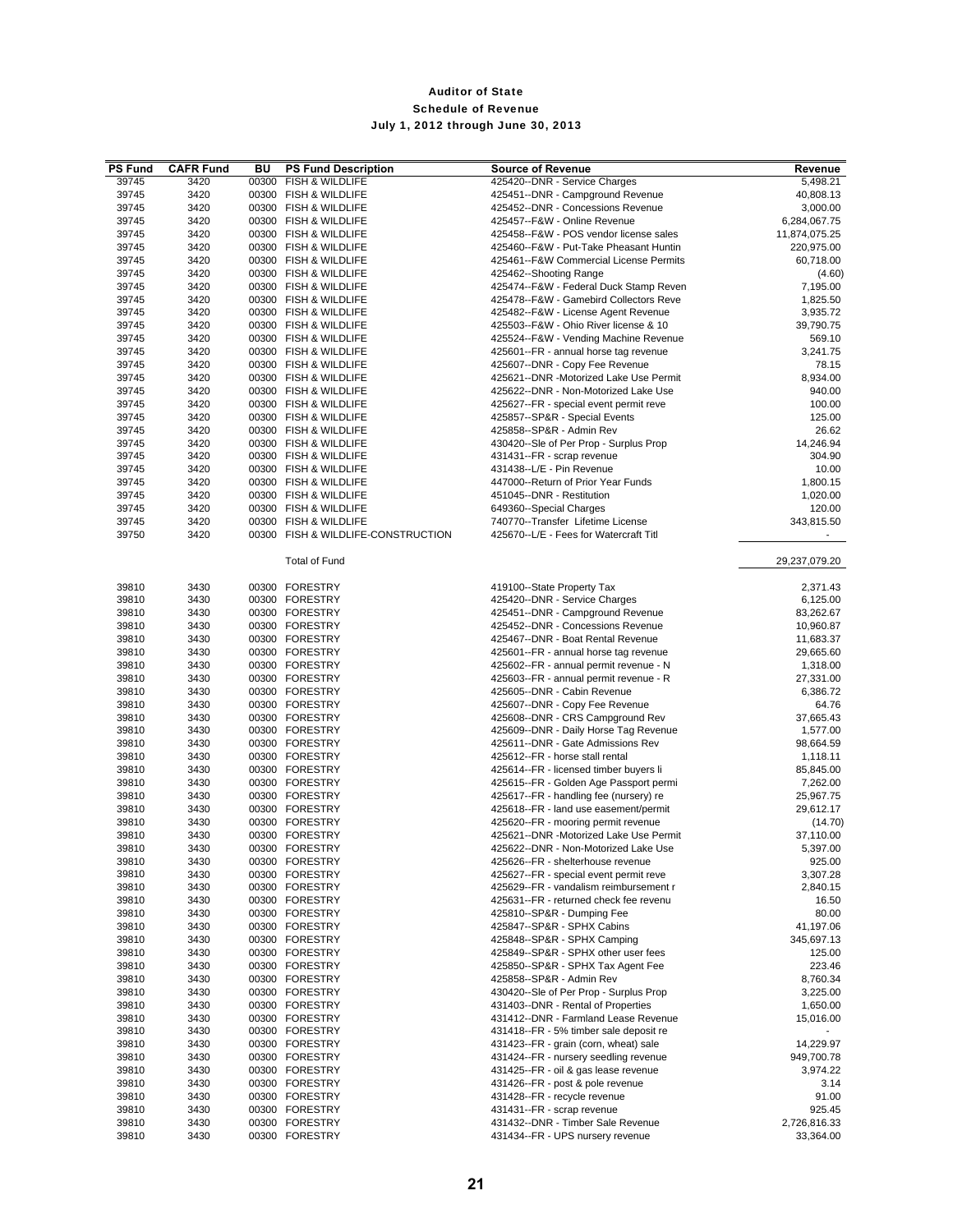| <b>PS Fund</b> | <b>CAFR Fund</b> | BU | <b>PS Fund Description</b>          | <b>Source of Revenue</b>               | Revenue          |
|----------------|------------------|----|-------------------------------------|----------------------------------------|------------------|
| 39810          | 3430             |    | 00300 FORESTRY                      | 431456--DNR Sale of Publications       | 395.40           |
| 39810          | 3430             |    | 00300 FORESTRY                      | 431462--DNR - Firewood Revenue         | 13,046.51        |
|                |                  |    |                                     |                                        |                  |
| 39810          | 3430             |    | 00300 FORESTRY                      | 436115--Data Service Monthly           | 540.60           |
| 39810          | 3430             |    | 00300 FORESTRY                      | 436140--Dir Assistance                 | 19.40            |
| 39810          | 3430             |    | 00300 FORESTRY                      | 436150--Long Distance                  | 299.00           |
| 39810          | 3430             |    | 00300 FORESTRY                      | 436192--Voice Mail Enhanced            | 284.05           |
| 39810          | 3430             |    | 00300 FORESTRY                      | 441000--Fed Grant Revenue              |                  |
| 39810          | 3430             |    | 00300 FORESTRY                      | 463060--DNR Donations Revenue          | 6.16             |
| 39810          | 3430             |    | 00300 FORESTRY                      | 463276--IHT - Forestry - public donati | 3.00             |
| 39810          | 3430             |    | 00300 FORESTRY                      | 472321--FR- Prescribed fires           | 2,387.70         |
| 39810          | 3430             |    | 00300 FORESTRY                      | 740110--TR LST - TR IN                 | 3,889,979.51     |
|                |                  |    |                                     |                                        |                  |
| 39810          | 3430             |    | 00300 FORESTRY                      | 749130--ComVehicle Excise Tax Transfer | 40,816.77        |
|                |                  |    |                                     |                                        |                  |
|                |                  |    | <b>Total of Fund</b>                |                                        | 8,609,319.68     |
|                |                  |    |                                     |                                        |                  |
| 40020          | 3450             |    | 00300 ABANDONED MINE LANDS          | 451011--RC - Post 77 Mining Civil Pena | 5,530.00         |
| 40020          | 3450             |    | 00300 ABANDONED MINE LANDS          | 461100--AML Forftd Bnd                 | (9,916.92)       |
| 40030          | 3450             |    | 00300 AML Cash Bond                 | 425762--RC - Fee on Mined Coal         |                  |
| 40040          | 3450             |    | 00300 AML Bond Pool                 | 425760--RC - Bond Pool Fees            | 20,500.00        |
| 40040          | 3450             |    | 00300 AML Bond Pool                 | 429650--CD Interest Income             | 1,492.40         |
| 40099          |                  |    | 00050 CLOSING CENTER                | 429660--Government Interest Income     |                  |
|                | 3450             |    |                                     |                                        | 17,793.91        |
| 40099          | 3450             |    | 00050 CLOSING CENTER                | 429665--Sec Lending Interest income    | 2.98             |
|                |                  |    |                                     |                                        |                  |
|                |                  |    | <b>Total of Fund</b>                |                                        | 35,402.37        |
|                |                  |    |                                     |                                        |                  |
| 40220          | 3480             |    | 00300 RECLAMATION DIVISION          | 420360--Copies and Report Fees         | 174.00           |
| 40220          | 3480             |    | 00300 RECLAMATION DIVISION          | 425762--RC - Fee on Mined Coal         | 1,557,258.01     |
| 40220          | 3480             |    | 00300 RECLAMATION DIVISION          | 447000--Return of Prior Year Funds     | 245.17           |
| 40299          | 3480             |    | 00050 CLOSING CENTER                | 429650--CD Interest Income             | 606.67           |
|                |                  |    |                                     |                                        |                  |
| 40299          | 3480             |    | 00050 CLOSING CENTER                | 429660--Government Interest Income     | 9,692.26         |
| 40299          | 3480             |    | 00050 CLOSING CENTER                | 429665--Sec Lending Interest income    | 21.23            |
|                |                  |    |                                     |                                        |                  |
|                |                  |    | <b>Total of Fund</b>                |                                        | 1,567,997.34     |
|                |                  |    |                                     |                                        |                  |
| 40310          | 3490             |    | 00250 EDUCATIONAL FUND              | 426162--Funeral Education Fee          | 12,725.00        |
|                |                  |    |                                     |                                        |                  |
|                |                  |    | <b>Total of Fund</b>                |                                        | 12,725.00        |
|                |                  |    |                                     |                                        |                  |
| 40530          | 3510             |    | 00500 REVENUE RECOVERY              | 450510--Welfare Repayments             | (1, 187, 713.08) |
|                |                  |    |                                     |                                        |                  |
|                |                  |    | <b>Total of Fund</b>                |                                        |                  |
|                |                  |    |                                     |                                        | (1, 187, 713.08) |
|                |                  |    |                                     |                                        |                  |
| 30010          | 3530             |    | 00503 MEDICAID ASSISTANCE           | 441000--Fed Grant Revenue              | 5,740,627,951.96 |
| 30010          | 3530             |    | 00503 MEDICAID ASSISTANCE           | 450270--MFCU Investigation Recovery    | 8,770.57         |
| 30010          | 3530             |    | 00503 MEDICAID ASSISTANCE           | 472400--CMIA REFUNDS                   |                  |
| 30010          | 3530             |    | 00503 MEDICAID ASSISTANCE           | 472610--Medicaid Collect and Recovery  | 11,413,140.42    |
| 30010          | 3530             |    | 00503 MEDICAID ASSISTANCE           | 740117 -- ST MATCH - TR IN             | 3,012,339,579.78 |
| 49320          | 3530             |    | 00057 CMIA-90 Interest Liabilities  | 472400--CMIA REFUNDS                   |                  |
| 55110          | 3530             |    | 00503 Medicaid Revenue              | 428301--Quality Assessment Fee         | 214,583,099.93   |
| 55110          | 3530             |    | 00503 Medicaid Revenue              | 428302--ICFMR Assessment Fee Offst     | 19,194,565.13    |
|                |                  |    |                                     |                                        |                  |
| 55110          | 3530             |    | 00503 Medicaid Revenue              | 428303--Hospital Assessment Fee        |                  |
| 55110          | 3530             |    | 00503 Medicaid Revenue              | 428304--Provider Enrollment Fees       | 93.276.00        |
| 55110          | 3530             |    | 00503 Medicaid Revenue              | 441060--Medicaid IGT                   | 207,344,058.00   |
| 55110          | 3530             |    | 00503 Medicaid Revenue              | 472605--Medicaid IGT                   |                  |
| 55110          | 3530             |    | 00503 Medicaid Revenue              | 472610--Medicaid Collect and Recovery  | 22,217,181.28    |
| 55111          | 3530             |    | 00503 Hospital Assessment Fee (HAF) | 428303--Hospital Assessment Fee        | 760,711,986.89   |
|                |                  |    |                                     |                                        |                  |
|                |                  |    | <b>Total of Fund</b>                |                                        | 9,988,533,609.96 |
|                |                  |    |                                     |                                        |                  |
| 54110          | 3560             |    | 00405 FSSA ADMINISTRATION ACCOUNT   | 401100--Revenue Clearing Account       |                  |
|                |                  |    |                                     |                                        |                  |
|                |                  |    |                                     |                                        |                  |
|                |                  |    | <b>Total of Fund</b>                |                                        |                  |
|                |                  |    |                                     |                                        |                  |
| 40720          | 3570             |    | 00500 WARRANT HOLDING ACCOUNT       | 444000--Private Grant Revenue          | 4,980,721.80     |
| 40720          | 3570             |    | 00500 WARRANT HOLDING ACCOUNT       | 450510--Welfare Repayments             | 1,613,258.82     |
|                |                  |    |                                     |                                        |                  |
|                |                  |    | <b>Total of Fund</b>                |                                        | 6,593,980.62     |
|                |                  |    |                                     |                                        |                  |
| 40910          | 3590             |    | 00340 STATE LICENSE BRANCH FUND     | 400400--Prior Period Adjustment        | 111.00           |
|                |                  |    |                                     |                                        |                  |
| 40910          | 3590             |    | 00340 STATE LICENSE BRANCH FUND     | 425283--BMVC Commission Fees           | 106,931,774.63   |
|                |                  |    |                                     |                                        |                  |
|                |                  |    | <b>Total of Fund</b>                |                                        | 106,931,885.63   |
|                |                  |    |                                     |                                        |                  |
| 41210          | 3610             |    | 00495 ENVIRONMENTAL MGMT OPERATING  | 740110--TR LST - TR IN                 | 6,455,833.38     |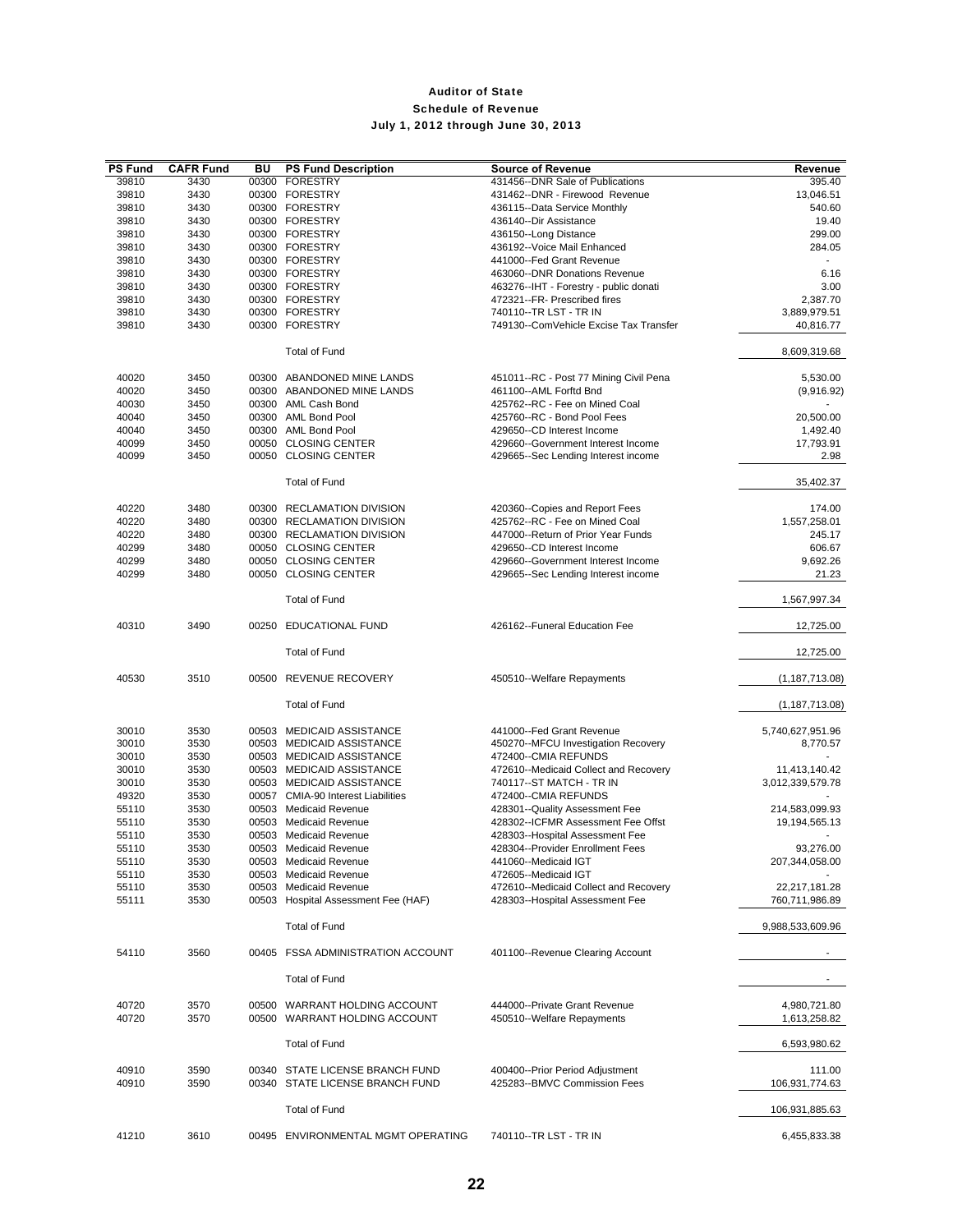| <b>PS Fund</b> | <b>CAFR Fund</b> | ΒU | <b>PS Fund Description</b>                                             | <b>Source of Revenue</b>                                                  | Revenue                     |
|----------------|------------------|----|------------------------------------------------------------------------|---------------------------------------------------------------------------|-----------------------------|
| 41220          | 3610             |    | 00495 LABORATORY CONTRACTS                                             | 421102--LABORATORY COSTS                                                  |                             |
| 41220          | 3610             |    | 00495 LABORATORY CONTRACTS                                             | 421114--REGULAR COST RECOVERY                                             | 0.01                        |
| 41220          | 3610             |    | 00495 LABORATORY CONTRACTS                                             | 740110--TR LST - TR IN                                                    | 75,985.65                   |
| 41231          | 3610             |    | 00495 NORTHWEST REGIONAL OFFICE                                        | 740110 -- TR LST - TR IN                                                  | 466,947.90                  |
| 41232<br>41233 | 3610<br>3610     |    | 00495 NORTHERN REGIONAL OFFICE<br>00495 SOUTHWEST REGIONAL OFFICE      | 740110--TR LST - TR IN<br>441000--Fed Grant Revenue                       | 381,265.30<br>211.63        |
| 41233          | 3610             |    | 00495 SOUTHWEST REGIONAL OFFICE                                        | 740110--TR LST - TR IN                                                    | 276,333.09                  |
| 41234          | 3610             |    | 00495 LEGAL AFFAIRS                                                    | 421078--CENTRAL FILE ROOM COPIES                                          | 2,777.80                    |
| 41234          | 3610             |    | 00495 LEGAL AFFAIRS                                                    | 441000--Fed Grant Revenue                                                 | (33.00)                     |
| 41234          | 3610             |    | 00495 LEGAL AFFAIRS                                                    | 740110--TR LST - TR IN                                                    | 1,294,868.38                |
| 41236          | 3610             |    | 00495 INVESTIGATIONS                                                   | 740110--TR LST - TR IN                                                    | 330,099.42                  |
| 41241          | 3610             |    | 00495 MEDIA AND COMMUNICATIONS                                         | 441000--Fed Grant Revenue                                                 | 820.31                      |
| 41241          | 3610             |    | 00495 MEDIA AND COMMUNICATIONS                                         | 740110--TR LST - TR IN                                                    | 829,921.21                  |
| 41260          | 3610             |    | 00495 Planning and Assessment                                          | 740110--TR LST - TR IN                                                    | 889,412.79                  |
| 41265          | 3610             |    | 00495 OWQ LABORATORY CONTRACTS                                         | 740110--TR LST - TR IN                                                    | 383,920.88                  |
| 41395          | 3610             |    | 00495 SOUTHEAST REGIONAL OFFICE                                        | 740110--TR LST - TR IN                                                    | 256,661.67                  |
|                |                  |    | <b>Total of Fund</b>                                                   |                                                                           | 11,645,026.42               |
| 37220          | 3630             |    | 00502 DCS ADOPTION FEES AND DONATION                                   | 463050--DESIGNATED DONATION                                               | 204,794.55                  |
| 41406          | 3630             |    | 00502 FAMILY AND CHILDREN SERVICES                                     | 447000--Return of Prior Year Funds                                        | 486.00                      |
|                |                  |    | <b>Total of Fund</b>                                                   |                                                                           | 205,280.55                  |
|                |                  |    |                                                                        |                                                                           |                             |
| 70512<br>70512 | 3800<br>3800     |    | 00090 EXCISE TAX/RECEIPTS ONLY<br>00090 EXCISE TAX/RECEIPTS ONLY       | 400400--Prior Period Adjustment<br>416100--Alcoholic Beverage Taxes       | 222,570.43<br>18,943,123.45 |
|                |                  |    |                                                                        |                                                                           |                             |
|                |                  |    | <b>Total of Fund</b>                                                   |                                                                           | 19,165,693.88               |
| 30340          | 3880             |    | 00057 LOTTERY & GAMING SURPLUS ACCT                                    | 429499--Lottery Surplus Revenue                                           | 164,519,351.80              |
| 30340          | 3880             |    | 00057 LOTTERY & GAMING SURPLUS ACCT                                    | 740828--Riverboat Wagering Tax                                            | 83,326,794.16               |
| 30340          | 3880             |    | 00057 LOTTERY & GAMING SURPLUS ACCT                                    | 749170--Charity Gaming Transfer                                           | 2,000,000.00                |
|                |                  |    | <b>Total of Fund</b>                                                   |                                                                           | 249,846,145.96              |
| 41650          | 3890             |    | 00415 INDIVIDUAL SUPPORT-REV ONLY                                      | 422064--Ind Supp Fed Medicaid MI State                                    |                             |
| 41650          | 3890             |    | 00415 INDIVIDUAL SUPPORT-REV ONLY                                      | 422065--Ind Supp Fed Medicaid MI Fed                                      |                             |
| 41655          | 3890             |    | 00425 INDIVIDUAL SUPPORT-REV ONLY                                      | 422060--Ind Supp Fed Medicare A                                           |                             |
| 41655          | 3890             |    | 00425 INDIVIDUAL SUPPORT-REV ONLY                                      | 422061--Ind Supp Fed Medicare B                                           |                             |
| 41655          | 3890             |    | 00425 INDIVIDUAL SUPPORT-REV ONLY                                      | 422062--Ind Supp Fed Medicare D                                           |                             |
| 41655          | 3890             |    | 00425 INDIVIDUAL SUPPORT-REV ONLY                                      | 422063--Ind Supp Fed Soc Sec                                              |                             |
| 41655          | 3890             |    | 00425 INDIVIDUAL SUPPORT-REV ONLY                                      | 422065--Ind Supp Fed Medicaid MI Fed                                      |                             |
| 41655          | 3890             |    | 00425 INDIVIDUAL SUPPORT-REV ONLY                                      | 472504--PATIENT PAYMENTS-SELF PAY                                         |                             |
| 41660          | 3890             |    | 00430 INDIVIDUAL SUPPORT-REV ONLY                                      | 422060--Ind Supp Fed Medicare A                                           |                             |
| 41660<br>41660 | 3890<br>3890     |    | 00430 INDIVIDUAL SUPPORT-REV ONLY<br>00430 INDIVIDUAL SUPPORT-REV ONLY | 422061--Ind Supp Fed Medicare B<br>422062--Ind Supp Fed Medicare D        |                             |
| 41660          | 3890             |    | 00430 INDIVIDUAL SUPPORT-REV ONLY                                      | 422063--Ind Supp Fed Soc Sec                                              |                             |
| 41660          | 3890             |    | 00430 INDIVIDUAL SUPPORT-REV ONLY                                      | 422065--Ind Supp Fed Medicaid MI Fed                                      |                             |
| 41660          | 3890             |    | 00430 INDIVIDUAL SUPPORT-REV ONLY                                      | 472500--INSURANCE RECOVERY                                                |                             |
| 41660          | 3890             |    | 00430 INDIVIDUAL SUPPORT-REV ONLY                                      | 472504--PATIENT PAYMENTS-SELF PAY                                         |                             |
| 41665          | 3890             |    | 00435 INDIVIDUAL SUPPORT-REV ONLY                                      | 422061--Ind Supp Fed Medicare B                                           |                             |
| 41665          | 3890             |    | 00435 INDIVIDUAL SUPPORT-REV ONLY                                      | 422062--Ind Supp Fed Medicare D                                           |                             |
| 41665          | 3890             |    | 00435 INDIVIDUAL SUPPORT-REV ONLY                                      | 422063--Ind Supp Fed Soc Sec                                              |                             |
| 41665          | 3890             |    | 00435 INDIVIDUAL SUPPORT-REV ONLY                                      | 422065--Ind Supp Fed Medicaid MI Fed                                      |                             |
| 41665<br>41665 | 3890<br>3890     |    | 00435 INDIVIDUAL SUPPORT-REV ONLY<br>00435 INDIVIDUAL SUPPORT-REV ONLY | 422067--Ind Supp Fed Medicaid MR Fed<br>472504--PATIENT PAYMENTS-SELF PAY |                             |
| 41670          | 3890             |    | 00440 INDIVIDUAL SUPPORT-REV ONLY                                      | 422060--Ind Supp Fed Medicare A                                           |                             |
| 41670          | 3890             |    | 00440 INDIVIDUAL SUPPORT-REV ONLY                                      | 422061--Ind Supp Fed Medicare B                                           |                             |
| 41670          | 3890             |    | 00440 INDIVIDUAL SUPPORT-REV ONLY                                      | 422062--Ind Supp Fed Medicare D                                           |                             |
| 41670          | 3890             |    | 00440 INDIVIDUAL SUPPORT-REV ONLY                                      | 422063--Ind Supp Fed Soc Sec                                              |                             |
| 41670          | 3890             |    | 00440 INDIVIDUAL SUPPORT-REV ONLY                                      | 422065--Ind Supp Fed Medicaid MI Fed                                      |                             |
| 41670          | 3890             |    | 00440 INDIVIDUAL SUPPORT-REV ONLY                                      | 462200--Unclaimed Funds                                                   |                             |
| 41670          | 3890             |    | 00440 INDIVIDUAL SUPPORT-REV ONLY                                      | 472500--INSURANCE RECOVERY                                                |                             |
| 41670          | 3890             |    | 00440 INDIVIDUAL SUPPORT-REV ONLY                                      | 472504--PATIENT PAYMENTS-SELF PAY                                         |                             |
| 41675<br>41675 | 3890<br>3890     |    | 00450 INDIVIDUAL SUPPORT-REV ONLY<br>00450 INDIVIDUAL SUPPORT-REV ONLY | 422062--Ind Supp Fed Medicare D<br>422063--Ind Supp Fed Soc Sec           |                             |
| 41675          | 3890             |    | 00450 INDIVIDUAL SUPPORT-REV ONLY                                      | 422064--Ind Supp Fed Medicaid MI State                                    |                             |
| 41675          | 3890             |    | 00450 INDIVIDUAL SUPPORT-REV ONLY                                      | 422065--Ind Supp Fed Medicaid MI Fed                                      |                             |
| 41675          | 3890             |    | 00450 INDIVIDUAL SUPPORT-REV ONLY                                      | 472500--INSURANCE RECOVERY                                                |                             |
| 41675          | 3890             |    | 00450 INDIVIDUAL SUPPORT-REV ONLY                                      | 472504--PATIENT PAYMENTS-SELF PAY                                         | ÷.                          |
|                |                  |    | <b>Total of Fund</b>                                                   |                                                                           |                             |
| 41712          | 3900             |    | 00615 INDPLS MEN'S WORK RELEASE CTR                                    | 420850--Work Release                                                      | 12.15                       |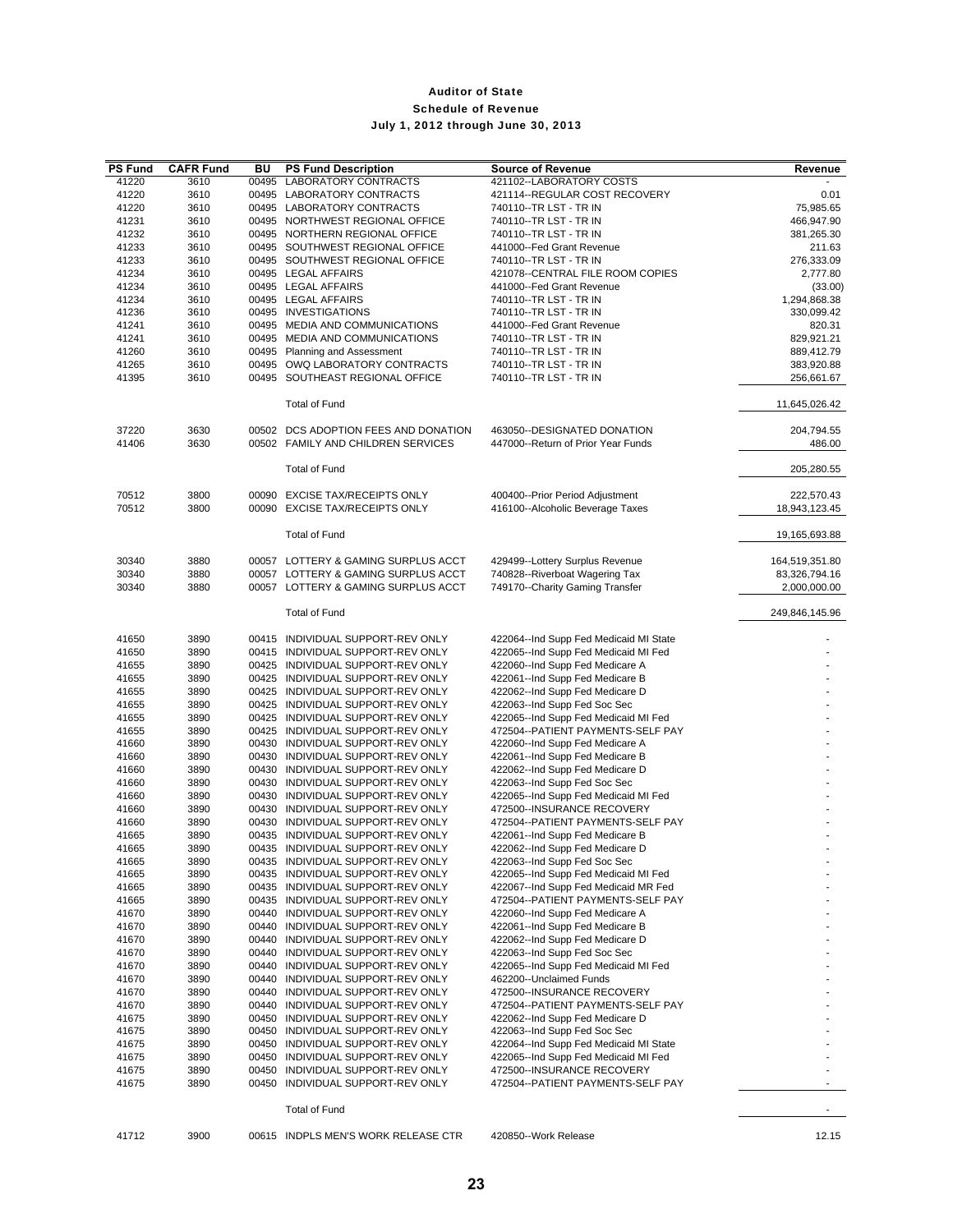| <b>PS Fund</b> | <b>CAFR Fund</b> | BU    | <b>PS Fund Description</b>           | <b>Source of Revenue</b>                                              | Revenue                  |
|----------------|------------------|-------|--------------------------------------|-----------------------------------------------------------------------|--------------------------|
| 41714          | 3900             | 00615 | SOUTH BEND WORK RELEASE CENTER       | 430420--Sle of Per Prop - Surplus Prop                                | 310.87                   |
| 41714          | 3900             |       | 00615 SOUTH BEND WORK RELEASE CENTER | 740110--TR LST - TR IN                                                | 1,126,676.22             |
| 41714          | 3900             |       | 00615 SOUTH BEND WORK RELEASE CENTER | 740116 -- AA REV TR - TR IN                                           | 150,000.00               |
|                |                  |       |                                      |                                                                       |                          |
|                |                  |       | <b>Total of Fund</b>                 |                                                                       | 1,276,999.24             |
| 41810          | 3920             |       | 00300 HERITAGE TRUST-STATE PARKS     | 740772--Transfer Heritage Trust Clr                                   | 110,770.03               |
| 41815          | 3920             |       | 00300 HERITAGE TRUST-STATE FORESTS   | 463276--IHT - Forestry - public donati                                | 43,960.00                |
| 41815          | 3920             |       | 00300 HERITAGE TRUST-STATE FORESTS   | 740772--Transfer Heritage Trust Clr                                   | 110,770.03               |
| 41820          | 3920             |       | 00300 HERITAGE TRUST-FISH & WILDLIFE | 740772--Transfer Heritage Trust Clr                                   | 110,770.03               |
| 41825          | 3920             |       | 00300 HERITAGE TRUST-OUTDOOR RECRE.  | 740772--Transfer Heritage Trust Clr                                   | 110,770.03               |
| 41830          | 3920             |       | 00300 HERITAGE TRUST-DISC. & INV.    | 463276--IHT - Forestry - public donati                                | 50,350.00                |
| 41830          | 3920             |       | 00300 HERITAGE TRUST-DISC. & INV.    | 740772--Transfer Heritage Trust Clr                                   | 553,849.85               |
| 41835          | 3920             |       | 00300 HERITAGE TRUST -NATURE PERSERV | 463050--DESIGNATED DONATION                                           | 7,764.00                 |
| 41835          | 3920             |       | 00300 HERITAGE TRUST-NATURE PERSERV  | 740772--Transfer Heritage Trust Clr                                   | 110,770.03               |
| 41840          | 3920             |       | 00300 HERITAGE TRUST - STEWARDSHIP   | 740772--Transfer Heritage Trust Clr                                   | 58,300.00                |
| 41845          | 3920             |       | 00300 HERITAGE TRUST PROGR-INVESTMEN | 429660--Government Interest Income                                    | 4,586.81                 |
| 41845          | 3920             |       | 00300 HERITAGE TRUST PROGR-INVESTMEN | 429665--Sec Lending Interest income                                   | 3.69                     |
| 41850          | 3920             |       | 00300 HERITAGE TRUST - CLEARING      | 425387--Heritage Trust Fees                                           | 1,069,700.00             |
|                | 3920             |       | 00300 HERITAGE TRUST - CLEARING      | 740110--TR LST - TR IN                                                |                          |
| 41850          |                  |       |                                      |                                                                       | 97,000.00                |
|                |                  |       | <b>Total of Fund</b>                 |                                                                       | 2,439,364.50             |
| 41910          | 3940             |       | 00090 GASOLINE TAX IC 6-6-1.1        | 414200--Gasoline Tax                                                  | 25,000,000.00            |
| 41920          | 3940             |       | 00090 SPECIAL FUELS TAX IC 6-6-2.1   | 414200--Gasoline Tax                                                  | 25,002,860.23            |
| 41930          | 3940             |       | 00090 GAS TAX IC 6-6-1.1-801.5(C)    | 400400--Prior Period Adjustment                                       | (75.22)                  |
| 41930          | 3940             |       | 00090 GAS TAX IC 6-6-1.1-801.5(C)    | 414200--Gasoline Tax                                                  | 29,476,499.26            |
| 41940          | 3940             |       | 00050 MVH #1 DIST TO LOCAL GOVT      | 740704--MVH #1 LOCAL SHARE                                            | 15,000,000.01            |
| 41960          | 3940             |       | 00050 MVH #2 DIST TO LOCAL GOVT      | 740705--MVH #2 LOCAL SHARE                                            | 15,000,000.01            |
|                |                  |       |                                      |                                                                       |                          |
|                |                  |       | <b>Total of Fund</b>                 |                                                                       | 109,479,284.29           |
| 70710          | 3950<br>3950     | 00570 | 00570 REVENUE ONLY IVH BUILDING FUND | 740250--RecurStatXfr- Comfort Welfare<br>464190--MAINTENANCE SERVICES | 1,165,474.69             |
| 70731          |                  |       | Vets Home VHF PM                     |                                                                       | $\overline{\phantom{a}}$ |
|                |                  |       | <b>Total of Fund</b>                 |                                                                       | 1,165,474.69             |
| 30511          | 4000             |       | 00090 OVERSIZE/OVERWEIGHT FEES       | 400400--Prior Period Adjustment                                       | (13, 778.89)             |
| 30511          | 4000             |       | 00090 OVERSIZE/OVERWEIGHT FEES       | 427475--DOR BMV OSOW Fee                                              | 15,969,643.49            |
| 30512          | 4000             |       | 00800 State Highway Revenue Fund     | 400400--Prior Period Adjustment                                       | (75.22)                  |
| 30512          | 4000             |       | 00800 State Highway Revenue Fund     | 414300--Special Fuel Tax                                              | 29,476,499.25            |
| 30512          | 4000             |       | 00800 State Highway Revenue Fund     | 420360--Copies and Report Fees                                        | 99.30                    |
| 30512          | 4000             |       | 00800 State Highway Revenue Fund     | 421660--Tire Recycling                                                | 21,352.00                |
| 30512          | 4000             |       | 00800 State Highway Revenue Fund     | 422328--Print/Copy Fee                                                | 51.20                    |
| 30512          | 4000             |       | 00800 State Highway Revenue Fund     | 423262--Sponsorship Revenue                                           | 375,401.68               |
| 30512          | 4000             |       | 00800 State Highway Revenue Fund     | 424070--Court Administration Fee                                      | 6.40                     |
| 30512          | 4000             |       | 00800 State Highway Revenue Fund     | 425762--RC - Fee on Mined Coal                                        | 32,023.08                |
| 30512          | 4000             |       | 00800 State Highway Revenue Fund     | 427475--DOR BMV OSOW Fee                                              | 155,179.55               |
| 30512          | 4000             |       | 00800 State Highway Revenue Fund     | 427530--Collection Agency Fees                                        | (8, 196.69)              |
| 30512          | 4000             |       | 00800 State Highway Revenue Fund     | 428050--Railroad Police Officer Fee Re                                | 60.00                    |
| 30512          | 4000             | 00800 | State Highway Revenue Fund           | 428114--Airport Safety Fees                                           | 19,500.00                |
| 30512          | 4000             |       | 00800 State Highway Revenue Fund     | 428116--Cut Road Permit                                               | 107,770.00               |
| 30512          | 4000             | 00800 | State Highway Revenue Fund           | 428128--Cellular Tower Fees                                           | 371,769.48               |
| 30512          | 4000             | 00800 | State Highway Revenue Fund           | 428131--Road Improvement Reimbursement                                | 14,041,065.36            |
| 30512          | 4000             | 00800 | State Highway Revenue Fund           | 428132--Banner Permits                                                | 130,476.67               |
| 30512          | 4000             | 00800 | State Highway Revenue Fund           | 428140--Tourist Oriented Dir Sign                                     | 454,601.30               |
| 30512          | 4000             | 00800 | State Highway Revenue Fund           | 428530--Wrkrs Comp Self Insur Fee                                     | (24.00)                  |
| 30512          | 4000             | 00800 | State Highway Revenue Fund           | 429600--Toll Receipts                                                 | 587.00                   |
| 30512          | 4000             | 00800 | State Highway Revenue Fund           | 429680--General Interest Income                                       | 1.25                     |
| 30512          | 4000             | 00800 | State Highway Revenue Fund           | 430191--Rntl of Prop - INDOT Rent                                     | 220,666.31               |
| 30512          | 4000             | 00800 | State Highway Revenue Fund           | 430210--Sales of State Land                                           | 729,971.45               |
| 30512          | 4000             | 00800 | State Highway Revenue Fund           | 430310--Sale of State Property                                        | 122,512.00               |
| 30512          | 4000             | 00800 | State Highway Revenue Fund           | 430420--Sle of Per Prop - Surplus Prop                                | 155,250.40               |
| 30512          | 4000             | 00800 | State Highway Revenue Fund           | 430630--Sale of Surplus Materials                                     | 585,455.09               |
| 30512          | 4000             | 00800 | State Highway Revenue Fund           | 430916--Sales - Gas and Oil                                           | 5,413.51                 |
| 30512          | 4000             | 00800 | State Highway Revenue Fund           | 431410--Lease of Land and Petro Roylts                                | 189.54                   |
| 30512          | 4000             | 00800 | State Highway Revenue Fund           | 431442--MU - vendor phone reimb                                       | 1.44                     |
| 30512          | 4000             | 00800 | State Highway Revenue Fund           | 431451--O&G - Royalty 10% Admin Portio                                | 33.87                    |
| 30512          | 4000             |       | 00800 State Highway Revenue Fund     | 431510--Blind Vend Sales Commissions                                  | 36,162.90                |
| 30512          | 4000             |       | 00800 State Highway Revenue Fund     | 439360--Special Charges                                               | 107.28                   |
| 30512          | 4000             | 00800 | State Highway Revenue Fund           | 441000--Fed Grant Revenue                                             | 1,885,734.81             |
| 30512          | 4000             |       | 00800 State Highway Revenue Fund     | 447000--Return of Prior Year Funds                                    | 254,873.04               |
| 30512          | 4000             | 00800 | State Highway Revenue Fund           | 455110--Overweight Vehicle Fines                                      | 877,473.13               |
| 30512          | 4000             |       | 00800 State Highway Revenue Fund     | 461200--Condemnation                                                  | 610,440.06               |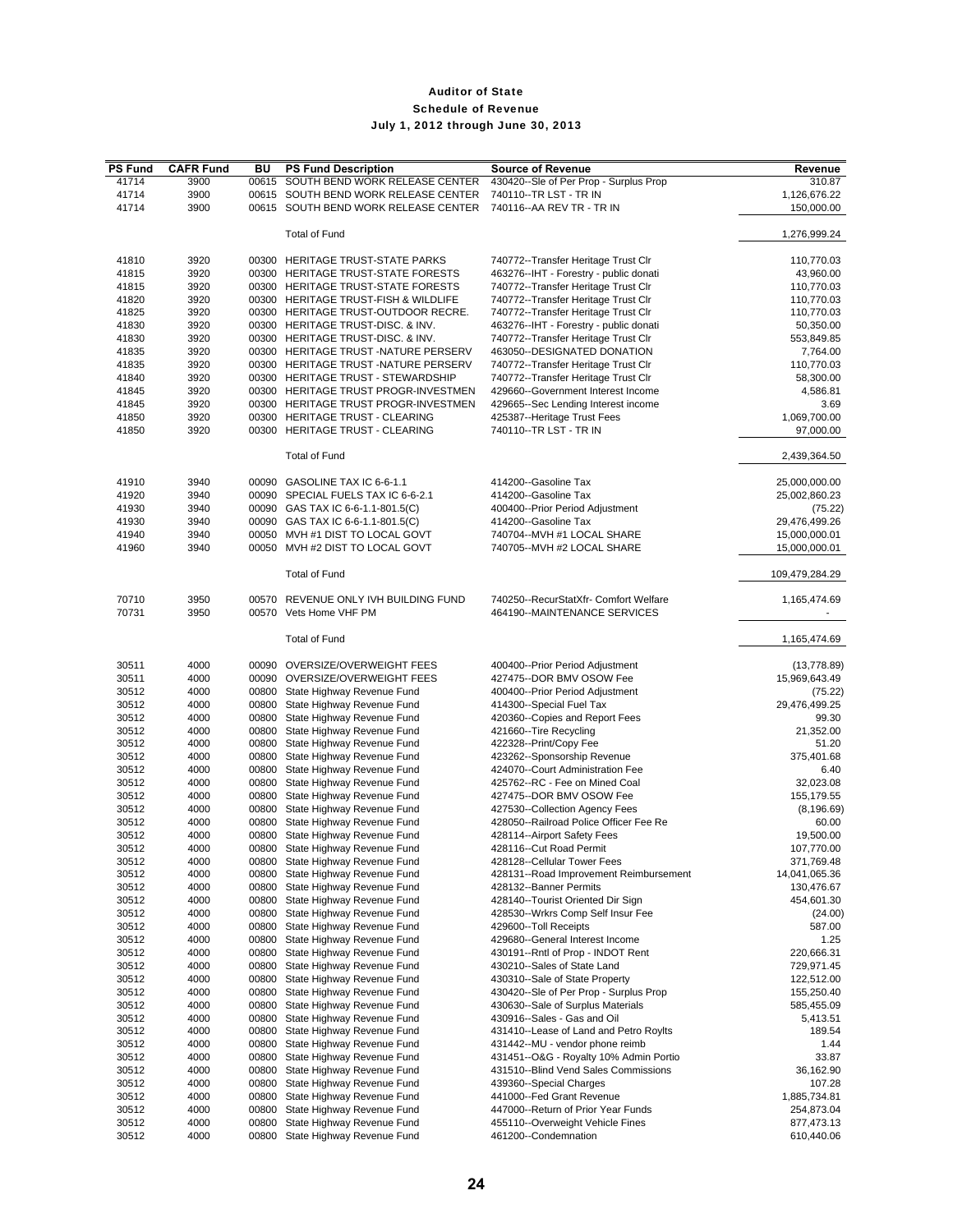| <b>PS Fund</b> | <b>CAFR Fund</b> | BU    | <b>PS Fund Description</b>                   | <b>Source of Revenue</b>                                              | Revenue           |
|----------------|------------------|-------|----------------------------------------------|-----------------------------------------------------------------------|-------------------|
| 30512          | 4000             | 00800 | State Highway Revenue Fund                   | 462200--Unclaimed Funds                                               |                   |
| 30512          | 4000             | 00800 | State Highway Revenue Fund                   | 463280--Undesignated Donations                                        | 5.00              |
| 30512          | 4000             |       | 00800 State Highway Revenue Fund             | 464180--LOCAL PROJECTS                                                | 749,431.17        |
| 30512          | 4000             |       | 00800 State Highway Revenue Fund             | 472340--Claims & Comp - Auto Damage                                   | 305,896.33        |
| 30512          | 4000             |       | 00800 State Highway Revenue Fund             | 472342--Claims & Comp - Road Damage                                   | 4,293,196.88      |
| 30512          | 4000             |       | 00800 State Highway Revenue Fund             | 472350--Jury Duty                                                     | 541.95            |
| 30512          | 4000             |       | 00800 State Highway Revenue Fund             | 474005--Patronage Refund                                              | 7,540.36          |
| 30512          | 4000             |       | 00800 State Highway Revenue Fund             | 644606--Motor Vehicle Maintenance                                     | 100,467.07        |
| 30512          | 4000             |       | 00800 State Highway Revenue Fund             | 649450--Damage to State Property                                      | 1,383.26          |
| 30512          | 4000             |       | 00800 State Highway Revenue Fund             | 740700--Road and Street INDOT Share                                   | 90,014,661.40     |
| 30512          | 4000             |       | 00800 State Highway Revenue Fund             | 740701--MVH#1 INDOT SHARE                                             | 10,000,000.00     |
| 30512          | 4000             |       | 00800 State Highway Revenue Fund             | 740702--Motor Carrier Tax INDOT Share                                 | 486,348.75        |
| 30512          | 4000             |       | 00800 State Highway Revenue Fund             | 740703--MVH #2 INDOT SHARE                                            | 9,999,999.98      |
| 30512          | 4000             |       | 00800 State Highway Revenue Fund             | 740706--Motor Carrier Surcharge INDOT                                 | 48,909,620.75     |
| 30512          | 4000             |       | 00800 State Highway Revenue Fund             | 740708--Trip Permits INDOT Share                                      | 197,499.25        |
| 30512          | 4000             |       | 00800 State Highway Revenue Fund             | 740732--53% Distribution to INDOT                                     | 272,063,243.82    |
| 30519          | 4000             |       | 00800 OPERATIONS                             | 428116--Cut Road Permit                                               | (282.00)          |
| 30519          | 4000             |       | 00800 OPERATIONS                             | 431442--MU - vendor phone reimb                                       | 0.61              |
| 30519          | 4000             |       | 00800 OPERATIONS                             | 447000--Return of Prior Year Funds                                    | 89,444.11         |
| 30519          | 4000             |       | 00800 OPERATIONS                             | 740110--TR LST - TR IN                                                | 305,000.00        |
| 30523          | 4000             |       | 00800 ACCESS ROAD CONSTR IC 8-23-5-7         | 740736--Access Road County Share                                      | 160,960.00        |
| 30523          | 4000             |       | 00800 ACCESS ROAD CONSTR IC 8-23-5-7         | 740740--Access Road City Town Share                                   | 75,746.00         |
| 30524          | 4000             |       | 00800 DISTRESSED ROAD IC 8-14-8-2            | 400400--Prior Period Adjustment                                       | 3,000,000.00      |
| 30529          | 4000             |       | 00800 WORK ZONE SAFETY FUND                  | 455130--Workzone Safety Fine                                          | 1,268,791.85      |
| 30529          | 4000             |       | 00800 WORK ZONE SAFETY FUND                  | 740280--RecurStatXfr-State User Fee                                   | 205,564.80        |
| 30530          | 4000             |       | 00800 JOINT MAJOR MOVES CONSTR               | 740117 -- ST MATCH - TR IN                                            | 253,400,000.00    |
| 30537          | 4000             |       | 00800 STATE INFRASTRUCTURE BANK              | 400400--Prior Period Adjustment                                       | 1,282,528.42      |
| 30537          | 4000             |       | 00800 STATE INFRASTRUCTURE BANK              | 429601--Interest on Loans                                             | 80,501.71         |
| 30537          | 4000             |       | 00800 STATE INFRASTRUCTURE BANK              | 464180--LOCAL PROJECTS                                                |                   |
| 30540          | 4000             |       | 00800 JOINT MAJOR MOVES RIGHT OF WAY         | 740117 -- ST MATCH - TR IN                                            | 17,400,000.00     |
| 30545          | 4000             |       | 00800 STATE - HERPICC                        | 740734--LTAP County Share                                             | 776,424.00        |
| 30545          | 4000             |       | 00800 STATE - HERPICC                        | 740738--LTAP City and Town Share                                      | 365,376.00        |
| 30547          | 4000             |       | 00800 GEN ALLOT MAJOR MOVES CONSTR           | 740110--TR LST - TR IN                                                | 412,706,007.02    |
| 30589          | 4000             |       | 00800 LOCAL MATCH FOR FEDERAL HWY            | 400400--Prior Period Adjustment                                       | (10, 956, 340.00) |
| 30589          | 4000             |       | 00800 LOCAL MATCH FOR FEDERAL HWY            | 428131--Road Improvement Reimbursement                                | (1,907.12)        |
| 30589          | 4000             |       | 00800 LOCAL MATCH FOR FEDERAL HWY            | 441000--Fed Grant Revenue                                             | 0.01              |
| 30589          | 4000             |       | 00800 LOCAL MATCH FOR FEDERAL HWY            | 462200--Unclaimed Funds                                               |                   |
| 30589          | 4000             |       | 00800 LOCAL MATCH FOR FEDERAL HWY            | 464180--LOCAL PROJECTS                                                | 37,829,028.37     |
| 30589          | 4000             |       | 00800 LOCAL MATCH FOR FEDERAL HWY            | 472342--Claims & Comp - Road Damage                                   | 0.01              |
| 30589          | 4000             |       | 00800 LOCAL MATCH FOR FEDERAL HWY            | 740744--Local Assist City Town Share                                  | 284,000.00        |
|                |                  |       |                                              |                                                                       |                   |
|                |                  |       | <b>Total of Fund</b>                         |                                                                       | 1,222,018,976.80  |
|                |                  |       |                                              |                                                                       |                   |
| 30699          | 4260             |       | 00050 CLOSING CENTER                         |                                                                       |                   |
|                |                  |       |                                              | 400400--Prior Period Adjustment<br>429660--Government Interest Income | 56,790,147.37     |
| 30699          | 4260             |       | 00050 CLOSING CENTER                         | 429665--Sec Lending Interest income                                   | 23,800.00         |
| 30699<br>30699 | 4260<br>4260     |       | 00050 CLOSING CENTER<br>00050 CLOSING CENTER | 429680--General Interest Income                                       | 47,169.63         |
|                |                  |       |                                              |                                                                       | 11,909.08         |
|                |                  |       | <b>Total of Fund</b>                         |                                                                       | 56,873,026.08     |
|                |                  |       |                                              |                                                                       |                   |
|                |                  |       | 00057 NEXT GENERATION FUND                   |                                                                       |                   |
| 30710<br>30710 | 4270<br>4270     |       | 00057 NEXT GENERATION FUND                   | 400400--Prior Period Adjustment                                       | 28,901,576.98     |
|                |                  |       |                                              | 429665--Sec Lending Interest income                                   | 37,596.10         |
|                |                  |       |                                              |                                                                       |                   |
|                |                  |       | <b>Total of Fund</b>                         |                                                                       | 28,939,173.08     |
|                |                  |       |                                              |                                                                       |                   |
| 42215          | 4580             |       | 00800 CONSTRUCTION IMPROVEMENT               | 400400--Prior Period Adjustment                                       | (150.32)          |
| 42215          | 4580             |       | 00800 CONSTRUCTION IMPROVEMENT               | 414200--Gasoline Tax                                                  | 58,900,109.72     |
|                |                  |       |                                              |                                                                       |                   |
|                |                  |       | <b>Total of Fund</b>                         |                                                                       | 58,899,959.40     |
|                |                  |       |                                              |                                                                       |                   |
| 42360          | 4600             |       | 00800 INTERMODAL GRANT PROG-ST/LOCAL         | 443000--Local Grant Revenue                                           | 996,515.00        |
|                |                  |       |                                              |                                                                       |                   |
|                |                  |       | <b>Total of Fund</b>                         |                                                                       | 996,515.00        |
|                |                  |       |                                              |                                                                       |                   |
| 42420          | 4640             |       | 00800 CROSSROADS 2000-DISTRIBUTION           | 400400--Prior Period Adjustment                                       | 12.00             |
| 42420          | 4640             |       | 00800 CROSSROADS 2000-DISTRIBUTION           | 464020--CROSSROADS 2000-DISTRIBUTION                                  | 38,414,138.09     |
| 42420          | 4640             |       | 00800 CROSSROADS 2000-DISTRIBUTION           | 464050--FED CO HIGHWAY REVOLVING FD                                   | 1,910.00          |
| 42440          | 4640             |       | 00800 CROSSROADS 2000-LEASE RENTAL           | 740110--TR LST - TR IN                                                | 10,269,742.00     |
|                |                  |       |                                              |                                                                       |                   |
|                |                  |       | <b>Total of Fund</b>                         |                                                                       | 48,685,802.09     |
|                |                  |       |                                              |                                                                       |                   |
| 42510          | 4650             |       | 00800 HIGH SPEED RAIL DEVELOPMENT            | 740110--TR LST - TR IN                                                | 20,000.00         |
|                |                  |       |                                              |                                                                       |                   |
|                |                  |       | <b>Total of Fund</b>                         |                                                                       | 20,000.00         |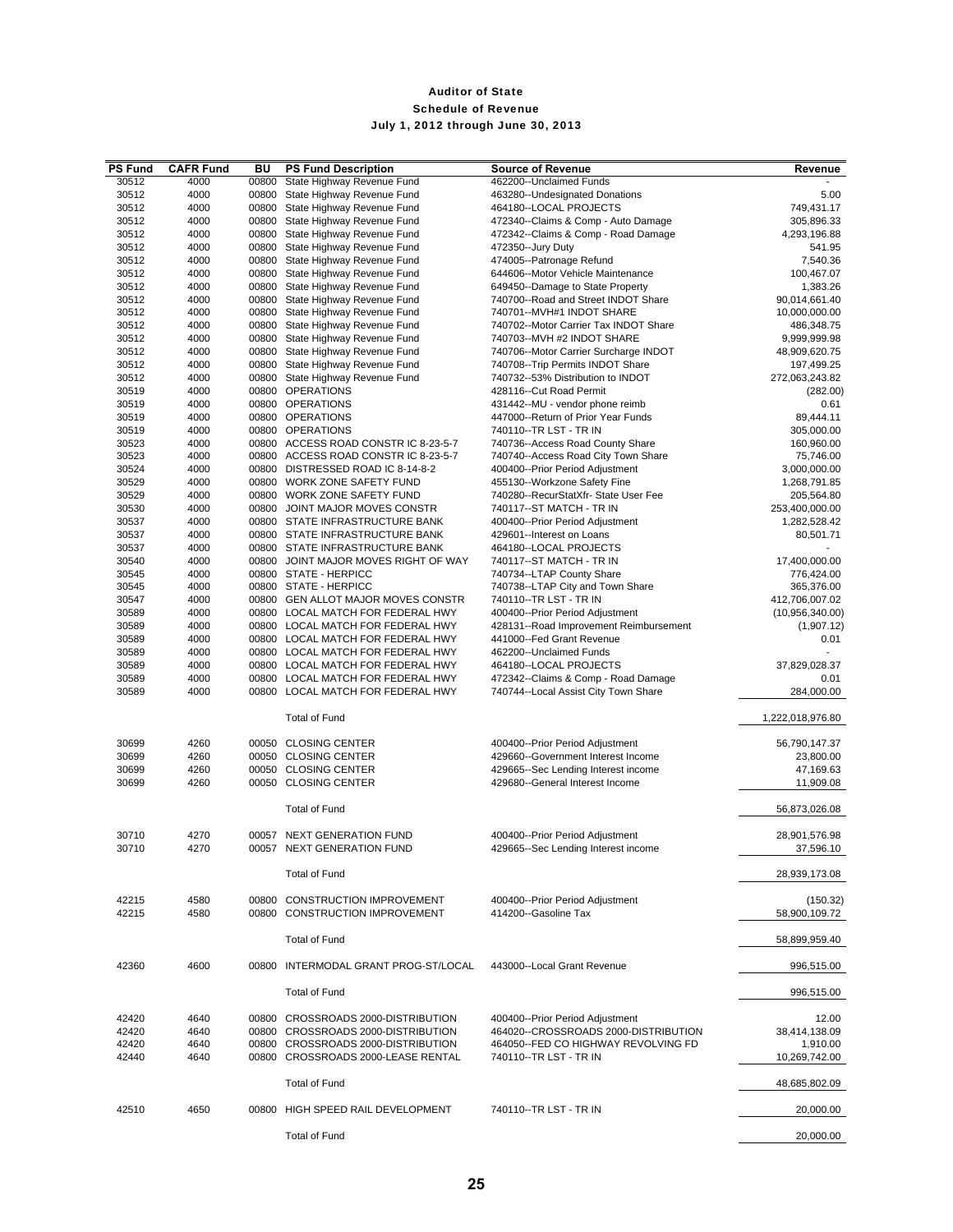| <b>PS Fund</b>                            | <b>CAFR Fund</b>                     | ΒU | <b>PS Fund Description</b>                                                                                                   | <b>Source of Revenue</b>                                                                                                                                                                               | Revenue                                      |
|-------------------------------------------|--------------------------------------|----|------------------------------------------------------------------------------------------------------------------------------|--------------------------------------------------------------------------------------------------------------------------------------------------------------------------------------------------------|----------------------------------------------|
| 42610                                     | 4660                                 |    | 00700 SCHOOL DISASTER LOAN FUND                                                                                              | 429601--Interest on Loans                                                                                                                                                                              | 18,353.70                                    |
|                                           |                                      |    | <b>Total of Fund</b>                                                                                                         |                                                                                                                                                                                                        | 18,353.70                                    |
| 43120                                     | 4900                                 |    | 00800 PUBLIC MASS TRANS GRT PRG-STAT                                                                                         | 740110--TR LST - TR IN                                                                                                                                                                                 | 41,303,619.47                                |
|                                           |                                      |    | <b>Total of Fund</b>                                                                                                         |                                                                                                                                                                                                        | 41,303,619.47                                |
| 53910<br>53910                            | 5000<br>5000                         |    | 00300 WEST BADEN SPRINGS HIST PRESER<br>00300 WEST BADEN SPRINGS HIST PRESER                                                 | 429660--Government Interest Income<br>429665--Sec Lending Interest income                                                                                                                              | 57,837.50<br>48.07                           |
| 53911<br>53911                            | 5000<br>5000                         |    | 00300 West Baden Springs Investment<br>00300 West Baden Springs Investment                                                   | 415300--Riverboat Wagering Tax<br>740828--Riverboat Wagering Tax                                                                                                                                       | 318,201.59                                   |
|                                           |                                      |    | <b>Total of Fund</b>                                                                                                         |                                                                                                                                                                                                        | 376,087.16                                   |
| 55115                                     | 5040                                 |    | 00385 COMMUNICATIONS                                                                                                         | 643101--Temp services                                                                                                                                                                                  | (1,093.53)                                   |
|                                           |                                      |    | <b>Total of Fund</b>                                                                                                         |                                                                                                                                                                                                        | (1,093.53)                                   |
| 71130<br>71140<br>71150<br>71200<br>71200 | 5110<br>5110<br>5110<br>5110<br>5110 |    | 00071 JWF LT DISAB-A<br>00071 JWF LT DISAB-B<br>00071 JWF ST DISAB-A<br>00071 DISABILITY PROGRAM<br>00071 DISABILITY PROGRAM | 474006--Health Insurance Withholdings<br>474006--Health Insurance Withholdings<br>474006--Health Insurance Withholdings<br>447000--Return of Prior Year Funds<br>474006--Health Insurance Withholdings | 1,722,313.00                                 |
|                                           |                                      |    | <b>Total of Fund</b>                                                                                                         |                                                                                                                                                                                                        | 1,722,313.00                                 |
| 43410<br>43410<br>43410<br>43410          | 5120<br>5120<br>5120<br>5120         |    | 00061 SALE OF STATE PROPERTY<br>00061 SALE OF STATE PROPERTY<br>00061 SALE OF STATE PROPERTY<br>00061 SALE OF STATE PROPERTY | 430420--Sle of Per Prop - Surplus Prop<br>430630--Sale of Surplus Materials<br>644320--State in-house product charges<br>644325--Surplus Property Handling Char                                        | 199,077.41<br>(4,731.34)<br>148.13<br>628.91 |
|                                           |                                      |    | <b>Total of Fund</b>                                                                                                         |                                                                                                                                                                                                        | 195,123.11                                   |
| 71340<br>71340                            | 5150<br>5150                         |    | 00515 PEN PRODUCTS CONTROL<br>00515 PEN PRODUCTS CONTROL                                                                     | 437701--Clean Prod Floor Care<br>644702--Clean Prod Janitorial                                                                                                                                         | 33,678,962.38                                |
| 71340<br>71350                            | 5150<br>5150                         |    | 00515 PEN PRODUCTS CONTROL<br>00515 PEN PRODUCTS OPERATING                                                                   | 644706--Clean Prod Personal Hygiene<br>420820--DOC Miscellaneous Revenues                                                                                                                              | 0.18<br>145.22                               |
| 71350                                     | 5150                                 |    | 00515 PEN PRODUCTS OPERATING                                                                                                 | 429670--Checking Interest Income                                                                                                                                                                       | 471.30                                       |
| 71350                                     | 5150                                 |    | 00515 PEN PRODUCTS OPERATING                                                                                                 | 644750--ID Tags                                                                                                                                                                                        | 8,100.00                                     |
| 71350                                     | 5150                                 |    | 00515 PEN PRODUCTS OPERATING                                                                                                 | 649102--Training                                                                                                                                                                                       | 1,800.00                                     |
| 71350                                     | 5150                                 |    | 00515 PEN PRODUCTS OPERATING                                                                                                 | 649791--Laundry Service                                                                                                                                                                                |                                              |
| 71350                                     | 5150                                 |    | 00515 PEN PRODUCTS OPERATING                                                                                                 | 649801--Pen - Moving                                                                                                                                                                                   |                                              |
| 71380                                     | 5150                                 |    | 00515 PLAINFIELD CORR FAC-PEN/INDUS                                                                                          | 644703--Clean Prod Laundry                                                                                                                                                                             | 1,812.50                                     |
| 71380<br>71380                            | 5150<br>5150                         |    | 00515 PLAINFIELD CORR FAC-PEN/INDUS<br>00515 PLAINFIELD CORR FAC-PEN/INDUS                                                   | 644721--Off Furn - Parts & Access<br>644780--Garments                                                                                                                                                  | 712.50<br>564.75                             |
| 71380                                     | 5150                                 |    | 00515 PLAINFIELD CORR FAC-PEN/INDUS                                                                                          | 645750--Highway Signs                                                                                                                                                                                  | 748.80                                       |
| 71380                                     | 5150                                 |    | 00515 PLAINFIELD CORR FAC-PEN/INDUS                                                                                          | 649345--Labor Charges                                                                                                                                                                                  | 1,386.60                                     |
| 71380                                     | 5150                                 |    | 00515 PLAINFIELD CORR FAC-PEN/INDUS                                                                                          | 649791--Laundry Service                                                                                                                                                                                | 351,403.48                                   |
| 71380                                     | 5150                                 |    | 00515 PLAINFIELD CORR FAC-PEN/INDUS                                                                                          | 649801--Pen - Moving                                                                                                                                                                                   | 10,688.25                                    |
| 71400                                     | 5150                                 |    | 00515 COMMISSARY                                                                                                             | 439790--Commissary                                                                                                                                                                                     | 159.18                                       |
| 71400                                     | 5150                                 |    | 00515 COMMISSARY                                                                                                             | 644201--Paper and Forms per 1000 Pages                                                                                                                                                                 | 20.22                                        |
| 71400                                     | 5150                                 |    | 00515 COMMISSARY                                                                                                             | 644701--Clean Prod Floor Care                                                                                                                                                                          | 2,039.76                                     |
| 71400<br>71400                            | 5150<br>5150                         |    | 00515 COMMISSARY<br>00515 COMMISSARY                                                                                         | 644702--Clean Prod Janitorial<br>644703--Clean Prod Laundry                                                                                                                                            | 9,989.66<br>675.30                           |
| 71400                                     | 5150                                 |    | 00515 COMMISSARY                                                                                                             | 644706--Clean Prod Personal Hygiene                                                                                                                                                                    | 188,154.16                                   |
| 71400                                     | 5150                                 |    | 00515 COMMISSARY                                                                                                             | 644708--Clean Prod RTU Labels                                                                                                                                                                          | 14.42                                        |
| 71400                                     | 5150                                 |    | 00515 COMMISSARY                                                                                                             | 644780--Garments                                                                                                                                                                                       | 96,606.29                                    |
| 71400                                     | 5150                                 |    | 00515 COMMISSARY                                                                                                             | 649790--Commissary                                                                                                                                                                                     | 17,900.71                                    |
| 71400                                     | 5150                                 |    | 00515 COMMISSARY                                                                                                             | 649791--Laundry Service                                                                                                                                                                                | 377.12                                       |
| 71400                                     | 5150                                 |    | 00515 COMMISSARY                                                                                                             | 649792--Printing Service                                                                                                                                                                               | 394.83                                       |
| 71420<br>71420                            | 5150<br>5150                         |    | 00515 STATE PRISON-PEN/INDUSTRIES<br>00515 STATE PRISON-PEN/INDUSTRIES                                                       | 430420--Sle of Per Prop - Surplus Prop<br>644335--Parts charges                                                                                                                                        | 16,379.92<br>11,868.00                       |
| 71420                                     | 5150                                 |    | 00515 STATE PRISON-PEN/INDUSTRIES                                                                                            | 644702--Clean Prod Janitorial                                                                                                                                                                          | 891.00                                       |
| 71420                                     | 5150                                 |    | 00515 STATE PRISON-PEN/INDUSTRIES                                                                                            | 644704--Clean Prod Containers                                                                                                                                                                          | 22.00                                        |
| 71420                                     | 5150                                 |    | 00515 STATE PRISON-PEN/INDUSTRIES                                                                                            | 644707--Clean Prod RTU Containers                                                                                                                                                                      | 330.00                                       |
| 71420                                     | 5150                                 |    | 00515 STATE PRISON-PEN/INDUSTRIES                                                                                            | 644712--Det Furn - Individual Chairs                                                                                                                                                                   | 405.00                                       |
| 71420                                     | 5150                                 |    | 00515 STATE PRISON-PEN/INDUSTRIES                                                                                            | 644721--Off Furn - Parts & Access                                                                                                                                                                      | 26,577.00                                    |
| 71420                                     | 5150                                 |    | 00515 STATE PRISON-PEN/INDUSTRIES                                                                                            | 644730--Park Lodge - Outdoor Grille                                                                                                                                                                    | 199,725.00                                   |
| 71420                                     | 5150                                 |    | 00515 STATE PRISON-PEN/INDUSTRIES                                                                                            | 644731--Park Lodge - Picnic Table                                                                                                                                                                      | 7,460.00                                     |
| 71420<br>71420                            | 5150<br>5150                         |    | 00515 STATE PRISON-PEN/INDUSTRIES<br>00515 STATE PRISON-PEN/INDUSTRIES                                                       | 644735--Storage Optn - Bookshelf<br>644736--Storage Optn - Metal Cabinet                                                                                                                               | 255.00<br>9,121.80                           |
| 71420                                     | 5150                                 |    | 00515 STATE PRISON-PEN/INDUSTRIES                                                                                            | 644751--Stamped License Plates                                                                                                                                                                         | 18,388.29                                    |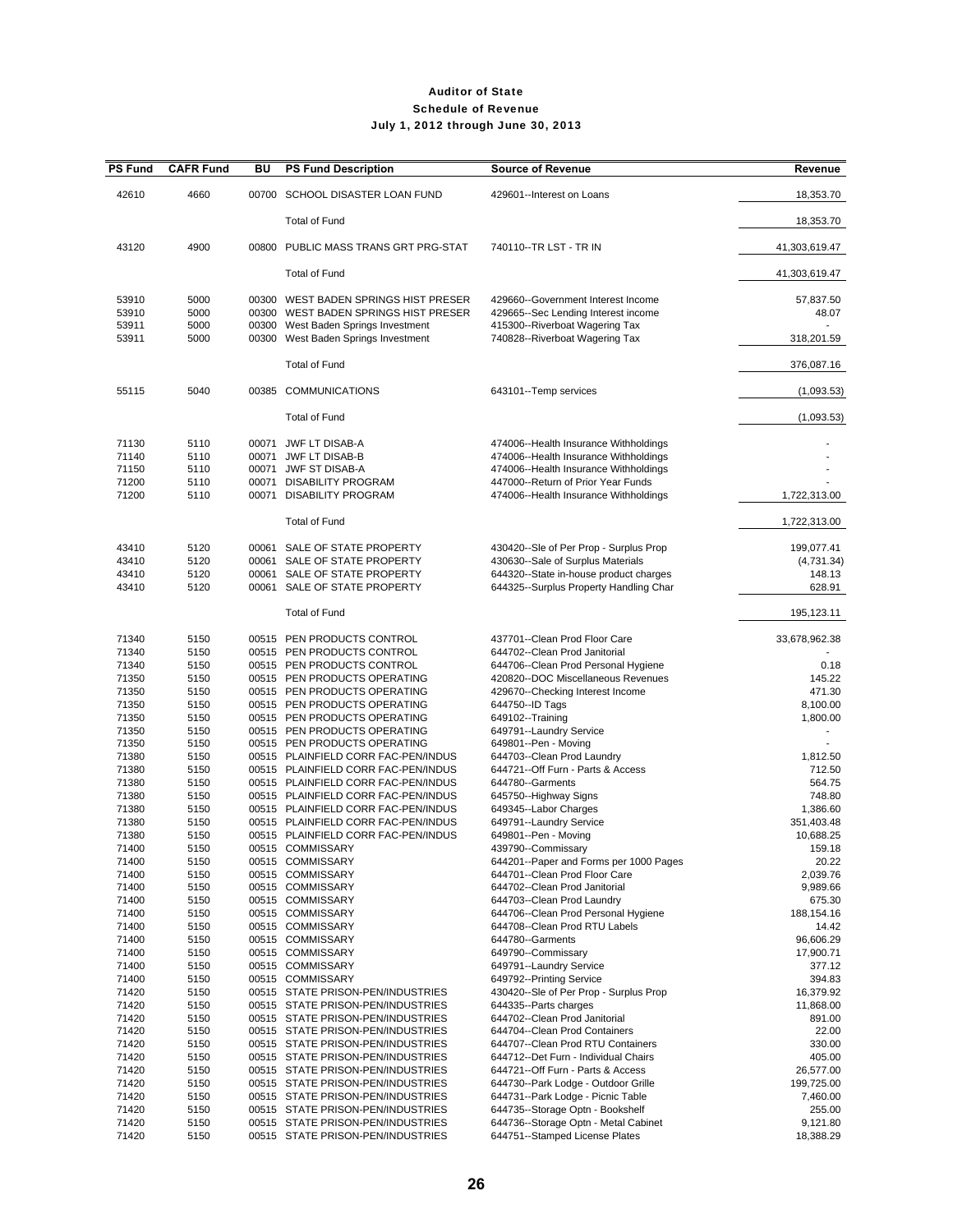| <b>PS Fund</b> | <b>CAFR Fund</b> | BU | <b>PS Fund Description</b>                                                 | <b>Source of Revenue</b>                                                     | Revenue                 |
|----------------|------------------|----|----------------------------------------------------------------------------|------------------------------------------------------------------------------|-------------------------|
| 71420          | 5150             |    | 00515 STATE PRISON-PEN/INDUSTRIES                                          | 644752--Digital License Plates                                               | 406,539.00              |
| 71420          | 5150             |    | 00515 STATE PRISON-PEN/INDUSTRIES                                          | 645730--Park Lodge - Benches                                                 | 950.00                  |
| 71420          | 5150             |    | 00515 STATE PRISON-PEN/INDUSTRIES                                          | 649345--Labor Charges                                                        | 4,858.00                |
| 71420          | 5150             |    | 00515 STATE PRISON-PEN/INDUSTRIES                                          | 649792--Printing Service                                                     | 641.34                  |
| 71430<br>71430 | 5150<br>5150     |    | 00515 PENDLETON CORR FAC-PEN/INDUS<br>00515 PENDLETON CORR FAC-PEN/INDUS   | 420820--DOC Miscellaneous Revenues<br>430420--Sle of Per Prop - Surplus Prop | 555.36<br>376.65        |
| 71430          | 5150             |    | 00515 PENDLETON CORR FAC-PEN/INDUS                                         | 644335--Parts charges                                                        | 173.64                  |
| 71430          | 5150             |    | 00515 PENDLETON CORR FAC-PEN/INDUS                                         | 644712--Det Furn - Individual Chairs                                         | 84,856.00               |
| 71430          | 5150             |    | 00515 PENDLETON CORR FAC-PEN/INDUS                                         | 644713--Det Furn - Stacking Chairs                                           | 33,561.00               |
| 71430          | 5150             |    | 00515 PENDLETON CORR FAC-PEN/INDUS                                         | 644714--Det Furn - Stools                                                    | 589.70                  |
| 71430          | 5150             |    | 00515 PENDLETON CORR FAC-PEN/INDUS                                         | 644717--DormFurn - Chests & Desks                                            | 375.00                  |
| 71430          | 5150             |    | 00515 PENDLETON CORR FAC-PEN/INDUS                                         | 644718--DormFurn - Bookcase                                                  | 1,222.00                |
| 71430          | 5150             |    | 00515 PENDLETON CORR FAC-PEN/INDUS                                         | 644719--DormFurn - Seating                                                   | 640.00                  |
| 71430          | 5150             |    | 00515 PENDLETON CORR FAC-PEN/INDUS                                         | 644720--DormFurn - Nightstands                                               | 1,230.00                |
| 71430          | 5150             |    | 00515 PENDLETON CORR FAC-PEN/INDUS                                         | 644721--Off Furn - Parts & Access                                            | 28,324.39               |
| 71430          | 5150             |    | 00515 PENDLETON CORR FAC-PEN/INDUS                                         | 644722--Off Furn - Podium                                                    | 478.00                  |
| 71430<br>71430 | 5150<br>5150     |    | 00515 PENDLETON CORR FAC-PEN/INDUS<br>00515 PENDLETON CORR FAC-PEN/INDUS   | 644723--Off Furn - Office Seating<br>644736--Storage Optn - Metal Cabinet    | 143,440.44<br>632.00    |
| 71430          | 5150             |    | 00515 PENDLETON CORR FAC-PEN/INDUS                                         | 644741--Tables - Occassional                                                 | 890.00                  |
| 71430          | 5150             |    | 00515 PENDLETON CORR FAC-PEN/INDUS                                         | 645713--Metal Beds                                                           | 1,476.00                |
| 71430          | 5150             |    | 00515 PENDLETON CORR FAC-PEN/INDUS                                         | 645721--Off Furn - Desks & Credenzas                                         | 52,089.53               |
| 71430          | 5150             |    | 00515 PENDLETON CORR FAC-PEN/INDUS                                         | 645725--Lounge Furniture                                                     | 46,075.80               |
| 71430          | 5150             |    | 00515 PENDLETON CORR FAC-PEN/INDUS                                         | 645736--Storage Optn - Wardrobe                                              | 598.00                  |
| 71430          | 5150             |    | 00515 PENDLETON CORR FAC-PEN/INDUS                                         | 649791--Laundry Service                                                      | 484.62                  |
| 71430          | 5150             |    | 00515 PENDLETON CORR FAC-PEN/INDUS                                         | 649801--Pen - Moving                                                         | 230.00                  |
| 71440          | 5150             |    | 00515 PUTNAMVILLE COR FAC-PEN/IND                                          | 644730--Park Lodge - Outdoor Grille                                          | 18,656.00               |
| 71440          | 5150             |    | 00515 PUTNAMVILLE COR FAC-PEN/IND                                          | 644731--Park Lodge - Picnic Table                                            | 145,886.00              |
| 71460          | 5150             |    | 00515 WESTVILLE CORR FAC-PEN/IND                                           | 644330--Outside product charges                                              | 496.06                  |
| 71460          | 5150             |    | 00515 WESTVILLE CORR FAC-PEN/IND                                           | 644702--Clean Prod Janitorial<br>644711--Det Furn - Plates                   | 647.00                  |
| 71460<br>71460 | 5150<br>5150     |    | 00515 WESTVILLE CORR FAC-PEN/IND<br>00515 WESTVILLE CORR FAC-PEN/IND       | 644750--ID Tags                                                              | 46.13<br>6,384.83       |
| 71460          | 5150             |    | 00515 WESTVILLE CORR FAC-PEN/IND                                           | 645750--Highway Signs                                                        | 957,595.51              |
| 71460          | 5150             |    | 00515 WESTVILLE CORR FAC-PEN/IND                                           | 649792--Printing Service                                                     | 104.48                  |
| 71460          | 5150             |    | 00515 WESTVILLE CORR FAC-PEN/IND                                           | 649800--INDOT Work Crews                                                     | 161,031.96              |
| 71470          | 5150             |    | 00515 WABASH VALLEY CORR FAC-PEN                                           | 437702--Clean Prod Janitorial                                                | (286.00)                |
| 71470          | 5150             |    | 00515 WABASH VALLEY CORR FAC-PEN                                           | 642071--ITN Misc Charges                                                     | 1,560.16                |
| 71470          | 5150             |    | 00515 WABASH VALLEY CORR FAC-PEN                                           | 644201--Paper and Forms per 1000 Pages                                       | 13,195.57               |
| 71470          | 5150             |    | 00515 WABASH VALLEY CORR FAC-PEN                                           | 644320--State in-house product charges                                       | 2,154.19                |
| 71470          | 5150             |    | 00515 WABASH VALLEY CORR FAC-PEN                                           | 644340--Micrographic Services                                                | 159.65                  |
| 71470          | 5150             |    | 00515 WABASH VALLEY CORR FAC-PEN                                           | 644708--Clean Prod RTU Labels                                                | 11.35                   |
| 71470<br>71470 | 5150<br>5150     |    | 00515 WABASH VALLEY CORR FAC-PEN<br>00515 WABASH VALLEY CORR FAC-PEN       | 644751--Stamped License Plates<br>649101--Agency Bill Back                   | 344,630.45<br>147.21    |
| 71470          | 5150             |    | 00515 WABASH VALLEY CORR FAC-PEN                                           | 649102--Training                                                             | 4,780.42                |
| 71470          | 5150             |    | 00515 WABASH VALLEY CORR FAC-PEN                                           | 649792--Printing Service                                                     | 309,867.38              |
| 71470          | 5150             |    | 00515 WABASH VALLEY CORR FAC-PEN                                           | 649802--Pen - Fulfillment                                                    | 446.21                  |
| 71480          | 5150             |    | 00515 BRANCHVILLE CORR FAC-PEN/IND                                         | 644201--Paper and Forms per 1000 Pages                                       | 2,278.50                |
| 71480          | 5150             |    | 00515 BRANCHVILLE CORR FAC-PEN/IND                                         | 644701--Clean Prod Floor Care                                                | 1,102.50                |
| 71480          | 5150             |    | 00515 BRANCHVILLE CORR FAC-PEN/IND                                         | 644702--Clean Prod Janitorial                                                | 46,570.35               |
| 71480          | 5150             |    | 00515 BRANCHVILLE CORR FAC-PEN/IND                                         | 644706--Clean Prod Personal Hygiene                                          | 2,673.30                |
| 71480          | 5150             |    | 00515 BRANCHVILLE CORR FAC-PEN/IND                                         | 644782--Toilet Paper                                                         | 1,002,284.60            |
| 71490          | 5150             |    | 00515 CORRECTIONAL IND FACILITY-FOOD                                       | 430420--Sle of Per Prop - Surplus Prop<br>649791--Laundry Service            | 1,600.00                |
| 71490<br>71500 | 5150<br>5150     |    | 00515 CORRECTIONAL IND FACILITY-FOOD<br>00515 ROCKVILLE CORR CTR-PEN/INDUS | 430188--Dorm Lodging                                                         | 57,387.20<br>688,585.96 |
| 71500          | 5150             |    | 00515 ROCKVILLE CORR CTR-PEN/INDUS                                         | 644701--Clean Prod Floor Care                                                | 428.00                  |
| 71500          | 5150             |    | 00515 ROCKVILLE CORR CTR-PEN/INDUS                                         | 644702--Clean Prod Janitorial                                                | 13,132.00               |
| 71500          | 5150             |    | 00515 ROCKVILLE CORR CTR-PEN/INDUS                                         | 644716--Det Furn - Mattress & Pillow                                         | 250,355.00              |
| 71500          | 5150             |    | 00515 ROCKVILLE CORR CTR-PEN/INDUS                                         | 644780--Garments                                                             | 387,973.41              |
| 71500          | 5150             |    | 00515 ROCKVILLE CORR CTR-PEN/INDUS                                         | 645721--Off Furn - Desks & Credenzas                                         | 6,240.00                |
| 71500          | 5150             |    | 00515 ROCKVILLE CORR CTR-PEN/INDUS                                         | 649802--Pen - Fulfillment                                                    | 214.00                  |
| 71510          | 5150             |    | 00515 STATE PRISON-PEN/FARM                                                | 430420--Sle of Per Prop - Surplus Prop                                       | 108,323.71              |
| 71520          | 5150             |    | 00515 PENDLETON CORR FAC-PEN/FARM                                          | 430420--Sle of Per Prop - Surplus Prop                                       | 48.60                   |
| 71540          | 5150             |    | 00515 MIAMI CORR FACILITY-PEN/INDUS                                        | 447000--Return of Prior Year Funds                                           | 519.76                  |
| 71540<br>71540 | 5150<br>5150     |    | 00515 MIAMI CORR FACILITY-PEN/INDUS<br>00515 MIAMI CORR FACILITY-PEN/INDUS | 642071--ITN Misc Charges<br>644320--State in-house product charges           | 50.00<br>2,381.80       |
| 71540          | 5150             |    | 00515 MIAMI CORR FACILITY-PEN/INDUS                                        | 644701--Clean Prod Floor Care                                                | 103,481.51              |
| 71540          | 5150             |    | 00515 MIAMI CORR FACILITY-PEN/INDUS                                        | 644702--Clean Prod Janitorial                                                | 581,088.54              |
| 71540          | 5150             |    | 00515 MIAMI CORR FACILITY-PEN/INDUS                                        | 644703--Clean Prod Laundry                                                   | 110,641.20              |
| 71540          | 5150             |    | 00515 MIAMI CORR FACILITY-PEN/INDUS                                        | 644704--Clean Prod Containers                                                | 348.78                  |
| 71540          | 5150             |    | 00515 MIAMI CORR FACILITY-PEN/INDUS                                        | 644706--Clean Prod Personal Hygiene                                          | 75,900.14               |
| 71540          | 5150             |    | 00515 MIAMI CORR FACILITY-PEN/INDUS                                        | 644709--Clean Prod Specity Clean Prod                                        | 258.00                  |
| 71540          | 5150             |    | 00515 MIAMI CORR FACILITY-PEN/INDUS                                        | 644710--Clean Prod Warewash                                                  | 4,888.75                |
| 71540          | 5150             |    | 00515 MIAMI CORR FACILITY-PEN/INDUS                                        | 644780--Garments                                                             | 813,791.47              |
| 71540<br>71540 | 5150<br>5150     |    | 00515 MIAMI CORR FACILITY-PEN/INDUS<br>00515 MIAMI CORR FACILITY-PEN/INDUS | 644782--Toilet Paper<br>649102--Training                                     | 2,084.86<br>280.00      |
|                |                  |    |                                                                            |                                                                              |                         |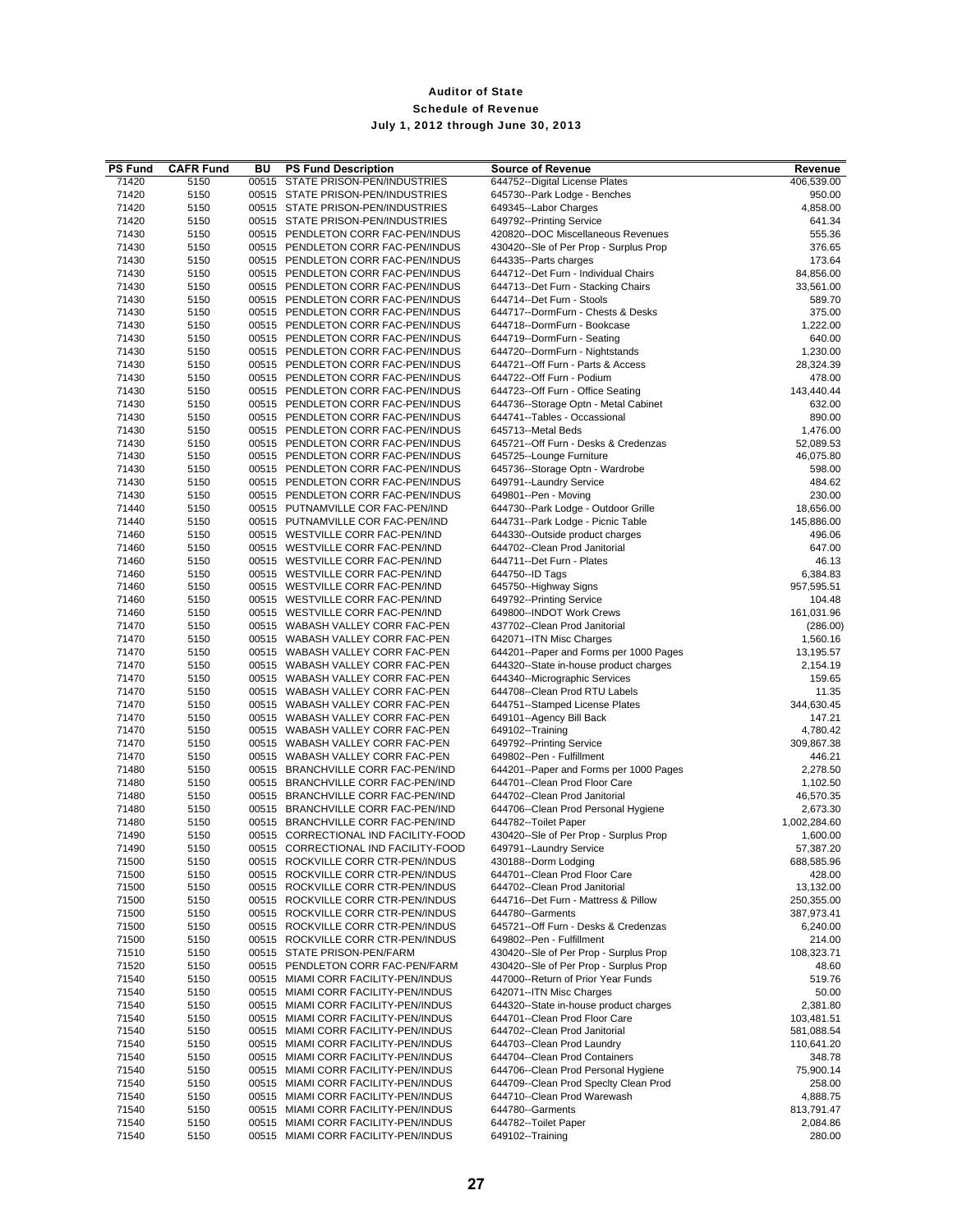| <b>PS Fund</b> | <b>CAFR Fund</b> | BU    | <b>PS Fund Description</b>          | <b>Source of Revenue</b>               | Revenue       |
|----------------|------------------|-------|-------------------------------------|----------------------------------------|---------------|
| 71540          | 5150             | 00515 | MIAMI CORR FACILITY-PEN/INDUS       | 649790--Commissary                     | 1,822.00      |
| 71540          | 5150             |       | 00515 MIAMI CORR FACILITY-PEN/INDUS | 649792--Printing Service               | 2,966.37      |
| 71540          | 5150             |       | 00515 MIAMI CORR FACILITY-PEN/INDUS | 649802--Pen - Fulfillment              | 14.70         |
|                |                  |       |                                     |                                        |               |
|                |                  |       | <b>Total of Fund</b>                |                                        | 41,713,066.66 |
|                |                  |       |                                     |                                        |               |
| 43955          | 5160             |       | 00057 Accounting Centralization     | 649207--Transactions                   | 327,860.00    |
| 43955          | 5160             |       | 00057 Accounting Centralization     | 649208--Centralized Accounting Service | 33,111.00     |
|                |                  |       | <b>Total of Fund</b>                |                                        | 360,971.00    |
|                |                  |       |                                     |                                        |               |
| 71620          | 5220             |       | 00061 GENERAL SERVICES ROTARY       | 649410--Postage RevenuePostage Revenue | 11,666,217.46 |
| 71620          | 5220             |       | 00061 GENERAL SERVICES ROTARY       | 649420--Courier Revenue                | 373,202.35    |
| 71620          | 5220             |       | 00061 GENERAL SERVICES ROTARY       | 649430--Mail Management Fees           | 1,336,348.74  |
| 71620          | 5220             |       | 00061 GENERAL SERVICES ROTARY       | 649792--Printing Service               | 6,293,647.74  |
| 71630          | 5220             | 00061 | MOTOR POOL REVOLVING ROTARY         | 430310--Sale of State Property         | 586,999.96    |
| 71630          | 5220             |       | 00061 MOTOR POOL REVOLVING ROTARY   | 430420--Sle of Per Prop - Surplus Prop | 511.00        |
| 71630          | 5220             |       | 00061 MOTOR POOL REVOLVING ROTARY   | 431428--FR - recycle revenue           | 1,610.70      |
| 71630          | 5220             | 00061 | MOTOR POOL REVOLVING ROTARY         | 439345--Labor Charges                  | 12,546.98     |
| 71630          | 5220             |       | 00061 MOTOR POOL REVOLVING ROTARY   | 439350--Lease Rate                     | 1,666.10      |
| 71630          | 5220             | 00061 | MOTOR POOL REVOLVING ROTARY         | 439355--Motor Pool Charges             | 8,918.53      |
| 71630          | 5220             |       | 00061 MOTOR POOL REVOLVING ROTARY   | 439360--Special Charges                | 1,546.00      |
| 71630          | 5220             |       | 00061 MOTOR POOL REVOLVING ROTARY   | 447000--Return of Prior Year Funds     | 729.91        |
| 71630          | 5220             |       | 00061 MOTOR POOL REVOLVING ROTARY   | 472500--INSURANCE RECOVERY             | 12,981.87     |
| 71630          | 5220             |       | 00061 MOTOR POOL REVOLVING ROTARY   | 644320--State in-house product charges | 393,841.80    |
| 71630          | 5220             |       | 00061 MOTOR POOL REVOLVING ROTARY   | 644330--Outside product charges        | 23,667.68     |
| 71630          | 5220             |       | 00061 MOTOR POOL REVOLVING ROTARY   | 644335--Parts charges                  | 362,948.26    |
| 71630          | 5220             |       | 00061 MOTOR POOL REVOLVING ROTARY   | 649340--Commercial Charges             | 124,904.10    |
| 71630          | 5220             |       | 00061 MOTOR POOL REVOLVING ROTARY   | 649345--Labor Charges                  | 221,228.53    |
| 71630          | 5220             |       | 00061 MOTOR POOL REVOLVING ROTARY   | 649350--Lease Rate                     | 153,708.80    |
| 71660          | 5220             |       | 00067 IN OFC OF TECHNOLOGY          | 400400--Prior Period Adjustment        | (477, 254.69) |
| 71660          | 5220             |       | 00067 IN OFC OF TECHNOLOGY          | 436050--T1                             | 35,945.44     |
| 71660          | 5220             |       | 00067 IN OFC OF TECHNOLOGY          | 436052--56K Frame Relay                | 363,634.08    |
| 71660          | 5220             |       | 00067 IN OFC OF TECHNOLOGY          | 436053--Optiman Circuit                | 22,233.65     |
| 71660          | 5220             |       | 00067 IN OFC OF TECHNOLOGY          | 436054--Gigaman Circuit                | 2,223.37      |
| 71660          | 5220             |       | 00067 IN OFC OF TECHNOLOGY          | 436071--ITN Misc Charges               | 79,383.37     |
| 71660          | 5220             |       | 00067 IN OFC OF TECHNOLOGY          | 436072--Seat Charge                    | 658,948.15    |
| 71660          | 5220             |       | 00067 IN OFC OF TECHNOLOGY          | 436073 -- Email                        | 1,203.84      |
| 71660          | 5220             |       | 00067 IN OFC OF TECHNOLOGY          | 436074--Seat Charges Non-Network       | 14,595.00     |
| 71660          | 5220             |       | 00067 IN OFC OF TECHNOLOGY          | 436075--Excess E-mail Storage          | 1,724.98      |
| 71660          | 5220             |       | 00067 IN OFC OF TECHNOLOGY          | 436076--Archive E-mail Storage         | 8,406.37      |
| 71660          | 5220             |       | 00067 IN OFC OF TECHNOLOGY          | 436077--Seat Charge NonNetworkPlus     | 25,410.00     |
| 71660          | 5220             |       | 00067 IN OFC OF TECHNOLOGY          | 436109--Voice or Data Equip Inv        | 13,003.91     |
| 71660          | 5220             |       | 00067 IN OFC OF TECHNOLOGY          | 436110--Cellular Phone Service         | 78,857.68     |
| 71660          | 5220             |       | 00067 IN OFC OF TECHNOLOGY          | 436115--Data Service Monthly           | 10,756.39     |
| 71660          | 5220             |       | 00067 IN OFC OF TECHNOLOGY          | 436130--Telephone - Centrex            | 126,708.97    |
| 71660          | 5220             |       | 00067 IN OFC OF TECHNOLOGY          | 436134--IP Phone                       | 41,909.52     |
| 71660          | 5220             |       | 00067 IN OFC OF TECHNOLOGY          | 436137--Telephone - Remote             | 59,497.08     |
| 71660          | 5220             |       | 00067 IN OFC OF TECHNOLOGY          | 436138--Telephone Tariff/System Charge | 1,771.98      |
| 71660          | 5220             |       | 00067 IN OFC OF TECHNOLOGY          | 436140--Dir Assistance                 | 204.71        |
| 71660          | 5220             |       | 00067 IN OFC OF TECHNOLOGY          | 436145--Exact Target Services          | 277,437.96    |
| 71660          | 5220             |       | 00067 IN OFC OF TECHNOLOGY          | 436150--Long Distance                  | 11,549.35     |
| 71660          | 5220             |       | 00067 IN OFC OF TECHNOLOGY          | 436151--800# Service                   | 72,918.89     |
| 71660          | 5220             |       | 00067 IN OFC OF TECHNOLOGY          | 436153--Calling Card                   | 0.68          |
| 71660          | 5220             |       | 00067 IN OFC OF TECHNOLOGY          | 436155--Non Contracted Long Distance   | 5,381.54      |
| 71660          | 5220             |       | 00067 IN OFC OF TECHNOLOGY          | 436160--Pager Process Fee              | 644.37        |
| 71660          | 5220             |       | 00067 IN OFC OF TECHNOLOGY          | 436171--ACD - Auto Call Distrib        | 18,980.16     |
| 71660          | 5220             |       | 00067 IN OFC OF TECHNOLOGY          | 436310--Blackberry License Fee         | 49.99         |
| 71660          | 5220             |       | 00067 IN OFC OF TECHNOLOGY          | 436311--Blackberry Services            | 15,443.06     |
| 71660          | 5220             |       | 00067 IN OFC OF TECHNOLOGY          | 436330--Remote Services Client VPN     | 2,165.76      |
| 71660          | 5220             |       | 00067 IN OFC OF TECHNOLOGY          | 436331--Site to Site VPN               | 39,826.90     |
| 71660          | 5220             |       | 00067 IN OFC OF TECHNOLOGY          | 436360--Extranet FTP Services          | 318.40        |
| 71660          | 5220             |       | 00067 IN OFC OF TECHNOLOGY          | 436370--Citrix                         | 19,268.46     |
| 71660          | 5220             |       | 00067 IN OFC OF TECHNOLOGY          | 436390--Remote Services: Dial Up       | 36.30         |
| 71660          | 5220             |       | 00067 IN OFC OF TECHNOLOGY          | 436391--Internet Broadband             | 696.40        |
| 71660          | 5220             |       | 00067 IN OFC OF TECHNOLOGY          | 436395--Network Services               | 4,419.18      |
| 71660          | 5220             |       | 00067 IN OFC OF TECHNOLOGY          | 436396--Enterprise SSL                 | 2,331.04      |
| 71660          | 5220             |       | 00067 IN OFC OF TECHNOLOGY          | 439052--Disaster Recovery              | 580.96        |
| 71660          | 5220             |       | 00067 IN OFC OF TECHNOLOGY          | 439101--Agency Bill Back               | 194,685.77    |
| 71660          | 5220             |       | 00067 IN OFC OF TECHNOLOGY          | 439102--Training                       | 9,415.00      |
| 71660          | 5220             |       | 00067 IN OFC OF TECHNOLOGY          | 439105--Communication Service Analyst  | 1,068.38      |
| 71660          | 5220             |       | 00067 IN OFC OF TECHNOLOGY          | 439106--In.Gov Charges                 | 14,541,378.57 |
| 71660          | 5220             |       | 00067 IN OFC OF TECHNOLOGY          | 439207--Transactions                   | 353,677.82    |
| 71660          | 5220             |       | 00067 IN OFC OF TECHNOLOGY          | 439210--Job Production                 | 263,813.97    |
|                |                  |       |                                     |                                        |               |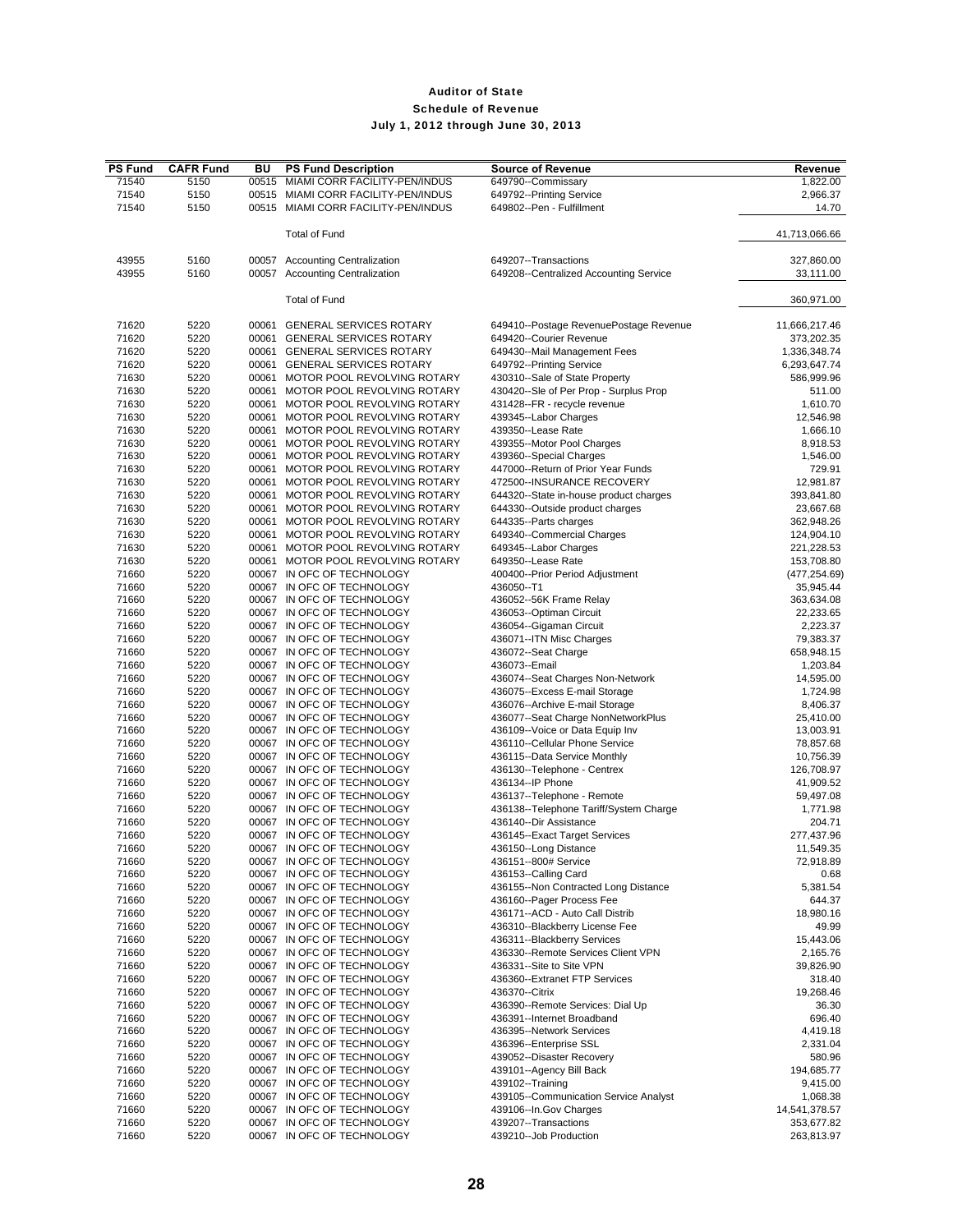| <b>PS Fund</b> | <b>CAFR Fund</b> | BU    | <b>PS Fund Description</b>                               | <b>Source of Revenue</b>                                                  | Revenue                    |
|----------------|------------------|-------|----------------------------------------------------------|---------------------------------------------------------------------------|----------------------------|
| 71660          | 5220             | 00067 | IN OFC OF TECHNOLOGY                                     | 439211--Tape Accesses                                                     | 46,594.41                  |
| 71660<br>71660 | 5220<br>5220     |       | 00067 IN OFC OF TECHNOLOGY<br>00067 IN OFC OF TECHNOLOGY | 439220--Disk Megabytes Allocated<br>439260--Physical Server Hosting       | 58,041.49                  |
| 71660          | 5220             |       | 00067 IN OFC OF TECHNOLOGY                               | 439262--Virtual Server Hosting                                            | 67,454.68<br>72,874.82     |
| 71660          | 5220             |       | 00067 IN OFC OF TECHNOLOGY                               | 439266--Database Hosting                                                  | 236,492.01                 |
| 71660          | 5220             |       | 00067 IN OFC OF TECHNOLOGY                               | 439267--IOT Overhead                                                      | (26.00)                    |
| 71660          | 5220             |       | 00067 IN OFC OF TECHNOLOGY                               | 439270--Shared SAN Storage                                                | 90,888.38                  |
| 71660          | 5220             |       | 00067 IN OFC OF TECHNOLOGY                               | 439282--Shared Web Hosting                                                | 5,164.72                   |
| 71660          | 5220             |       | 00067 IN OFC OF TECHNOLOGY                               | 439290--GIS-Geographic Information Ser                                    | 277,316.62                 |
| 71660          | 5220             |       | 00067 IN OFC OF TECHNOLOGY                               | 439291--E-check Processing Fee                                            | 10,855.00                  |
| 71660<br>71660 | 5220<br>5220     |       | 00067 IN OFC OF TECHNOLOGY<br>00067 IN OFC OF TECHNOLOGY | 439299--Service Tech Time & Mat<br>441000--Fed Grant Revenue              | 3,038.75                   |
| 71660          | 5220             |       | 00067 IN OFC OF TECHNOLOGY                               | 642049--DS3                                                               | 105,870.51                 |
| 71660          | 5220             |       | 00067 IN OFC OF TECHNOLOGY                               | 642050--T1                                                                | 4,335,768.99               |
| 71660          | 5220             |       | 00067 IN OFC OF TECHNOLOGY                               | 642052--56K Frame Relay                                                   | (33, 476.60)               |
| 71660          | 5220             |       | 00067 IN OFC OF TECHNOLOGY                               | 642053--Optiman Circuit                                                   | 387,701.88                 |
| 71660          | 5220             |       | 00067 IN OFC OF TECHNOLOGY                               | 642054--Gigaman Circuit                                                   | 460,682.50                 |
| 71660          | 5220             |       | 00067 IN OFC OF TECHNOLOGY                               | 642071--ITN Misc Charges                                                  | 484,729.24                 |
| 71660<br>71660 | 5220<br>5220     |       | 00067 IN OFC OF TECHNOLOGY<br>00067 IN OFC OF TECHNOLOGY | 642072--Seat Charge<br>642073 -- Email                                    | 21,335,146.42<br>85,482.56 |
| 71660          | 5220             |       | 00067 IN OFC OF TECHNOLOGY                               | 642074--Seat Charges Non-Network                                          | 2,048,375.00               |
| 71660          | 5220             |       | 00067 IN OFC OF TECHNOLOGY                               | 642075--Excess E-mail Storage                                             | 41,731.93                  |
| 71660          | 5220             |       | 00067 IN OFC OF TECHNOLOGY                               | 642076--Archive E-mail Storage                                            | 195,768.03                 |
| 71660          | 5220             |       | 00067 IN OFC OF TECHNOLOGY                               | 642077--Seat Charge NonNetworkPlus                                        | 553,485.00                 |
| 71660          | 5220             |       | 00067 IN OFC OF TECHNOLOGY                               | 642078--Instant Messaging                                                 | 11,629.60                  |
| 71660          | 5220             |       | 00067 IN OFC OF TECHNOLOGY                               | 642109--Voice or Data Equip Inv                                           | 294,489.30                 |
| 71660          | 5220             |       | 00067 IN OFC OF TECHNOLOGY                               | 642110--Cellular Phone Service                                            | 5,074,199.64               |
| 71660<br>71660 | 5220<br>5220     |       | 00067 IN OFC OF TECHNOLOGY<br>00067 IN OFC OF TECHNOLOGY | 642115--Data Service Monthly<br>642130--Telephone - Centrex               | 314,709.73<br>1,790,678.23 |
| 71660          | 5220             |       | 00067 IN OFC OF TECHNOLOGY                               | 642132--Contact Center                                                    | 266,994.34                 |
| 71660          | 5220             |       | 00067 IN OFC OF TECHNOLOGY                               | 642134--IP Phone                                                          | 836,643.00                 |
| 71660          | 5220             |       | 00067 IN OFC OF TECHNOLOGY                               | 642137--Telephone - Remote                                                | 392,488.56                 |
| 71660          | 5220             |       | 00067 IN OFC OF TECHNOLOGY                               | 642138--Telephone Tariff/System Charge                                    | 1,862,332.76               |
| 71660          | 5220             |       | 00067 IN OFC OF TECHNOLOGY                               | 642140--Dir Assistance                                                    | 7,572.20                   |
| 71660          | 5220             |       | 00067 IN OFC OF TECHNOLOGY                               | 642145--Exact Target Services                                             | 69,176.25                  |
| 71660          | 5220             |       | 00067 IN OFC OF TECHNOLOGY                               | 642150--Long Distance                                                     | 704,695.57                 |
| 71660<br>71660 | 5220<br>5220     |       | 00067 IN OFC OF TECHNOLOGY<br>00067 IN OFC OF TECHNOLOGY | 642151--800# Service<br>642153--Calling Card                              | 1,850,080.93<br>4,155.83   |
| 71660          | 5220             |       | 00067 IN OFC OF TECHNOLOGY                               | 642155--Non Contracted Long Distance                                      | 160,640.51                 |
| 71660          | 5220             |       | 00067 IN OFC OF TECHNOLOGY                               | 642156--Network Services                                                  | 4,805,206.16               |
| 71660          | 5220             |       | 00067 IN OFC OF TECHNOLOGY                               | 642158--Enterprise SSL                                                    | 61,571.45                  |
| 71660          | 5220             |       | 00067 IN OFC OF TECHNOLOGY                               | 642160--Pager Process Fee                                                 | 55,601.62                  |
| 71660          | 5220             |       | 00067 IN OFC OF TECHNOLOGY                               | 642171--ACD - Auto Call Distrib                                           | 111,374.37                 |
| 71660          | 5220             |       | 00067 IN OFC OF TECHNOLOGY                               | 642193--Voice Mail Auto Attendent                                         | 1,524.88                   |
| 71660<br>71660 | 5220<br>5220     |       | 00067 IN OFC OF TECHNOLOGY<br>00067 IN OFC OF TECHNOLOGY | 642194--International Toll<br>642195--Conference Calls                    | 613.47<br>4,785.34         |
| 71660          | 5220             |       | 00067 IN OFC OF TECHNOLOGY                               | 642310--Blackberry License Fee                                            | 99.98                      |
| 71660          | 5220             |       | 00067 IN OFC OF TECHNOLOGY                               | 642311--Blackberry Services                                               | 190,160.95                 |
| 71660          | 5220             |       | 00067 IN OFC OF TECHNOLOGY                               | 642330--Remote Services Client VPN                                        | 78,330.13                  |
| 71660          | 5220             |       | 00067 IN OFC OF TECHNOLOGY                               | 642331--Site to Site VPN                                                  | 772,453.32                 |
| 71660          | 5220             |       | 00067 IN OFC OF TECHNOLOGY                               | 642360--Extranet FTP Services                                             | 13,725.87                  |
| 71660          | 5220             |       | 00067 IN OFC OF TECHNOLOGY                               | 642370--Citrix                                                            | 702,685.02                 |
| 71660<br>71660 | 5220<br>5220     | 00067 | IN OFC OF TECHNOLOGY<br>00067 IN OFC OF TECHNOLOGY       | 642380--Oracle UCM<br>642390--Remote Services: Dial Up                    | 473,146.03<br>8,662.95     |
| 71660          | 5220             | 00067 | IN OFC OF TECHNOLOGY                                     | 642391--Internet Broadband                                                | 143,772.53                 |
| 71660          | 5220             |       | 00067 IN OFC OF TECHNOLOGY                               | 642392--Video Bridging                                                    | 90,220.04                  |
| 71660          | 5220             |       | 00067 IN OFC OF TECHNOLOGY                               | 643633--Information Retrieval                                             | 203.00                     |
| 71660          | 5220             |       | 00067 IN OFC OF TECHNOLOGY                               | 643901--PC Refresh Upgrades                                               | 1,454,791.67               |
| 71660          | 5220             |       | 00067 IN OFC OF TECHNOLOGY                               | 645725--Lounge Furniture                                                  | (272.80)                   |
| 71660          | 5220             |       | 00067 IN OFC OF TECHNOLOGY                               | 649052--Disaster Recovery                                                 | 250,068.76                 |
| 71660<br>71660 | 5220<br>5220     |       | 00067 IN OFC OF TECHNOLOGY<br>00067 IN OFC OF TECHNOLOGY | 649101--Agency Bill Back<br>649102--Training                              | 991.36<br>120,741.40       |
| 71660          | 5220             |       | 00067 IN OFC OF TECHNOLOGY                               | 649105--Communication Service Analyst                                     | 170,332.57                 |
| 71660          | 5220             |       | 00067 IN OFC OF TECHNOLOGY                               | 649106--IN.Gov Charges                                                    | (37, 843.20)               |
| 71660          | 5220             |       | 00067 IN OFC OF TECHNOLOGY                               | 649207--Transactions                                                      | 5,351,442.46               |
| 71660          | 5220             |       | 00067 IN OFC OF TECHNOLOGY                               | 649210--Job Production                                                    | 639,127.18                 |
| 71660          | 5220             |       | 00067 IN OFC OF TECHNOLOGY                               | 649211--Tape Accesses                                                     | 196,282.90                 |
| 71660          | 5220             |       | 00067 IN OFC OF TECHNOLOGY                               | 649212--Dedicated Mainframe Sup                                           | 158,688.01                 |
| 71660          | 5220             |       | 00067 IN OFC OF TECHNOLOGY                               | 649220--Disk Megabytes Allocated<br>649251--Database Maintenance Services | 121,882.39                 |
| 71660<br>71660 | 5220<br>5220     |       | 00067 IN OFC OF TECHNOLOGY<br>00067 IN OFC OF TECHNOLOGY | 649260--Physical Server Hosting                                           | 19,820.95<br>2,891,502.39  |
| 71660          | 5220             |       | 00067 IN OFC OF TECHNOLOGY                               | 649262--Virtual Server Hosting                                            | 2,358,999.38               |
| 71660          | 5220             | 00067 | IN OFC OF TECHNOLOGY                                     | 649263--Dedicated Systems Admin Sup                                       | 534,052.91                 |
| 71660          | 5220             |       | 00067 IN OFC OF TECHNOLOGY                               | 649265--Shared Database Hosting                                           | 103,307.64                 |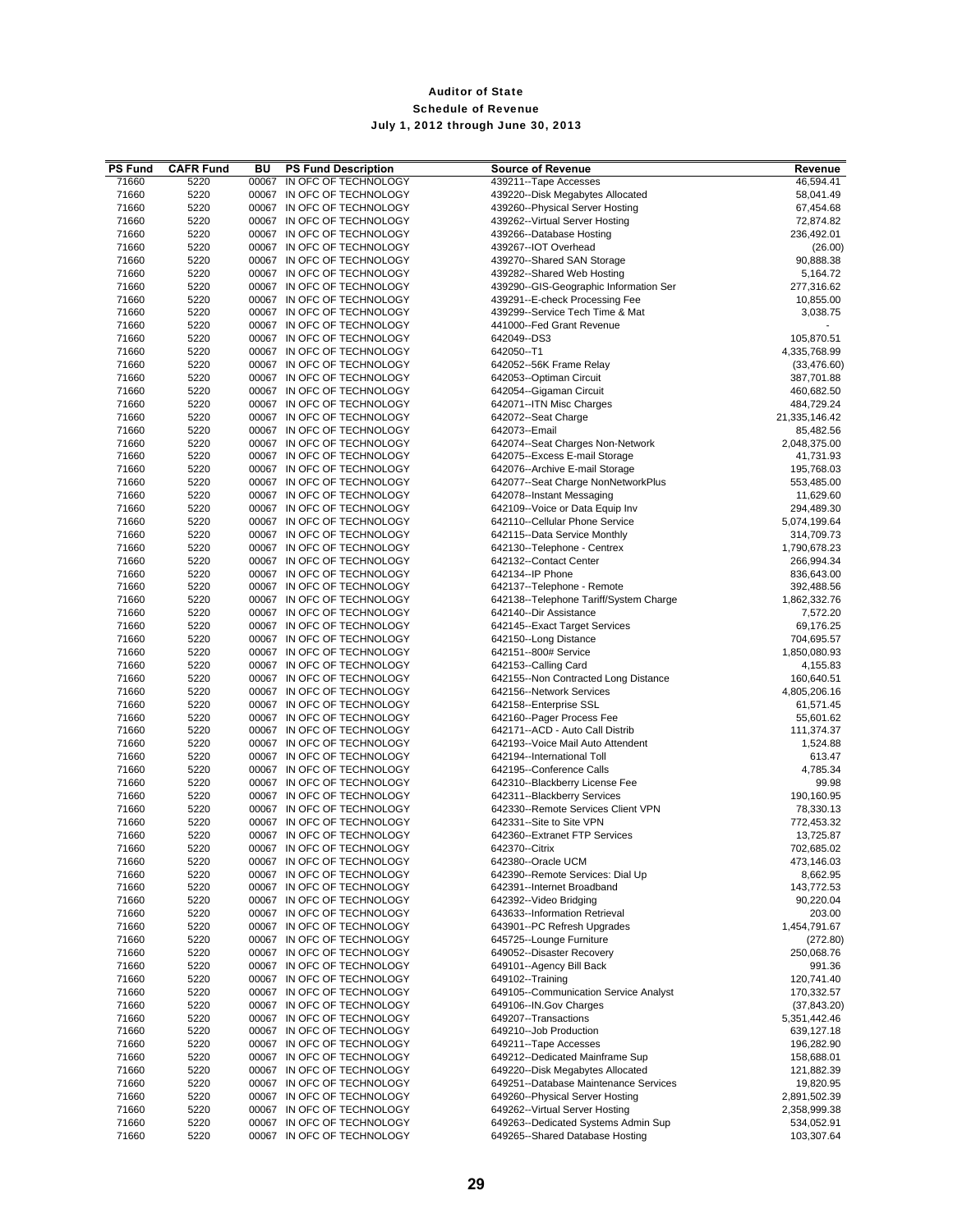| <b>PS Fund</b> | <b>CAFR Fund</b> | BU    | <b>PS Fund Description</b>                                                   | <b>Source of Revenue</b>                                                  | Revenue                     |
|----------------|------------------|-------|------------------------------------------------------------------------------|---------------------------------------------------------------------------|-----------------------------|
| 71660          | 5220             | 00067 | IN OFC OF TECHNOLOGY                                                         | 649266--Database Hosting                                                  | 3,250,030.86                |
| 71660          | 5220             |       | 00067 IN OFC OF TECHNOLOGY                                                   | 649267--IOT Overhead                                                      | (26.00)                     |
| 71660          | 5220             |       | 00067 IN OFC OF TECHNOLOGY                                                   | 649268--Dedicated Support                                                 | 439,855.36                  |
| 71660          | 5220             |       | 00067 IN OFC OF TECHNOLOGY                                                   | 649270--Shared SAN Storage                                                | 4,737,416.24                |
| 71660          | 5220             |       | 00067 IN OFC OF TECHNOLOGY                                                   | 649271--Archive Storage                                                   | 328,736.00<br>123,707.17    |
| 71660<br>71660 | 5220<br>5220     |       | 00067 IN OFC OF TECHNOLOGY<br>00067 IN OFC OF TECHNOLOGY                     | 649272--IOT - Shared OBIEE N<br>649273--IOT - Rational SDLC Admin N       | 11,170.48                   |
| 71660          | 5220             |       | 00067 IN OFC OF TECHNOLOGY                                                   | 649282--Shared Web Hosting                                                | 208,915.34                  |
| 71660          | 5220             |       | 00067 IN OFC OF TECHNOLOGY                                                   | 649290--GIS-Geographic Information Ser                                    | 68,000.00                   |
| 71660          | 5220             |       | 00067 IN OFC OF TECHNOLOGY                                                   | 649291--E-check Processing Fee                                            | 233,885.46                  |
| 71660          | 5220             |       | 00067 IN OFC OF TECHNOLOGY                                                   | 649293--INDOT Dedicated Support                                           | 161,494.16                  |
| 71660          | 5220             |       | 00067 IN OFC OF TECHNOLOGY                                                   | 649299--Service Tech Time & Mat                                           | 42,272.86                   |
| 71671          | 5220             |       | 00100 ISP Aviation Rotary Fund                                               | 649605--Flight hours                                                      | 162,966.26                  |
| 71675          | 5220             |       | 00067 IOT û GMIS                                                             | 436052--56K Frame Relay                                                   | (16.85)                     |
| 71675          | 5220             |       | 00067 IOT û GMIS                                                             | 439291--E-check Processing Fee                                            | 42,501.18                   |
| 71675          | 5220             |       | 00067 IOT û GMIS                                                             | 649294--Financial Application Services                                    | 5,042,425.06                |
| 71675          | 5220             |       | 00067 IOT û GMIS                                                             | 649295--HR Application Services                                           | 2,121,093.64                |
|                |                  |       | <b>Total of Fund</b>                                                         |                                                                           | 121,815,406.31              |
| 53110          | 5230             |       | 00400 SPINAL CORD AND BRAIN INJURY                                           | 425388--SpinalCord & Brain Injury Fees                                    | 1,653,335.24                |
|                |                  |       | <b>Total of Fund</b>                                                         |                                                                           | 1,653,335.24                |
| 53210          | 5240             |       | 00385 REGIONAL PUBLIC SAFETY TRAININ                                         | 740225--Public Safety Fee Transfer                                        | 1,522,549.44                |
|                |                  |       | <b>Total of Fund</b>                                                         |                                                                           | 1,522,549.44                |
|                |                  |       |                                                                              |                                                                           |                             |
| 43610<br>43610 | 5290<br>5290     |       | 00061 WAR SURPLUS<br>00061 WAR SURPLUS                                       | 430420--Sle of Per Prop - Surplus Prop<br>430986--Sales - WAR SURPLUS     | 25,276.80<br>128,490.54     |
| 43610          | 5290             |       | 00061 WAR SURPLUS                                                            | 644320--State in-house product charges                                    | 6,096.20                    |
| 43610          | 5290             |       | 00061 WAR SURPLUS                                                            | 644325--Surplus Property Handling Char                                    | 141,782.64                  |
|                |                  |       | <b>Total of Fund</b>                                                         |                                                                           | 301,646.18                  |
|                |                  |       |                                                                              |                                                                           |                             |
| 53520<br>53520 | 5310<br>5310     |       | 00503 INDIANA CHECK-UP PLAN<br>00503 INDIANA CHECK-UP PLAN                   | 400400--Prior Period Adjustment<br>416200--Cigarette and Tobacco Prod Tax | 24,101.17<br>122,891,304.29 |
|                |                  |       | <b>Total of Fund</b>                                                         |                                                                           | 122,915,405.46              |
|                |                  |       |                                                                              |                                                                           |                             |
| 53810<br>53810 | 5340<br>5340     |       | 00036 GRAIN BUYERS AND WAREHOUSE LIC<br>00036 GRAIN BUYERS AND WAREHOUSE LIC | 428620--Agri Licensing Fees<br>428625--Moisture Meter Insp Fees           | 152,016.00<br>8,180.00      |
| 53810          | 5340             |       | 00036 GRAIN BUYERS AND WAREHOUSE LIC                                         | 428630--ICIC Exam Fees                                                    | 7,960.00                    |
| 53810          | 5340             |       | 00036 GRAIN BUYERS AND WAREHOUSE LIC                                         | 428635--SPARC Exams                                                       | 6,403.75                    |
| 53810          | 5340             |       | 00036 GRAIN BUYERS AND WAREHOUSE LIC                                         | 455160--Agricultural Fines                                                | 7,550.00                    |
|                |                  |       | <b>Total of Fund</b>                                                         |                                                                           | 182,109.75                  |
|                |                  |       |                                                                              |                                                                           |                             |
| 43710          | 5350             |       | 00400 WATER SAMPLE MAIL EXP ROTARY                                           | 423190--Water Testing Fees                                                | 35,734.10                   |
|                |                  |       | <b>Total of Fund</b>                                                         |                                                                           | 35,734.10                   |
| 70110<br>70110 | 5360<br>5360     |       | 00800 WABASH MEMORIAL BRIDGE<br>00800 WABASH MEMORIAL BRIDGE                 | 420360--Copies and Report Fees<br>427530--Collection Agency Fees          | 6.00                        |
| 70110          | 5360             |       | 00800 WABASH MEMORIAL BRIDGE                                                 | 428132--Banner Permits                                                    | 110.00                      |
| 70110          | 5360             |       | 00800 WABASH MEMORIAL BRIDGE                                                 | 428530--Wrkrs Comp Self Insur Fee                                         | (35.08)                     |
| 70110          | 5360             |       | 00800 WABASH MEMORIAL BRIDGE                                                 | 429600--Toll Receipts                                                     | 694,231.38                  |
|                |                  |       | <b>Total of Fund</b>                                                         |                                                                           | 694,312.30                  |
| 55510          | 5410             |       | 00719 Postsecondary Credit Bearing                                           | 423310--Postsecondary propedu inst Fee                                    | 3,000.00                    |
| 55510          | 5410             |       | 00719 Postsecondary Credit Bearing                                           | 423318--Agent Application                                                 | 30,280.00                   |
| 55510          | 5410             |       | 00719 Postsecondary Credit Bearing                                           | 423320--Accreditation Renewal                                             | 35,157.83                   |
| 55510          | 5410             |       | 00719 Postsecondary Credit Bearing                                           | 423321--Agent Renewal                                                     | 60,970.00                   |
| 55510          | 5410             |       | 00719 Postsecondary Credit Bearing                                           | 423322--Degree Application                                                | 12,560.00                   |
|                |                  |       | <b>Total of Fund</b>                                                         |                                                                           | 141,967.83                  |
| 55610          | 5420             |       | 00728 Proprietary Educational Inst.                                          | 423317--School Application                                                | 13,000.00                   |
| 55610          | 5420             |       | 00728 Proprietary Educational Inst.                                          | 423318--Agent Application                                                 | 1,120.00                    |
| 55610          | 5420             |       | 00728 Proprietary Educational Inst.                                          | 423319--Certificate Fee                                                   | 250.00                      |
| 55610          | 5420             | 00728 | Proprietary Educational Inst.                                                | 423320--Accreditation Renewal                                             | 25,400.00                   |
| 55610          | 5420             |       | 00728 Proprietary Educational Inst.                                          | 423321--Agent Renewal                                                     | 980.00                      |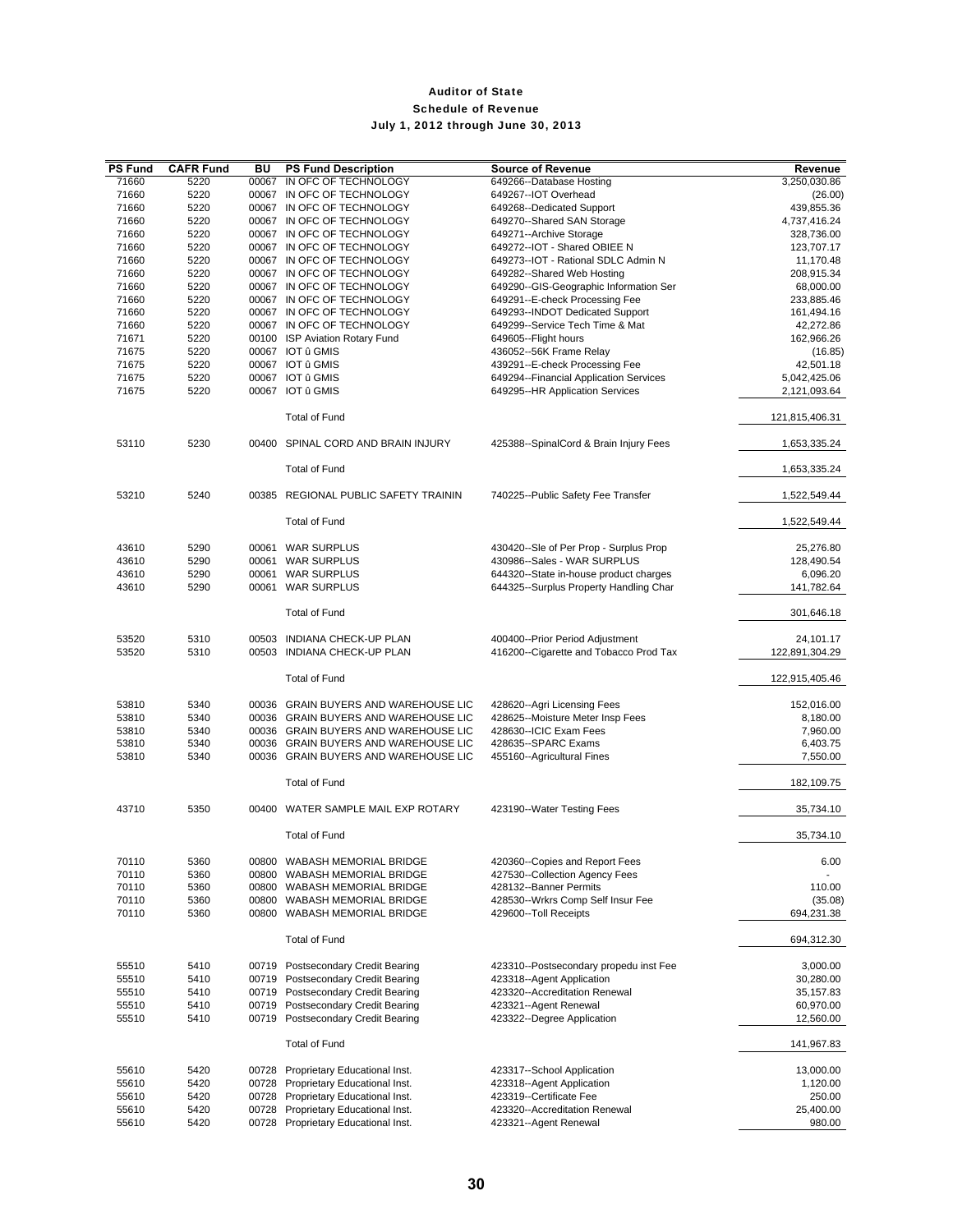| <b>PS Fund</b> | <b>CAFR Fund</b> | BU    | <b>PS Fund Description</b>                                | <b>Source of Revenue</b>                                                      | Revenue                |
|----------------|------------------|-------|-----------------------------------------------------------|-------------------------------------------------------------------------------|------------------------|
|                |                  |       | <b>Total of Fund</b>                                      |                                                                               | 40,750.00              |
|                |                  |       |                                                           |                                                                               |                        |
| 55710          | 5430             |       | 00719 Career College Student Fund                         | 423324--CCSAF Admin Fee                                                       | 21,180.00              |
| 55710          | 5430             |       | 00719 Career College Student Fund                         | 423325--CCSAF Quarterly Payment                                               | 331,455.11             |
|                |                  |       |                                                           |                                                                               |                        |
|                |                  |       | Total of Fund                                             |                                                                               | 352,635.11             |
|                |                  |       |                                                           | 422324--Conversion Examination Fee                                            |                        |
| 55720<br>55720 | 5440<br>5440     | 00728 | 00728 Student Assurance Fund<br>Student Assurance Fund    | 422325--Exam Violation Fees                                                   | 120.00<br>4.71         |
| 55720          | 5440             | 00728 | <b>Student Assurance Fund</b>                             | 423324--CCSAF Admin Fee                                                       | 18,273.65              |
| 55720          | 5440             |       | 00728 Student Assurance Fund                              | 423325--CCSAF Quarterly Payment                                               | 14,286.63              |
|                |                  |       |                                                           |                                                                               |                        |
|                |                  |       | <b>Total of Fund</b>                                      |                                                                               | 32,684.99              |
|                |                  |       |                                                           |                                                                               |                        |
| 43910          | 6000             |       | 00265 GAMING INTEGRITY FUND-IHRC                          | 423631--Gaming Integrity Fees                                                 | 600,000.00             |
| 43923          | 6000             |       | 00300 SPORTSMAN'S BENEVOLENCE                             | 431438--L/E - Pin Revenue                                                     | 289.00                 |
| 43923          | 6000             |       | 00300 SPORTSMAN'S BENEVOLENCE                             | 463060--DNR Donations Revenue                                                 | 341.25                 |
| 43923          | 6000             |       | 00300 SPORTSMAN'S BENEVOLENCE                             | 463270--F&W - Direct Donations Revenue                                        | (0.01)                 |
| 43924          | 6000             |       | 00300 ACID MINE DRAINAGE                                  | 429660--Government Interest Income                                            | 13,273.72              |
| 43924          | 6000             |       | 00300 ACID MINE DRAINAGE                                  | 429665--Sec Lending Interest income                                           | 1.07                   |
| 43924          | 6000             |       | 00300 ACID MINE DRAINAGE                                  | 441000--Fed Grant Revenue                                                     | 2,527,660.50           |
| 43925          | 6000             |       | 00300 Outdoor Recreation Revolving                        | 431456--DNR Sale of Publications                                              | 1,912.00               |
| 43970          | 6000             |       | 00062 RECORDS INVENTORY                                   | 441000--Fed Grant Revenue                                                     | 28,985.00              |
| 43984          | 6000             |       | 00400 ISDH - Non-Profit Grants Fu                         | 441000--Fed Grant Revenue                                                     | (633.75)               |
| 43984          | 6000             |       | 00400 ISDH - Non-Profit Grants Fu                         | 444000--Private Grant Revenue                                                 | 181,233.30             |
| 43995          | 6000             |       | 00400 PUBLIC WATER SYSTEMS ANALYSES                       | 649101--Agency Bill Back                                                      | 100,000.00             |
| 43999          | 6000             |       | 00050 CLOSING CENTER                                      | 400400--Prior Period Adjustment                                               | (369, 379.39)          |
| 44005          | 6000             |       | 00050 UNIDENTIFIED SETTLEMENT RECPTS                      | 401150--TOS Unidentified Funds<br>441300--Fed Timber Recept - County          |                        |
| 44010<br>44035 | 6000             |       | 00050 TIMBER LANDS REVENUE<br>00385 NUCLEAR RESPONSE FUND | 422561--Low Lev Radiation Trans                                               | 286,038.33<br>8,300.00 |
| 44074          | 6000<br>6000     |       | 00495 GM Settlement                                       | 421114--REGULAR COST RECOVERY                                                 | 94,065.88              |
| 44075          | 6000             |       | 00495 DANA CORP SETTLEMENT                                | 429660--Government Interest Income                                            | 2,630.10               |
| 44075          | 6000             |       | 00495 DANA CORP SETTLEMENT                                | 429665--Sec Lending Interest income                                           | 0.57                   |
| 44077          | 6000             |       | 00719 CHE GRANTS                                          | 444000--Private Grant Revenue                                                 | 275,200.00             |
| 44085          | 6000             |       | 00160 MILITARY RELIEF FUND                                | 425340--SPF - Support our Troops                                              | 420,080.00             |
| 44085          | 6000             |       | 00160 MILITARY RELIEF FUND                                | 463050--DESIGNATED DONATION                                                   | 150.00                 |
| 44095          | 6000             |       | 00044 IPAS NON-FEDERAL REVENUE                            | 452130--Recovery Refunds                                                      | 35,040.60              |
| 44095          | 6000             |       | 00044 IPAS NON-FEDERAL REVENUE                            | 463050--DESIGNATED DONATION                                                   | 1,850.00               |
| 44110          | 6000             |       | 00090 INTL REGISTRATION PL ACCOUNT                        | 400400--Prior Period Adjustment                                               | (100, 441.22)          |
| 44110          | 6000             |       | 00090 INTL REGISTRATION PL ACCOUNT                        | 427420--IRP Registration Fees                                                 | (701, 291.70)          |
| 44152          | 6000             |       | 00385 REDUC IGNIT PROPEN STDRD F CIG                      | 422563--Reduced Ignition Prop Fees                                            | 14,501.00              |
| 44158          | 6000             |       | 00300 NATURE PRESERVES REVOLVING FUN                      | 425640--H/P - permit review revenue                                           |                        |
| 44158          | 6000             |       | 00300 NATURE PRESERVES REVOLVING FUN                      | 425710--N/P - Ginseng license Fees                                            | 2,700.00               |
| 44158          | 6000             |       | 00300 NATURE PRESERVES REVOLVING FUN                      | 425711--N/P - heritage data fees                                              | 12,775.00              |
| 44158          | 6000             |       | 00300 NATURE PRESERVES REVOLVING FUN                      | 425713--N/P - Loblolly tour fees                                              | 225.00                 |
| 44158          | 6000             |       | 00300 NATURE PRESERVES REVOLVING FUN                      | 463050--DESIGNATED DONATION                                                   | 39,750.00              |
| 44165          | 6000             |       | 00300 CLASSIFIED FOREST & WILDLAND                        | 451021--'DNR - Fines/Penalties                                                | 4,742.67               |
| 44180          | 6000             |       | 00100 PROJECT INCOME/GRANT                                | 461050--Forfeitures                                                           | 176,909.88             |
| 44180          | 6000             |       | 00100 PROJECT INCOME/GRANT                                | 461051--State Forfeitures/Restitutions                                        | 23,410.16              |
| 44180<br>44180 | 6000<br>6000     |       | 00100 PROJECT INCOME/GRANT<br>00100 PROJECT INCOME/GRANT  | 461055--ISP Fed Forfeit/ Rest - DOJ<br>461060--ISP Fed Forfeit/Rest -Treasury | 65,779.81<br>38,959.54 |
| 44223          | 6000             |       | 00351 Equine Health & Care Programs                       | 423631--Gaming Integrity Fees                                                 | 150,000.00             |
| 44231          | 6000             |       | 00026 Third Party Grant Fund                              | 444000--Private Grant Revenue                                                 |                        |
| 44252          | 6000             |       | 00040 DEALER COMPLIANCE ACCOUNT                           | 425230--Dealer Plates                                                         | 825,947.51             |
| 44252          | 6000             |       | 00040 DEALER COMPLIANCE ACCOUNT                           | 427561--Securities Copy Fee                                                   | 270.00                 |
| 44252          | 6000             |       | 00040 DEALER COMPLIANCE ACCOUNT                           | 450920--Dealer Compliance                                                     | 91,576.35              |
| 44253          | 6000             |       | 00040 SECURITIES RESTITUTION                              | 451215--SOS Enforcement Penalties                                             | (14, 742.95)           |
| 44270          | 6000             |       | 00057 EXON OIL OVERCHARGE FUND                            | 429660--Government Interest Income                                            | 2.785.99               |
| 44271          | 6000             |       | 00115 Breath Test Train & Certificat                      | 421100--NPDES Permit                                                          | 660.00                 |
| 44271          | 6000             |       | 00115 Breath Test Train & Certificat                      | 421102--LABORATORY COSTS                                                      | 2,000,048.39           |
| 44271          | 6000             |       | 00115 Breath Test Train & Certificat                      | 452030--Restitution                                                           | 50.00                  |
| 44297          | 6000             |       | 00032 Third Party Grant Fund                              | 444000--Private Grant Revenue                                                 | 101,000.00             |
| 44312          | 6000             |       | 00190 ATHLETIC COMMISSION FUND                            | 417460--BOXING GATE TAX                                                       | 64,061.26              |
| 44312          | 6000             |       | 00190 ATHLETIC COMMISSION FUND                            | 426080--Boxing License Fees                                                   | 72,283.50              |
| 44312          | 6000             |       | 00190 ATHLETIC COMMISSION FUND                            | 450620--Gaming Penalties                                                      | 1,555.00               |
| 44350          | 6000             |       | 00258 BLACK MALES CONFERENCE FEES                         | 422020--Conference Workshop Fees                                              | 75.00                  |
| 44350          | 6000             |       | 00258 BLACK MALES CONFERENCE FEES                         | 429650--CD Interest Income                                                    | 143.32                 |
| 44350          | 6000             |       | 00500 BLACK MALES CONFERENCE FEES                         | 429650--CD Interest Income                                                    |                        |
| 44365          | 6000             |       | 00719 SSACI Donations                                     | 463050--DESIGNATED DONATION                                                   | 377.85                 |
| 44370          | 6000             |       | 00080 TYPING FUND                                         | 420110--Board of Accounts Examntn Fees                                        | 1,030,707.06           |
| 44370          | 6000             |       | 00080 TYPING FUND                                         | 452210--SBOA Audit Charge                                                     | (2,100.00)             |
| 44370          | 6000             |       | 00080 TYPING FUND                                         | 649805--SBOA Stat Audit Charge                                                | 3,018.00               |
| 44450<br>44470 | 6000<br>6000     |       | 00090 SPECIAL FUEL DEALER/USER BOND                       | 472311--Bond Deposit<br>428040--National Criminal History Chck                |                        |
|                |                  |       | 00100 FINGERPRINT (FBI PRINT)                             |                                                                               | 1,087,337.23           |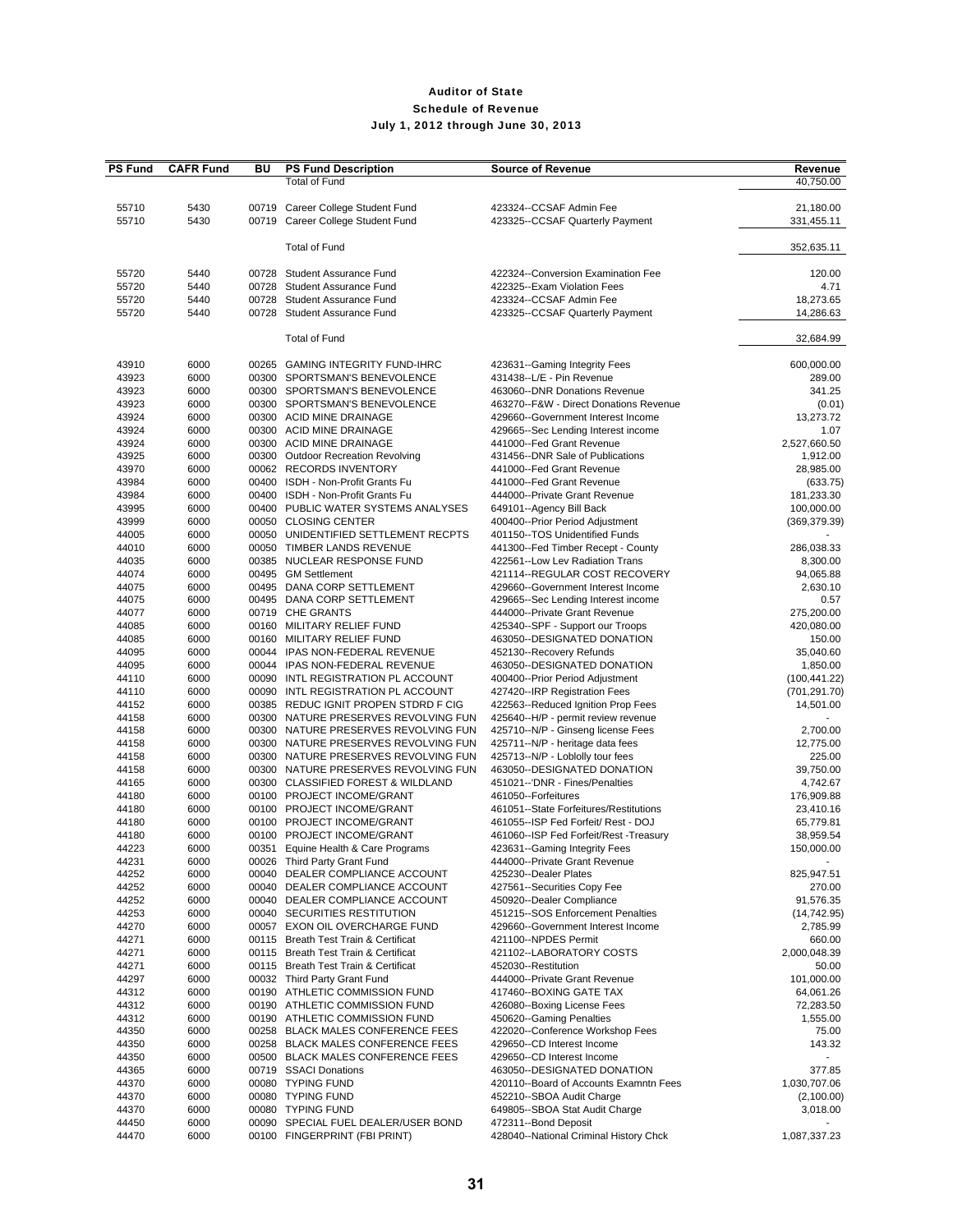| <b>PS Fund</b> | <b>CAFR Fund</b> | BU | <b>PS Fund Description</b>                                                 | <b>Source of Revenue</b>                                             | Revenue                  |
|----------------|------------------|----|----------------------------------------------------------------------------|----------------------------------------------------------------------|--------------------------|
| 44470          | 6000             |    | 00100 FINGERPRINT (FBI PRINT)                                              | 643220--Federal Background Checks                                    | 44,210.50                |
| 44475          | 6000             |    | 00300 TIMBER DEPOSITS                                                      | 431418--FR - 5% timber sale deposit re                               | (17, 793.05)             |
| 44490          | 6000             |    | 00103 GENERAL DONATION FUND                                                | 429650--CD Interest Income                                           | 91.00                    |
| 44510<br>44510 | 6000             |    | 00100 DONATION NOT FOR PROFITS<br>00100 DONATION NOT FOR PROFITS           | 420351--Primary Source Fees                                          | 337.62<br>2,575,198.83   |
| 44510          | 6000<br>6000     |    | 00100 DONATION NOT FOR PROFITS                                             | 432105--Superload Escort Revenue<br>441000--Fed Grant Revenue        | 435,871.15               |
| 44510          | 6000             |    | 00100 DONATION NOT FOR PROFITS                                             | 443000--Local Grant Revenue                                          | 126,904.16               |
| 44510          | 6000             |    | 00100 DONATION NOT FOR PROFITS                                             | 463250--White River Rest #2 Don.                                     | 675.00                   |
| 44510          | 6000             |    | 00100 DONATION NOT FOR PROFITS                                             | 463280--Undesignated Donations                                       | 496,680.08               |
| 44510          | 6000             |    | 00100 DONATION NOT FOR PROFITS                                             | 464060--FEDERAL REIMBURSEMENT                                        | 209,898.83               |
| 44530          | 6000             |    | 00385 INDIVIDUAL & FAMILY GRANT PROG                                       | 441000--Fed Grant Revenue                                            | 2,107.01                 |
| 44540          | 6000             |    | 00057 STRIPPER WELL FUND                                                   | 429660--Government Interest Income                                   | 9,325.56                 |
| 44540          | 6000             |    | 00057 STRIPPER WELL FUND                                                   | 429665--Sec Lending Interest income                                  | 20.10                    |
| 44550          | 6000             |    | 00495 CLEARING ACCOUNT<br>00719 TWENTY FIRST SCHOLAR PROGRAM               | 421082--CLEARING ACCOUNT PENDING CR                                  | 51.00                    |
| 44560<br>44560 | 6000<br>6000     |    | 00719 TWENTY FIRST SCHOLAR PROGRAM                                         | 463050--DESIGNATED DONATION<br>463180--TWENTY FIRST SCHOLAR PROGRAM  | 4,600.00<br>1,200.00     |
| 44560          | 6000             |    | 00719 TWENTY FIRST SCHOLAR PROGRAM                                         | 463280--Undesignated Donations                                       | 400.00                   |
| 44570          | 6000             |    | 00300 RESERVOIRS-CROP LEASE FUNDS                                          | 430420--Sle of Per Prop - Surplus Prop                               | 85,566.18                |
| 44570          | 6000             |    | 00300 RESERVOIRS-CROP LEASE FUNDS                                          | 431412--DNR - Farmland Lease Revenue                                 | 381,772.67               |
| 44570          | 6000             |    | 00300 RESERVOIRS-CROP LEASE FUNDS                                          | 431432--DNR - Timber Sale Revenue                                    | 13,700.00                |
| 44620          | 6000             |    | 00040 SECURITIES INVESTIGATE 1C23-2                                        | 472311--Bond Deposit                                                 | 500.00                   |
| 44640          | 6000             |    | 00735 PUBLICATIONS/ED FD 4-23-7.2-7                                        | 412010--State Sales Tax                                              | (642.43)                 |
| 44640          | 6000             |    | 00735 PUBLICATIONS/ED FD 4-23-7.2-7                                        | 421116--SPECIAL FUND MISCELLANEOUS                                   | 34.17                    |
| 44640          | 6000             |    | 00735 PUBLICATIONS/ED FD 4-23-7.2-7                                        | 429650--CD Interest Income                                           | 329.88                   |
| 44640<br>44640 | 6000             |    | 00735 PUBLICATIONS/ED FD 4-23-7.2-7<br>00735 PUBLICATIONS/ED FD 4-23-7.2-7 | 431120--Publication and Book Sales<br>463050--DESIGNATED DONATION    | 17,107.57<br>12.11       |
| 44710          | 6000<br>6000     |    | 00300 NONGAME FUND                                                         | 425838--SP&R - Printed Forms                                         | 4,800.00                 |
| 44710          | 6000             |    | 00300 NONGAME FUND                                                         | 431415--F&W - Revenue from sales of bo                               | 30.00                    |
| 44710          | 6000             |    | 00300 NONGAME FUND                                                         | 463270--F&W - Direct Donations Revenue                               | 304.46                   |
| 44710          | 6000             |    | 00300 NONGAME FUND                                                         | 464220--NONGAME FUND                                                 | 419,829.70               |
| 44740          | 6000             |    | 00735 TRI-CENTENIAL FUND                                                   | 429650--CD Interest Income                                           | 74.07                    |
| 44820          | 6000             |    | 00385 MED SERV ED FD IC 16-1-39-6/85                                       | 422570--EMS Certification Late Fee                                   | 14,415.00                |
| 44860          | 6000             |    | 00100 US ATTORNEY GENERAL FORFEITED                                        | 461050--Forfeitures                                                  | 116,665.48               |
| 44860          | 6000             |    | 00100 US ATTORNEY GENERAL FORFEITED                                        | 461051--State Forfeitures/Restitutions                               | 63,679.72                |
| 44860          | 6000             |    | 00100 US ATTORNEY GENERAL FORFEITED                                        | 461055--ISP Fed Forfeit/ Rest - DOJ                                  | 80,105.44                |
| 44860<br>44880 | 6000<br>6000     |    | 00100 US ATTORNEY GENERAL FORFEITED<br>00495 CHEMTURA/NEW HAVEN SETTLEMENT | 461060--ISP Fed Forfeit/Rest -Treasury<br>429650--CD Interest Income | 42,270.39<br>2,654.16    |
| 44910          | 6000             |    | 00038 BUSINESS/AG REVOLVING FUND                                           | 429650--CD Interest Income                                           | 807.63                   |
| 45015          | 6000             |    | 00190 GAMING FORFEITURE FUND                                               | 461050--Forfeitures                                                  | 15,181.37                |
| 45016          | 6000             |    | 00190 Federal Forfeiture - Gaming Co                                       | 461050--Forfeitures                                                  | 6,405.69                 |
| 45030          | 6000             |    | 00017 LSA CONTINUING EDUCATION                                             | 429335--LSA Continuing Ed Seminar Fees                               | 825.00                   |
| 45030          | 6000             |    | 00017 LSA CONTINUING EDUCATION                                             | 429355--Continuing Ed Seminar Fees                                   | 525.00                   |
| 45030          | 6000             |    | 00017 LSA CONTINUING EDUCATION                                             | 649102--Training                                                     | 825.00                   |
| 45050          | 6000             |    | 00090 AUTO RENTAL EXCISE TAX                                               | 400400--Prior Period Adjustment                                      | (5,860.38)               |
| 45050          | 6000             |    | 00090 AUTO RENTAL EXCISE TAX                                               | 413200--Auto Rental Excise Tax                                       | 10,563,188.88            |
| 45060<br>45105 | 6000<br>6000     |    | 00022 SUPREME COURT TAX INTERCEPT<br>00570 IVH MEDICAID REIMBURSEMENT      | 450230--Consumer Settlements<br>422060--Ind Supp Fed Medicare A      | 184,955.35<br>999,510.48 |
| 45105          | 6000             |    | 00570 IVH MEDICAID REIMBURSEMENT                                           | 464060--FEDERAL REIMBURSEMENT                                        | 10,269,504.67            |
| 45110          | 6000             |    | 00570 MEDICAID REVENUE                                                     | 464060--FEDERAL REIMBURSEMENT                                        | 1,758.15                 |
| 45181          | 6000             |    | 00700 Race to the Top - Florida                                            | 444000--Private Grant Revenue                                        | 33,249.49                |
| 45240          | 6000             |    | 00385 STATEWIDE FIRE & BLDG SAFETY F                                       | 422553--Plan Review-Building CE FABCEP                               | 125,736.00               |
| 45290          | 6000             |    | 00250 CONTROLLED SUBSTANCES DATA FUN                                       | 426450--Controlled Substances Recovery                               | 31,187.20                |
| 45360          | 6000             |    | 00720 CONFERENCE VOLUNTARY ACTION                                          | 400400--Prior Period Adjustment                                      | (5,000.00)               |
| 45360          | 6000             |    | 00720 CONFERENCE VOLUNTARY ACTION                                          | 420360--Copies and Report Fees                                       | 1,140.97                 |
| 45360          | 6000             |    | 00720 CONFERENCE VOLUNTARY ACTION                                          | 422020--Conference Workshop Fees                                     | 100.00                   |
| 45360          | 6000             |    | 00720 CONFERENCE VOLUNTARY ACTION                                          | 423260--Registration Fee Revenue                                     | 686.31                   |
| 45360<br>45430 | 6000<br>6000     |    | 00720 CONFERENCE VOLUNTARY ACTION<br>00048 PERSONALIZED PLATE ESCROW       | 423262--Sponsorship Revenue<br>429650--CD Interest Income            | 58,925.40<br>5,460.00    |
| 45440          | 6000             |    | 00063 CAMPAIGN FINANCE ENFORCEMENT                                         | 450230--Consumer Settlements                                         | 26,669.60                |
| 45450          | 6000             |    | 00300 MIGRATORY WATERFOWL STAMP ACCT                                       | 425457--F&W - Online Revenue                                         | 87,660.00                |
| 45490          | 6000             |    | 00735 HISTORIC MARKER DONATIONS                                            | 438750--Highway Signs                                                | 7,869.00                 |
| 45490          | 6000             |    | 00735 HISTORIC MARKER DONATIONS                                            | 463050--DESIGNATED DONATION                                          | 18,000.00                |
| 45510          | 6000             |    | 00351 WORKSHOP CLEARING ACCOUNT                                            | 423260--Registration Fee Revenue                                     | 1,000.00                 |
| 45530          | 6000             |    | 00300 Y C C PROJECT                                                        | 425613--FR - licensed timber buyers bo                               | (13, 100.00)             |
| 45550          | 6000             |    | 00315 IWM MUSEUM                                                           | 430185--Rental of Facility                                           | 200.00                   |
| 45550          | 6000             |    | 00315 IWM MUSEUM                                                           | 452030--Restitution                                                  | 50.00                    |
| 45550          | 6000             |    | 00315 IWM MUSEUM                                                           | 463050--DESIGNATED DONATION                                          | 1,179.16                 |
| 45550          | 6000             |    | 00315 IWM MUSEUM                                                           | 463210--DONATION NOT FOR PROFITS                                     | 411.00                   |
| 45550<br>45580 | 6000<br>6000     |    | 00315 IWM MUSEUM<br>00570 DESIGNATED DONATION                              | 463280--Undesignated Donations<br>436050--T1                         | 100.00<br>55.00          |
| 45580          | 6000             |    | 00570 DESIGNATED DONATION                                                  | 463050--DESIGNATED DONATION                                          | 51,800.87                |
| 45590          | 6000             |    | 00385 RADIOLOGICAL EMERGENCY PREPARE                                       | 422562--High Lev Radiation Trans                                     | 175,728.00               |
| 45600          | 6000             |    | 00090 FINANCIAL INSTITUTION IC6-5.5                                        | 400400--Prior Period Adjustment                                      | 285,148.30               |
| 45600          | 6000             |    | 00090 FINANCIAL INSTITUTION IC6-5.5                                        | 411250--FINANCIAL INSTITUTION IC6-5.5                                | 112,521,155.75           |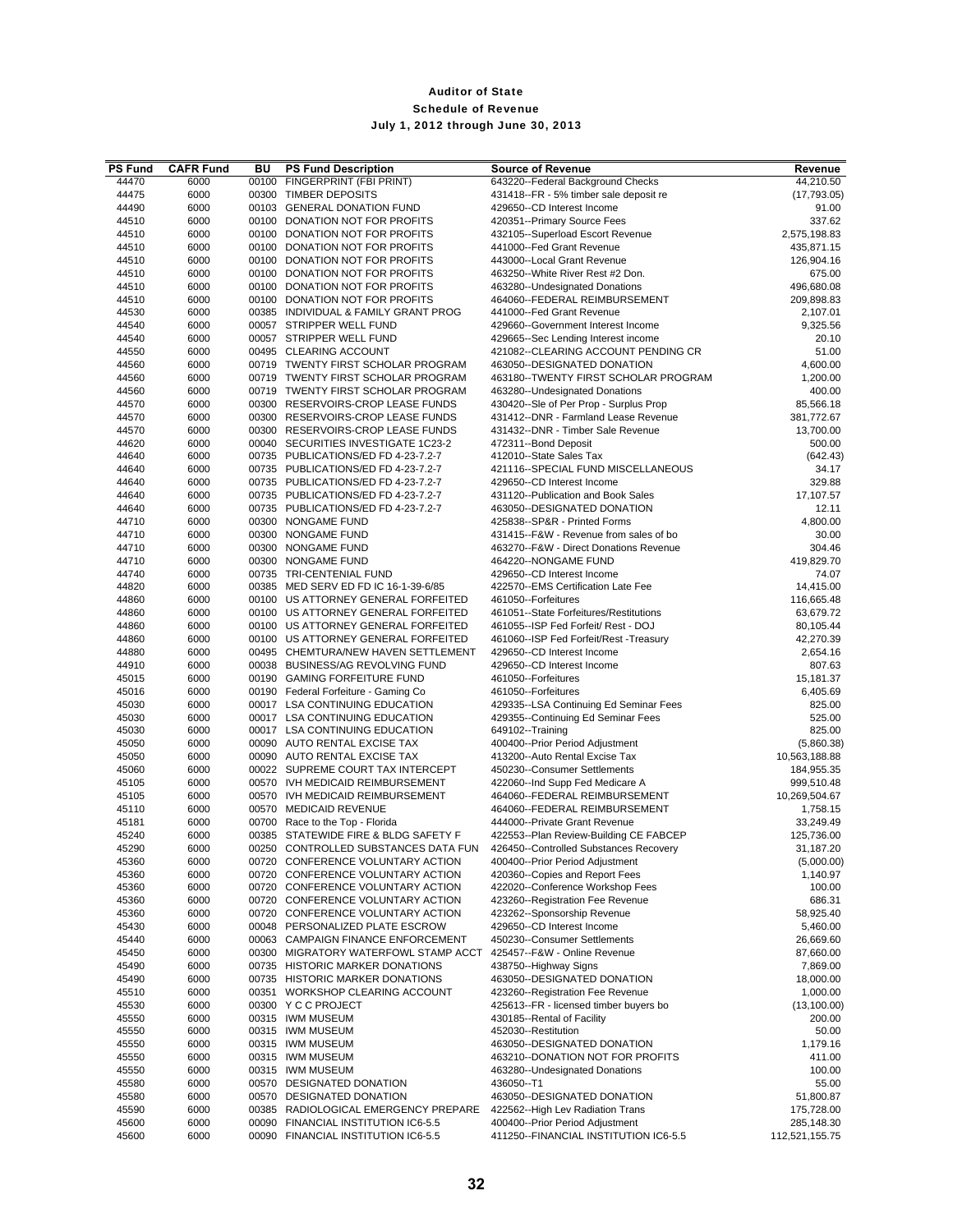| <b>PS Fund</b> | <b>CAFR Fund</b> | BU    | <b>PS Fund Description</b>                                                   | <b>Source of Revenue</b>                                                 | Revenue                   |
|----------------|------------------|-------|------------------------------------------------------------------------------|--------------------------------------------------------------------------|---------------------------|
| 45630          | 6000             |       | 00719 LEARN MORE INDIANA                                                     | 423262--Sponsorship Revenue                                              | 86,453.15                 |
| 45630          | 6000             |       | 00719 LEARN MORE INDIANA                                                     | 444000--Private Grant Revenue                                            | 990.00                    |
| 45650          | 6000             |       | 00050 U S FLOOD CONTROL LEASE                                                | 441000--Fed Grant Revenue                                                | 1,500.75                  |
| 45720          | 6000             |       | 00090 MARION CO SUPP AUTO EXCISE TAX                                         | 418840--County Sup AutoRent ExciseTax                                    | 4,997,326.52              |
| 45725          | 6000             |       | 00300 GAME BIRD HABITAT REST FUND<br>00036 LIVESTOCK INDUSTRY PROMOTION      | 425457--F&W - Online Revenue                                             | 625,344.00                |
| 45750<br>45760 | 6000<br>6000     |       | 00800 INDUSTRIAL RAIL SERVICE                                                | 415700--Parimutuel Satellite Fac Tax<br>400400--Prior Period Adjustment  | 192,903.01<br>(6, 299.52) |
| 45760          | 6000             |       | 00800 INDUSTRIAL RAIL SERVICE                                                | 412010--State Sales Tax                                                  | 1,984,093.45              |
| 45760          | 6000             |       | 00800 INDUSTRIAL RAIL SERVICE                                                | 429601--Interest on Loans                                                | 26,839.27                 |
| 45780          | 6000             |       | 00610 TRAINING PROGRAMS                                                      | 423260--Registration Fee Revenue                                         | 106,399.00                |
| 45780          | 6000             |       | 00610 TRAINING PROGRAMS                                                      | 649102--Training                                                         | 5,955.00                  |
| 45840          | 6000             |       | 00090 JEOPARDY ASSESSMENT RECEIPTS                                           | 400400--Prior Period Adjustment                                          | (21, 341.70)              |
| 45840          | 6000             |       | 00090 JEOPARDY ASSESSMENT RECEIPTS                                           | 429650--CD Interest Income                                               | 2,578.34                  |
| 45840          | 6000             |       | 00090 JEOPARDY ASSESSMENT RECEIPTS                                           | 472990--Jeopardy Ass. Vol.                                               | 22,126.90                 |
| 45870          | 6000             |       | 00258 ICRC WORKSHOPS                                                         | 422020--Conference Workshop Fees                                         | 2,500.00                  |
| 45890          | 6000             |       | 00061 DOA CONFERENCES                                                        | 422020--Conference Workshop Fees                                         | 5,300.00                  |
| 45980          | 6000             |       | 00400 BOARD OF HEALTH CONFERENCES                                            | 423190--Water Testing Fees                                               | 4,151.00                  |
| 45980<br>45980 | 6000<br>6000     |       | 00400 BOARD OF HEALTH CONFERENCES<br>00400 BOARD OF HEALTH CONFERENCES       | 423260--Registration Fee Revenue<br>441000--Fed Grant Revenue            | 40,090.03<br>920.40       |
| 45990          | 6000             |       | 00400 DONATIONS                                                              | 463050--DESIGNATED DONATION                                              | 2,430.51                  |
| 46000          | 6000             |       | 00400 HCFA CIVIL MONEY PENALTIES                                             | 429650--CD Interest Income                                               | 2,148.61                  |
| 46000          | 6000             |       | 00400 HCFA CIVIL MONEY PENALTIES                                             | 429660--Government Interest Income                                       | 6,933.21                  |
| 46000          | 6000             |       | 00400 HCFA CIVIL MONEY PENALTIES                                             | 429665--Sec Lending Interest income                                      | 4.41                      |
| 46000          | 6000             |       | 00400 HCFA CIVIL MONEY PENALTIES                                             | 451610--ISDH Civil Penalties                                             | 408,113.64                |
| 46040          | 6000             |       | 00067 DOIT PAYPHONE PROCEEDS                                                 | 436135--Payphone-Prisonsáá                                               | 1,606,082.64              |
| 46040          | 6000             |       | 00067 DOIT PAYPHONE PROCEEDS                                                 | 439106--In.Gov Charges                                                   |                           |
| 46050          | 6000             |       | 00190 GAMING INVESTIGATIONS                                                  | 422820--Occupational License Fee                                         | 704,464.25                |
| 46050          | 6000             |       | 00190 GAMING INVESTIGATIONS                                                  | 422830--Supplier's License Fee                                           | 162,107.00                |
| 46050          | 6000             |       | 00190 GAMING INVESTIGATIONS                                                  | 422840--Owner's Fees                                                     | 308,145.50                |
| 46070          | 6000             |       | 00040 ELECTRONIC & ENHANCED ACCESS F                                         | 427585--Enhance Indiana Internet Fee<br>427586--Enhance Indiana Wire Fee | 100,000.00                |
| 46070<br>46100 | 6000<br>6000     |       | 00040 ELECTRONIC & ENHANCED ACCESS F<br>00400 BLACK AND MINORITY HEALTH FAIR | 423262--Sponsorship Revenue                                              | 747,619.90<br>63,600.00   |
| 46100          | 6000             |       | 00400 BLACK AND MINORITY HEALTH FAIR                                         | 430182--Booth Rental                                                     | 35,050.00                 |
| 46100          | 6000             |       | 00400 BLACK AND MINORITY HEALTH FAIR                                         | 645741--Tables - Conference                                              |                           |
| 46110          | 6000             |       | 00400 CHILDHOOD LEAD/ABELS PROGRAM                                           | 441000--Fed Grant Revenue                                                | 6,000.00                  |
| 46160          | 6000             |       | 00730 ROBERT KRAFT ESTATE                                                    | 464230--ROBERT KRAFT ESTATE                                              | 100.00                    |
| 46190          | 6000             |       | 00050 CANINE RESEARCH AND EDUCATION                                          | 420620--State Dog Fund                                                   | 8,915.26                  |
| 46210          | 6000             |       | 00038 COMMERCE STP LOANS                                                     | 429650--CD Interest Income                                               | 1,769.44                  |
| 46270          | 6000             |       | 00615 OFFENDER MEDICAL CO-PAYMENT                                            | 420830--Offender Medical Copayments                                      | 254,112.00                |
| 46300          | 6000             |       | 00400 ANATOMICAL GIFT ORGANIZATIONS                                          | 463010--ANATOMICAL GIFT ORGANIZATIONS                                    | 160,212.00                |
| 46304          | 6000             |       | 00400 MEDICAID REIMBURSEMENT                                                 | 444000--Private Grant Revenue                                            |                           |
| 46304<br>46370 | 6000<br>6000     |       | 00400 MEDICAID REIMBURSEMENT<br>00497 OASIS-OBJECTIVE ASSESS SYS-IND         | 450520--Medicaid Prog Recov<br>740110--TR LST - TR IN                    | 21,513.86<br>117,432.00   |
| 46420          | 6000             |       | 00560 DONATIONS                                                              | 425653--DNR - Facility Rental Revenue                                    | 89,365.00                 |
| 46420          | 6000             |       | 00560 DONATIONS                                                              | 443000--Local Grant Revenue                                              | 31.29                     |
| 46420          | 6000             |       | 00560 DONATIONS                                                              | 444000--Private Grant Revenue                                            | 13,400.00                 |
| 46420          | 6000             |       | 00560 DONATIONS                                                              | 463050--DESIGNATED DONATION                                              | 4,662.51                  |
| 46420          | 6000             |       | 00560 DONATIONS                                                              | 463210--DONATION NOT FOR PROFITS                                         | 4,016.81                  |
| 46540          | 6000             |       | 00300 FISH AND WILDLIFE DAMAGES                                              | 430195--Rental of Properties                                             | 3,570.74                  |
| 46540          | 6000             |       | 00300 FISH AND WILDLIFE DAMAGES                                              | 451030--F&W - Fish Kill Settlements Re                                   | 16,080.46                 |
| 46540          | 6000             |       | 00300 FISH AND WILDLIFE DAMAGES                                              | 451031--F&W - Natural Resources Damage                                   | 938,793.55                |
| 46590          | 6000             |       | 00385 IHCDA DISASTER RECOVERY AWARD                                          | 441000--Fed Grant Revenue                                                | (541, 564.00)             |
| 46650<br>46670 | 6000<br>6000     | 00235 | RENTAL/DEALER EXCISE<br>00705 IN ARTS COMM DONATIONS/FEE FD                  | 413200--Auto Rental Excise Tax<br>423260--Registration Fee Revenue       | 493,403.16<br>13,577.50   |
| 46670          | 6000             | 00705 | IN ARTS COMM DONATIONS/FEE FD                                                | 423262--Sponsorship Revenue                                              | 3,111.00                  |
| 46670          | 6000             |       | 00705 IN ARTS COMM DONATIONS/FEE FD                                          | 444000--Private Grant Revenue                                            | 10,000.00                 |
| 46670          | 6000             | 00705 | IN ARTS COMM DONATIONS/FEE FD                                                | 463050--DESIGNATED DONATION                                              | 575.00                    |
| 46680          | 6000             |       | 00090 IFTA/MOTOR CARRIER CLEARING                                            | 400400--Prior Period Adjustment                                          | 16,995.39                 |
| 46680          | 6000             |       | 00090 IFTA/MOTOR CARRIER CLEARING                                            | 414600--Motor Carrier Surcharge Tax                                      | (6, 145, 097.10)          |
| 46720          | 6000             |       | 00190 GAMING ENFORCEMENT AGENTS COST                                         | 420360--Copies and Report Fees                                           | 3,640.97                  |
| 46720          | 6000             |       | 00190 GAMING ENFORCEMENT AGENTS COST                                         | 422870--Gaming Agent Division Costs                                      | 13,316,283.00             |
| 46720          | 6000             |       | 00190 GAMING ENFORCEMENT AGENTS COST                                         | 430420--Sle of Per Prop - Surplus Prop                                   | 1.00                      |
| 46720          | 6000             |       | 00190 GAMING ENFORCEMENT AGENTS COST                                         | 461050--Forfeitures                                                      | 509.16                    |
| 46750          | 6000             |       | 00046 CONSUMER PROTECTION JUDGEMENT                                          | 450220--Consumer Restitution                                             | 634,826.23<br>624.46      |
| 46805<br>46805 | 6000<br>6000     | 00048 | Prepaid 911 Fee<br>00048 Prepaid 911 Fee                                     | 400400--Prior Period Adjustment<br>429389--Prepaid Wireless 911 Fee I    | 4,769,606.23              |
| 46825          | 6000             |       | 00615 Sex and Violent Offender Admin                                         | 429350--SexorViolent Offender Reg Fee                                    | 16,466.96                 |
| 46830          | 6000             |       | 00705 ARTS COMMISSION TRUST FUND                                             | 429650--CD Interest Income                                               | 9,671.86                  |
| 46830          | 6000             |       | 00705 ARTS COMMISSION TRUST FUND                                             | 463020--ARTS COMMISSION TRUST FUND                                       | 3,035.00                  |
| 46830          | 6000             |       | 00705 ARTS COMMISSION TRUST FUND                                             | 463050--DESIGNATED DONATION                                              | 198,525.00                |
| 46845          | 6000             |       | 00046 Health Records/Personal Info                                           | 450240--Consumer Penalties                                               | 1,870.00                  |
| 46845          | 6000             |       | 00046 Health Records/Personal Info                                           | 450250--Consumer Costs                                                   | 5.00                      |
| 46857          | 6000             |       | 00495 CONTINENTAL STEEL ESCROW                                               | 429660--Government Interest Income                                       | 867.12                    |
| 46857          | 6000             |       | 00495 CONTINENTAL STEEL ESCROW                                               | 429665--Sec Lending Interest income                                      | 0.21                      |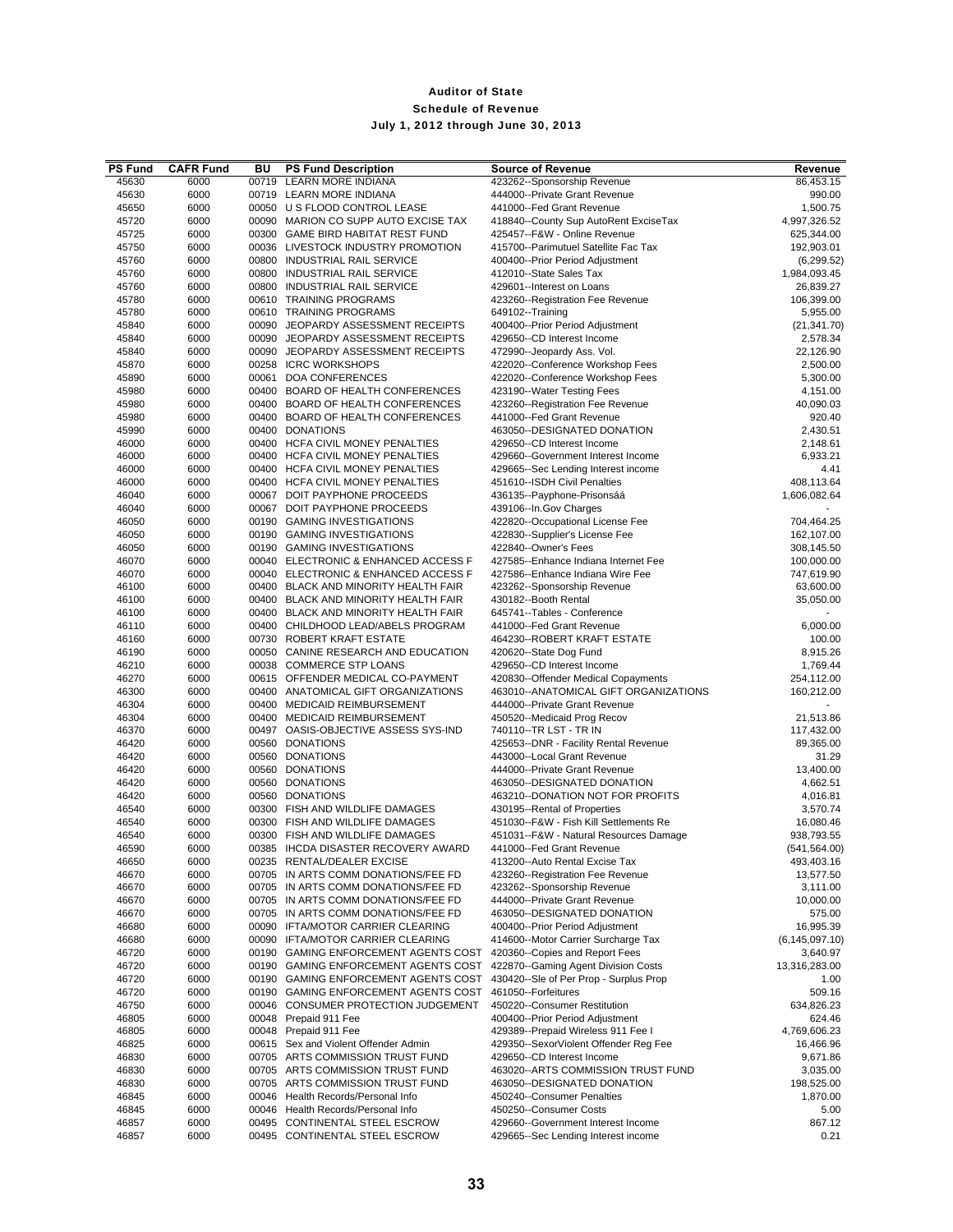| <b>PS Fund</b> | <b>CAFR Fund</b> | BU | <b>PS Fund Description</b>                                                   | <b>Source of Revenue</b>                                            | Revenue                  |
|----------------|------------------|----|------------------------------------------------------------------------------|---------------------------------------------------------------------|--------------------------|
| 46860          | 6000             |    | 00497 BRS - Blind Enterprise Program                                         | 401100--Revenue Clearing Account                                    | (28, 331.20)             |
| 46860          | 6000             |    | 00497 BRS - Blind Enterprise Program                                         | 429650--CD Interest Income                                          | 2,324.95                 |
| 46860          | 6000             |    | 00497 BRS - Blind Enterprise Program                                         | 431510--Blind Vend Sales Commissions                                | 107,646.31               |
| 46865          | 6000             |    | 00300 RESOURCES PROTECTION/INVESTIGA                                         | 430310--Sale of State Property                                      | 153.15                   |
| 46865          | 6000             |    | 00300 RESOURCES PROTECTION/INVESTIGA                                         | 430420--Sle of Per Prop - Surplus Prop                              | 10,650.00                |
| 46865          | 6000             |    | 00300 RESOURCES PROTECTION/INVESTIGA                                         | 441000--Fed Grant Revenue                                           |                          |
| 46865          | 6000             |    | 00300 RESOURCES PROTECTION/INVESTIGA                                         | 446000--Fed SWCAP Recapture Revenue                                 | $\blacksquare$           |
| 46865<br>46865 | 6000<br>6000     |    | 00300 RESOURCES PROTECTION/INVESTIGA<br>00300 RESOURCES PROTECTION/INVESTIGA | 451030--F&W - Fish Kill Settlements Re<br>451045--DNR - Restitution | 1,637.88<br>32,790.59    |
| 46865          | 6000             |    | 00300 RESOURCES PROTECTION/INVESTIGA                                         | 451046--L/E - Environmental Restitutio                              | 21,563.14                |
| 46880          | 6000             |    | 00550 DONATIONS                                                              | 425197--Admin. Fee                                                  |                          |
| 46880          | 6000             |    | 00550 DONATIONS                                                              | 463050--DESIGNATED DONATION                                         | 654,417.07               |
| 46980          | 6000             |    | 00570 COMFORT - WELFARE FUND                                                 | 428410--Veterans Home Resident Collect                              | 7,444,988.56             |
| 46980          | 6000             |    | 00570 COMFORT - WELFARE FUND                                                 | 441000--Fed Grant Revenue                                           | 5,531,767.51             |
| 47040          | 6000             |    | 00510 SKILLS 2016 TRAINING FUND                                              | 417820--IWT Revenue                                                 | 57,117.20                |
| 47065          | 6000             |    | 00022 TITLE IV-D REIMBURSEMENT FUND                                          | 441000--Fed Grant Revenue                                           | 1,420,196.97             |
| 47065          | 6000             |    | 00022 TITLE IV-D REIMBURSEMENT FUND                                          | 649260--Physical Server Hosting                                     | 2,400.00                 |
| 47065          | 6000             |    | 00022 TITLE IV-D REIMBURSEMENT FUND                                          | 649266--Database Hosting                                            | 600.00                   |
| 47067          | 6000             |    | 00500 Trustee SSI Reimbursement                                              | 425197--Admin. Fee                                                  | 10,114.50                |
| 47067          | 6000             |    | 00500 Trustee SSI Reimbursement                                              | 450150--Alco and Tob Com Fine Penalty                               |                          |
| 47067          | 6000             |    | 00500 Trustee SSI Reimbursement                                              | 450510--Welfare Repayments                                          | 521,347.45               |
| 47070          | 6000             |    | 00610 PUBL DEF COUNCIL-CONF ACCT                                             | 430520--Sale of Pub Prop - Pubs                                     | 119,126.30               |
| 47080          | 6000             |    | 00160 DONATIONS-IDVA                                                         | 426163--Funeral PreNeed                                             | 2.00                     |
| 47080          | 6000             |    | 00160 DONATIONS-IDVA                                                         | 463050--DESIGNATED DONATION                                         | 942.00                   |
| 47110          | 6000             |    | 00160 SERVICE OFFICER TRAINING CONFE<br>00160 SERVICE OFFICER TRAINING CONFE | 423260--Registration Fee Revenue<br>463050--DESIGNATED DONATION     | 300.00                   |
| 47110<br>47110 | 6000<br>6000     |    | 00160 SERVICE OFFICER TRAINING CONFE                                         | 463210--DONATION NOT FOR PROFITS                                    | 335.00<br>3,195.00       |
| 47130          | 6000             |    | 00048 STATE USER FEE IC 33-19-9-1                                            | 424120--Clrk of Circt Crt IN User Fees                              | 6,910,124.61             |
| 47140          | 6000             |    | 00410 MHFR - OUTREACH ADM.                                                   | 443000--Local Grant Revenue                                         | 1,449,669.67             |
| 47160          | 6000             |    | 00032 PAULA COOPER ESCROW                                                    | 429680--General Interest Income                                     | 2.31                     |
| 47180          | 6000             |    | 00300 PROPHETSTOWN/TIPPCO                                                    | 417450--DOR Anonymous Tax Receipts                                  | 1,044,126.43             |
| 47200          | 6000             |    | 00497 SSA/VR                                                                 | 401150--TOS Unidentified Funds                                      |                          |
| 47200          | 6000             |    | 00497 SSA/VR                                                                 | 441020--Program Income                                              |                          |
| 47200          | 6000             |    | 00497 SSA/VR                                                                 | 450510--Welfare Repayments                                          |                          |
| 47205          | 6000             |    | 00615 ANNIE CASEY PROJECT                                                    | 425623--FR - payphone commission reven                              | 3,259,385.24             |
| 47240          | 6000             |    | 00048 PENSION DIST FUND/POLICE & FIR                                         | 429660--Government Interest Income                                  | 123.59                   |
| 47240          | 6000             |    | 00048 PENSION DIST FUND/POLICE & FIR                                         | 429665--Sec Lending Interest income                                 | 0.21                     |
| 47240          | 6000             |    | 00048 PENSION DIST FUND/POLICE & FIR                                         | 471500--RET CONTR -POL FIREFR PENDISA                               | 431,284.53               |
| 47300          | 6000             |    | 00300 SP&R MARINA & CONCESSIONS                                              | 425420--DNR - Service Charges                                       | (49.25)                  |
| 47300          | 6000             |    | 00300 SP&R MARINA & CONCESSIONS                                              | 430420--Sle of Per Prop - Surplus Prop                              |                          |
| 47300          | 6000             |    | 00300 SP&R MARINA & CONCESSIONS                                              | 431420--Sale of Water                                               | 6,223.28                 |
| 47300          | 6000             |    | 00300 SP&R MARINA & CONCESSIONS                                              | 431435--Gift Shop Revenue                                           | 18,149.50                |
| 47300          | 6000             |    | 00300 SP&R MARINA & CONCESSIONS                                              | 431460--SP&R - Cornmeal Revenue                                     | 23,170.38                |
| 47300<br>47300 | 6000<br>6000     |    | 00300 SP&R MARINA & CONCESSIONS<br>00300 SP&R MARINA & CONCESSIONS           | 431462--DNR - Firewood Revenue<br>431463--SP&R - Gasoline Revenue   | 268,482.13<br>112,782.06 |
| 47300          | 6000             |    | 00300 SP&R MARINA & CONCESSIONS                                              | 431465--SP&R - Hoosier Quest Pins Reve                              | 1,206.49                 |
| 47300          | 6000             |    | 00300 SP&R MARINA & CONCESSIONS                                              | 431466--SP&R - Ice Revenue                                          | 50,536.18                |
| 47300          | 6000             |    | 00300 SP&R MARINA & CONCESSIONS                                              | 431470--SP&R - Oil Revenue                                          | 347.71                   |
| 47300          | 6000             |    | 00300 SP&R MARINA & CONCESSIONS                                              | 431471--SP&R - Products Sold Revenue                                | 498,701.21               |
| 47300          | 6000             |    | 00300 SP&R MARINA & CONCESSIONS                                              | 431476--SP&R - Vending/Groceries Reven                              | 67,094.63                |
| 47300          | 6000             |    | 00300 SP&R MARINA & CONCESSIONS                                              | 447000--Return of Prior Year Funds                                  | 482.53                   |
| 47340          | 6000             |    | 00250 REAL ESTATE APPRAISER                                                  | 426031--Appraiser Federal Fee                                       | 54,405.00                |
| 47350          | 6000             |    | 00250 INVESTIGATIVE FUND                                                     | 426032--Appraisal Mgmt Registration                                 | 36,000.00                |
| 47350          | 6000             |    | 00250 INVESTIGATIVE FUND                                                     | 451140--Real Estate Investigative                                   | 83,571.74                |
| 47355          | 6000             |    | 00250 ACCOUNTANT INVESTIGATIVE FUND                                          | 451130--Accountant Investigative                                    | 79,250.00                |
| 47440          | 6000             |    | 00700 MIDDLE LEVEL TASK FORCE                                                | 420360--Copies and Report Fees                                      | 6,320.62                 |
| 47440          | 6000             |    | 00700 MIDDLE LEVEL TASK FORCE                                                | 443000--Local Grant Revenue                                         | 10,130.04                |
| 47452          | 6000             |    | 00730 VIRTUAL LIBRARY                                                        | 740110--TR LST - TR IN                                              | 1,382,250.00             |
| 47525          | 6000             |    | 00039 IV-D REIMBURSEMENT                                                     | 441000--Fed Grant Revenue                                           | 1,801,809.78             |
| 47530          | 6000             |    | 00230 YOUTH TOBACCO EDUC & ENFORCE                                           | 400400--Prior Period Adjustment                                     | (7, 125.00)              |
| 47530<br>47530 | 6000<br>6000     |    | 00230 YOUTH TOBACCO EDUC & ENFORCE<br>00230 YOUTH TOBACCO EDUC & ENFORCE     | 425629--FR - vandalism reimbursement r<br>441000--Fed Grant Revenue | 400.00<br>24,999.32      |
| 47530          | 6000             |    | 00230 YOUTH TOBACCO EDUC & ENFORCE                                           | 443000--Local Grant Revenue                                         | 23,044.45                |
| 47530          | 6000             |    | 00230 YOUTH TOBACCO EDUC & ENFORCE                                           | 455140--Youth Tobacco Fines                                         | 57,739.50                |
| 47530          | 6000             |    | 00230 YOUTH TOBACCO EDUC & ENFORCE                                           | 461050--Forfeitures                                                 | (94.67)                  |
| 47530          | 6000             |    | 00230 YOUTH TOBACCO EDUC & ENFORCE                                           | 461051--State Forfeitures/Restitutions                              | 400.00                   |
| 47530          | 6000             |    | 00230 YOUTH TOBACCO EDUC & ENFORCE                                           | 465010--Seizures                                                    | 47,846.98                |
| 47530          | 6000             |    | 00230 YOUTH TOBACCO EDUC & ENFORCE                                           | 472870--ATC Reimbursements                                          | 5.90                     |
| 47540          | 6000             |    | 00730 STATE LIBRARY PUBLICATIONS FD.                                         | 429650--CD Interest Income                                          | 2,716.10                 |
| 47540          | 6000             |    | 00730 STATE LIBRARY PUBLICATIONS FD.                                         | 431120--Publication and Book Sales                                  | 12.60                    |
| 47540          | 6000             |    | 00730 STATE LIBRARY PUBLICATIONS FD.                                         | 432110--STATE LIBRARY PUBLICATIONS FD                               | 13,316.63                |
| 47540          | 6000             |    | 00730 STATE LIBRARY PUBLICATIONS FD.                                         | 463210--DONATION NOT FOR PROFITS                                    | 9,074.07                 |
| 47540          | 6000             |    | 00730 STATE LIBRARY PUBLICATIONS FD.                                         | 463240--Publns Gifts Donations                                      | 6,435.42                 |
| 47540          | 6000             |    | 00730 STATE LIBRARY PUBLICATIONS FD.                                         | 464170--LIBRARY - EXTENSION SERVICE                                 | 103,090.29               |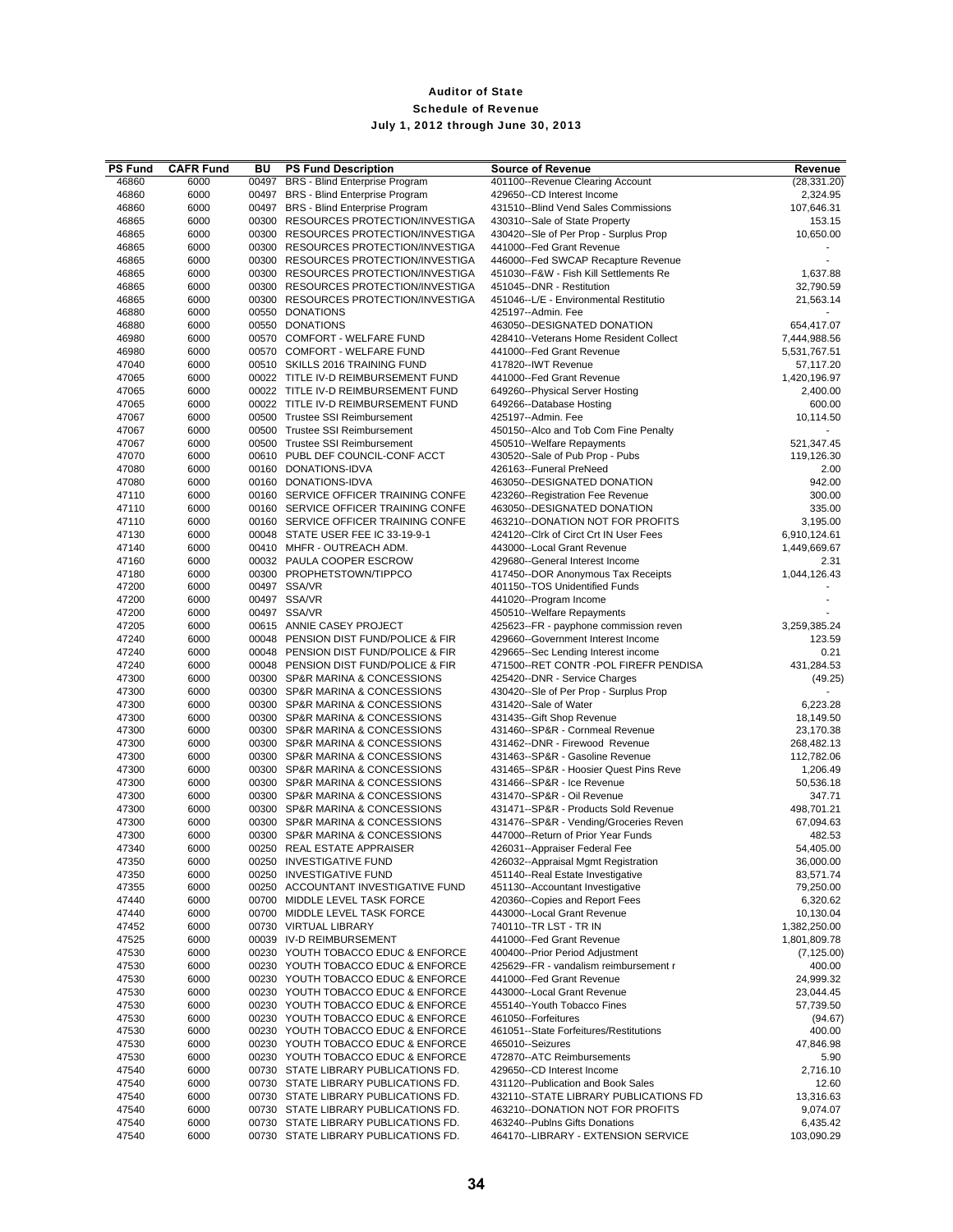| <b>PS Fund</b> | <b>CAFR Fund</b> | BU    | <b>PS Fund Description</b>                                                   | <b>Source of Revenue</b>                                                  | Revenue                      |
|----------------|------------------|-------|------------------------------------------------------------------------------|---------------------------------------------------------------------------|------------------------------|
| 47550          | 6000             | 00730 | LIBRARY/HISTORICAL DEPT. FUND                                                | 464130--HISTORIC PRESERVATION                                             | 113.75                       |
| 47565          | 6000             |       | 00700 SCHOOL INTERNET CONNECTIVITY                                           | 740110--TR LST - TR IN                                                    | 1,800,000.00                 |
| 47600          | 6000             |       | 00046 CONSUMER FEES AND SETTLEMENTS                                          | 420510--Prof Fndrsr Consit Solct Regs                                     | 56,610.00                    |
| 47600<br>47600 | 6000<br>6000     |       | 00046 CONSUMER FEES AND SETTLEMENTS<br>00046 CONSUMER FEES AND SETTLEMENTS   | 420512--ATG Court Costs<br>420515--Sports Agent Fees                      | 5,000.00<br>32,200.00        |
| 47600          | 6000             |       | 00046 CONSUMER FEES AND SETTLEMENTS                                          | 450230--Consumer Settlements                                              | 7,465,505.02                 |
| 47600          | 6000             |       | 00046 CONSUMER FEES AND SETTLEMENTS                                          | 450240--Consumer Penalties                                                | 108,095.73                   |
| 47600          | 6000             |       | 00046 CONSUMER FEES AND SETTLEMENTS                                          | 450250--Consumer Costs                                                    | 75,640.09                    |
| 47600          | 6000             |       | 00046 CONSUMER FEES AND SETTLEMENTS                                          | 472350--Jury Duty                                                         | 22.04                        |
| 47625          | 6000             |       | 00700 IHSAA REVIEW PANEL                                                     | 443000--Local Grant Revenue                                               | 2,617.37                     |
| 47656          | 6000             |       | 00250 PMP Private Funds                                                      | 444000--Private Grant Revenue                                             | 2,667.82                     |
| 47790          | 6000             |       | 00090 DEPT OF REVENUE SUSPENCE FUNDS                                         | 401100--Revenue Clearing Account                                          | 3,037,587.39                 |
| 47795          | 6000             |       | 00090 UNIFIED CARRIER REGISTRATION                                           | 400400--Prior Period Adjustment                                           | 59.23                        |
| 47795          | 6000             |       | 00090 UNIFIED CARRIER REGISTRATION                                           | 427485--Unified Carrier Reg                                               | 530,388.24<br>250,000.00     |
| 47800<br>47810 | 6000<br>6000     |       | 00410 DMHA YOUTH TOBACCO REDUCT SUPP<br>00050 U S FORREST RESERVE            | 740116 -- AA REV TR - TR IN<br>441400--Nat Forest Receipt - County        | 272,151.10                   |
| 47820          | 6000             |       | 00048 MISCELLANEOUS CLEARING ACC                                             | 401150--TOS Unidentified Funds                                            | 2,005,510.74                 |
| 47820          | 6000             |       | 00048 MISCELLANEOUS CLEARING ACC                                             | 418500--Innkeeper's Tax                                                   | 497.00                       |
| 47830          | 6000             |       | 00080 MISC CLEARING ACCT-BD OF ACCTS                                         | 452210--SBOA Audit Charge                                                 | 35,624.18                    |
| 47890          | 6000             |       | 00300 OIL/GAS CASH BONDS                                                     | 461105--Cash Bond Forfeiture                                              | 55,999.80                    |
| 47910          | 6000             |       | 00615 SOCIAL SECURITY INCENTIVE                                              | 429350--SexorViolent Offender Reg Fee                                     | 203,800.00                   |
| 47925          | 6000             |       | 00315 EVENT RENTAL                                                           | 430185--Rental of Facility                                                | 60,094.35                    |
| 47930          | 6000             |       | 00400 WEIGHTS & MEASURES FUND                                                | 423220--Metrology Lab Fees                                                | 15,314.70                    |
| 47940          | 6000             |       | 00715 NTNL GRD TUITION SUPPLEMENT PR                                         | 740110 -- TR LST - TR IN                                                  |                              |
| 47940          | 6000             |       | 00719 NTNL GRD TUITION SUPPLEMENT PR                                         | 452130--Recovery Refunds                                                  | 2,544.00                     |
| 47940<br>47942 | 6000<br>6000     |       | 00719 NTNL GRD TUITION SUPPLEMENT PR<br>00110 STATE ARMORY                   | 740110--TR LST - TR IN<br>452130--Recovery Refunds                        | 2,806,588.00<br>1,036,000.00 |
| 47945          | 6000             |       | 00110 AGO Asset Forfeiture & Seizure                                         | 461055--ISP Fed Forfeit/ Rest - DOJ                                       | 11,963.64                    |
| 47946          | 6000             |       | 00230 ATC ASSET FORFEITURE & SEIZURE                                         | 425629--FR - vandalism reimbursement r                                    | 800.00                       |
| 47946          | 6000             |       | 00230 ATC ASSET FORFEITURE & SEIZURE                                         | 461050--Forfeitures                                                       | 13,749.00                    |
| 47946          | 6000             |       | 00230 ATC ASSET FORFEITURE & SEIZURE                                         | 465020--Confiscation                                                      | (13,749.00)                  |
| 47980          | 6000             |       | 00741 NORTHWEST IN REGIONAL DEV AUTH                                         | 421108--NORTHWEST REGIONAL OFFICE COPY                                    | 510,363.21                   |
| 48020          | 6000             |       | 00230 EXCISE TAX                                                             | 420340--Employee's Permits                                                | 16,864.95                    |
| 48020          | 6000             |       | 00230 EXCISE TAX                                                             | 420362--RR RH DL RC Fees                                                  | 9,387,978.25                 |
| 48020          | 6000             |       | 00230 EXCISE TAX                                                             | 420365--Type II Gaming Fees                                               | 250.00                       |
| 48030          | 6000             |       | 00090 AIRCRAFT LICENSE EXCISE TAX                                            | 400400--Prior Period Adjustment                                           | (1, 412.49)                  |
| 48030          | 6000             |       | 00090 AIRCRAFT LICENSE EXCISE TAX                                            | 413100--Aircraft License Excise Tax                                       | 445,178.68                   |
| 48030          | 6000             |       | 00090 AIRCRAFT LICENSE EXCISE TAX                                            | 417590--Hazardous Waste Disposal Tax                                      | (2,975.20)                   |
| 48050<br>48050 | 6000<br>6000     |       | 00022 JUDICIAL TECH & AUTOMATION PRO<br>00022 JUDICIAL TECH & AUTOMATION PRO | 424015--Records/Access Fees to Odyssey<br>649260--Physical Server Hosting | 373,860.25<br>1,639.72       |
| 48050          | 6000             |       | 00022 JUDICIAL TECH & AUTOMATION PRO                                         | 649262--Virtual Server Hosting                                            | 22.43                        |
| 48050          | 6000             |       | 00022 JUDICIAL TECH & AUTOMATION PRO                                         | 649266--Database Hosting                                                  | 2,186.04                     |
| 48050          | 6000             |       | 00022 JUDICIAL TECH & AUTOMATION PRO                                         | 740280--RecurStatXfr- State User Fee                                      | 4,040,164.91                 |
| 48060          | 6000             |       | 00057 DATABASE MGMT/LOCAL GOV FINANC                                         | 419100--State Property Tax                                                | 50.62                        |
| 48060          | 6000             |       | 00057 DATABASE MGMT/LOCAL GOV FINANC                                         | 450412--Ineligible HSC Civil Penalty                                      | 21,394.16                    |
| 48060          | 6000             |       | 00057 DATABASE MGMT/LOCAL GOV FINANC                                         | 749130--ComVehicle Excise Tax Transfer                                    | 779.99                       |
| 48070          | 6000             |       | 00057 ASSESSMENT TRAINING                                                    | 424810--Sales Disclosure Filing                                           | 676,450.70                   |
| 48110          | 6000             |       | 00560 MEDICAID REIMBURSEMENT                                                 | 443000--Local Grant Revenue                                               | 112,812.21                   |
| 48130          | 6000             |       | 00878 INDIANA STATE FAIR COMM                                                | 415700--Parimutuel Satellite Fac Tax                                      | 192,903.01                   |
| 48130          | 6000             |       | 00878 INDIANA STATE FAIR COMM                                                | 419100--State Property Tax                                                | 946.70                       |
| 48135<br>48160 | 6000<br>6000     |       | 00057 STATE FAIR RELIEF FUND                                                 | 463050--DESIGNATED DONATION<br>425197--Admin. Fee                         | 2,824.32<br>500.00           |
| 48170          |                  |       | 00070 LOCAL UNITS OF GOV & INS ADMIN                                         |                                                                           |                              |
| 48170          | 6000<br>6000     |       | 00225 MINE SAFETY FUND<br>00225 MINE SAFETY FUND                             | 417560--MINE SAFETY<br>424320--Mining Licenses                            | 32,400.00<br>12,280.00       |
| 48190          | 6000             |       | 00315 GIFT SHOP                                                              | 431435--Gift Shop Revenue                                                 | 126,485.37                   |
| 48270          | 6000             |       | 00220 SECOND INJURY FUND                                                     | 428520--Second Injury WrkrsComp Assess                                    | 6,186,111.66                 |
| 48280          | 6000             |       | 00061 PROCUREMENT REBATES                                                    | 452130--Recovery Refunds                                                  | 1,366,748.84                 |
| 48330          | 6000             |       | 00090 OSW AI HOLDING                                                         | 427475--DOR BMV OSOW Fee                                                  | (40,022.79)                  |
| 48360          | 6000             |       | 00100 DNA SAMPLE PROCESSING FUND                                             | 740301--Court Cost Tf Per IC 33-37-7-9                                    | 1,352,590.00                 |
| 48370          | 6000             |       | 00046 REAL ESTATE APPRAISER LICENSIN                                         | 426032--Appraisal Mgmt Registration                                       | 36,500.00                    |
| 48370          | 6000             |       | 00046 REAL ESTATE APPRAISER LICENSIN                                         | 429333--RealEstate FraudApp-Fees                                          | 82,510.99                    |
| 48390          | 6000             |       | 00046 TELEPHONE SOLICITATION FUND                                            | 420512--ATG Court Costs                                                   | 35,000.00                    |
| 48390          | 6000             |       | 00046 TELEPHONE SOLICITATION FUND                                            | 429332--Telephone Solicitatn Fees                                         | 254,458.48<br>278,446.00     |
| 48390<br>48390 | 6000<br>6000     |       | 00046 TELEPHONE SOLICITATION FUND<br>00046 TELEPHONE SOLICITATION FUND       | 450210--Telephone Solicitatn Penalties<br>450230--Consumer Settlements    | 6,732.00                     |
| 48390          | 6000             |       | 00046 TELEPHONE SOLICITATION FUND                                            | 450250--Consumer Costs                                                    | 1,250.00                     |
| 48400          | 6000             |       | 00036 DONATIONS ACCOUNT                                                      | 423260--Registration Fee Revenue                                          | 1,049.00                     |
| 48400          | 6000             |       | 00036 DONATIONS ACCOUNT                                                      | 423262--Sponsorship Revenue                                               | 42,400.00                    |
| 48400          | 6000             |       | 00036 DONATIONS ACCOUNT                                                      | 447000--Return of Prior Year Funds                                        | 103.00                       |
| 48430          | 6000             |       | 00022 GAL/CASA CONFERENCE ACCOUNT                                            | 423260--Registration Fee Revenue                                          | 29,215.00                    |
| 48450          | 6000             |       | 00100 ISP YOUTH EDUC, MUSEUM, & MEMO                                         | 425371 -- SPF - ISP                                                       | 141,850.00                   |
| 48450          | 6000             |       | 00100 ISP YOUTH EDUC, MUSEUM, & MEMO                                         | 430965--Sales - SFTY EDU TRAINING                                         | 27,810.60                    |
| 48450          | 6000             |       | 00100 ISP YOUTH EDUC, MUSEUM, & MEMO                                         | 463280--Undesignated Donations                                            | 60.00                        |
| 48460          | 6000             |       | 00022 INTERPRETER TRAINING                                                   | 424070--Court Administration Fee                                          | 6,550.00                     |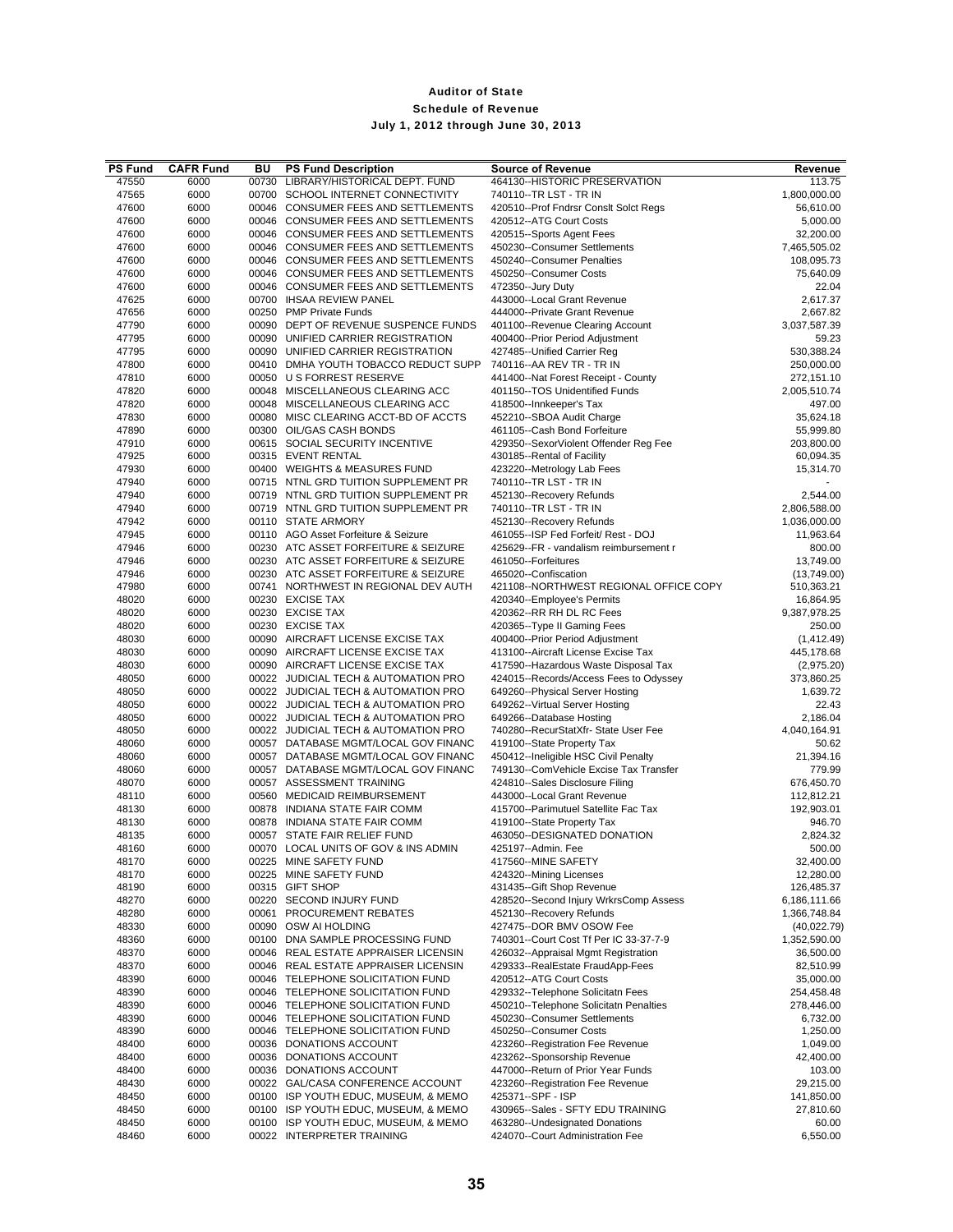| <b>PS Fund</b> | <b>CAFR Fund</b> | BU | <b>PS Fund Description</b>           | <b>Source of Revenue</b>               | Revenue              |
|----------------|------------------|----|--------------------------------------|----------------------------------------|----------------------|
| 48471          | 6000             |    | 00022 Mortgage Foreclosure Fund      | 401100--Revenue Clearing Account       | 394,552.58           |
| 48471          | 6000             |    | 00022 Mortgage Foreclosure Fund      | 441000--Fed Grant Revenue              |                      |
| 48480          | 6000             |    | 00730 LOCAL LIBRARY CONNECTIVITY GRN | 740110--TR LST - TR IN                 | 824,500.00           |
| 48530          | 6000             |    | 00720 INDIANA VOLUNTEERS             | 441000--Fed Grant Revenue              | 174,000.00           |
| 48560          | 6000             |    | 00046 NON-CONSUMER SETTLEMENTS       | 420512--ATG Court Costs                | 14,600.00            |
| 48560          | 6000             |    | 00046 NON-CONSUMER SETTLEMENTS       | 450220--Consumer Restitution           | 50.00                |
| 48560          | 6000             |    | 00046 NON-CONSUMER SETTLEMENTS       | 450260--Nonconsumer Settlements/Fees   | 1,032,856.98         |
| 48560          | 6000             |    | 00046 NON-CONSUMER SETTLEMENTS       | 450270--MFCU Investigation Recovery    | 455,341.97           |
| 48560          | 6000             |    | 00046 NON-CONSUMER SETTLEMENTS       | 450530--Medicaid Prog Recov Penlty     | 53,662.95            |
| 48560          | 6000             |    | 00046 NON-CONSUMER SETTLEMENTS       | 450710--Penalties                      | 345.42               |
| 48560          | 6000             |    | 00046 NON-CONSUMER SETTLEMENTS       | 472350--Jury Duty                      | 29.08                |
| 48600          | 6000             |    | 00057 COLTS LICENSE PLATE FUND       | 425354--SPF - Colts                    | 738,360.00           |
| 48610          | 6000             |    | 00300 DNR DONATIONS                  | 425631--FR - returned check fee revenu | 137.00               |
| 48610          | 6000             |    | 00300 DNR DONATIONS                  | 425780--Recycling                      | 24,373.65            |
| 48610          | 6000             |    | 00300 DNR DONATIONS                  | 429650--CD Interest Income             | 4,038.13             |
| 48610          | 6000             |    | 00300 DNR DONATIONS                  | 430420--Sle of Per Prop - Surplus Prop | 155,508.30           |
| 48610          | 6000             |    | 00300 DNR DONATIONS                  | 431431--FR - scrap revenue             | 167.70               |
| 48610          | 6000             |    | 00300 DNR DONATIONS                  | 431453--O/I - Map Sales                | 168.55               |
| 48610          | 6000             |    | 00300 DNR DONATIONS                  | 444000--Private Grant Revenue          | 10,000.00            |
| 48610          | 6000             |    | 00300 DNR DONATIONS                  | 446000--Fed SWCAP Recapture Revenue    | 204,615.60           |
| 48610          | 6000             |    | 00300 DNR DONATIONS                  | 463050--DESIGNATED DONATION            | 25.00                |
|                |                  |    | 00300 DNR DONATIONS                  | 463060--DNR Donations Revenue          |                      |
| 48610          | 6000             |    |                                      | 447000--Return of Prior Year Funds     | 206,687.64<br>915.52 |
| 48611          | 6000             |    | 00300 BOATING SAFETY                 |                                        |                      |
| 48640          | 6000             |    | 00300 OUTDOOR INDIANA SALES          | 425858--SP&R - Admin Rev               | 125,000.00           |
| 48640          | 6000             |    | 00300 OUTDOOR INDIANA SALES          | 430950--Sales OUTDOOR INDIANA SALE     | 128,992.37           |
| 48640          | 6000             |    | 00300 OUTDOOR INDIANA SALES          | 431445--N/P - book/directory sales     | 4,097.46             |
| 48640          | 6000             |    | 00300 OUTDOOR INDIANA SALES          | 431453--O/I - Map Sales                | (3,342.29)           |
| 48640          | 6000             |    | 00300 OUTDOOR INDIANA SALES          | 431454--O/I - Sale/Public Property     | 8,212.80             |
| 48640          | 6000             |    | 00300 OUTDOOR INDIANA SALES          | 431456--DNR Sale of Publications       | 15.00                |
| 48640          | 6000             |    | 00300 OUTDOOR INDIANA SALES          | 447000--Return of Prior Year Funds     | 5,999.64             |
| 48640          | 6000             |    | 00300 OUTDOOR INDIANA SALES          | 463060--DNR Donations Revenue          | 7,500.00             |
| 48677          | 6000             |    | 00615 DOC Child Support              | 420820--DOC Miscellaneous Revenues     | 68,932.97            |
| 48683          | 6000             |    | 00700 Natl Assessment of Ed Progress | 464060--FEDERAL REIMBURSEMENT          | 80,026.00            |
| 48684          | 6000             |    | 00700 Race To The Top                | 444000--Private Grant Revenue          | 104,839.74           |
| 48686          | 6000             |    | 00300 WABASH RIVER HERITAGE CORRIDOR | 431401--AD - Oil and Gas royalty along | 230,536.65           |
| 48687          | 6000             |    | 00351 Dog Breeder / Broker Registrat | 420621--Dog Breeder Broker Registratio | 17,025.00            |
| 48690          | 6000             |    | 00090 COLLECTION FUND                | 400400--Prior Period Adjustment        | (32,799,165.01)      |
| 48690          | 6000             |    | 00090 COLLECTION FUND                | 401100--Revenue Clearing Account       | 5,510,142.47         |
| 55120          | 6000             |    | 00385 URBAN SEARCH & RESCUE          | 423260--Registration Fee Revenue       | 3,600.00             |
| 58612          | 6000             |    | 00300 DHPA Dedicated                 | 425607--DNR - Copy Fee Revenue         | 50.30                |
| 58612          | 6000             |    | 00300 DHPA Dedicated                 | 425640--H/P - permit review revenue    | 16,795.30            |
| 58612          | 6000             |    | 00300 DHPA Dedicated                 | 425859--Photographs                    | 2,008.00             |
| 58612          | 6000             |    | 00300 DHPA Dedicated                 | 430982--Sales - County Clothing        | 1,098.00             |
| 58612          | 6000             |    | 00300 DHPA Dedicated                 | 431456--DNR Sale of Publications       | 2,633.14             |
| 58612          | 6000             |    | 00300 DHPA Dedicated                 | 740110--TR LST - TR IN                 | 26,844.75            |
| 71360          | 6000             |    | 00615 COMPOSTING AND RECYCLING PROJ  | 430420--Sle of Per Prop - Surplus Prop | 45,614.52            |
| 71360          | 6000             |    | 00615 COMPOSTING AND RECYCLING PROJ  | 431428--FR - recycle revenue           | 367,986.90           |
|                |                  |    |                                      |                                        |                      |
|                |                  |    | <b>Total of Fund</b>                 |                                        | 234, 137, 385. 58    |
|                |                  |    |                                      |                                        |                      |
| 48810          | 6020             |    | 00210 PATIENTS COMP FUND-NON BUDGET  | 423940--InsurCmpny Filing and Serv Fee | 386,343.76           |
| 48810          | 6020             |    | 00210 PATIENTS COMP FUND-NON BUDGET  | 423950--Med Malpract Ins Prem Surchrge | 86,883,292.55        |
| 48810          | 6020             |    | 00210 PATIENTS COMP FUND-NON BUDGET  | 429650--CD Interest Income             | 18,750.00            |
| 48810          | 6020             |    | 00210 PATIENTS COMP FUND-NON BUDGET  | 429660--Government Interest Income     | 170,558.35           |
| 48810          | 6020             |    | 00210 PATIENTS COMP FUND-NON BUDGET  | 429665--Sec Lending Interest income    | 2,617.20             |
| 48820          | 6020             |    | 00210 PATIENTS COMP FUND-OPERATING   | 423950--Med Malpract Ins Prem Surchrge | 4,289.00             |
|                |                  |    |                                      |                                        |                      |
|                |                  |    | <b>Total of Fund</b>                 |                                        | 87,465,850.86        |
|                |                  |    |                                      |                                        |                      |
| 49010          | 6040             |    | 00265 STANDARDBRED HORSE FUND        | 423634--Lost Badge Fee                 | 50,100.00            |
| 49010          | 6040             |    | 00265 STANDARDBRED HORSE FUND        | 423642--ID-Late Closers                | 8,100.00             |
| 49010          | 6040             |    | 00265 STANDARDBRED HORSE FUND        | 423643--Fair Circuit                   | 182,100.00           |
| 49010          | 6040             |    | 00265 STANDARDBRED HORSE FUND        | 423650--Stallion Regs and Pedigree Fee | 22,650.00            |
| 49010          | 6040             |    | 00265 STANDARDBRED HORSE FUND        | 749165--Pari-Mutuel Tax Transfer       | 254,277.55           |
|                |                  |    | <b>Total of Fund</b>                 |                                        | 517,227.55           |
| 49110          | 6060             |    | 00235 PERSONLIZED AUTO PLATE CONTRIB | 400400--Prior Period Adjustment        | (22, 507.50)         |
|                |                  |    | <b>Total of Fund</b>                 |                                        | (22, 507.50)         |
| 49210          | 6090             |    | 00497 BLIND RESTRICTED DONATIONS     | 429650--CD Interest Income             | 24.67                |
|                |                  |    | <b>Total of Fund</b>                 |                                        | 24.67                |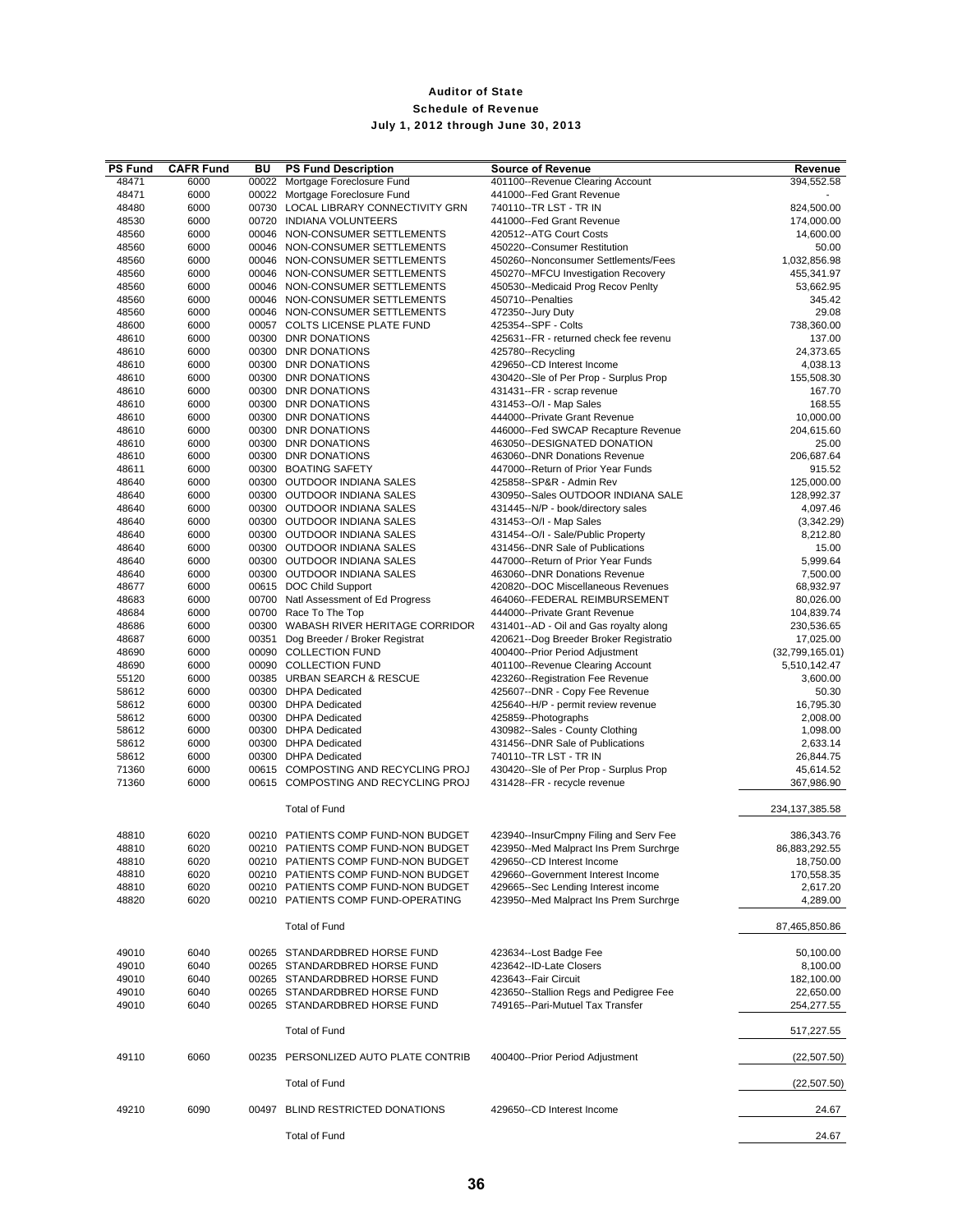| <b>PS Fund</b> | <b>CAFR Fund</b> | BU | <b>PS Fund Description</b>                                                   | <b>Source of Revenue</b>                                                  | Revenue                |
|----------------|------------------|----|------------------------------------------------------------------------------|---------------------------------------------------------------------------|------------------------|
| 49310          | 6110             |    | 00800 ELECTRIC RAIL SERVICE RD 8-3-1                                         | 411260--C. Rail Pub Utility Tax                                           | 200,640.60             |
|                |                  |    | <b>Total of Fund</b>                                                         |                                                                           | 200,640.60             |
| 49515          | 6130             |    | 00090 HAZ SUB IC6-6-6.6-1 PORTER                                             | 417590--Hazardous Waste Disposal Tax                                      | 13,340.72              |
| 49525          | 6130             |    | 00090 HAZ SUB IC6-6-6.6-1 PUTNAM                                             | 417590--Hazardous Waste Disposal Tax                                      | 283,883.17             |
| 49535          | 6130             |    | 00495 HAZ WASTE SITES-STATE CLEANUP                                          | 421080--SUPERFUND BILLINGS                                                | 140,800.54             |
| 49535          | 6130             |    | 00495 HAZ WASTE SITES-STATE CLEANUP                                          | 421090--ENFORCEMENT FINE/PEN HAZ                                          | 10,967.42              |
| 49535          | 6130             |    | 00495 HAZ WASTE SITES-STATE CLEANUP                                          | 421114--REGULAR COST RECOVERY                                             | 885,905.27             |
| 49535          | 6130             |    | 00495 HAZ WASTE SITES-STATE CLEANUP                                          | 421122--VRP COST RECOVERY                                                 |                        |
| 49540          | 6130             |    | 00495 HAZ WASTE SITES-ST CLNUP (NRD)<br>00495 HAZARDOUS SUBSTANCES IC6-6-6   | 421084--COST RECOVERY NRD SITES                                           | 6,631.11               |
| 49552<br>49552 | 6130<br>6130     |    | 00495 HAZARDOUS SUBSTANCES IC6-6-6                                           | 417590--Hazardous Waste Disposal Tax<br>421090--ENFORCEMENT FINE/PEN HAZ  | 891,671.68<br>972.44   |
| 49552          | 6130             |    | 00495 HAZARDOUS SUBSTANCES IC6-6-6                                           | 427472--DOR Haz Subst Fee                                                 | 1,271.25               |
| 49575          | 6130             |    | 00495 HAZARD SUBSTANCE RESPON TRST F                                         | 421102--LABORATORY COSTS                                                  | 4,130.50               |
| 49575          | 6130             |    | 00495 HAZARD SUBSTANCE RESPON TRST F                                         | 445000--Fed Indirect Cost Revenue                                         | 24,259.45              |
| 49599          | 6130             |    | 00050 CLOSING CENTER                                                         | 429660--Government Interest Income                                        | 3,052.92               |
|                |                  |    | <b>Total of Fund</b>                                                         |                                                                           | 2,266,886.47           |
| 49610          | 6150             |    | 00715 MIN\SPE ED TEACH SCHOLARSHIPS                                          | 740110--TR LST - TR IN                                                    |                        |
| 49610          | 6150             |    | 00719 MIN\SPE ED TEACH SCHOLARSHIPS                                          | 452130--Recovery Refunds                                                  | 4,940.00               |
| 49610          | 6150             |    | 00719 MINSPE ED TEACH SCHOLARSHIPS                                           | 740110--TR LST - TR IN                                                    | 403,441.43             |
|                |                  |    | <b>Total of Fund</b>                                                         |                                                                           | 408,381.43             |
| 49710          | 6160             |    | 00036 RURAL REHAB PLAN                                                       | 429650--CD Interest Income                                                | 188.45                 |
|                |                  |    | <b>Total of Fund</b>                                                         |                                                                           | 188.45                 |
|                |                  |    |                                                                              |                                                                           |                        |
| 49830<br>49830 | 6170<br>6170     |    | 00715 COLLEGE WORKSTUDY PROGRAM<br>00719 COLLEGE WORKSTUDY PROGRAM           | 740110--TR LST - TR IN<br>740110--TR LST - TR IN                          | 789,197.43             |
|                |                  |    | <b>Total of Fund</b>                                                         |                                                                           | 789,197.43             |
| 50020          | 6190             |    | 00719 CHE - Education Roundtable                                             | 444000--Private Grant Revenue                                             | 75,000.00              |
|                |                  |    | <b>Total of Fund</b>                                                         |                                                                           | 75,000.00              |
|                |                  |    |                                                                              |                                                                           |                        |
| 50210          | 6210             |    | 00235 STATE MOTOR VEHICLE TECHNOLOGY                                         | 400400--Prior Period Adjustment                                           | 22,363.50              |
| 50210          | 6210             |    | 00235 STATE MOTOR VEHICLE TECHNOLOGY<br>00235 STATE MOTOR VEHICLE TECHNOLOGY | 425284--Technololgy Fund Fees                                             | 5,768,837.33           |
| 50210          | 6210             |    |                                                                              | 649805--SBOA Stat Audit Charge                                            | 160,000.00             |
|                |                  |    | <b>Total of Fund</b>                                                         |                                                                           | 5,951,200.83           |
|                |                  |    |                                                                              |                                                                           |                        |
| 50310<br>50310 | 6220<br>6220     |    | 00300 NATURAL HERITAGE FD 14-4-5.1-3<br>00300 NATURAL HERITAGE FD 14-4-5.1-3 | 429680--General Interest Income<br>430420--Sle of Per Prop - Surplus Prop | 45,923.79<br>17,824.78 |
| 50310          | 6220             |    | 00300 NATURAL HERITAGE FD 14-4-5.1-3                                         | 431448--N/P - Stewardship Fund land le                                    | 30,547.90              |
|                |                  |    |                                                                              |                                                                           |                        |
|                |                  |    | <b>Total of Fund</b>                                                         |                                                                           | 94,296.47              |
| 50410          | 6230             |    | 00220 RESIDUAL ASBESTOS INJURY FUND                                          | 429650--CD Interest Income                                                | 5,096.00               |
|                |                  |    | <b>Total of Fund</b>                                                         |                                                                           | 5,096.00               |
| 50510          | 6250             |    | 00090 MOTOR FUEL TAXES                                                       | 400400--Prior Period Adjustment                                           | (3,280.15)             |
| 50510          | 6250             |    | 00090 MOTOR FUEL TAXES                                                       | 414200--Gasoline Tax                                                      | 53,250,489.04          |
| 50510          | 6250             |    | 00090 MOTOR FUEL TAXES                                                       | 414300--Special Fuel Tax                                                  | 22,223,010.66          |
| 50510          | 6250             |    | 00090 MOTOR FUEL TAXES                                                       | 414400--Motor Carrier Fuel Tax                                            | 488,510.16             |
| 50510          | 6250             |    | 00090 MOTOR FUEL TAXES                                                       | 414600--Motor Carrier Surcharge Tax                                       | 27,162,186.86          |
| 50510          | 6250             |    | 00090 MOTOR FUEL TAXES                                                       | 418890--Local Road & Street Tax                                           | 43,586,098.88          |
| 50510          | 6250             |    | 00090 MOTOR FUEL TAXES                                                       | 427445--Mtr Carrier (MF-620)                                              | 194,046.86             |
| 50510          | 6250             |    | 00090 MOTOR FUEL TAXES                                                       | 427446--Trip Permit (65%)                                                 | 225,611.75             |
| 50520          | 6250             |    | 00090 MOTOR CARRIER SUR/TAX 50%                                              | 414600--Motor Carrier Surcharge Tax                                       | 47,114,078.57          |
| 50530          | 6250             |    | 00050 LRS DIST TO LOCAL GOVT                                                 | 740710--Road and Street Local Distrbtn                                    | 73,567,056.87          |
| 50540          | 6250             |    | 00050 LOCAL ROAD-MOTOR VEHICLES                                              | 425008--Vehicle Registration & Title F                                    | 7,738,424.80           |
| 50560          | 6250             |    | 00090 PRIMARY HIGHWAY-MOTOR VEH.                                             | 427475--DOR BMV OSOW Fee                                                  | 9,578,201.44           |
|                |                  |    | <b>Total of Fund</b>                                                         |                                                                           | 285,124,435.74         |
| 50610          | 6260             |    | 00755 STATE-WIDE FAMILY PRACTICE                                             | 740110--TR LST - TR IN                                                    | 1,909,998.00           |
|                |                  |    | <b>Total of Fund</b>                                                         |                                                                           | 1,909,998.00           |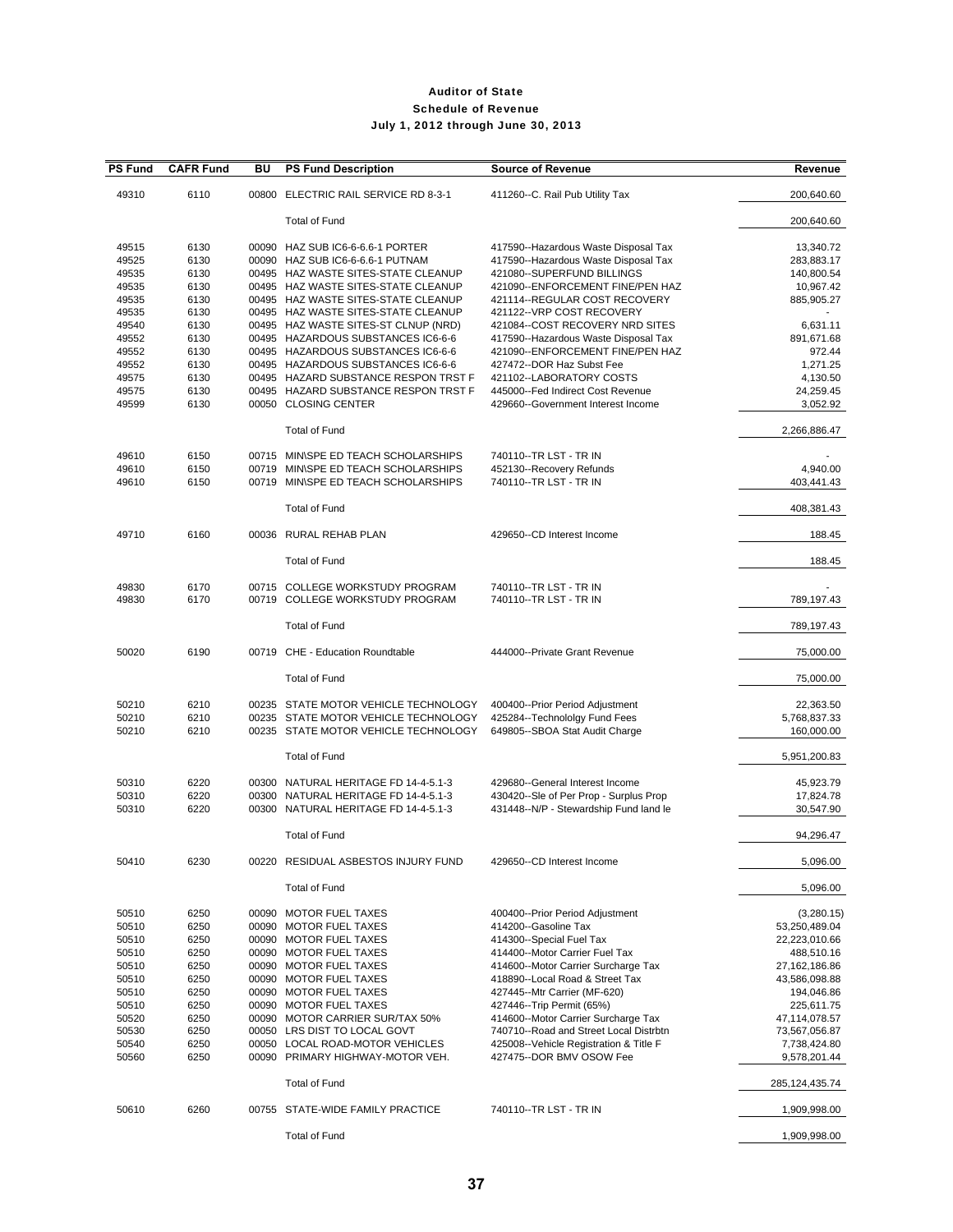| <b>PS Fund</b>                                                       | <b>CAFR Fund</b>                                             | BU | <b>PS Fund Description</b>                                                                                                                                                                                                                                                                                         | <b>Source of Revenue</b>                                                                                                                                                                                                                          | Revenue                                                                            |
|----------------------------------------------------------------------|--------------------------------------------------------------|----|--------------------------------------------------------------------------------------------------------------------------------------------------------------------------------------------------------------------------------------------------------------------------------------------------------------------|---------------------------------------------------------------------------------------------------------------------------------------------------------------------------------------------------------------------------------------------------|------------------------------------------------------------------------------------|
| 50710<br>50710                                                       | 6270<br>6270                                                 |    | 00048 FAM VIOLENCE/VICT ASST 4-23-18<br>00048 FAM VIOLENCE/VICT ASST 4-23-18                                                                                                                                                                                                                                       | 740280--RecurStatXfr- State User Fee<br>740301--Court Cost Tf Per IC 33-37-7-9                                                                                                                                                                    | 523,443.20<br>1,489,890.00                                                         |
|                                                                      |                                                              |    | <b>Total of Fund</b>                                                                                                                                                                                                                                                                                               |                                                                                                                                                                                                                                                   | 2,013,333.20                                                                       |
| 50910<br>50920<br>50920                                              | 6290<br>6290<br>6290                                         |    | 00210 IPSRM-BASIC<br>00210 POLITICAL RISK MGMT INVESTMENT<br>00210 POLITICAL RISK MGMT INVESTMENT                                                                                                                                                                                                                  | 423980--Poli Subdiv Ctstrphc Liab Prem<br>429660--Government Interest Income<br>429665--Sec Lending Interest income                                                                                                                               | 148,540.00<br>10,891.95<br>3.93                                                    |
|                                                                      |                                                              |    | <b>Total of Fund</b>                                                                                                                                                                                                                                                                                               |                                                                                                                                                                                                                                                   | 159,435.88                                                                         |
| 51010<br>51010<br>51010<br>51010                                     | 6310<br>6310<br>6310<br>6310                                 |    | 00210 MINE SUBSIDENCE E INS FD-NON B<br>00210 MINE SUBSIDENCE E INS FD-NON B<br>00210 MINE SUBSIDENCE E INS FD-NON B<br>00210 MINE SUBSIDENCE E INS FD-NON B                                                                                                                                                       | 423960--Mine Subsdnce Insur Premium<br>423980--Poli Subdiv Ctstrphc Liab Prem<br>429660--Government Interest Income<br>429665--Sec Lending Interest income                                                                                        | 1,539,657.04<br>18,646.90<br>24,248.76<br>10.84                                    |
|                                                                      |                                                              |    | <b>Total of Fund</b>                                                                                                                                                                                                                                                                                               |                                                                                                                                                                                                                                                   | 1,582,563.54                                                                       |
| 51110<br>51120<br>51120                                              | 6320<br>6320<br>6320                                         |    | 00385 STATE EMERGENCY RESPONSE COMM<br>00090 EMERGENCY PLANNING-REVENUE<br>00090 EMERGENCY PLANNING-REVENUE                                                                                                                                                                                                        | 441000--Fed Grant Revenue<br>400400--Prior Period Adjustment<br>427492--Emergency Planning Fees                                                                                                                                                   | 257,209.25<br>(1,033.55)<br>512,856.85                                             |
|                                                                      |                                                              |    | <b>Total of Fund</b>                                                                                                                                                                                                                                                                                               |                                                                                                                                                                                                                                                   | 769,032.55                                                                         |
| 30410<br>30410<br>30410<br>30414<br>30418<br>30456<br>30456          | 6330<br>6330<br>6330<br>6330<br>6330<br>6330<br>6330         |    | 00057 TOBACCO MASTER SETTLEMENT<br>00057 TOBACCO MASTER SETTLEMENT<br>00057 TOBACCO MASTER SETTLEMENT<br>00503 IN PRESCRIPTION DRUG ACCOUNT-P<br>00400 Tobacco Use Prev & Cessation<br>00038 RURAL ECONOMIC DEVELOPMENT FUN<br>00038 RURAL ECONOMIC DEVELOPMENT FUN                                                | 422880--County Slot Wagering Fee<br>429660--Government Interest Income<br>452110--Tobacco MSA Payments<br>439792--Printing Service<br>463170--TOBACCO USE PREV & CESSATION<br>423260--Registration Fee Revenue<br>439102--Training                | 3,000,000.00<br>1,222,535.61<br>129,467,003.21<br>(50.00)<br>20,117.63<br>8,580.00 |
| 30456<br>30456                                                       | 6330<br>6330                                                 |    | 00038 RURAL ECONOMIC DEVELOPMENT FUN<br>00038 RURAL ECONOMIC DEVELOPMENT FUN                                                                                                                                                                                                                                       | 441000--Fed Grant Revenue<br>740110--TR LST - TR IN                                                                                                                                                                                               | 91.30<br>1,234,843.95                                                              |
|                                                                      |                                                              |    | <b>Total of Fund</b>                                                                                                                                                                                                                                                                                               |                                                                                                                                                                                                                                                   | 134,953,121.70                                                                     |
| 51210                                                                | 6340                                                         |    | 00300 CONSERVATION OFFICERS TRAINING                                                                                                                                                                                                                                                                               | 425671--L/E - ICO Training Fees Revenu                                                                                                                                                                                                            | 21,223.39                                                                          |
|                                                                      |                                                              |    | <b>Total of Fund</b>                                                                                                                                                                                                                                                                                               |                                                                                                                                                                                                                                                   | 21,223.39                                                                          |
| 74810                                                                | 6400                                                         |    | 00048 PROP CUSTODY FUND NON BUDGET                                                                                                                                                                                                                                                                                 | 429650--CD Interest Income                                                                                                                                                                                                                        | 581.40                                                                             |
|                                                                      |                                                              |    | <b>Total of Fund</b>                                                                                                                                                                                                                                                                                               |                                                                                                                                                                                                                                                   | 581.40                                                                             |
| 51410<br>51410<br>51410                                              | 6410<br>6410<br>6410                                         |    | 00715 PART-TIME STUDENT GRANT DIST<br>00719 PART-TIME STUDENT GRANT DIST<br>00719 PART-TIME STUDENT GRANT DIST                                                                                                                                                                                                     | 740110--TR LST - TR IN<br>452130--Recovery Refunds<br>740110--TR LST - TR IN                                                                                                                                                                      | 101,348.25<br>7,639,669.95                                                         |
|                                                                      |                                                              |    | <b>Total of Fund</b>                                                                                                                                                                                                                                                                                               |                                                                                                                                                                                                                                                   | 7,741,018.20                                                                       |
| 74930<br>74930<br>74930<br>74991<br>74992<br>74993<br>74994<br>74995 | 6420<br>6420<br>6420<br>6420<br>6420<br>6420<br>6420<br>6420 |    | 00048 ABANDON PROPERTY NON BUDGET<br>00048 ABANDON PROPERTY NON BUDGET<br>00048 ABANDON PROPERTY NON BUDGET<br>00050 2005 CANCEL WARRANT HOLD ACCT<br>00050 2006 OUTDATED WARRANT HOLD ACC<br>00050 2007 Outdated Warrant Hold Acc<br>00050 2008 Outdated Warrant Hold Acc<br>00050 2009 Outdated Warrant Hold Acc | 429607--Abandon Property Interest/Div<br>462100--Abandoned Property<br>462300--Escheated Estates<br>462400--Outdated Warrants<br>462400--Outdated Warrants<br>462400--Outdated Warrants<br>462400--Outdated Warrants<br>462400--Outdated Warrants | 20,599.87<br>103,749,883.18<br>2,047,000.00<br>200.00<br>۰.                        |
|                                                                      |                                                              |    | <b>Total of Fund</b>                                                                                                                                                                                                                                                                                               |                                                                                                                                                                                                                                                   | 105,817,683.05                                                                     |
| 54510<br>54510<br>54510<br>54599                                     | 6440<br>6440<br>6440<br>6440                                 |    | 00210 TITLE INS ENFORCEMENT-OPER<br>00210 TITLE INS ENFORCEMENT-OPER<br>00210 TITLE INS ENFORCEMENT-OPER<br>00050 CLOSING CENTER                                                                                                                                                                                   | 423940--InsurCmpny Filing and Serv Fee<br>423960--Mine Subsdnce Insur Premium<br>423980--Poli Subdiv Ctstrphc Liab Prem<br>429650--CD Interest Income                                                                                             | 1,395.00<br>15,432.00<br>945,012.00<br>4,962.02                                    |
|                                                                      |                                                              |    | <b>Total of Fund</b>                                                                                                                                                                                                                                                                                               |                                                                                                                                                                                                                                                   | 966,801.02                                                                         |
| 51610                                                                | 6460                                                         |    | 00385 STATE DISASTER RELIEF                                                                                                                                                                                                                                                                                        | 740225--Public Safety Fee Transfer                                                                                                                                                                                                                | 105,602.30                                                                         |
|                                                                      |                                                              |    | <b>Total of Fund</b>                                                                                                                                                                                                                                                                                               |                                                                                                                                                                                                                                                   | 105,602.30                                                                         |
| 51710                                                                | 6470                                                         |    | 00700 PROFESSIONAL STDS BD LICENSING                                                                                                                                                                                                                                                                               | 427010--Teaching Licensing Fees                                                                                                                                                                                                                   | 1,161,820.00                                                                       |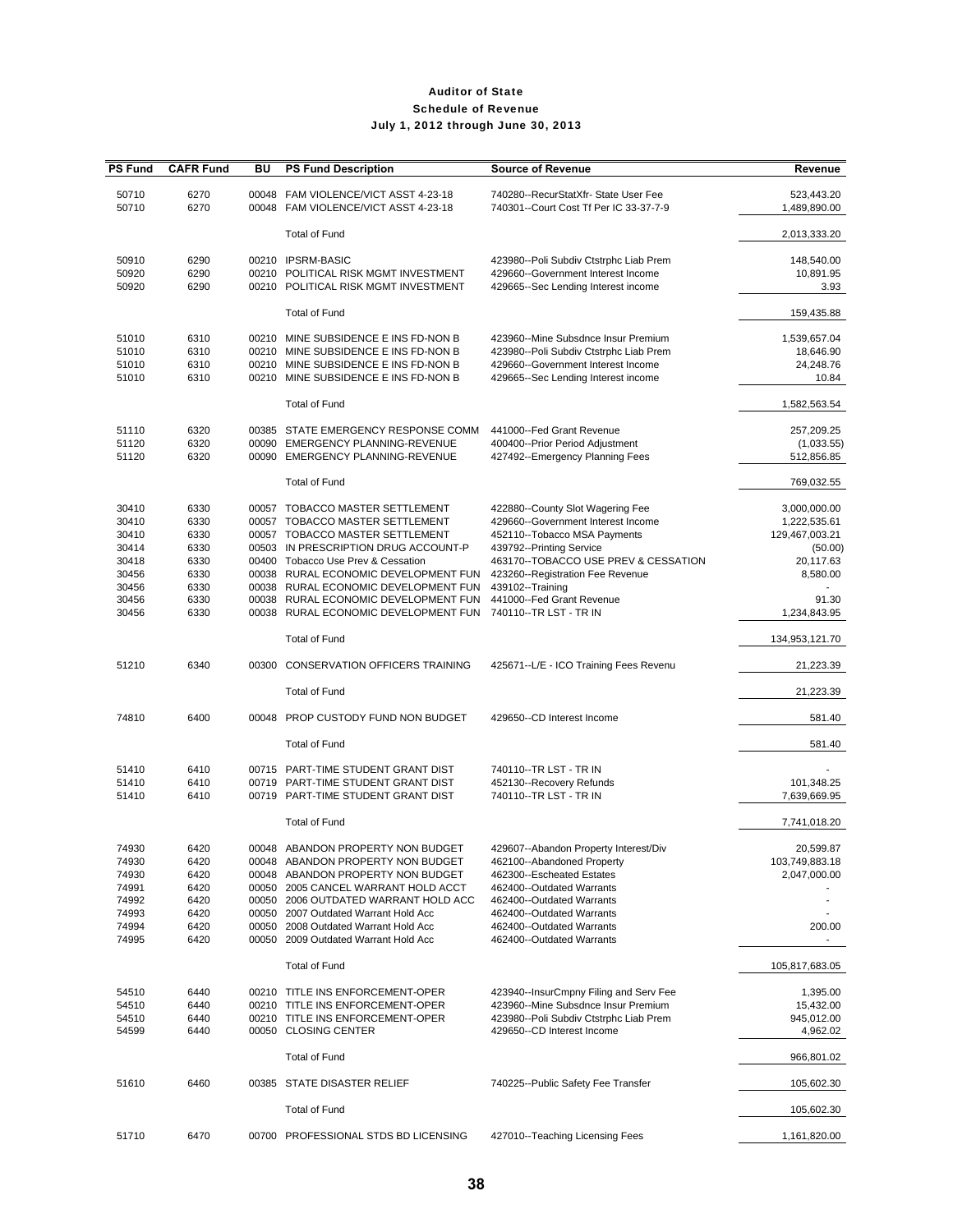| <b>PS Fund</b>                                                                                  | <b>CAFR Fund</b>                                                                     | ΒU | <b>PS Fund Description</b>                                                                                                                                                                                                                                                                                                             | <b>Source of Revenue</b>                                                                                                                                                                                                                                                                                                                                                                                                           | Revenue                                                                                                                                            |
|-------------------------------------------------------------------------------------------------|--------------------------------------------------------------------------------------|----|----------------------------------------------------------------------------------------------------------------------------------------------------------------------------------------------------------------------------------------------------------------------------------------------------------------------------------------|------------------------------------------------------------------------------------------------------------------------------------------------------------------------------------------------------------------------------------------------------------------------------------------------------------------------------------------------------------------------------------------------------------------------------------|----------------------------------------------------------------------------------------------------------------------------------------------------|
|                                                                                                 |                                                                                      |    | <b>Total of Fund</b>                                                                                                                                                                                                                                                                                                                   |                                                                                                                                                                                                                                                                                                                                                                                                                                    | 1,161,820.00                                                                                                                                       |
| 51810<br>51810                                                                                  | 6480<br>6480                                                                         |    | 00050 FED REVENUE SHARING TRUST<br>00050 FED REVENUE SHARING TRUST                                                                                                                                                                                                                                                                     | 429660--Government Interest Income<br>429665--Sec Lending Interest income                                                                                                                                                                                                                                                                                                                                                          | 4,147.92<br>0.80                                                                                                                                   |
|                                                                                                 |                                                                                      |    | <b>Total of Fund</b>                                                                                                                                                                                                                                                                                                                   |                                                                                                                                                                                                                                                                                                                                                                                                                                    | 4,148.72                                                                                                                                           |
| 74030<br>74030                                                                                  | 6510<br>6510                                                                         |    | 00072 TEACHERS RETIRE NON BUDGET<br>00072 TEACHERS RETIRE NON BUDGET                                                                                                                                                                                                                                                                   | 429495--Lottery Surplus Revenue Contra<br>429499--Lottery Surplus Revenue                                                                                                                                                                                                                                                                                                                                                          | (27,500,000.00)<br>25,000,000.00                                                                                                                   |
|                                                                                                 |                                                                                      |    | <b>Total of Fund</b>                                                                                                                                                                                                                                                                                                                   |                                                                                                                                                                                                                                                                                                                                                                                                                                    | (2,500,000.00)                                                                                                                                     |
| 74120<br>74140                                                                                  | 6520<br>6520                                                                         |    | 00072 P.E.R.F OPERATING<br>00072 P.E.R.F NON BUDGET                                                                                                                                                                                                                                                                                    | 740116 -- AA REV TR - TR IN<br>471401--RET CONTR - PERF EMPLR                                                                                                                                                                                                                                                                                                                                                                      | 250,000.00<br>250,000.00                                                                                                                           |
|                                                                                                 |                                                                                      |    | <b>Total of Fund</b>                                                                                                                                                                                                                                                                                                                   |                                                                                                                                                                                                                                                                                                                                                                                                                                    | 500,000.00                                                                                                                                         |
| 74210                                                                                           | 6550                                                                                 |    | 00072 JUDGES RETIRE NON BUDGET                                                                                                                                                                                                                                                                                                         | 740301--Court Cost Tf Per IC 33-37-7-9                                                                                                                                                                                                                                                                                                                                                                                             | 7,152,584.00                                                                                                                                       |
|                                                                                                 |                                                                                      |    | <b>Total of Fund</b>                                                                                                                                                                                                                                                                                                                   |                                                                                                                                                                                                                                                                                                                                                                                                                                    | 7,152,584.00                                                                                                                                       |
| 54310<br>54310                                                                                  | 6570<br>6570                                                                         |    | 00036 CLEAN WATER INDIANA<br>00036 CLEAN WATER INDIANA                                                                                                                                                                                                                                                                                 | 422020--Conference Workshop Fees<br>740110--TR LST - TR IN                                                                                                                                                                                                                                                                                                                                                                         | 4,151,425.00                                                                                                                                       |
|                                                                                                 |                                                                                      |    | <b>Total of Fund</b>                                                                                                                                                                                                                                                                                                                   |                                                                                                                                                                                                                                                                                                                                                                                                                                    | 4,151,425.00                                                                                                                                       |
| 74510<br>74510<br>74510<br>74510<br>74510<br>74510<br>74510<br>74510                            | 6590<br>6590<br>6590<br>6590<br>6590<br>6590<br>6590<br>6590                         |    | 00072 PENSION RELIEF FD NON BUDGET<br>00072 PENSION RELIEF FD NON BUDGET<br>00072 PENSION RELIEF FD NON BUDGET<br>00072 PENSION RELIEF FD NON BUDGET<br>00072 PENSION RELIEF FD NON BUDGET<br>00072 PENSION RELIEF FD NON BUDGET<br>00072 PENSION RELIEF FD NON BUDGET<br>00072 PENSION RELIEF FD NON BUDGET                           | 400400--Prior Period Adjustment<br>416100--Alcoholic Beverage Taxes<br>416105--Alcoholic Beverage Tax Contra<br>416200--Cigarette and Tobacco Prod Tax<br>416205--Cigarette & Tobacco Tax Contra<br>429495--Lottery Surplus Revenue Contra<br>429499--Lottery Surplus Revenue<br>740215--PDIF INTEREST XFER TO PERF                                                                                                                | 4,835.38<br>3,452,723.76<br>(3,431,614.28)<br>24,668,123.53<br>(25, 455, 404.51)<br>(27,500,000.00)<br>25,000,000.00<br>462,479.18                 |
|                                                                                                 |                                                                                      |    | <b>Total of Fund</b>                                                                                                                                                                                                                                                                                                                   |                                                                                                                                                                                                                                                                                                                                                                                                                                    | (2,798,856.94)                                                                                                                                     |
| 74610<br>74610<br>74630                                                                         | 6600<br>6600<br>6600                                                                 |    | 00048 ST POLICE RETIREMENT PENSION<br>00048 ST POLICE RETIREMENT PENSION<br>00048 ST POLICE PENSION HEALTH INS                                                                                                                                                                                                                         | 420351--Primary Source Fees<br>740758--State Police Pension Expense<br>462100--Abandoned Property                                                                                                                                                                                                                                                                                                                                  | 1,219.05<br>12,296,567.00                                                                                                                          |
|                                                                                                 |                                                                                      |    | <b>Total of Fund</b>                                                                                                                                                                                                                                                                                                                   |                                                                                                                                                                                                                                                                                                                                                                                                                                    | 12,297,786.05                                                                                                                                      |
| 74320<br>74330<br>76010<br>76010<br>76010<br>76010<br>76010<br>76010<br>76010<br>77010<br>77010 | 6605<br>6605<br>6605<br>6605<br>6605<br>6605<br>6605<br>6605<br>6605<br>6605<br>6605 |    | 00300 OPEB Trust Fund - DNR<br>00230 OPEB Trust Fund - ATC / Excise<br>00100 State Police 401h<br>00100 State Police 401h<br>00100 State Police 401h<br>00100 State Police 401h<br>00100 State Police 401h<br>00100 State Police 401h<br>00100 State Police 401h<br>00100 ISP 115 Health Trust Fund<br>00100 ISP 115 Health Trust Fund | 749901--Retiree Medical Benefits Xfer<br>749901--Retiree Medical Benefits Xfer<br>429650--CD Interest Income<br>429660--Government Interest Income<br>429665--Sec Lending Interest income<br>471960--401(h) Employee Contributions<br>471961--401(h) Disability Hlth Ins Cnt<br>471962--Retiree Hlth Ins Cntrbs<br>471964--Retiree Drug Subsidy<br>471970--115 Trust-Transfer from 20% LT<br>749901--Retiree Medical Benefits Xfer | 266,955.00<br>120,472.00<br>2,946.88<br>16,717.97<br>1.89<br>932,467.07<br>17,305.36<br>$\blacksquare$<br>547,683.87<br>200,000.00<br>2,436,820.00 |
|                                                                                                 |                                                                                      |    | <b>Total of Fund</b>                                                                                                                                                                                                                                                                                                                   |                                                                                                                                                                                                                                                                                                                                                                                                                                    | 4,541,370.04                                                                                                                                       |
| 52010<br>52010<br>52010                                                                         | 6610<br>6610<br>6610                                                                 |    | 00800 PUBLIC UTILITY TAX<br>00800 PUBLIC UTILITY TAX<br>00800 PUBLIC UTILITY TAX                                                                                                                                                                                                                                                       | 400400--Prior Period Adjustment<br>412010--State Sales Tax<br>414400--Motor Carrier Fuel Tax                                                                                                                                                                                                                                                                                                                                       | (25, 431.00)<br>8,415,293.59<br>6,803,929.55                                                                                                       |
|                                                                                                 |                                                                                      |    | <b>Total of Fund</b>                                                                                                                                                                                                                                                                                                                   |                                                                                                                                                                                                                                                                                                                                                                                                                                    | 15, 193, 792. 14                                                                                                                                   |
| 52110                                                                                           | 6620                                                                                 |    | 00048 PURDUE TRUST FUND PRINCIPAL                                                                                                                                                                                                                                                                                                      | 429650--CD Interest Income                                                                                                                                                                                                                                                                                                                                                                                                         | 1,203.22                                                                                                                                           |
|                                                                                                 |                                                                                      |    | <b>Total of Fund</b>                                                                                                                                                                                                                                                                                                                   |                                                                                                                                                                                                                                                                                                                                                                                                                                    | 1,203.22                                                                                                                                           |
| 72410<br>72410<br>72410<br>72410<br>72410<br>72410                                              | 6660<br>6660<br>6660<br>6660<br>6660<br>6660                                         |    | 00048 COMMON SCHOOL RELIEF<br>00048 COMMON SCHOOL RELIEF<br>00048 COMMON SCHOOL RELIEF<br>00048 COMMON SCHOOL RELIEF<br>00048 COMMON SCHOOL RELIEF<br>00048 COMMON SCHOOL RELIEF                                                                                                                                                       | 422325--Exam Violation Fees<br>429660--Government Interest Income<br>429691--CSF Investment Income<br>452140--Seizure for controlled substan<br>461050--Forfeitures<br>462300--Escheated Estates                                                                                                                                                                                                                                   | 90,341.86<br>700.28<br>1,390.26<br>48,638.00<br>4,993,878.20<br>121,847.75                                                                         |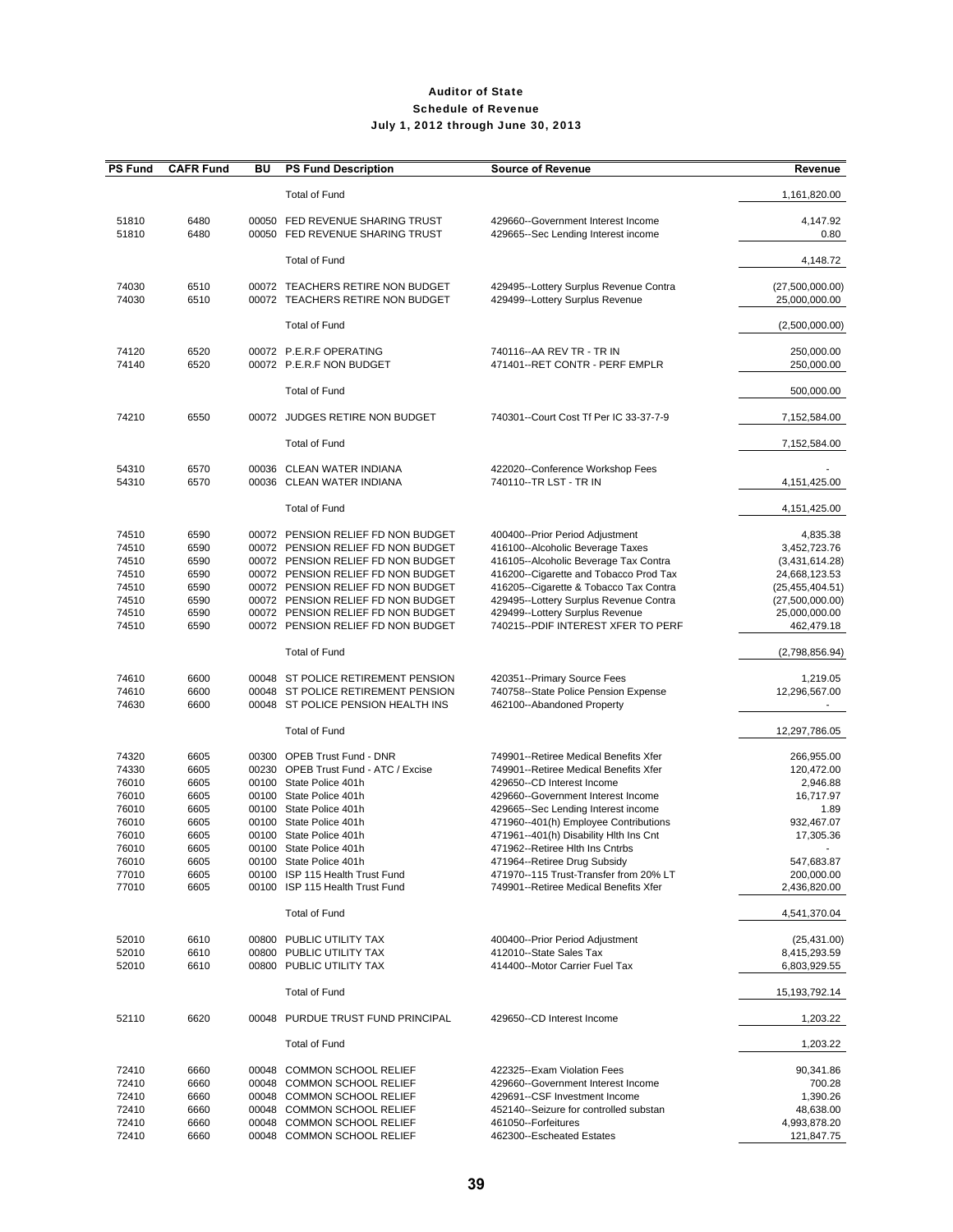| <b>PS Fund</b> | <b>CAFR Fund</b> | ΒU | <b>PS Fund Description</b>                                       | <b>Source of Revenue</b>                                                  | Revenue                     |
|----------------|------------------|----|------------------------------------------------------------------|---------------------------------------------------------------------------|-----------------------------|
|                |                  |    | <b>Total of Fund</b>                                             |                                                                           | 5,256,796.35                |
| 72510          | 6670             |    | 00048 I U ENDOWMENT                                              | 429650--CD Interest Income                                                | 2,798.94                    |
|                |                  |    | <b>Total of Fund</b>                                             |                                                                           | 2,798.94                    |
| 70020          | 6720             |    | 00510 UNEMPLOYMENT COMP TRUST FUND                               | 417810--Unemployment Tax                                                  | 566,697,990.32              |
| 70020          | 6720             |    | 00510 UNEMPLOYMENT COMP TRUST FUND                               | 417820--IWT Revenue                                                       | 976,400.15                  |
| 70020          | 6720             |    | 00510 UNEMPLOYMENT COMP TRUST FUND                               | 442100--UI Benefit Recoupment                                             | 361,366.00                  |
|                |                  |    | <b>Total of Fund</b>                                             |                                                                           | 568,035,756.47              |
| 70030          | 6730             |    | 00510 EMPLOYMENT SECURITY REFUNDS                                | 417500--EMPLOYMENT SECURITY REFUNDS                                       | (1,409,798.67)              |
| 70030          | 6730             |    | 00510 EMPLOYMENT SECURITY REFUNDS                                | 417810--Unemployment Tax                                                  |                             |
|                |                  |    | <b>Total of Fund</b>                                             |                                                                           | (1,409,798.67)              |
|                |                  |    |                                                                  |                                                                           |                             |
| 70040          | 6740             |    | 00510 EMPL SECURITY BENEFIT FUND                                 | 417810--Unemployment Tax                                                  | 188,349,976.29              |
| 70040          | 6740             |    | 00510 EMPL SECURITY BENEFIT FUND                                 | 442100--UI Benefit Recoupment                                             | 96,507.06                   |
|                |                  |    | <b>Total of Fund</b>                                             |                                                                           | 188,446,483.35              |
| 52410          | 6750             |    | 00510 SPECIAL EMPLOYMENT SECURITY                                | 451410--Intrst Pnlt Deling Unemply Tax                                    | 18,930,750.07               |
|                |                  |    | <b>Total of Fund</b>                                             |                                                                           | 18,930,750.07               |
| 70050          | 6770             |    | 00510 FEDERAL BENEFIT                                            | 417500--EMPLOYMENT SECURITY REFUNDS                                       | 479,675,430.92              |
| 70090          | 6770             |    | 00510 UNEMPLOYMENT INSURE SOLVENCY                               | 417815--Unemployment Insurance Surchar                                    | 50,108,400.05               |
| 70090          | 6770             |    | 00510 UNEMPLOYMENT INSURE SOLVENCY                               | 429680--General Interest Income                                           | 73,092.23                   |
|                |                  |    | <b>Total of Fund</b>                                             |                                                                           | 529,856,923.20              |
| 72610          | 6800             |    | 00700 VETERANS MEMORIAL CONSTRUCTION                             | 429601--Interest on Loans                                                 | 705.00                      |
|                |                  |    | <b>Total of Fund</b>                                             |                                                                           | 705.00                      |
|                |                  |    |                                                                  |                                                                           |                             |
| 52510          | 6810             |    | 00040 RETIREMENT HOME GUARANTY                                   | 429650--CD Interest Income                                                | 1,763.13                    |
| 52510<br>52510 | 6810<br>6810     |    | 00040 RETIREMENT HOME GUARANTY<br>00040 RETIREMENT HOME GUARANTY | 429660--Government Interest Income<br>429665--Sec Lending Interest income | 3,895.96<br>2.25            |
|                |                  |    |                                                                  |                                                                           |                             |
|                |                  |    | <b>Total of Fund</b>                                             |                                                                           | 5,661.34                    |
| 52610          | 6820             |    | 00495 ASBESTOS INVESTMENTS (AIR)                                 | 421020--ASBESTOS ACCREDITATION                                            | 231,250.00                  |
| 52610          | 6820             |    | 00495 ASBESTOS INVESTMENTS (AIR)                                 | 421022--ASBESTOS TRAINING COURSE PROVI                                    | 71,500.00                   |
| 52610          | 6820             |    | 00495 ASBESTOS INVESTMENTS (AIR)                                 | 421026--ASBESTOS DEMOLITION/RENOVATION                                    | 135,400.00                  |
| 52610          | 6820             |    | 00495 ASBESTOS INVESTMENTS (AIR)                                 | 421086--ENFORCEMENT FINE/PEN ASBESTOS                                     | 43,875.00                   |
| 52620          | 6820             |    | 00495 ASBESTOS TRUST FUND                                        | 421026--ASBESTOS DEMOLITION/RENOVATION                                    | 50.00                       |
| 52620          | 6820             |    | 00495 ASBESTOS TRUST FUND                                        | 445000--Fed Indirect Cost Revenue                                         | 2,770.97                    |
|                |                  |    | <b>Total of Fund</b>                                             |                                                                           | 484,845.97                  |
| 52710          | 6830             |    | 00495 UST OPERATING (OER)                                        | 400400--Prior Period Adjustment                                           | (9, 160.23)                 |
| 52710<br>52710 | 6830<br>6830     |    | 00495 UST OPERATING (OER)<br>00495 UST OPERATING (OER)           | 421085--COST RECOVERY PETROLEUM<br>427465--DOR UST Fees                   | 470,833.10                  |
| 52710          | 6830             |    | 00495 UST OPERATING (OER)                                        | 443500--GrantRevenue from Quasi-Agency                                    | 12,353.85                   |
| 52710          | 6830             |    | 00495 UST OPERATING (OER)                                        | 643103--Underground Storage Tank Fee                                      | 3,567.60                    |
| 52720          | 6830             |    | 00495 UST INVESTMENTS (OER)                                      | 421085--COST RECOVERY PETROLEUM                                           | 682.93                      |
| 52720          | 6830             |    | 00495 UST INVESTMENTS (OER)                                      | 421098--ENFORCEMENT FINE/PEN UST                                          | 115,179.28                  |
| 52720          | 6830             |    | 00495 UST INVESTMENTS (OER)                                      | 429660--Government Interest Income                                        | 1,633.33                    |
| 52720          | 6830             |    | 00495 UST INVESTMENTS (OER)<br>00495 UPST TRUST FUND-TRANSFER    | 429665--Sec Lending Interest income<br>445000--Fed Indirect Cost Revenue  | 1.25                        |
| 52730          | 6830             |    |                                                                  |                                                                           | 10,270.74                   |
|                |                  |    | <b>Total of Fund</b>                                             |                                                                           | 605,361.85                  |
| 74710          | 6840             |    | 00072 PUBLIC SAFETY SPEC DEATH BENE                              | 471700--RET CONTR -PUBSFTY SPC DTH BEN                                    | (123,061.78)                |
|                |                  |    | <b>Total of Fund</b>                                             |                                                                           | (123,061.78)                |
| 52810          | 6850             |    | 00495 UPST OPERATING                                             | 643103--Underground Storage Tank Fee                                      | 1,435.36                    |
| 52820          | 6850             |    | 00495 UPST INVESTMENTS                                           | 400400--Prior Period Adjustment                                           | (9, 160.22)                 |
| 52820<br>52820 | 6850<br>6850     |    | 00495 UPST INVESTMENTS<br>00495 UPST INVESTMENTS                 | 421600--UST Fuel Inspection Fee<br>427465--DOR UST Fees                   | 45,596,735.40<br>641,826.51 |
| 52820          | 6850             |    | 00495 UPST INVESTMENTS                                           | 429660--Government Interest Income                                        | 105,764.59                  |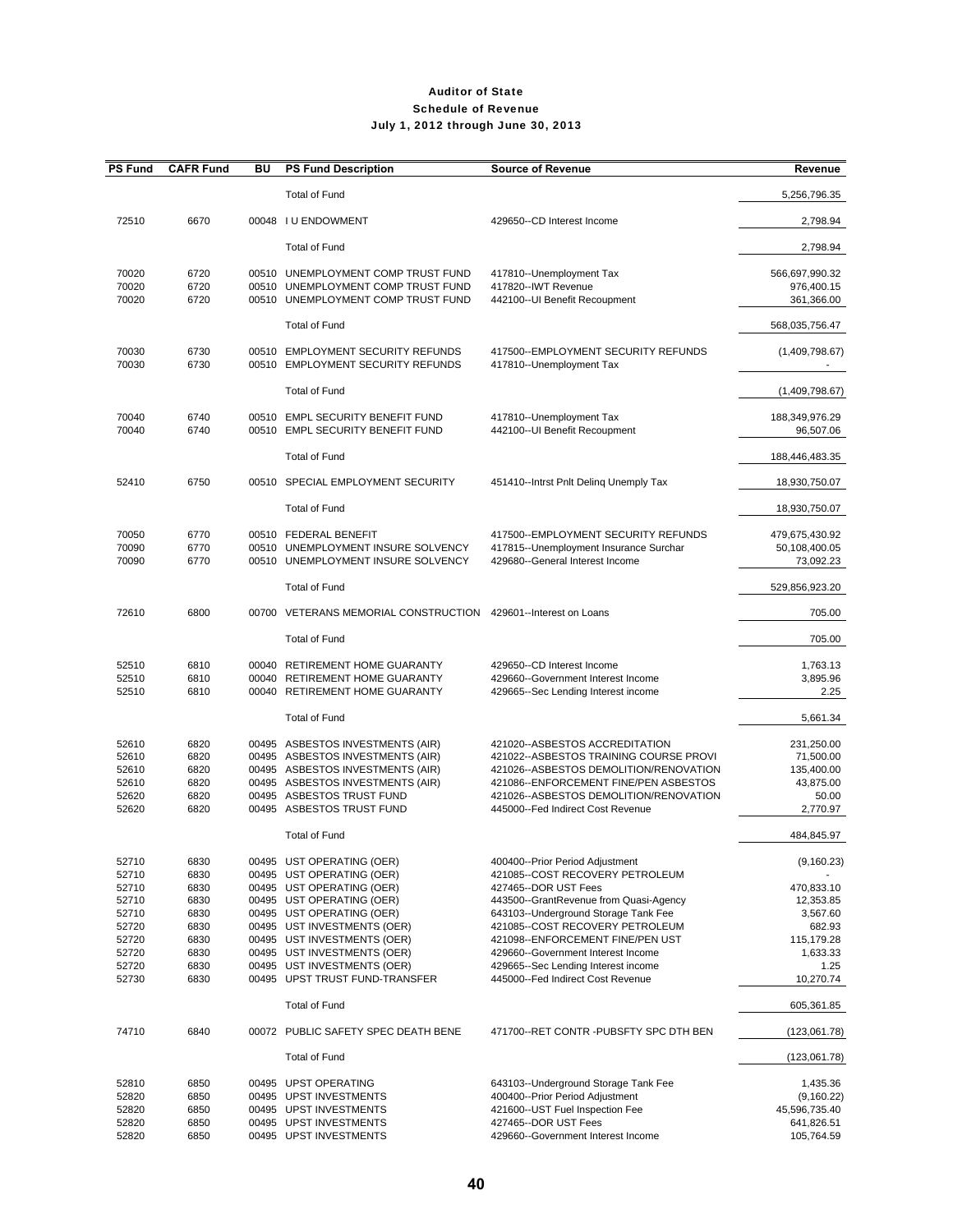| <b>PS Fund</b> | <b>CAFR Fund</b> | BU | <b>PS Fund Description</b>                                                   | <b>Source of Revenue</b>                                    | Revenue                    |
|----------------|------------------|----|------------------------------------------------------------------------------|-------------------------------------------------------------|----------------------------|
| 52820          | 6850             |    | 00495 UPST INVESTMENTS                                                       | 429665--Sec Lending Interest income                         | 22.27                      |
| 52820          | 6850             |    | 00495 UPST INVESTMENTS                                                       | 643103--Underground Storage Tank Fee                        | 2,132.22                   |
| 52840          | 6850             |    | 00495 UPST EXCESS LIABILITY TRUST FD                                         | 445000--Fed Indirect Cost Revenue                           | 215,082.92                 |
|                |                  |    | <b>Total of Fund</b>                                                         |                                                             | 46,553,839.05              |
| 54210          | 6860             |    | 00400 LEAD ACCREDITATION PROG (AIR)                                          | 421300--Lead Based Paint Licens Fees                        | 38,100.00                  |
|                |                  |    | <b>Total of Fund</b>                                                         |                                                             | 38,100.00                  |
| 54810          | 6880             |    | 00038 ADVERTISING REVENUE                                                    | 425742--O/I - Advertising Revenue                           | 1,185,554.23               |
|                |                  |    | <b>Total of Fund</b>                                                         |                                                             | 1,185,554.23               |
| 54910          | 6890             |    | 00048 CONGRSS TWNSHP SCHOOL PRINCIPL                                         | 472020--Congrsnl Township School Funds                      | 61,422.57                  |
| 54920          | 6890             |    | 00048 CONGRSS TWNSHP SCHOOL INTEREST 429650--CD Interest Income              |                                                             | 4,899.15                   |
| 54920          | 6890             |    | 00048 CONGRSS TWNSHP SCHOOL INTEREST 472020--Congrsnl Township School Funds  |                                                             | 102,606.97                 |
|                |                  |    | <b>Total of Fund</b>                                                         |                                                             | 168,928.69                 |
| 52910          | 6910             |    | 00700 EDUCATION LICENSE PLATE FEES                                           | 740227--ED PLATE FEE STATE SHARE                            | 47,968.75                  |
|                |                  |    | <b>Total of Fund</b>                                                         |                                                             | 47,968.75                  |
| 53010          | 6920             |    | 00410 MDCO PROGRAM                                                           | 423080--Health Facility Fee                                 | 210,028.15                 |
|                |                  |    | <b>Total of Fund</b>                                                         |                                                             | 210,028.15                 |
| 55020          | 6930             |    | 00300 FLOOD CTRL REVOLVING LOANS                                             | 429635--Flood Ctrl Rev Fd - Int                             | 20,784.00                  |
|                |                  |    | Total of Fund                                                                |                                                             | 20,784.00                  |
| 58510          | 6940             |    | 00070 SPD HR SERVICES                                                        | 439900--HR Service                                          | 84,283.70                  |
| 58510<br>58510 | 6940<br>6940     |    | 00070 SPD HR SERVICES<br>00070 SPD HR SERVICES                               | 649102--Training<br>649900--HR Service Fees                 | 7,984,271.02               |
|                |                  |    | <b>Total of Fund</b>                                                         |                                                             | 8,068,554.72               |
|                |                  |    |                                                                              |                                                             |                            |
| 58610          | 6950             |    | 00057 RETIREE HEALTH BENEFIT TRUST                                           | 471962--Retiree Hith Ins Cntrbs                             | 78,033.00                  |
| 58610          | 6950             |    | 00057 RETIREE HEALTH BENEFIT TRUST                                           | 749901--Retiree Medical Benefits Xfer                       | 22,125,268.61              |
| 58699          | 6950             |    | 00050 CLOSING CENTER                                                         | 429660--Government Interest Income                          | 476,523.85                 |
|                |                  |    | <b>Total of Fund</b>                                                         |                                                             | 22,679,825.46              |
| 59010          | 6960             |    | 00160 Veterans' Affairs Trust Fund                                           | 425340--SPF - Support our Troops                            | 967,030.00                 |
| 59010          | 6960             |    | 00160 Veterans' Affairs Trust Fund                                           | 425350--SPF - DARE                                          | 1,755.00                   |
| 59010          | 6960             |    | 00160 Veterans' Affairs Trust Fund                                           | 429650--CD Interest Income                                  | 1,769.44                   |
| 59010          | 6960             |    | 00160 Veterans' Affairs Trust Fund                                           | 429660--Government Interest Income                          | 13,577.92                  |
| 59010          | 6960             |    | 00160 Veterans' Affairs Trust Fund                                           | 429665--Sec Lending Interest income                         | 6.13                       |
| 59010          | 6960             |    | 00160 Veterans' Affairs Trust Fund                                           | 740116 -- AA REV TR - TR IN                                 | 168,000.00                 |
|                |                  |    | Total of Fund                                                                |                                                             | 1,152,138.49               |
| 75101          | 6990             |    | 00090 INDIANAPOLIS NORTH OF SOUTH CT                                         | 418896--CTP Local                                           | 91,217.00                  |
| 75101          | 6990             |    | 00090 INDIANAPOLIS NORTH OF SOUTH CT                                         | 740834--LOIT Transfer In -CTP<br>418896--CTP Local          | 14,963.00                  |
| 75102<br>75102 | 6990<br>6990     |    | 00090 Seymour CTP<br>00090 Seymour CTP                                       | 740834--LOIT Transfer In -CTP                               | 180,618.00<br>45,096.00    |
| 75103          | 6990             |    | 00090 INDIANAPOLIS PURDUE/AMERIPLEX                                          | 418896--CTP Local                                           | 127,584.00                 |
| 75103          | 6990             |    | 00090 INDIANAPOLIS PURDUE/AMERIPLEX                                          | 740834--LOIT Transfer In -CTP                               | 48,414.00                  |
| 75109          | 6990             |    | 00090 COLUMBUS - CTP - Airport                                               | 418896--CTP Local                                           | 838,072.00                 |
| 75109          | 6990             |    | 00090 COLUMBUS - CTP - Airport                                               | 740834--LOIT Transfer In -CTP                               | 308,114.00                 |
| 75111          | 6990             |    | 00048 GRAIN IND FD - PROD PREMIUMS                                           | 429650--CD Interest Income                                  | 6,161.25                   |
| 75111          | 6990             |    | 00048 GRAIN IND FD - PROD PREMIUMS                                           | 429660--Government Interest Income                          | 37,417.28                  |
| 75111          | 6990             |    | 00048 GRAIN IND FD - PROD PREMIUMS                                           | 429665--Sec Lending Interest income                         | 2.42                       |
| 75112          | 6990             |    | 00258 IC22-9-1-6 SETTLEMENTS ESCROW                                          | 450230--Consumer Settlements                                | 1,000.00                   |
| 75115          | 6990             |    | 00090 COMMERCIAL VEH EXCISE TAX FUND<br>00090 COMMERCIAL VEH EXCISE TAX FUND | 400400--Prior Period Adjustment                             | (1,531,364.39)             |
| 75115<br>75117 | 6990<br>6990     |    | 00235 INDIANA NATIVE AMERICAN TRUST                                          | 413300--Commercial Vehicle Excise Tax<br>425366--SPF - INAT | 59,444,506.99<br>51,500.00 |
| 75118          | 6990             |    | 00235 INDIANA FFA TRUST                                                      | 425363--SPF - IFFAT                                         | (2,790.00)                 |
| 75120          | 6990             |    | 00235 TEAMSTERS                                                              | 425405--Teamsters Trust                                     | 3,300.00                   |
| 75121          | 6990             |    | 00235 BOY SCOUT TRUST                                                        | 425304--SPF - Butler                                        | 12,975.00                  |
| 75121          | 6990             |    | 00235 BOY SCOUT TRUST                                                        | 425360--SPF - IBST                                          | (8,057.55)                 |
| 75122          | 6990             |    | 00235 DARE TRUST                                                             | 425350--SPF - DARE                                          | (10,075.00)                |
| 75123          | 6990             |    | 00235 INDIANA HEALTH TRUST                                                   | 425391--Health Trust Fee                                    | (11, 466.00)               |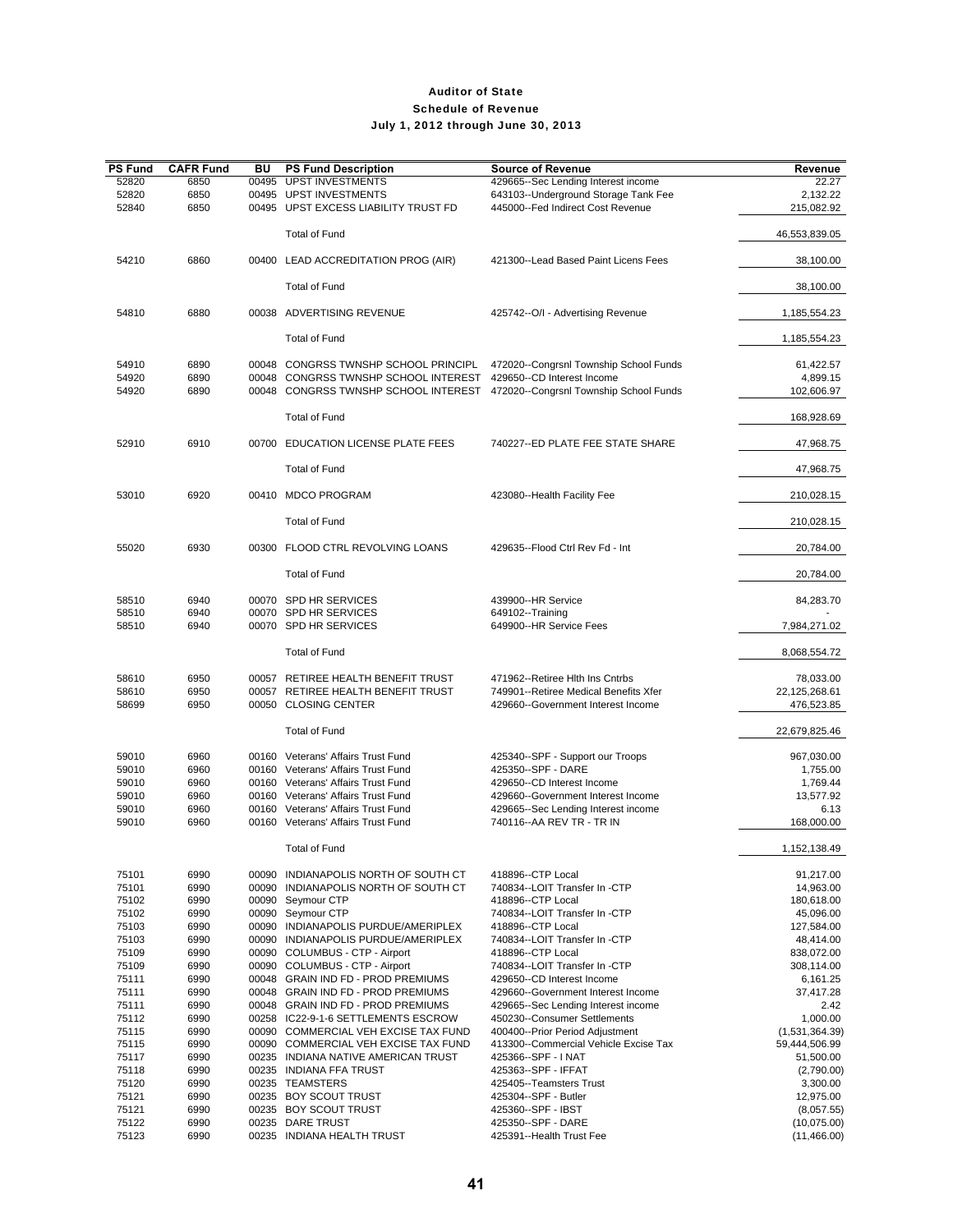| <b>PS Fund</b> | <b>CAFR Fund</b> | BU | <b>PS Fund Description</b>                                                | <b>Source of Revenue</b>                                       | Revenue                    |
|----------------|------------------|----|---------------------------------------------------------------------------|----------------------------------------------------------------|----------------------------|
| 75124          | 6990             |    | 00050 STATE EDUC INSTITUTION/IU                                           | 425312 -- SPF - IU                                             | 1,304,375.00               |
| 75126          | 6990             |    | 00090 CRED CITY OF BLOOMINGTON                                            | 418895--CRED Local                                             | 829,169.00                 |
| 75126          | 6990             |    | 00090 CRED CITY OF BLOOMINGTON                                            | 740831--LOIT Transfer In û PSCDA                               | 170,831.00                 |
| 75127<br>75127 | 6990<br>6990     |    | 00090 CRED CITY OF MARION<br>00090 CRED CITY OF MARION                    | 418895--CRED Local<br>740832--LOIT Transfer In - CRED          | 474,825.00<br>139,510.00   |
| 75130          | 6990             |    | 00090 CRED DELAWARE COUNTY-DELPHI                                         | 418895 -- CRED Local                                           | 299,396.00                 |
| 75130          | 6990             |    | 00090 CRED DELAWARE COUNTY-DELPHI                                         | 740832--LOIT Transfer In - CRED                                | 84,036.00                  |
| 75131          | 6990             |    | 00090 CRED BLOOMINGTON DOWNTOWN                                           | 418895--CRED Local                                             | 713,481.00                 |
| 75131          | 6990             |    | 00090 CRED BLOOMINGTON DOWNTOWN                                           | 740832--LOIT Transfer In - CRED                                | 36,519.00                  |
| 75132          | 6990             |    | 00090 CRED CITY OF SOUTH BEND                                             | 418895--CRED Local                                             | 653,185.00                 |
| 75135          | 6990             |    | 00090 INDIANAPOLIS IN TECH-CTP                                            | 418896--CTP Local                                              | 922,543.81                 |
| 75135          | 6990             |    | 00090 INDIANAPOLIS IN TECH-CTP                                            | 740834--LOIT Transfer In -CTP                                  | 340,510.19                 |
| 75136          | 6990             |    | 00090 ANDERSON - CTP                                                      | 418896--CTP Local                                              | 488,255.00                 |
| 75136<br>75138 | 6990             |    | 00090 ANDERSON - CTP<br>00090 COLUMBUS - CTP Downtown                     | 740834--LOIT Transfer In -CTP<br>418896 -- CTP Local           | 251,307.00                 |
| 75138          | 6990<br>6990     |    | 00090 COLUMBUS - CTP Downtown                                             | 740834--LOIT Transfer In -CTP                                  | 1,498,450.00<br>550,900.00 |
| 75139          | 6990             |    | 00235 PURDUE UNIV LICENSE PLATE TRUS                                      | 425319--SPF - Purdue                                           | 1,082,250.00               |
| 75140          | 6990             |    | 00235 LEWIS & CLARK LIC PLATE TRUST                                       | 425375--SPF - Lewis and Clark                                  | (9,674.52)                 |
| 75140          | 6990             |    | 00235 LEWIS & CLARK LIC PLATE TRUST                                       | 425376 -- SPF - Riley HFK                                      | (1,425.00)                 |
| 75141          | 6990             |    | 00235 RILEY CHILD'S HOSP LIC PLATE                                        | 425376--SPF - Riley HFK                                        | (31,625.00)                |
| 75142          | 6990             |    | 00090 MUNCIE - CTP                                                        | 418896--CTP Local                                              | 115,917.00                 |
| 75143          | 6990             |    | 00050 WATERCRAFT DISTRIBUTION                                             | 413700--Watercraft Excise Tax                                  | 8,438,384.78               |
| 75144          | 6990             |    | 00050 EDUCATION PLATE FEE                                                 | 425361--SPF - IEdT                                             | 196,250.00                 |
| 75146          | 6990             |    | 00090 CITY OF KOKOMO INVENTREK-CTP                                        | 418896--CTP Local                                              | 135,046.00                 |
| 75146<br>75147 | 6990             |    | 00090 CITY OF KOKOMO INVENTREK-CTP                                        | 740834--LOIT Transfer In -CTP                                  | 63,908.00                  |
| 75147          | 6990<br>6990     |    | 00090 CITY OF SCOTTSBURG - CTP<br>00090 CITY OF SCOTTSBURG - CTP          | 418896 -- CTP Local<br>740831--LOIT Transfer In û PSCDA        | 135,793.00<br>10,384.00    |
| 75148          | 6990             |    | 00235 INDIANA 4-H TRUST                                                   | 425356--SPF - 4H                                               | (3,265.00)                 |
| 75149          | 6990             |    | 00235 AMERICAN LEGION TRUST                                               | 425341--SPF - Am Legion                                        | (2, 146.00)                |
| 75150          | 6990             |    | 00235 ANDERSON UNIVERSITY TRUST                                           | 425301--SPF - Anderson                                         | (23, 464.75)               |
| 75151          | 6990             |    | 00235 INDIANA BLACK EXPO TRUST                                            | 425359--SPF - IBE                                              | (9,775.00)                 |
| 75152          | 6990             |    | 00235 INDIANA BREAST CANCER TRUST                                         | 425392--IN Breast Cancer Trust Fees                            | (43, 375.00)               |
| 75153          | 6990             |    | 00235 INDIANA LIONS FOUNDATION TRUST                                      | 425365--SPF - ILTF                                             | (1,725.00)                 |
| 75154          | 6990             |    | 00235 IVY TECH COMM COLLEGE TRUST                                         | 425316--SPF - ITCC                                             | (750.00)                   |
| 75155          | 6990             |    | 00235 MANCHESTER COLLEGE TRUST                                            | 425317--SPF - Manchester                                       | (5,773.75)                 |
| 75156<br>75157 | 6990<br>6990     |    | 00235 NOTRE DAME UNIVERSITY TRUST<br>00235 PROFESSIONAL FIREFIGHTERS TRUS | 425327 -- SPF - ND<br>425320--SPF - Rose Hulman                | (18,625.00)<br>6,350.00    |
| 75157          | 6990             |    | 00235 PROFESSIONAL FIREFIGHTERS TRUS                                      | 425368--SPF - IPFF                                             | (23, 150.00)               |
| 75158          | 6990             |    | 00235 ROSE HULMAN TRUST                                                   | 425320--SPF - Rose Hulman                                      | (11,000.00)                |
| 75159          | 6990             |    | 00235 STATE POLICE TRUST                                                  | 425371 -- SPF - ISP                                            | (4,975.00)                 |
| 75161          | 6990             |    | 00090 MERRILLVILLE-CTP                                                    | 418896 -- CTP Local                                            | 420,821.00                 |
| 75162          | 6990             |    | 00090 CRED FORT WAYNE TILLMAN-ANTHON                                      | 418895--CRED Local                                             | 976,819.00                 |
| 75162          | 6990             |    | 00090 CRED FORT WAYNE TILLMAN-ANTHON                                      | 740832--LOIT Transfer In - CRED                                | 23,181.00                  |
| 75163          | 6990             |    | 00235 DEPAUW UNIVERSITY LIC PL TR                                         | 425305--SPF - DePauw                                           | (2,975.00)                 |
| 75164          | 6990             |    | 00235 INDIANA TECH LIC PL TR                                              | 425310--SPF - IIT                                              | (325.00)                   |
| 75165          | 6990             |    | 00235 INDIANA WESLEYAN UNIV LIC PL T                                      | 425315 -- SPF - IWU<br>425314 -- SPF - IUPUI                   | (2,675.00)                 |
| 75166<br>75167 | 6990<br>6990     |    | 00235 IUPUI LIC PL TR<br>00235 VINCENNES UNIVERSITY LIC PL TR             | 425331--SPF - Vincennes                                        | (3,227.75)<br>(1,400.00)   |
| 75168          | 6990             |    | 00235 UNIV OF SOUTHERN IN LIC PL TR                                       | 425329 -- SPF - USI                                            | (2,775.00)                 |
| 75168          | 6990             |    | 00235 UNIV OF SOUTHERN IN LIC PL TR                                       | 425331--SPF - Vincennes                                        | 100.00                     |
| 75169          | 6990             |    | 00235 UNIV OF ST. FRANCIS LIC PL TR                                       | 425328--SPF - St Francis                                       | (1,950.00)                 |
| 75170          | 6990             |    | 00235 BUTLER UNIVERSITY LIC PL TR                                         | 425304--SPF - Butler                                           | (23, 155.00)               |
| 75171          | 6990             |    | 00235 GRACE COLL & SEMINARY LIC PL T                                      | 425307--SPF - Grace                                            | (545.00)                   |
| 75172          | 6990             |    | 00235 UNIV OF INDIANAPOLIS LIC PL TR                                      | 425326--SPF - UofIndy                                          | (3,575.00)                 |
| 75173          | 6990             |    | 00235 HABITAT FOR HUMANITY LIC PL TR                                      | 425353--SPF - Habitat for Humanity                             | (1,985.00)                 |
| 75174          | 6990             |    | 00235 CHOOSE LIFE LIC PL TR                                               | 425393--Choose Life Trust Fees                                 | (15,265.00)                |
| 75175          | 6990             |    | 00235 NURSES LIC PL TR                                                    | 425326--SPF - UofIndy                                          | 25.00                      |
| 75175<br>75175 | 6990<br>6990     |    | 00235 NURSES LIC PL TR<br>00235 NURSES LIC PL TR                          | 425367--SPF - Nurses<br>425393--Choose Life Trust Fees         | (22,500.00)<br>350.00      |
| 75176          | 6990             |    | 00235 SPECIAL OLYMPICS LIC PL TR                                          | 425394--Special Olympics Trust Fees                            | (2,050.00)                 |
| 75178          | 6990             |    | 00090 FT WAYNE N IN INNOVATION CENTE                                      | 418896--CTP Local                                              | 302,541.00                 |
| 75178          | 6990             |    | 00090 FT WAYNE N IN INNOVATION CENTE                                      | 740831--LOIT Transfer In û PSCDA                               | 88,983.00                  |
| 75179          | 6990             |    | 00090 JEFFERSONVILLE - CTP                                                | 418896--CTP Local                                              | 638,339.00                 |
| 75179          | 6990             |    | 00090 JEFFERSONVILLE - CTP                                                | 740834--LOIT Transfer In -CTP                                  | 267,930.00                 |
| 75180          | 6990             |    | 00235 JUVENILE DIABETES                                                   | 425373--SPF - JDRF                                             | (3,550.00)                 |
| 75182          | 6990             |    | 00090 BLOOMINGTON - CTP                                                   | 418896--CTP Local                                              | 864,852.00                 |
| 75182          | 6990             |    | 00090 BLOOMINGTON - CTP                                                   | 740834--LOIT Transfer In -CTP                                  | 125,854.00                 |
| 75183          | 6990             |    | 00235 INDIANA STATE UNIV LIC PL TR                                        | 425311--SPF - ISU                                              | (6,730.00)                 |
| 75184          | 6990             |    | 00235 BETHEL COLLEGE                                                      | 425303--SPF - Bethel                                           | (600.00)                   |
| 75185          | 6990             |    | 00090 CRED INDY LAFAYETTE                                                 | 418895--CRED Local                                             | 720,010.00<br>29,990.00    |
| 75185<br>75187 | 6990<br>6990     |    | 00090 CRED INDY LAFAYETTE<br>00235 WABASH COLLEGE TRUST                   | 740832--LOIT Transfer In - CRED<br>425322--SPF - St Mary Woods | 25.00                      |
| 75187          | 6990             |    | 00235 WABASH COLLEGE TRUST                                                | 425332--SPF - Wabash                                           | (3,200.00)                 |
| 75188          | 6990             |    | 00235 TRINE UNIVERSITY TRUST                                              | 425324--SPF - TriState                                         | (625.00)                   |
|                |                  |    |                                                                           |                                                                |                            |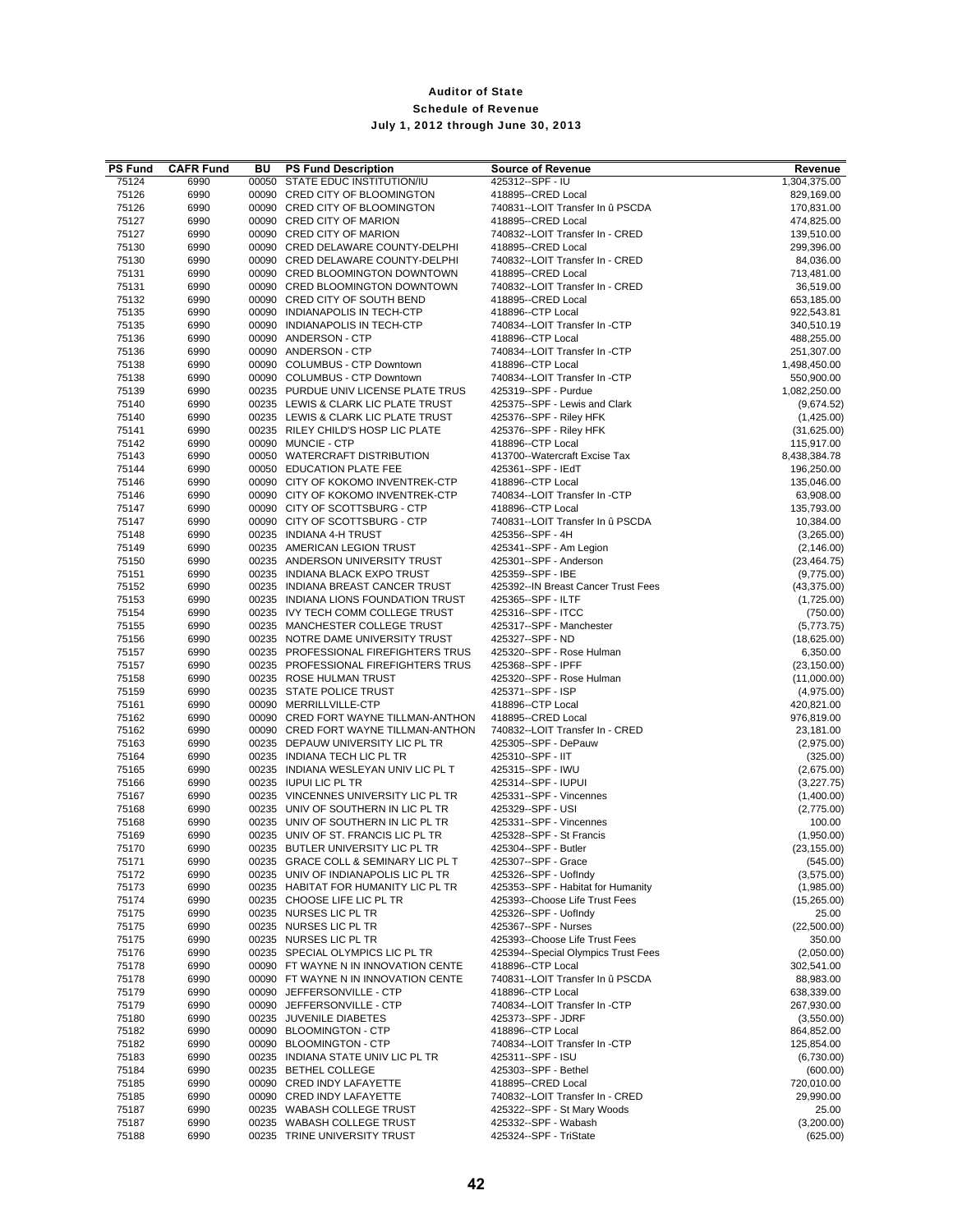| <b>PS Fund</b> | <b>CAFR Fund</b> | BU | <b>PS Fund Description</b>                                         | <b>Source of Revenue</b>                                 | Revenue                 |
|----------------|------------------|----|--------------------------------------------------------------------|----------------------------------------------------------|-------------------------|
| 75189          | 6990             |    | 00090 DAVIESS COUNTY - CTP                                         | 418895--CRED Local                                       |                         |
| 75189          | 6990             |    | 00090 DAVIESS COUNTY - CTP                                         | 418896--CTP Local                                        | 1,219,719.00            |
| 75189          | 6990             |    | 00090 DAVIESS COUNTY - CTP                                         | 740834--LOIT Transfer In -CTP                            | 518,916.00              |
| 75190          | 6990             |    | 00090 South Bend CTP                                               | 418896--CTP Local                                        | 1,048,332.00            |
| 75190          | 6990             |    | 00090 South Bend CTP                                               | 740834--LOIT Transfer In -CTP                            | 397,742.00              |
| 75191<br>75191 | 6990<br>6990     |    | 00090 FT WAYNE DOWNTOWN CRED<br>00090 FT WAYNE DOWNTOWN CRED       | 418895--CRED Local<br>740832--LOIT Transfer In - CRED    | 725,238.00<br>24,762.00 |
| 75200          | 6990             |    | 00235 INCASA Trust                                                 | 425348--SPF - INCASA Trust                               | (1,552.25)              |
| 75200          | 6990             |    | 00235 INCASA Trust                                                 | 425397--Wild Turkey Trust                                | 75.00                   |
| 75201          | 6990             |    | 00235 Autism - Indiana Trust                                       | 425345--SPF - Autism û Indiana Trust                     | (5,800.00)              |
| 75202          | 6990             |    | 00235 Hanover College Trust                                        | 425308--SPF - Hanover                                    | (1,575.00)              |
| 75204          | 6990             |    | 00235 Earlham College Trust                                        | 425347--SPF - Earlham College Trust                      | (1,025.00)              |
| 75205          | 6990             |    | 00235 Indiana / Purdue of Ft. Wayne                                | 425313--SPF - IUPUFW                                     | 702.75                  |
| 75206          | 6990             |    | 00235 Blood Center Trust                                           | 425306--SPF - Franklin                                   | (25.00)                 |
| 75206          | 6990             |    | 00235 Blood Center Trust                                           | 425346--SPF - Blood Center Trust                         | (635, 531.66)           |
| 75207          | 6990             |    | 00235 Marian College Trust                                         | 425318--SPF - Marian                                     | (1, 175.00)             |
| 75208          | 6990             |    | 00235 Ball State University Trust                                  | 425302--SPF - BallState                                  | (23,750.00)             |
| 75209          | 6990             |    | 00235 STATE MUSEUM TRUST                                           | 425395--SPF - State Museum Trust                         | (240.00)                |
| 75210<br>75210 | 6990<br>6990     |    | 00235 Bicycle Indiana Trust<br>00235 Bicycle Indiana Trust         | 425396--Bicycle Indiana Trust<br>425405--Teamsters Trust | (4,625.00)              |
| 75211          | 6990             |    | 00235 Wild Turkey Trust                                            | 425397--Wild Turkey Trust                                | (5,695.00)              |
| 75212          | 6990             |    | 00235 Peyton Manning Children's Hosp                               | 425396--Bicycle Indiana Trust                            | (50.00)                 |
| 75212          | 6990             |    | 00235 Peyton Manning Children's Hosp                               | 425398--Peyton Manning Children's Hosp                   | (82, 273.46)            |
| 75212          | 6990             |    | 00235 Peyton Manning Children's Hosp                               | 425401--Indiana Sheriff's Assoc Trust                    | (17,000.00)             |
| 75213          | 6990             |    | 00235 Pet Friendly Trust                                           | 425399--Pet Friendly Trust                               | (20, 975.00)            |
| 75214          | 6990             |    | 00235 Greenway Trust                                               | 425400--Greenways Trust                                  | (1,275.00)              |
| 75215          | 6990             |    | 00235 Indiana Sheriff's Association                                | 425401--Indiana Sheriff's Assoc Trust                    | (10,500.00)             |
| 75216          | 6990             |    | 00235 Youth Institute Trust                                        | 425402--Youth Institute Trust                            | (500.00)                |
| 75217          | 6990             |    | 00235 Stop Diabetes Trust                                          | 425403--Stop Diabetes Trust                              | (45, 278.50)            |
| 75218          | 6990             |    | 00235 Donate Life Trust                                            | 425404--Donate Life Trust                                | (925.00)                |
| 75220          | 6990             |    | 00235 NRA Trust                                                    | 425206--Learner Permit                                   | 200.00                  |
| 75220<br>75221 | 6990<br>6990     |    | 00235 NRA Trust<br>00235 Saint Mary of The Woods Colleg            | 425406--NRA Trust<br>425322--SPF - St Mary Woods         | (2,200.00)<br>(750.00)  |
| 75222          | 6990             |    | 00235 University Of Evansville Trust                               | 425021--Ducks Unlimited Trust                            |                         |
| 75222          | 6990             |    | 00235 University Of Evansville Trust                               | 425325--SPF - Evansville                                 | 2,525.00                |
| 75222          | 6990             |    | 00235 University Of Evansville Trust                               | 425406--NRA Trust                                        | (5,625.00)              |
| 75223          | 6990             |    | 00235 Valparaiso University Trust                                  | 425330--SPF - Valpo                                      | (2,650.00)              |
| 75224          | 6990             |    | 00235 Indy Motor Speedway Hall of Fa                               | 425355--SPF - Indy HoF                                   | (7,675.00)              |
| 75225          | 6990             |    | 00235 Ducks Unlimited Trust                                        | 425021--Ducks Unlimited Trust                            | (1, 125.00)             |
| 75226          | 6990             |    | 00235 IN Assoc-Chief of Police Trust                               | 425022--Chiefs of Police Trust                           | (100.00)                |
| 75227          | 6990             |    | 00235 IN Motor Truck Assoc Trust                                   | 425023--Motor Truck Trust                                | (100.00)                |
| 75228          | 6990             |    | 00235 IN Patriot Guard Riders Trust                                | 425024--Patriot Guard Riders Trust                       | (825.00)                |
| 75229          | 6990             |    | 00235 Indiana Soccer Trust                                         | 425025--Indiana Soccer Trust                             | (1,900.00)              |
| 75230<br>75230 | 6990<br>6990     |    | 00235 Indiana Youth Group Trust<br>00235 Indiana Youth Group Trust | 425026--Youth Group Trust<br>425206--Learner Permit      | 550.00                  |
| 75231          | 6990             |    | 00235 Indiana University HealthTrust                               | 425027--IN University Health Trust                       | (25.00)<br>(475.00)     |
| 75232          | 6990             |    | 00235 Indy Zoological Society Trust                                | 425028--Zoological Society Trust                         | (1,275.00)              |
| 75233          | 6990             |    | 00235 Marine Foundation of IN Trust                                | 425029--Marine Trust                                     | (1,725.00)              |
| 75234          | 6990             |    | 00235 Tony Stewart Foundation Trust                                | 425030--Tony Stewart Trust                               | (2,350.00)              |
| 75235          | 6990             |    | 00235 Rotary Trust                                                 | 425031--Rotary Trust                                     | (625.00)                |
| 75235          | 6990             |    | 00235 Rotary Trust                                                 | 425322--SPF - St Mary Woods                              | 100.00                  |
| 75236          | 6990             |    | 00235 Huntington University Trust                                  | 425309--SPF - Huntington                                 | (675.00)                |
| 75237          | 6990             |    | 00235 Franklin College Trust                                       | 425306--SPF - Franklin                                   | (975.00)                |
| 75238          | 6990             |    | 00090 City of Hammond - CTP                                        | 418895--CRED Local                                       |                         |
| 75238          | 6990             |    | 00090 City of Hammond - CTP                                        | 418896--CTP Local                                        | 774,997.00              |
|                |                  |    | <b>Total of Fund</b>                                               |                                                          | 86,581,739.89           |
| 73618          | 7010             |    | 00050 VICTIMS COMPENSATION FUND                                    | 452040--Victim Comp Payroll Penalty                      |                         |
| 73664          | 7010             |    | 00050 HOUSING ALLOWANCE                                            | 430188--Dorm Lodging                                     |                         |
|                |                  |    | <b>Total of Fund</b>                                               |                                                          |                         |
| 73820          | 7020             |    | 00300 EXCISE/CONSERVATION BLUE CROSS                               | 471100--RET CONTR - EXCPOL CONSOF CLRAC                  | 36,229.93               |
|                |                  |    | <b>Total of Fund</b>                                               |                                                          | 36,229.93               |
| 58010          | 8000             |    | 00800 ARRA INDOT Highway Constructio                               | 441010--Fed ARRA Revenue                                 | 1,672,258.92            |
| 58011          | 8000             |    | 00100 ARRA Byrne JAG Sub-Grant                                     | 441000--Fed Grant Revenue                                | 570,500.00              |
| 58012          | 8000             |    | 00300 NOAA HABITAT RESTORATION                                     | 740110--TR LST - TR IN                                   | (645, 398.00)           |
| 58012          | 8000             |    | 00300 NOAA HABITAT RESTORATION                                     | 740117--ST MATCH - TR IN                                 | 201,631.00              |
| 58013          | 8000             |    | 00286 IPSC ARRA Byrne JAG                                          | 441000--Fed Grant Revenue                                | 3,022,531.85            |
| 58019          | 8000             |    | 00200 DOE Stimulus Fund                                            | 441010--Fed ARRA Revenue                                 | 245,129.22              |
| 58021          | 8000             |    | 00067 IOT ARRA Broadband                                           | 441010--Fed ARRA Revenue                                 | 665,226.23              |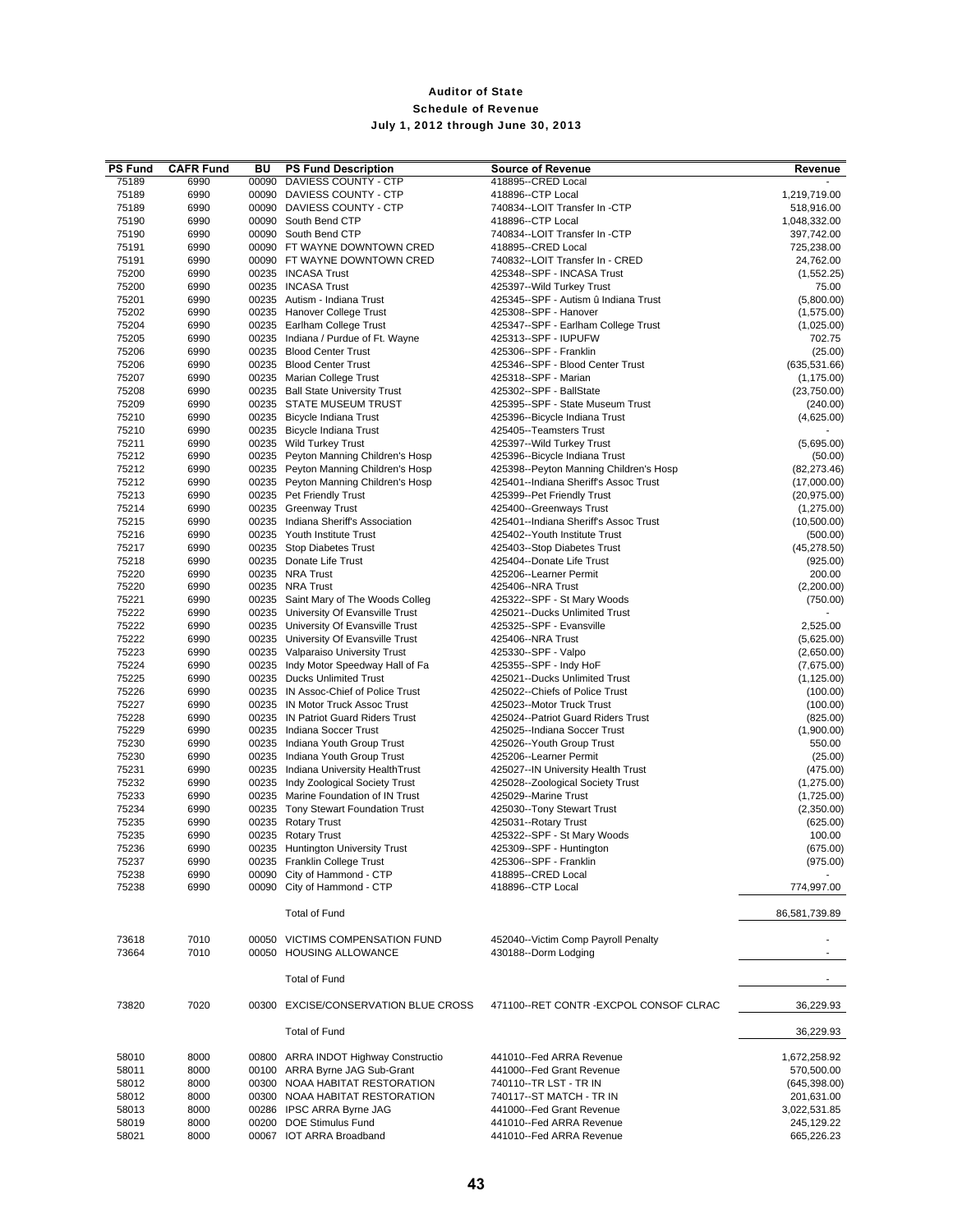| <b>PS Fund</b> | <b>CAFR Fund</b> | BU | <b>PS Fund Description</b>                                                   | <b>Source of Revenue</b>                               | Revenue                    |
|----------------|------------------|----|------------------------------------------------------------------------------|--------------------------------------------------------|----------------------------|
| 58025          | 8000             |    | 00110 AGO ARRA National Guard Bureau                                         | 441010--Fed ARRA Revenue                               | 112,290.84                 |
| 58025          | 8000             |    | 00110 AGO ARRA National Guard Bureau                                         | 464060--FEDERAL REIMBURSEMENT                          |                            |
| 58033          | 8000             |    | 00038 CLEAN CITIES ARRA                                                      | 441010--Fed ARRA Revenue                               | 52,395.00                  |
| 58039          | 8000             |    | 00400 ARRA - ASC HAI INITIATIVE                                              | 441010--Fed ARRA Revenue                               | 53,100.00                  |
| 58041          | 8000             |    | 00400 ARRA-Diabetes Prevention Prog                                          | 441000--Fed Grant Revenue                              | 82,180.00                  |
| 58041          | 8000             |    | 00400 ARRA-Diabetes Prevention Prog                                          | 441010--Fed ARRA Revenue                               | 225,237.91                 |
| 58049          | 8000             |    | 00400 ARRA-Diabetes Prevention Compo                                         | 441010--Fed ARRA Revenue                               | (0.11)                     |
| 58053          | 8000             |    | 00400 ARRA-BRFSS Indiana Quitline                                            | 441000--Fed Grant Revenue                              | 87,182.00                  |
| 58055          | 8000             |    | 00400 ARRA COMM PUT PREV TO WORK                                             | 441000--Fed Grant Revenue                              | (203, 744.00)              |
| 58055          | 8000             |    | 00400 ARRA COMM PUT PREV TO WORK                                             | 441010--Fed ARRA Revenue                               | 811,303.22                 |
| 58056          | 8000             |    | 00057 Universities ARRA 84.394<br>00510 High Growth ARRA                     | 441010--Fed ARRA Revenue                               | 34,608.26                  |
| 58057<br>58057 | 8000<br>8000     |    | 00510 High Growth ARRA                                                       | 441000--Fed Grant Revenue<br>441010--Fed ARRA Revenue  | 236,660.68<br>2,709,851.69 |
| 58059          | 8000             |    | 00498 Living Healthy Life Partnrship                                         | 441010--Fed ARRA Revenue                               | 47,684.96                  |
| 58063          | 8000             |    | 00800 ARRA Propane Conversion Grant                                          | 447000--Return of Prior Year Funds                     | 82,922.32                  |
| 58065          | 8000             |    | 00510 UI FAC ARRA Fund                                                       | 417500--EMPLOYMENT SECURITY REFUNDS                    | 23,203.45                  |
| 58065          | 8000             |    | 00510 UI FAC ARRA Fund                                                       | 441010--Fed ARRA Revenue                               |                            |
| 58067          | 8000             |    | 00495 ARRA BROWNFIELD ASSES/CLEANUP                                          | 441010--Fed ARRA Revenue                               | 2,726.85                   |
| 58069          | 8000             |    | 00022 Supreme Court ARRA Byrne JAG                                           | 441000--Fed Grant Revenue                              | 427,181.14                 |
| 58071          | 8000             |    | 00400 ARRA - BRFSS                                                           | 441010--Fed ARRA Revenue                               | 57,642.60                  |
| 58075          | 8000             |    | 00800 Tiger Grant - Indy Bicycle/Ped                                         | 441010--Fed ARRA Revenue                               | 3,959,303.30               |
| 58079          | 8000             |    | 00503 HIT Admin ARRA                                                         | 441000--Fed Grant Revenue                              | 55,399,793.11              |
| 58083          | 8000             |    | 00510 WIA OJT ARRA                                                           | 441010--Fed ARRA Revenue                               | 361,004.57                 |
| 58087          | 8000             |    | 00400 ARRA IHIT Agreement                                                    | 441000--Fed Grant Revenue                              | 179,934.40                 |
| 58087          | 8000             |    | 00400 ARRA IHIT Agreement                                                    | 441010--Fed ARRA Revenue                               | 77,154.36                  |
| 58100          | 8000             |    | 00038 ENERGY BASED BLOCK GRANTS                                              | 441010--Fed ARRA Revenue                               | 18,757.42                  |
| 58120          | 8000             |    | 00700 FISCAL STABILIZATION-EDUCATION                                         | 441010--Fed ARRA Revenue                               |                            |
| 58132          | 8000             |    | 00700 ARRA Title I School Improvemen                                         | 441010--Fed ARRA Revenue                               | 24,170,713.62              |
| 58180          | 8000             |    | 00038 STATE ENERGY PROGRAM                                                   | 441010--Fed ARRA Revenue                               | 10,379.05                  |
| 58250          | 8000             |    | 00510 UI STATE ADMIN                                                         | 441000--Fed Grant Revenue                              | 7,345,028.95               |
| 58280          | 8000             |    | 00700 TITLE I - GRANTS TO LEAS                                               | 441010--Fed ARRA Revenue                               | 226,777.24                 |
| 58360          | 8000             |    | 00800 GEOGRAPHIC SPECIFIC - STP                                              | 441010--Fed ARRA Revenue                               | 288,646.55                 |
| 58360          | 8000             |    | 00800 GEOGRAPHIC SPECIFIC - STP                                              | 462200--Unclaimed Funds                                | (200.00)                   |
| 58370          | 8000             |    | 00800 TRANSPORTATION ENHANCEMENT                                             | 441010--Fed ARRA Revenue                               | 1,448.39                   |
| 58380<br>58380 | 8000<br>8000     |    | 00800 TRANSIT CAPITAL GRANTS - RURAL<br>00800 TRANSIT CAPITAL GRANTS - RURAL | 441000--Fed Grant Revenue<br>441010--Fed ARRA Revenue  | (0.20)<br>4,701,493.04     |
| 58410          | 8000             |    | 00100 INTERNET CRIMES AGAINST CHILDR                                         | 441010--Fed ARRA Revenue                               | 125,071.84                 |
| 58420          | 8000             |    | 00032 VIOLENCE AGAINST WOMEN                                                 | 441000--Fed Grant Revenue                              | 222,900.05                 |
| 58430          | 8000             |    | 00032 BYRNE/JAG                                                              | 441000--Fed Grant Revenue                              | (2,755,781.95)             |
| 58450          | 8000             |    | 00502 FOSTER CARE                                                            | 441010--Fed ARRA Revenue                               | (44, 245.00)               |
| 58484          | 8000             |    | 00400 ARRA-State Loan Repayment Prog                                         | 441010--Fed ARRA Revenue                               | 75,023.00                  |
| 58486          | 8000             |    | 00495 Water Quality Mgmt Plan (205J)                                         | 441000--Fed Grant Revenue                              | 4,117.00                   |
| 58486          | 8000             |    | 00495 Water Quality Mgmt Plan (205J)                                         | 441010--Fed ARRA Revenue                               | 87,331.00                  |
| 58486          | 8000             |    | 00495 Water Quality Mgmt Plan (205J)                                         | 445000--Fed Indirect Cost Revenue                      | (31,044.00)                |
| 58487          | 8000             |    | 00400 ARRA State Primary Care                                                | 441000--Fed Grant Revenue                              | 36,200.00                  |
| 58487          | 8000             |    | 00400 ARRA State Primary Care                                                | 441010--Fed ARRA Revenue                               | (17, 480.00)               |
|                |                  |    |                                                                              |                                                        |                            |
|                |                  |    | <b>Total of Fund</b>                                                         |                                                        | 105,016,631.77             |
| 60150          | 8010             |    | 00036 DOAg DOAg Fund                                                         | 429680--General Interest Income                        | 147.98                     |
| 60150          | 8010             |    | 00036 DOAg DOAg Fund                                                         | 441000--Fed Grant Revenue                              | 27,048.08                  |
| 61600          | 8010             |    | 00300 DNR DOAg Fund                                                          | 441000--Fed Grant Revenue                              | 2,059,426.43               |
| 61600          | 8010             |    | 00300 DNR DOAg Fund                                                          | 740117--ST MATCH - TR IN                               | 1,173,207.98               |
| 61680          | 8010             |    | 00300 DNR F&W DOAg Fund                                                      | 441000--Fed Grant Revenue                              | 10,988.88                  |
| 61700          | 8010             |    | 00351 BOAH DOAg Fund                                                         | 441000--Fed Grant Revenue                              | 2,050,737.61               |
| 61700          | 8010             |    | 00351 BOAH DOAg Fund                                                         | 740117--ST MATCH - TR IN                               | 1,484,590.43               |
| 61900          | 8010             |    | 00400 ISDH DOAg Fund                                                         | 441000--Fed Grant Revenue                              | 109,977,136.64             |
| 61900          | 8010             |    | 00400 ISDH DOAg Fund                                                         | 452135--WIC Rebate                                     |                            |
| 61900          | 8010             |    | 00400 ISDH DOAg Fund                                                         | 740117--ST MATCH - TR IN                               | 121,622.84                 |
| 62100          | 8010             |    | 00405 FSSA DOAg Fund                                                         | 740117 -- ST MATCH - TR IN                             | 500,000.00                 |
| 62100          | 8010             |    | 00415 FSSA DOAg Fund                                                         | 441000--Fed Grant Revenue                              | 26,582.62                  |
| 62100          | 8010             |    | 00450 FSSA DOAg Fund                                                         | 441000--Fed Grant Revenue                              | 70,640.12                  |
| 62100          | 8010             |    | 00500 FSSA DOAg Fund                                                         | 441000--Fed Grant Revenue                              | 54,722,352.39              |
| 62100          | 8010             |    | 00500 FSSA DOAg Fund                                                         | 450510--Welfare Repayments                             | 207,787.02                 |
| 62100          | 8010             |    | 00500 FSSA DOAg Fund                                                         | 740117--ST MATCH - TR IN                               | 50,498,790.00              |
| 62451<br>62555 | 8010<br>8010     |    | 00550 ISB DOAg Fund<br>00615 DOC DOAg Fund                                   | 441000--Fed Grant Revenue<br>441000--Fed Grant Revenue | 90,910.14<br>1,233,249.72  |
| 62610          | 8010             |    | 00718 DOE DOAg Fund                                                          | 441000--Fed Grant Revenue                              | 359,954,008.10             |
| 62610          | 8010             |    | 00718 DOE DOAg Fund                                                          | 464060--FEDERAL REIMBURSEMENT                          | 1,601.67                   |
| 62610          | 8010             |    | 00718 DOE DOAg Fund                                                          | 472400--CMIA REFUNDS                                   | 4,019.58                   |
| 62610          | 8010             |    | 00718 DOE DOAg Fund                                                          | 740117--ST MATCH - TR IN                               | 4,875,000.00               |
|                |                  |    |                                                                              |                                                        |                            |
|                |                  |    | <b>Total of Fund</b>                                                         |                                                        | 589,089,848.23             |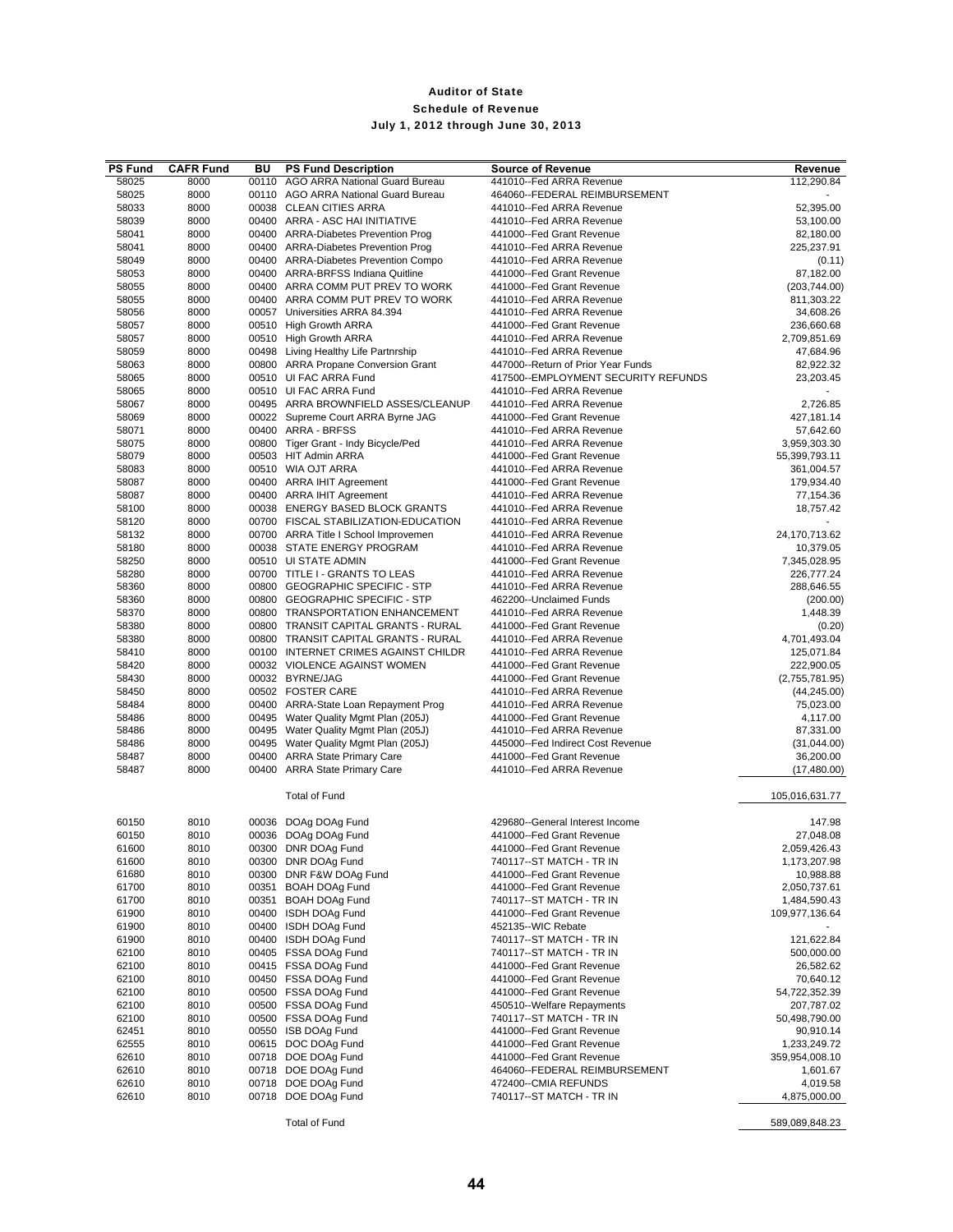| <b>PS Fund</b> | <b>CAFR Fund</b> | BU    | <b>PS Fund Description</b>                   | <b>Source of Revenue</b>               | Revenue                    |
|----------------|------------------|-------|----------------------------------------------|----------------------------------------|----------------------------|
| 60250          | 8011             | 00038 | Lt Gov DOC Fund                              | 441000--Fed Grant Revenue              | 46,927.89                  |
| 61610          | 8011             |       | 00300 DNR DOC Fund                           | 441000--Fed Grant Revenue              | 937,886.63                 |
| 61610          | 8011             |       | 00300 DNR DOC Fund                           | 740117--ST MATCH - TR IN               | 353,049.65                 |
|                |                  |       |                                              |                                        |                            |
|                |                  |       | <b>Total of Fund</b>                         |                                        | 1,337,864.17               |
| 60900          | 8012             |       | 00110 Adj Gen DOD Fund                       | 441000--Fed Grant Revenue              | 69,338,806.47              |
| 60900          | 8012             |       | 00110 Adj Gen DOD Fund                       | 441020--Program Income                 | 38,139.36                  |
| 60900          | 8012             |       | 00110 Adj Gen DOD Fund                       | 444100--Grantee Sales Rebate           | 7,136.85                   |
| 60900          | 8012             |       | 00110 Adj Gen DOD Fund                       | 740117--ST MATCH - TR IN               |                            |
| 62200          | 8012             |       | 00495 IDEM DOD Fund                          | 441000--Fed Grant Revenue              | 3,824,208.50<br>220,216.86 |
| 62200          | 8012             |       | 00495 IDEM DOD Fund                          | 445000--Fed Indirect Cost Revenue      | (27, 589.33)               |
|                |                  |       |                                              |                                        |                            |
|                |                  |       | <b>Total of Fund</b>                         |                                        | 73,400,918.71              |
| 46301          | 8014             |       | 00400 ISDH US DHUD Fund                      | 441000--Fed Grant Revenue              | 560.470.57                 |
| 46301          | 8014             |       | 00400 ISDH US DHUD Fund                      | 443000--Local Grant Revenue            | 34,544.23                  |
| 46301          | 8014             |       | 00400 ISDH US DHUD Fund                      | 444000--Private Grant Revenue          | (188, 348.19)              |
| 60230          | 8014             |       | 00038 Lt Gov DHUD Fund                       | 441000--Fed Grant Revenue              | 74,407,275.95              |
|                | 8014             |       | 00067 IOT DHUD Fund                          | 441000--Fed Grant Revenue              |                            |
| 60650          | 8014             |       | 00067 IOT DHUD Fund                          | 740117--ST MATCH - TR IN               | 579,868.35                 |
| 60650          |                  |       |                                              |                                        | 20,366.00                  |
| 61400          | 8014             |       | 00258 CRC DHUD Fund                          | 441000--Fed Grant Revenue              | 625,696.00                 |
| 61615          | 8014             |       | 00300 DNR HUD Fund                           | 441000--Fed Grant Revenue              | 2,027,773.42               |
| 62150          | 8014             |       | 00500 FSSA DHUD Fund                         | 462200--Unclaimed Funds                | (16,630.47)                |
| 63100          | 8014             |       | 00720 OFBCI DHUD Fund                        | 441000--Fed Grant Revenue              | (174,000.00)               |
|                |                  |       | <b>Total of Fund</b>                         |                                        | 77,877,015.86              |
| 60651          | 8015             |       | 00067 IOT DOI Fund                           | 441000--Fed Grant Revenue              | 50,000.00                  |
| 61599          | 8015             |       | 00050 Federal DOI Closing Center             | 400400--Prior Period Adjustment        | (499, 303.00)              |
| 61640          | 8015             |       | 00300 DNR DOI Fund                           | 441000--Fed Grant Revenue              | 23,193,087.16              |
| 61640          | 8015             |       | 00300 DNR DOI Fund                           | 740117--ST MATCH - TR IN               | 3,102,451.92               |
| 61670          | 8015             |       | 00300 DNR DOI F&W Fund                       | 425420--DNR - Service Charges          | 25.00                      |
| 61670          | 8015             |       | 00300 DNR DOI F&W Fund                       | 425451--DNR - Campground Revenue       |                            |
|                |                  |       |                                              |                                        |                            |
| 61670          | 8015             |       | 00300 DNR DOI F&W Fund                       | 425456--F&W - Oil Royalities Revenue   | 22,702.59                  |
| 61670          | 8015             |       | 00300 DNR DOI F&W Fund                       | 425462--Shooting Range                 | 151,629.95                 |
| 61670          | 8015             |       | 00300 DNR DOI F&W Fund                       | 425467--DNR - Boat Rental Revenue      | (2,590.47)                 |
| 61670          | 8015             |       | 00300 DNR DOI F&W Fund                       | 425524--F&W - Vending Machine Revenue  | 31.90                      |
| 61670          | 8015             |       | 00300 DNR DOI F&W Fund                       | 431412--DNR - Farmland Lease Revenue   | 590,212.68                 |
| 61670          | 8015             |       | 00300 DNR DOI F&W Fund                       | 431462--DNR - Firewood Revenue         | 912.00                     |
| 61670          | 8015             |       | 00300 DNR DOI F&W Fund                       | 441000--Fed Grant Revenue              | 15,529,024.04              |
| 61670          | 8015             |       | 00300 DNR DOI F&W Fund                       | 451045--DNR - Restitution              |                            |
| 61670          | 8015             |       | 00300 DNR DOI F&W Fund                       | 740117--ST MATCH - TR IN               | 2,862,526.28               |
| 62210          | 8015             |       | 00495 IDEM DOI Fund                          | 441000--Fed Grant Revenue              | 66,872.84                  |
| 62210          | 8015             |       | 00495 IDEM DOI Fund                          | 740117--ST MATCH - TR IN               | 28,288.00                  |
|                |                  |       | <b>Total of Fund</b>                         |                                        | 45,095,870.89              |
| 60001          | 8016             |       | 00115 Toxicology DOJ Fund                    | 441000--Fed Grant Revenue              | 9,761.00                   |
| 60010          | 8016             |       | 00022 Supreme Ct DOJ Fund                    | 441000--Fed Grant Revenue              | 936,358.85                 |
| 60010          | 8016             |       | 00022 Supreme Ct DOJ Fund                    | 740117 -- ST MATCH - TR IN             | 17,141.59                  |
| 60011          | 8016             |       | 00515 PEN Federal Fund                       | 441000--Fed Grant Revenue              | 121,837.73                 |
| 60100          | 8016             |       | 00032 ICJI DOJ Fund                          | 425826--SP&R - Interp. Workshop Event  |                            |
| 60100          | 8016             |       | 00032 ICJI DOJ Fund                          | 441000--Fed Grant Revenue              | 18,837,850.29              |
| 60100          | 8016             |       | 00032 ICJI DOJ Fund                          | 443500--GrantRevenue from Quasi-Agency | (7,911.40)                 |
| 60100          | 8016             |       | 00032 ICJI DOJ Fund                          | 444000--Private Grant Revenue          |                            |
| 60100          | 8016             |       | 00032 ICJI DOJ Fund                          | 452030--Restitution                    | 1,502.55                   |
|                |                  |       |                                              | 740117 -- ST MATCH - TR IN             |                            |
| 60100          | 8016             |       | 00032 ICJI DOJ Fund                          |                                        | 268,362.00                 |
| 60101          | 8016             |       | 00032 FY 2010 JABG Block Grant               | 441000--Fed Grant Revenue              | 703,713.20                 |
| 60120          | 8016             |       | 00026 IJC DOJ Fund                           | 441000--Fed Grant Revenue              | 122,068.52                 |
| 60510          | 8016             |       | 00046 AG DOJ Fund                            | 441000--Fed Grant Revenue              | 149,781.00                 |
| 60510          | 8016             |       | 00046 AG DOJ Fund                            | 740117--ST MATCH - TR IN               | 13,054.00                  |
| 60800          | 8016             |       | 00100 ISP DOJ Fund                           | 441000--Fed Grant Revenue              | 3,353,598.06               |
| 61395          | 8016             |       | 00250 PLA DOJ Fund<br>00300 DNR DOJ Fed Fund | 441000--Fed Grant Revenue              | 184,931.15                 |
| 61645          | 8016             |       |                                              | 441000--Fed Grant Revenue              | 43,552.87                  |
| 61645          | 8016             |       | 00300 DNR DOJ Fed Fund                       | 740117--ST MATCH - TR IN               | 41,866.87                  |
| 61699          | 8016             |       | 00050 Federal DOJ Closing Center             | 400400--Prior Period Adjustment        | 5,099,303.00               |
| 62421          | 8016             |       | 00510 DWD DOJ Fund                           | 441000--Fed Grant Revenue              | 113,476.00                 |
| 62430          | 8016             |       | 00610 PDC DOJ Fund                           | 441000--Fed Grant Revenue              | 151,902.75                 |
| 62510          | 8016             |       | 00615 DOC DOJ Fund                           | 441000--Fed Grant Revenue              | 2,758,106.53               |
| 62510          | 8016             |       | 00615 DOC DOJ Fund                           | 441100--Fac DISH Fed Gr Rev StateShare |                            |
| 62510          | 8016             |       | 00615 DOC DOJ Fund                           | 740117--ST MATCH - TR IN               | 30,558.00                  |
| 63310          | 8016             |       | 00103 LETB DOJ Fund                          | 441000--Fed Grant Revenue              | 322,400.00                 |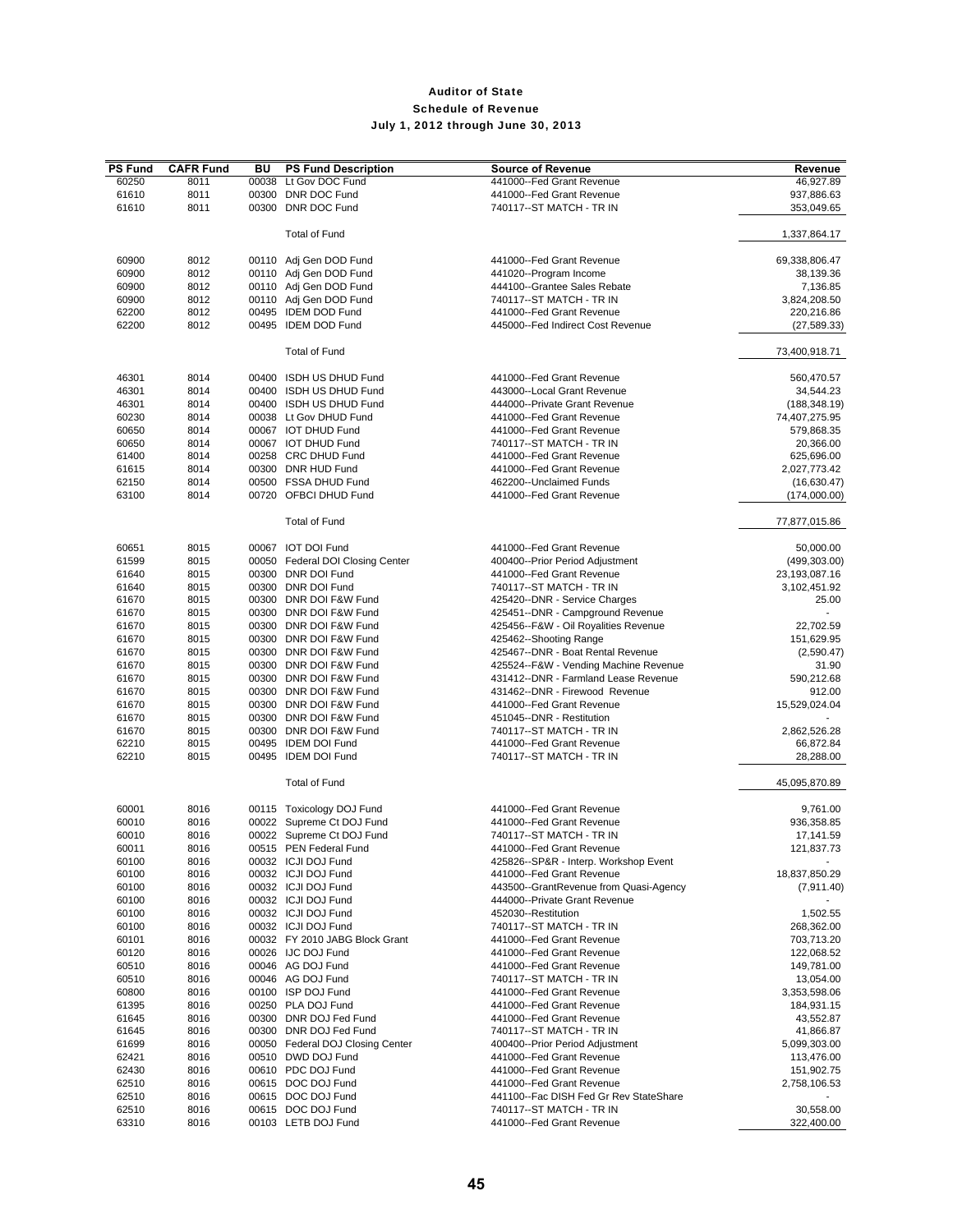| <b>PS Fund</b> | <b>CAFR Fund</b> | BU | <b>PS Fund Description</b>           | <b>Source of Revenue</b>               | Revenue          |
|----------------|------------------|----|--------------------------------------|----------------------------------------|------------------|
|                |                  |    | <b>Total of Fund</b>                 |                                        | 33,273,214.56    |
|                |                  |    |                                      |                                        |                  |
| 61300          | 8017             |    | 00225 DOL DOL Fund                   | 441000--Fed Grant Revenue              | 3,177,852.01     |
| 61300          | 8017             |    | 00225 DOL DOL Fund                   | 472350--Jury Duty                      | 293.00           |
| 61300          | 8017             |    | 00225 DOL DOL Fund                   | 740117--ST MATCH - TR IN               | 2,200,869.00     |
| 62160          | 8017             |    | 00498 FSSA DOL Fund                  | 441000--Fed Grant Revenue              | 2,557,842.10     |
| 62410          | 8017             |    | 00510 DWD DOL Fund                   | 423320--Accreditation Renewal          |                  |
| 62410          | 8017             |    | 00510 DWD DOL Fund                   | 429250--UI Wage Data Disclosures       | 435,794.86       |
| 62410          | 8017             |    | 00510 DWD DOL Fund                   | 441000--Fed Grant Revenue              | 138,877,926.65   |
| 62410          | 8017             |    | 00510 DWD DOL Fund                   | 441010--Fed ARRA Revenue               | 2,468.00         |
| 62410          | 8017             |    | 00510 DWD DOL Fund                   | 451410--Intrst Pnlt Deling Unemply Tax | (4,855,515.32)   |
| 62410          | 8017             |    | 00510 DWD DOL Fund                   | 464190--MAINTENANCE SERVICES           |                  |
| 62410          | 8017             |    | 00510 DWD DOL Fund                   | 472400--CMIA REFUNDS                   | 9,553.00         |
|                |                  |    | 00510 DWD DOL Fund                   | 643210--State Background Checks        |                  |
| 62410          | 8017             |    |                                      |                                        | 258,286.29       |
| 62410          | 8017             |    | 00510 DWD DOL Fund                   | 644201--Paper and Forms per 1000 Pages | 564.50           |
| 62410          | 8017             |    | 00510 DWD DOL Fund                   | 740117--ST MATCH - TR IN               | 350,170.00       |
| 63150          | 8017             |    | 00720 OFBCI DOL Fund                 | 441000--Fed Grant Revenue              | 60,000.00        |
| 63150          | 8017             |    | 00720 OFBCI DOL Fund                 | 740117--ST MATCH - TR IN               | 96,100.96        |
| 70060          | 8017             |    | 00510 TRA/DUA BENEFITS               | 441000--Fed Grant Revenue              | 2,430,941.63     |
| 70060          | 8017             |    | 00510 TRA/DUA BENEFITS               | 442100--UI Benefit Recoupment          |                  |
| 70060          | 8017             |    | 00510 TRA/DUA BENEFITS               | 444100--Grantee Sales Rebate           |                  |
|                |                  |    |                                      |                                        |                  |
|                |                  |    | <b>Total of Fund</b>                 |                                        | 145.603.146.68   |
|                |                  |    |                                      |                                        |                  |
| 60030          | 8020             |    | 00022 Supreme Ct DOT Fund            | 401100--Revenue Clearing Account       | 44,505.76        |
| 60030          | 8020             |    | 00022 Supreme Ct DOT Fund            | 441000--Fed Grant Revenue              | 46,571.90        |
| 60110          | 8020             |    | 00032 ICJI DOT Fund                  | 430185--Rental of Facility             |                  |
| 60110          | 8020             |    | 00032 ICJI DOT Fund                  | 441000--Fed Grant Revenue              | 11,462,318.21    |
|                |                  |    |                                      | 444000--Private Grant Revenue          |                  |
| 60110          | 8020             |    | 00032 ICJI DOT Fund                  |                                        | 21,316.82        |
| 60110          | 8020             |    | 00032 ICJI DOT Fund                  | 740117--ST MATCH - TR IN               | 500,000.00       |
| 60653          | 8020             |    | 00067 IOT DOT Fund                   | 441000--Fed Grant Revenue              | 120,000.00       |
| 60700          | 8020             |    | 00090 DOR DOT Fund                   | 740117--ST MATCH - TR IN               | 34,000.00        |
| 60810          | 8020             |    | 00100 ISP DOT Fund                   | 441000--Fed Grant Revenue              | 7,352,767.31     |
| 60810          | 8020             |    | 00100 ISP DOT Fund                   | 444000--Private Grant Revenue          | 21,316.83        |
| 60810          | 8020             |    | 00100 ISP DOT Fund                   | 649207--Transactions                   | 4,360.00         |
| 60810          | 8020             |    | 00100 ISP DOT Fund                   | 740117--ST MATCH - TR IN               | 1,261,423.00     |
| 61100          | 8020             |    | 00200 IURC DOT Fund                  | 441000--Fed Grant Revenue              | 45,000.00        |
| 61100          | 8020             |    | 00200 IURC DOT Fund                  | 441100--Fac DISH Fed Gr Rev StateShare | (45,000.00)      |
| 61320          | 8020             |    | 00235 BMV DOT Fund                   | 441000--Fed Grant Revenue              | 27,172.60        |
| 61650          | 8020             |    | 00300 DNR DOT Fund                   | 441000--Fed Grant Revenue              | 1,693,938.16     |
| 61650          | 8020             |    | 00300 DNR DOT Fund                   | 740117--ST MATCH - TR IN               | 346,849.63       |
| 61820          | 8020             |    | 00385 DHS DOT Fund                   | 441000--Fed Grant Revenue              | 473,476.26       |
| 63200          | 8020             |    | 00800 INDOT DOT Fund                 | 441000--Fed Grant Revenue              | 1,102,475,129.19 |
|                |                  |    | 00800 INDOT DOT Fund                 |                                        |                  |
| 63200          | 8020             |    |                                      | 441010--Fed ARRA Revenue               | (0.30)           |
| 63200          | 8020             |    | 00800 INDOT DOT Fund                 | 462200--Unclaimed Funds                |                  |
| 63200          | 8020             |    | 00800 INDOT DOT Fund                 | 740110--TR LST - TR IN                 | (3,458,761.02)   |
| 63200          | 8020             |    | 00800 INDOT DOT Fund                 | 740117--ST MATCH - TR IN               | 153,963,139.07   |
| 63210          | 8020             |    | 00800 INDOT Transit Fund             | 441000--Fed Grant Revenue              | 17,505,565.90    |
| 63210          | 8020             |    | 00800 INDOT Transit Fund             | 740117--ST MATCH - TR IN               | 858,274.97       |
| 63220          | 8020             |    | 00800 INDOT Air Fund                 | 740117--ST MATCH - TR IN               | 16,200.00        |
| 63230          | 8020             |    | 00800 INDOT Rail Fund                | 441000--Fed Grant Revenue              | 214,520.00       |
| 63300          | 8020             |    | 00103 LETB DOT Fund                  | 420357--Extension Fees                 |                  |
|                |                  |    |                                      |                                        |                  |
|                |                  |    | <b>Total of Fund</b>                 |                                        | 1,294,984,084.29 |
|                |                  |    |                                      |                                        |                  |
| 63101          | 8021             |    | 00720 OFBCI TREAS Fund               | 441000--Fed Grant Revenue              | 1,005,912.00     |
|                |                  |    |                                      |                                        |                  |
|                |                  |    | <b>Total of Fund</b>                 |                                        | 1,005,912.00     |
|                |                  |    |                                      |                                        |                  |
| 61401          | 8030             |    | 00258 CRC EEOC Fund                  | 441000--Fed Grant Revenue              | 222,500.00       |
|                |                  |    |                                      |                                        |                  |
|                |                  |    | <b>Total of Fund</b>                 |                                        | 222,500.00       |
|                |                  |    |                                      |                                        |                  |
| 60060          | 8045             |    | 00425 Evansville State Hospital Lite | 441000--Fed Grant Revenue              | 4,998.92         |
| 60640          | 8045             |    | 00062 IPRC NAR Fed Fund              | 441000--Fed Grant Revenue              | 151,703.92       |
| 62000          | 8045             |    | 00730 ISL NEA Fund                   | 441000--Fed Grant Revenue              | 140,566.91       |
| 62020          | 8045             |    | 00730 ISL IMLS Fund                  | 441000--Fed Grant Revenue              | 2,747,205.24     |
| 62545          | 8045             |    | 00615 DOC IMLS Fed Fund              | 441000--Fed Grant Revenue              | 21,804.88        |
| 62545          | 8045             |    | 00616 NCJCF NEA IMLS Fund            | 441000--Fed Grant Revenue              | 2,154.59         |
| 62545          | 8045             |    | 00620 Prison NEA IMLS Fund           | 441000--Fed Grant Revenue              | 3,124.63         |
| 62545          | 8045             |    | 00630 Pendleton IMLS Fund            | 441000--Fed Grant Revenue              | 319.04           |
| 62545          | 8045             |    | 00635 CIF IMLS Fund                  | 441000--Fed Grant Revenue              | 3,722.16         |
| 62545          | 8045             |    | 00640 Wpris NEA IMLS Fund            | 441000--Fed Grant Revenue              | 5,000.00         |
| 62545          | 8045             |    | 00650 Putnam NEA IMLS Fund           | 441000--Fed Grant Revenue              | 3,000.00         |
|                |                  |    |                                      |                                        |                  |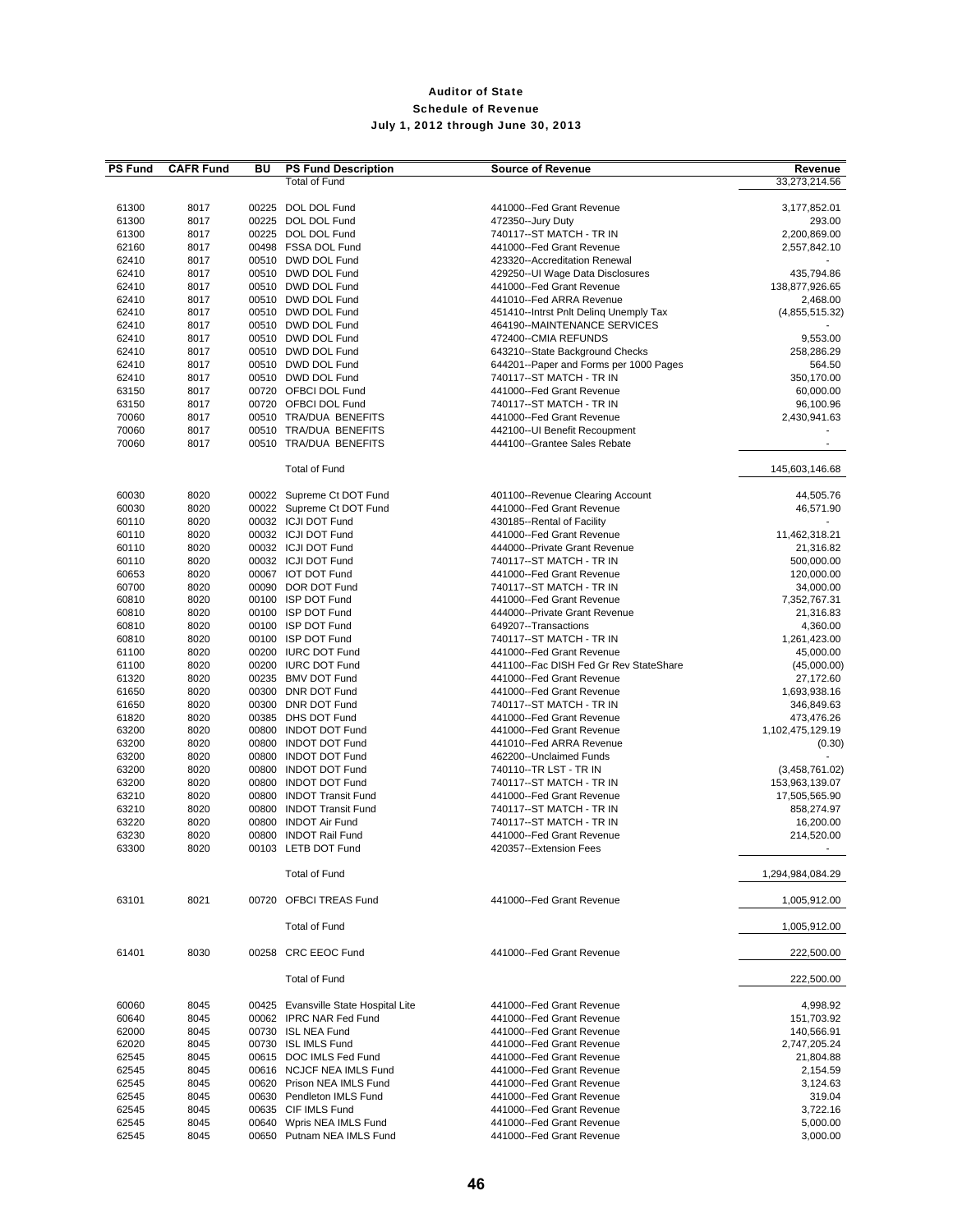| <b>PS Fund</b> | <b>CAFR Fund</b> | BU    | <b>PS Fund Description</b>                 | <b>Source of Revenue</b>                               | Revenue                         |
|----------------|------------------|-------|--------------------------------------------|--------------------------------------------------------|---------------------------------|
| 62545          | 8045             | 00661 | Camp Summit IMLS Fund                      | 441000--Fed Grant Revenue                              | 4,219.49                        |
| 62545          | 8045             |       | 00667 Madison IMLS Fund                    | 441000--Fed Grant Revenue                              | 4,672.02                        |
| 62545          | 8045             |       | 00675 BCF NEA IMLS Fund                    | 441000--Fed Grant Revenue                              | 3,000.00                        |
| 62545          | 8045             |       | 00685 RCF NEA IMLS Fund                    | 441000--Fed Grant Revenue                              | 4,570.69                        |
| 62545          | 8045             |       | 00690 Plainfield IMLS Fund                 | 441000--Fed Grant Revenue                              | 4,496.62                        |
| 62800          | 8045             |       | 00705 IAC NEA Fund                         | 441000--Fed Grant Revenue                              | 1,630,592.00                    |
| 62800          | 8045             |       | 00705 IAC NEA Fund                         | 740117--ST MATCH - TR IN                               | 748,100.00                      |
|                |                  |       | <b>Total of Fund</b>                       |                                                        | 5,483,251.11                    |
|                |                  |       |                                            |                                                        |                                 |
| 61000          | 8064             |       | 00160 Vet Affairs DVA Fund                 | 441000--Fed Grant Revenue                              | 310,515.55                      |
| 61000          | 8064             |       | 00160 Vet Affairs DVA Fund                 | 740117--ST MATCH - TR IN                               | 32,727.64                       |
|                |                  |       | <b>Total of Fund</b>                       |                                                        | 343,243.19                      |
|                |                  |       |                                            |                                                        |                                 |
| 61660          | 8066             |       | 00300 DNR EPA Fund                         | 441000--Fed Grant Revenue                              | 460,464.76                      |
| 61660          | 8066             |       | 00300 DNR EPA Fund                         | 740117--ST MATCH - TR IN                               | 55,000.00                       |
| 61950          | 8066             |       | 00400 ISDH EPA Fund                        | 441000--Fed Grant Revenue                              | 537,341.53                      |
| 61950          | 8066             |       | 00400 ISDH EPA Fund                        | 740117--ST MATCH - TR IN                               | 15,387.00                       |
| 62230          | 8066             |       | 00495 IDEM EPA Fund                        | 425233--Replacement Plates                             |                                 |
| 62230          | 8066             |       | 00495 IDEM EPA Fund                        | 439251--Database Maintenance Services                  |                                 |
| 62230          | 8066             |       | 00495 IDEM EPA Fund                        | 441000--Fed Grant Revenue                              | 19,885,586.06                   |
| 62230          | 8066             |       | 00495 IDEM EPA Fund                        | 443500--GrantRevenue from Quasi-Agency                 | 1,152,044.94                    |
| 62230          | 8066             |       | 00495 IDEM EPA Fund                        | 445000--Fed Indirect Cost Revenue                      | (396, 474.08)                   |
| 62230          | 8066             |       | 00495 IDEM EPA Fund                        | 464190--MAINTENANCE SERVICES                           |                                 |
| 62230          | 8066             |       | 00495 IDEM EPA Fund                        | 464250--SOIL AND WATER PROGRAM                         |                                 |
| 62230          | 8066             |       | 00495 IDEM EPA Fund                        | 740117--ST MATCH - TR IN                               | 9,390,517.00                    |
|                |                  |       | <b>Total of Fund</b>                       |                                                        | 31,099,867.21                   |
|                |                  |       |                                            |                                                        |                                 |
| 60210          | 8081             |       | 00038 Lt Gov DOEn Fund                     | 429650--CD Interest Income                             | 3,215.33                        |
| 60210          | 8081             |       | 00038 Lt Gov DOEn Fund                     | 441000--Fed Grant Revenue                              | 974,656.46                      |
| 60210          | 8081             |       | 00038 Lt Gov DOEn Fund                     | 740117--ST MATCH - TR IN                               | 196,201.00                      |
| 60211          | 8081             |       | 00385 DHS DOEn Fund                        | 441000--Fed Grant Revenue                              | 44,791.94                       |
| 61625          | 8081             |       | 00300 DNR DoEn Fed Fund                    | 441000--Fed Grant Revenue                              | 288.51                          |
|                |                  |       | <b>Total of Fund</b>                       |                                                        | 1,219,153.24                    |
| 59110          | 8084             |       | 00700 Education Jobs Fund                  | 441000--Fed Grant Revenue                              | 39,656,841.69                   |
| 59110          | 8084             |       | 00700 Education Jobs Fund                  | 441010--Fed ARRA Revenue                               |                                 |
| 60080          | 8084             |       | 00036 ISDA DOEd Fund                       | 441000--Fed Grant Revenue                              | 37,084.05                       |
| 60410          | 8084             |       | 00044 IPAS DOEd Fund                       | 441000--Fed Grant Revenue                              | 553,669.00                      |
| 60410          | 8084             |       | 00044 IPAS DOEd Fund                       | 452130--Recovery Refunds                               | 1,542.23                        |
| 60410          | 8084             |       | 00044 IPAS DOEd Fund                       | 463050--DESIGNATED DONATION                            | 148.91                          |
| 60410          | 8084             |       | 00044 IPAS DOEd Fund                       | 464060--FEDERAL REIMBURSEMENT                          | 32,883.00                       |
| 60410          | 8084             |       | 00044 IPAS DOEd Fund                       | 642109--Voice or Data Equip Inv                        |                                 |
| 60410          | 8084             |       | 00044 IPAS DOEd Fund                       | 644739--Storage Optn - Boxes                           | (58.29)                         |
| 61821          | 8084             |       | 00385 DHS ED Fund                          | 441000--Fed Grant Revenue                              | 7,941.03                        |
| 62110          | 8084             |       | 00497 FSSA DOEd Fund                       | 401100--Revenue Clearing Account                       |                                 |
| 62110          | 8084             |       | 00497 FSSA DOEd Fund                       | 429650--CD Interest Income                             |                                 |
| 62110          | 8084             |       | 00497 FSSA DOEd Fund                       | 431510--Blind Vend Sales Commissions                   |                                 |
| 62110          | 8084             |       | 00497 FSSA DOEd Fund                       | 441000--Fed Grant Revenue                              | 61,182,917.24                   |
| 62110          | 8084             |       | 00497 FSSA DOEd Fund                       | 441020--Program Income                                 | 1,992,623.11                    |
| 62110          | 8084             |       | 00497 FSSA DOEd Fund                       | 444000--Private Grant Revenue                          | 19,389.21                       |
| 62110          | 8084             |       | 00497 FSSA DOEd Fund                       | 450510--Welfare Repayments                             | (6,927.00)                      |
| 62110          | 8084             |       | 00497 FSSA DOEd Fund                       | 740117--ST MATCH - TR IN                               | 25,768,134.24                   |
| 62420          | 8084             |       | 00510 DWD DOEd Fund                        | 441000--Fed Grant Revenue                              | 16,827,072.80                   |
| 62420          | 8084             |       | 00510 DWD DOEd Fund                        | 740117--ST MATCH - TR IN                               | 12,600,000.00                   |
| 62460          | 8084             |       | 00560 ISD DOEd Fund<br>00615 DOC DOEd Fund | 441000--Fed Grant Revenue                              | 426,884.57                      |
| 62500          | 8084             |       | 00700 DOE DOEd Fund                        | 441000--Fed Grant Revenue<br>441000--Fed Grant Revenue | 615,732.71                      |
| 62620<br>62620 | 8084<br>8084     |       | 00700 DOE DOEd Fund                        | 443000--Local Grant Revenue                            | 652,671,454.45<br>18,197,556.18 |
| 62620          | 8084             |       | 00700 DOE DOEd Fund                        | 444000--Private Grant Revenue                          | 247,074.15                      |
| 62620          | 8084             |       | 00700 DOE DOEd Fund                        | 447000--Return of Prior Year Funds                     | (1,351.61)                      |
| 62620          | 8084             |       | 00700 DOE DOEd Fund                        | 451310--Interest & Penalties                           | 8.25                            |
| 62620          | 8084             |       | 00700 DOE DOEd Fund                        | 472400--CMIA REFUNDS                                   | 13,083.09                       |
| 62620          | 8084             |       | 00700 DOE DOEd Fund                        | 740117--ST MATCH - TR IN                               | 4,000,000.00                    |
| 62900          | 8084             |       | 00715 SSACI DOEd Fund                      | 441000--Fed Grant Revenue                              |                                 |
| 62900          | 8084             |       | 00719 SSACI DOEd Fund                      | 441000--Fed Grant Revenue                              | 834,946.57                      |
| 62900          | 8084             |       | 00719 SSACI DOEd Fund                      | 452130--Recovery Refunds                               | 29,896.00                       |
| 63000          | 8084             |       | 00719 CHE DOEd Fund                        | 441000--Fed Grant Revenue                              | 3,168,891.63                    |
| 63350          | 8084             |       | 00550 ISB DOE FUND                         | 441000--Fed Grant Revenue                              | 193,393.84                      |
|                |                  |       |                                            |                                                        |                                 |

Total of Fund 839,070,831.05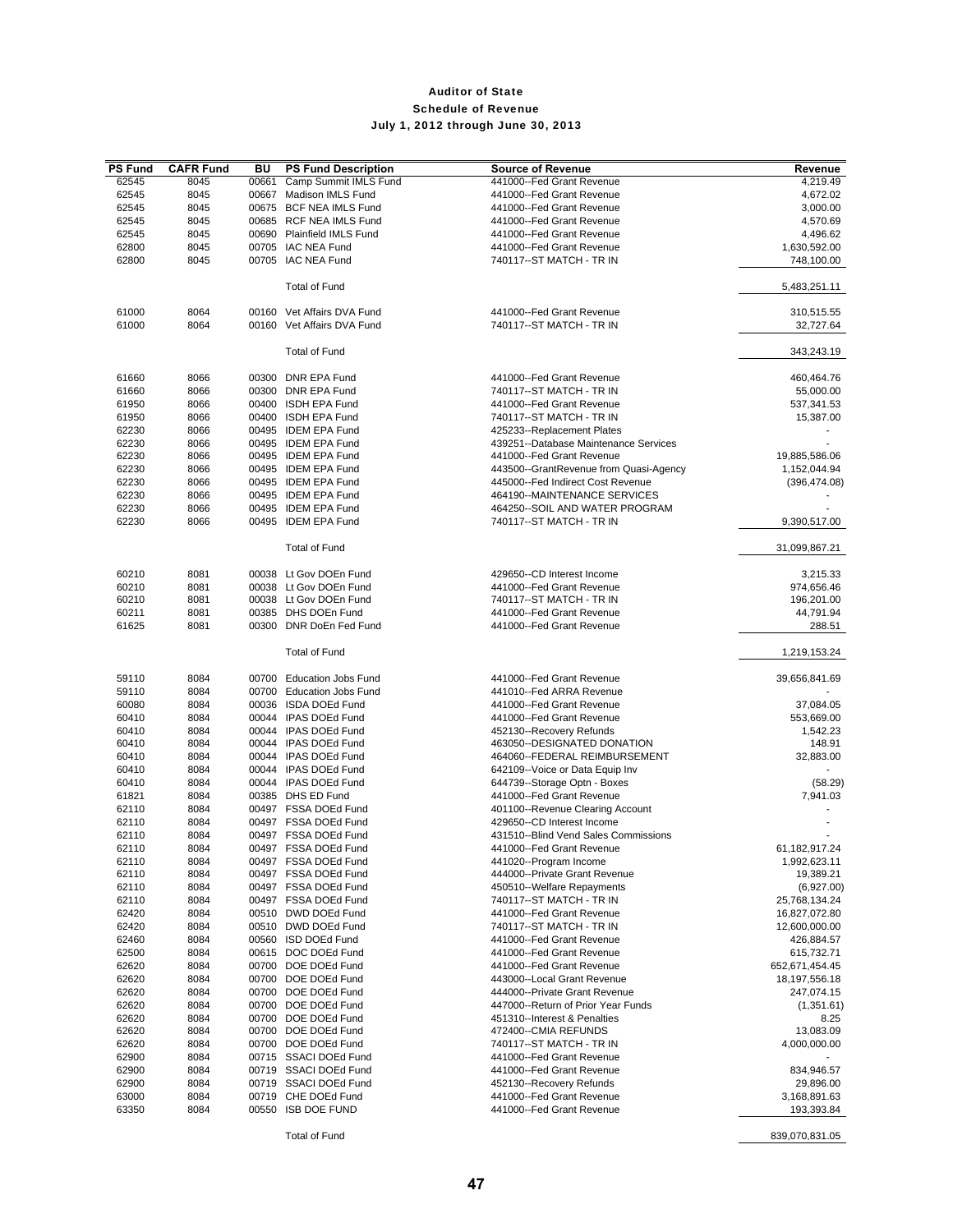| <b>PS Fund</b> | <b>CAFR Fund</b> | BU | <b>PS Fund Description</b>                   | <b>Source of Revenue</b>                                       | Revenue                       |
|----------------|------------------|----|----------------------------------------------|----------------------------------------------------------------|-------------------------------|
|                |                  |    |                                              |                                                                |                               |
| 46985          | 8093             |    | 00503 MEDICAID INDIGENT CARE TRUST           | 740116 -- AA REV TR - TR IN                                    | 54,000,000.00                 |
| 60020          | 8093             |    | 00022 Supreme Ct DHHS Fund                   | 441000--Fed Grant Revenue                                      | 702,375.75                    |
| 60020          | 8093             |    | 00022 Supreme Ct DHHS Fund                   | 740117--ST MATCH - TR IN                                       | 6,461,107.40                  |
| 60117          | 8093             |    | 00032 ICJI DHHS Fund                         | 441000--Fed Grant Revenue                                      | 2,254,005.88                  |
| 60117          | 8093             |    | 00032 ICJI DHHS Fund                         | 740117--ST MATCH - TR IN                                       | 636,763.00                    |
| 60140          | 8093             |    | 00035 GCDD DHHS Fund                         | 441000--Fed Grant Revenue                                      | 1,459,129.58                  |
| 60310          | 8093             |    | 00063 IEC DHHS Fund                          | 441000--Fed Grant Revenue                                      | 513,049.82                    |
| 60420          | 8093             |    | 00044 IPAS DHHS Fund                         | 441000--Fed Grant Revenue                                      | 1,087,386.00                  |
| 60420          | 8093             |    | 00044 IPAS DHHS Fund                         | 452130--Recovery Refunds                                       | 6,258.18                      |
| 60420<br>60420 | 8093             |    | 00044 IPAS DHHS Fund<br>00044 IPAS DHHS Fund | 463050--DESIGNATED DONATION<br>464060--FEDERAL REIMBURSEMENT   | 302.33<br>100,001.00          |
|                | 8093             |    | 00044 IPAS DHHS Fund                         | 642109--Voice or Data Equip Inv                                |                               |
| 60420          | 8093             |    | 00044 IPAS DHHS Fund                         | 644739--Storage Optn - Boxes                                   | 58.29                         |
| 60420          | 8093             |    |                                              |                                                                | 3,689,523.26                  |
| 60500<br>60500 | 8093<br>8093     |    | 00046 AG DHHS Fund<br>00046 AG DHHS Fund     | 441000--Fed Grant Revenue<br>740117--ST MATCH - TR IN          | 1,644,340.00                  |
| 61200          | 8093             |    | 00210 DOI DHHS Fund                          | 441000--Fed Grant Revenue                                      | 3,358,024.96                  |
|                |                  |    | 00210 DOI DHHS Fund                          |                                                                |                               |
| 61200<br>61390 | 8093<br>8093     |    | 00250 PLA DHHS Fund                          | 649370--Shredding Services<br>441000--Fed Grant Revenue        | (395.50)<br>1,515.30          |
| 61405          | 8093             |    | 00230 ATC DHHS Fund                          | 441000--Fed Grant Revenue                                      | 209,733.84                    |
| 61910          | 8093             |    | 00400 ISDH DHHS Fund                         | 423185--Vital Record Special Studies                           | 899.00                        |
| 61910          | 8093             |    | 00400 ISDH DHHS Fund                         | 441000--Fed Grant Revenue                                      | 87,248,082.44                 |
| 61910          | 8093             |    | 00400 ISDH DHHS Fund                         | 441010--Fed ARRA Revenue                                       | (498, 420.00)                 |
| 61910          | 8093             |    | 00400 ISDH DHHS Fund                         | 443000--Local Grant Revenue                                    | 249,118.00                    |
| 61910          | 8093             |    | 00400 ISDH DHHS Fund                         | 452135--WIC Rebate                                             |                               |
|                |                  |    |                                              |                                                                |                               |
| 61910<br>62130 | 8093<br>8093     |    | 00400 ISDH DHHS Fund<br>00405 FSSA DHHS Fund | 740117 -- ST MATCH - TR IN<br>401100--Revenue Clearing Account | 3,925,965.98                  |
| 62130          |                  |    | 00405 FSSA DHHS Fund                         |                                                                | 1,096,747.54                  |
| 62130          | 8093<br>8093     |    | 00410 FSSA DHHS Fund                         | 441000--Fed Grant Revenue<br>423080--Health Facility Fee       |                               |
| 62130          | 8093             |    | 00410 FSSA DHHS Fund                         | 441000--Fed Grant Revenue                                      |                               |
| 62130          | 8093             |    | 00410 FSSA DHHS Fund                         | 740117--ST MATCH - TR IN                                       | 57,643,043.85<br>5,414,750.00 |
| 62130          | 8093             |    | 00497 FSSA DHHS Fund                         | 441000--Fed Grant Revenue                                      | 6,856,646.00                  |
| 62130          | 8093             |    | 00498 FSSA DHHS Fund                         | 441000--Fed Grant Revenue                                      | 41,502,721.69                 |
| 62130          | 8093             |    | 00498 FSSA DHHS Fund                         | 740117--ST MATCH - TR IN                                       | 3,107,520.00                  |
| 62130          | 8093             |    | 00500 FSSA DHHS Fund                         | 422020--Conference Workshop Fees                               | 100.00                        |
| 62130          | 8093             |    | 00500 FSSA DHHS Fund                         | 423260--Registration Fee Revenue                               | 15.00                         |
| 62130          | 8093             |    | 00500 FSSA DHHS Fund                         | 441000--Fed Grant Revenue                                      | 213,244,106.63                |
| 62130          | 8093             |    | 00500 FSSA DHHS Fund                         | 443000--Local Grant Revenue                                    | 327,051.48                    |
| 62130          | 8093             |    | 00500 FSSA DHHS Fund                         | 445000--Fed Indirect Cost Revenue                              | 128,364.71                    |
| 62130          | 8093             |    | 00500 FSSA DHHS Fund                         | 740117 -- ST MATCH - TR IN                                     | 60,336,616.00                 |
| 62130          | 8093             |    | 00503 FSSA DHHS Fund                         | 441000--Fed Grant Revenue                                      | 344,014,533.48                |
| 62130          | 8093             |    | 00503 FSSA DHHS Fund                         | 740117--ST MATCH - TR IN                                       | 161,300,152.75                |
| 62300          | 8093             |    | 00502 DCS DHHS Fund                          | 422326--Finger Print Fee                                       | (76.40)                       |
| 62300          | 8093             |    | 00502 DCS DHHS Fund                          | 423620--Permit Application Fees                                | (77.61)                       |
| 62300          | 8093             |    | 00502 DCS DHHS Fund                          | 424200--Child Support Bureau Annual Fe                         | 468,442.59                    |
| 62300          | 8093             |    | 00502 DCS DHHS Fund                          | 441000--Fed Grant Revenue                                      | 181,579,301.04                |
| 62300          | 8093             |    | 00502 DCS DHHS Fund                          | 441020--Program Income                                         | 18,976,219.09                 |
| 62300          | 8093             |    | 00502 DCS DHHS Fund                          | 441025--IVA Collections                                        | 36,968,718.84                 |
| 62300          | 8093             |    | 00502 DCS DHHS Fund                          | 443000--Local Grant Revenue                                    | (6,529,660.31)                |
| 62300          | 8093             |    | 00502 DCS DHHS Fund                          | 445000--Fed Indirect Cost Revenue                              | 20,710,161.54                 |
| 62300          | 8093             |    | 00502 DCS DHHS Fund                          | 446000--Fed SWCAP Recapture Revenue                            | 1,005,582.55                  |
| 62300          | 8093             |    | 00502 DCS DHHS Fund                          | 447000--Return of Prior Year Funds                             | 171,886.28                    |
| 62300          | 8093             |    | 00502 DCS DHHS Fund                          | 464060--FEDERAL REIMBURSEMENT                                  | (5,578,247.76)                |
| 62300          | 8093             |    | 00502 DCS DHHS Fund                          | 740117 -- ST MATCH - TR IN                                     | 118,406,521.17                |
| 62300          | 8093             |    | 00502 DCS DHHS Fund                          | 749900--Federal Indirect Cost Xfer In                          |                               |
| 62540          | 8093             |    | 00615 DOC DHHS Fund                          | 441000--Fed Grant Revenue                                      | 1,209,788.77                  |
| 62630          | 8093             |    | 00700 DOE DHHS Fund                          | 441000--Fed Grant Revenue                                      | 2,109,517.95                  |
| 63110          | 8093             |    | 00720 OFBCI DHHS Fund                        | 425268--Duplicate/Correction                                   | (2,500.80)                    |
| 63110          | 8093             |    | 00720 OFBCI DHHS Fund                        | 441000--Fed Grant Revenue                                      | 479,247.88                    |
| 63110          | 8093             |    | 00720 OFBCI DHHS Fund                        | 452130--Recovery Refunds                                       | (12,958.62)                   |
| 63370          | 8093             |    | 00570 IVH DHHS Fund                          | 422060--Ind Supp Fed Medicare A                                | 167,794.08                    |
| 63370          | 8093             |    | 00570 IVH DHHS Fund                          | 422061--Ind Supp Fed Medicare B                                | 396,763.99                    |
|                |                  |    |                                              |                                                                |                               |
|                |                  |    | <b>Total of Fund</b>                         |                                                                | 1,432,547,617.91              |
| 61605          | 8094             |    | 00300 DNR CNCS Fund                          | 441000--Fed Grant Revenue                                      | 148,300.89                    |
| 61605          | 8094             |    | 00300 DNR CNCS Fund                          | 740117--ST MATCH - TR IN                                       | 71,037.07                     |
| 63120          | 8094             |    | 00720 OFBCI CNCS Fund                        | 441000--Fed Grant Revenue                                      | 4,314,076.85                  |
| 63120          | 8094             |    | 00720 OFBCI CNCS Fund                        | 464060--FEDERAL REIMBURSEMENT                                  | (47, 017.15)                  |
| 63120          | 8094             |    | 00720 OFBCI CNCS Fund                        | 740117--ST MATCH - TR IN                                       | 528,681.19                    |
|                |                  |    | <b>Total of Fund</b>                         |                                                                | 5,015,078.85                  |
| 60400          | 8096             |    | 00044 IPAS DSSA Fund                         | 441000--Fed Grant Revenue                                      | 44,257.00                     |
|                |                  |    |                                              |                                                                |                               |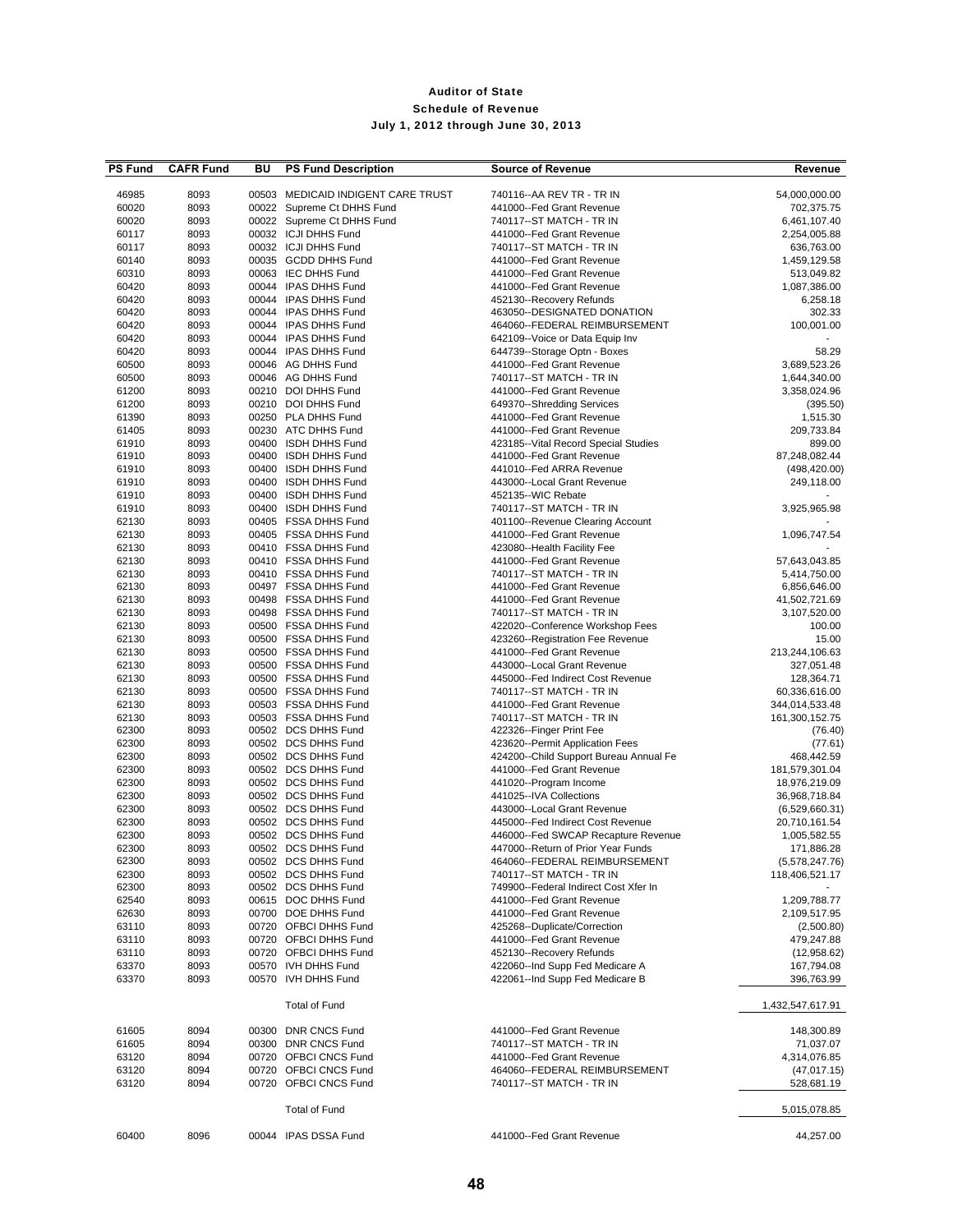| <b>PS Fund</b> | <b>CAFR Fund</b> | BU    | <b>PS Fund Description</b>           | <b>Source of Revenue</b>                                     | Revenue          |
|----------------|------------------|-------|--------------------------------------|--------------------------------------------------------------|------------------|
| 60400          | 8096             | 00044 | <b>IPAS DSSA Fund</b>                | 452130--Recovery Refunds                                     | 36.13            |
| 60400          | 8096             |       | 00044 IPAS DSSA Fund                 | 642109--Voice or Data Equip Inv                              |                  |
| 62170          | 8096             |       | 00497 FSSA SSA Fund                  | 441000--Fed Grant Revenue                                    | 49,342,260.30    |
|                |                  |       |                                      |                                                              |                  |
|                |                  |       | <b>Total of Fund</b>                 |                                                              | 49,386,553.43    |
| 60654          | 8097             |       | 00067 IOT DHS Fund                   |                                                              | 739,501.82       |
|                |                  |       | 00067 IOT DHS Fund                   | 400400--Prior Period Adjustment<br>441000--Fed Grant Revenue |                  |
| 60654          | 8097             |       | 00100 ISP DHS Fund                   |                                                              | 697,753.00       |
| 60820          | 8097             |       |                                      | 441000--Fed Grant Revenue                                    | 1,255,372.27     |
| 60820          | 8097             |       | 00100 ISP DHS Fund                   | 644606--Motor Vehicle Maintenance                            | (27, 392.38)     |
| 60910          | 8097             |       | 00110 Adj Gen DHS Fund               | 441000--Fed Grant Revenue                                    | 103,506.56       |
| 61325          | 8097             |       | 00235 BMV DHS Fund                   | 441000--Fed Grant Revenue                                    | 107,871.26       |
| 61330          | 8097             |       | 00230 ATC DHS Fund                   | 400400--Prior Period Adjustment                              | 22,106.00        |
| 61330          | 8097             |       | 00230 ATC DHS Fund                   | 441000--Fed Grant Revenue                                    | ٠                |
| 61540          | 8097             |       | 00286 IPSC DHS Fund                  | 441000--Fed Grant Revenue                                    | 280,819.95       |
| 61630          | 8097             |       | 00300 DNR DHS Fund                   | 441000--Fed Grant Revenue                                    | 7,532,576.55     |
| 61630          | 8097             |       | 00300 DNR DHS Fund                   | 740117--ST MATCH - TR IN                                     | 682,057.37       |
| 61701          | 8097             |       | 00351 BOAH DHS Fund                  | 441000--Fed Grant Revenue                                    | 13,286.00        |
| 61800          | 8097             |       | 00385 DHS DHS Fund                   | 400400--Prior Period Adjustment                              | 1,682.01         |
| 61800          | 8097             |       | 00385 DHS DHS Fund                   | 425063--Trailers 5K - 7K                                     |                  |
| 61800          | 8097             |       | 00385 DHS DHS Fund                   | 439102--Training                                             |                  |
| 61800          | 8097             |       | 00385 DHS DHS Fund                   | 439345--Labor Charges                                        |                  |
| 61800          | 8097             |       | 00385 DHS DHS Fund                   | 441000--Fed Grant Revenue                                    | 39,343,327.03    |
| 61800          | 8097             |       | 00385 DHS DHS Fund                   | 740117--ST MATCH - TR IN                                     | 1.00             |
| 61801          | 8097             |       | 00032 CJI DHS Fund                   | 441000--Fed Grant Revenue                                    | 50,000.00        |
| 61940          | 8097             |       | 00400 ISDH DHS Fund                  | 444000--Private Grant Revenue                                | 14,537.00        |
|                |                  |       | 00410 FSSA DHS Fund                  | 441000--Fed Grant Revenue                                    |                  |
| 62140          | 8097             |       |                                      |                                                              | 173,194.83       |
| 62240          | 8097             |       | 00495 IDEM DHS Fund                  | 441000--Fed Grant Revenue                                    | 321,397.80       |
| 62240          | 8097             |       | 00495 IDEM DHS Fund                  | 441010--Fed ARRA Revenue                                     | 13,991.60        |
| 62240          | 8097             |       | 00495 IDEM DHS Fund                  | 445000--Fed Indirect Cost Revenue                            | (11,649.00)      |
| 62515          | 8097             |       | 00615 DOC DHS Fund                   | 441000--Fed Grant Revenue                                    | 68,407.78        |
| 63130          | 8097             |       | 00720 OFBCI DHS Fund                 | 400400--Prior Period Adjustment                              | 5,000.00         |
| 63130          | 8097             |       | 00720 OFBCI DHS Fund                 | 423262--Sponsorship Revenue                                  |                  |
| 63240          | 8097             |       | 00800 INDOT DHS Fund                 | 441000--Fed Grant Revenue                                    | 31,597.60        |
| 63380          | 8097             |       | 00103 LETB DHS Fund                  | 400400--Prior Period Adjustment                              | 29,862.00        |
| 63380          | 8097             |       | 00103 LETB DHS Fund                  | 441000--Fed Grant Revenue                                    | 27,786.91        |
|                |                  |       | <b>Total of Fund</b>                 |                                                              | 51,476,594.96    |
|                |                  |       |                                      |                                                              |                  |
| 73010          | 9100             |       | 00057 COUNTY OPTION INCOME TAX       | 418200--County Option Income Tax                             | 317,918,530.80   |
| 73010          | 9100             |       | 00057 COUNTY OPTION INCOME TAX       | 418210--COIT PSCDA                                           | 1,122,089.00     |
| 73010          | 9100             |       | 00057 COUNTY OPTION INCOME TAX       | 418220--COIT CTP                                             | (119, 631.00)    |
| 73010          |                  |       | 00057 COUNTY OPTION INCOME TAX       | 418230--COIT CRED                                            |                  |
|                | 9100             |       | 00090 COUNTY OPTION INCOME TAX       |                                                              | 184,384.00       |
| 73010          | 9100             |       |                                      | 418200--County Option Income Tax                             | 436,774,388.04   |
| 73010          | 9100             |       | 00090 COUNTY OPTION INCOME TAX       | 418210--COIT PSCDA                                           | 998,057.00       |
| 73010          | 9100             |       | 00090 COUNTY OPTION INCOME TAX       | 418220--COIT CTP                                             | 1,805,551.19     |
| 73012          | 9100             |       | 00048 COIT 1984 DISTRIBUTION         | 429692--COIT Investment Income                               | 3,380.89         |
| 73022          | 9100             |       | 00048 COUNTY ADJ INCOME TAX          | 418100--County Adj Gross Income Tax                          | 305,318,139.41   |
| 73022          | 9100             |       | 00048 COUNTY ADJ INCOME TAX          | 418120--CAGIT CTP                                            | 1,129,052.00     |
| 73022          | 9100             |       | 00057 COUNTY ADJ INCOME TAX          | 418100--County Adj Gross Income Tax                          | 223,816,616.55   |
| 73030          | 9100             |       | 00057 COUNTY ECON DEVEL INCOME TAX   | 418300--County Ec Dev Income Tax                             | 118,887,435.70   |
| 73030          | 9100             |       | 00057 COUNTY ECON DEVEL INCOME TAX   | 418310--CEDIT PSCDA                                          | 86,057.00        |
| 73030          | 9100             |       | 00057 COUNTY ECON DEVEL INCOME TAX   | 418320--CEDIT CTP                                            | (50, 313.00)     |
| 73030          | 9100             |       | 00057 COUNTY ECON DEVEL INCOME TAX   | 418330--CEDIT CRED                                           | 61,330.00        |
| 73030          | 9100             |       | 00090 COUNTY ECON DEVEL INCOME TAX   | 418300--County Ec Dev Income Tax                             | 160,119,264.94   |
| 73030          | 9100             |       | 00090 COUNTY ECON DEVEL INCOME TAX   | 418310--CEDIT PSCDA                                          | 105,314.00       |
| 73030          | 9100             |       | 00090 COUNTY ECON DEVEL INCOME TAX   | 418320--CEDIT CTP                                            | 633,176.00       |
| 73040          | 9100             |       | 00057 CY2012 LOIT RESERVE NOT DISTRB | 418050--Local Option Income Tax                              | 96,744,059.95    |
| 73041          | 9100             |       | 00057 CY2013 LOIT RESERVE NOT DISTRB | 418050--Local Option Income Tax                              | 111,209,890.50   |
|                |                  |       | <b>Total of Fund</b>                 |                                                              | 1,776,746,772.97 |
|                |                  |       |                                      |                                                              |                  |
| 40520          | 9101             |       | 00502 TITLE 4D-DISTRIBUTION 76       | 464180--LOCAL PROJECTS                                       |                  |
|                |                  |       | <b>Total of Fund</b>                 |                                                              |                  |
| 46640          | 9103             |       | 00340 BMV HOLDING ACCOUNT            | 427443--Mtr Carrier Ag Waivers                               |                  |
|                |                  |       | <b>Total of Fund</b>                 |                                                              | $\blacksquare$   |
| 12090          | 9107             |       | 00260 ADMINISTRATION                 | 427590--Trademark Fee                                        | (300.00)         |
| 12090          | 9107             |       | 00260 ADMINISTRATION                 | 452120--State Service Fee                                    | 142.30           |
|                |                  |       | 00260 ADMINISTRATION                 | 464310--F&W - Honorariums Revenue                            | 666.67           |
| 12090<br>12090 | 9107             |       |                                      |                                                              |                  |
|                | 9107             |       | 00260 ADMINISTRATION                 | 740110--TR LST - TR IN                                       | 237,769.00       |